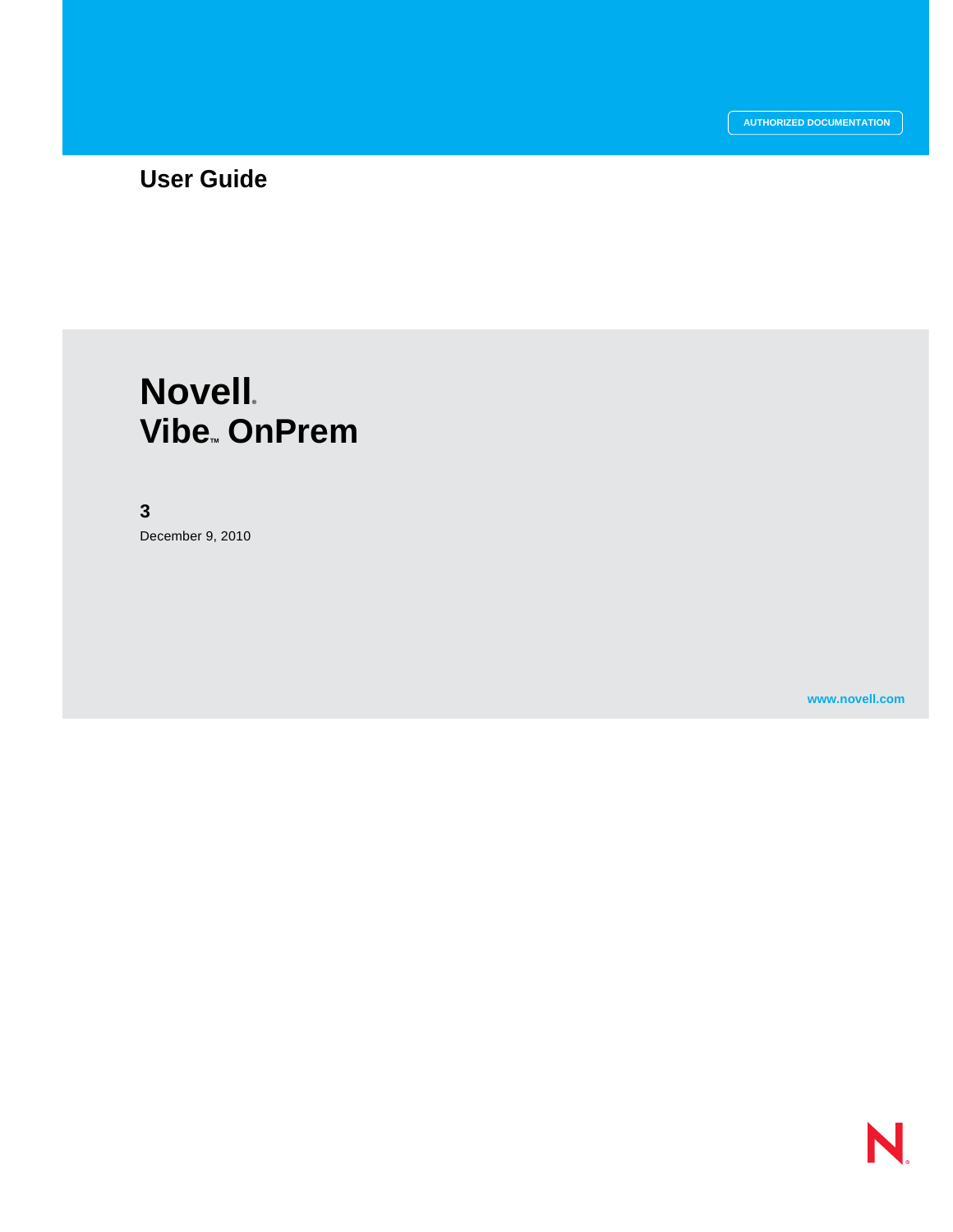#### **Legal Notices**

Novell, Inc., makes no representations or warranties with respect to the contents or use of this documentation, and specifically disclaims any express or implied warranties of merchantability or fitness for any particular purpose. Further, Novell, Inc., reserves the right to revise this publication and to make changes to its content, at any time, without obligation to notify any person or entity of such revisions or changes.

Further, Novell, Inc., makes no representations or warranties with respect to any software, and specifically disclaims any express or implied warranties of merchantability or fitness for any particular purpose. Further, Novell, Inc., reserves the right to make changes to any and all parts of Novell software, at any time, without any obligation to notify any person or entity of such changes.

Any products or technical information provided under this Agreement may be subject to U.S. export controls and the trade laws of other countries. You agree to comply with all export control regulations and to obtain any required licenses or classification to export, re-export or import deliverables. You agree not to export or re-export to entities on the current U.S. export exclusion lists or to any embargoed or terrorist countries as specified in the U.S. export laws. You agree to not use deliverables for prohibited nuclear, missile, or chemical biological weaponry end uses. See the [Novell International Trade Services Web page](http://www.novell.com/info/exports/) (http://www.novell.com/info/exports/) for more information on exporting Novell software. Novell assumes no responsibility for your failure to obtain any necessary export approvals.

Copyright © 2008-2010 Novell, Inc. All rights reserved. No part of this publication may be reproduced, photocopied, stored on a retrieval system, or transmitted without the express written consent of the publisher.

Novell, Inc. 404 Wyman Street, Suite 500 Waltham, MA 02451 U.S.A. www.novell.com

*Online Documentation:* To access the latest online documentation for this and other Novell products, see the [Novell Documentation Web page](http://www.novell.com/documentation) (http://www.novell.com/documentation).

**Novell Trademarks:** For Novell trademarks, see [the Novell Trademark and Service Mark list](http://www.novell.com/company/legal/trademarks/tmlist.html) (http:// www.novell.com/company/legal/trademarks/tmlist.html).

**Third-Party Materials:** All third-party trademarks are the property of their respective owners.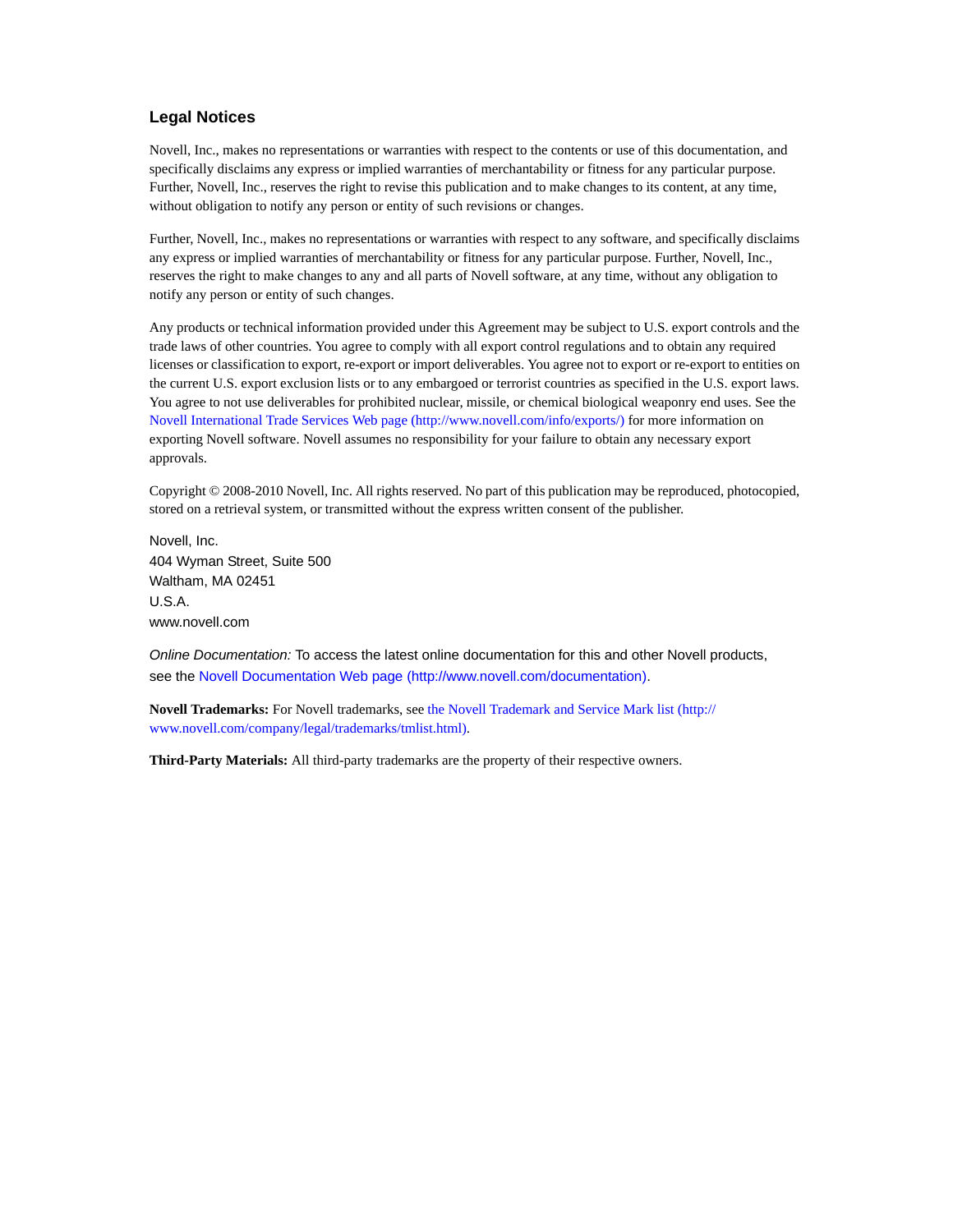# **Contents**

| <b>About This Guide</b> |  |
|-------------------------|--|
|                         |  |

| 1 |     | <b>Getting Started</b> |                                                                                     | 13 |
|---|-----|------------------------|-------------------------------------------------------------------------------------|----|
|   | 1.1 |                        |                                                                                     |    |
|   |     | 111                    |                                                                                     |    |
|   |     | 1.1.2                  |                                                                                     |    |
|   | 1.2 |                        |                                                                                     |    |
|   | 1.3 |                        |                                                                                     |    |
|   | 1.4 |                        |                                                                                     |    |
|   |     | 1.4.1                  |                                                                                     |    |
|   |     | 1.4.2                  |                                                                                     |    |
|   |     | 1.4.3                  |                                                                                     |    |
|   |     | 1.4.4                  | Understanding the Relevance Tabs in the Home Page of Your Personal Workspace.<br>18 |    |
|   |     | 1.4.5                  |                                                                                     |    |
|   | 1.5 |                        |                                                                                     |    |
|   |     | 1.5.1                  |                                                                                     |    |
|   |     | 1.5.2                  |                                                                                     |    |
|   | 1.6 |                        |                                                                                     |    |
|   | 1.7 |                        |                                                                                     |    |
|   |     | 1.7.1                  |                                                                                     |    |
|   |     | 1.7.2                  |                                                                                     |    |
|   |     | 1.7.3                  |                                                                                     |    |
|   |     | 1.7.4                  |                                                                                     |    |
|   |     | 1.7.5                  |                                                                                     |    |
|   |     | 1.7.6                  |                                                                                     |    |
|   |     | 1.7.7                  |                                                                                     |    |
|   |     | 1.7.8<br>1.7.9         |                                                                                     |    |
|   |     | 1.7.10                 |                                                                                     |    |
|   |     | 1.7.11                 |                                                                                     |    |
|   |     | 1.7.12                 |                                                                                     |    |
|   |     |                        |                                                                                     |    |

#### **[2](#page-24-0) Getting Informed** 25

| 2.1 |       |  |
|-----|-------|--|
| 2.2 |       |  |
|     | 221   |  |
|     | 222   |  |
|     | 2.2.3 |  |
|     | 2.2.4 |  |
| 2.3 |       |  |
| 2.4 |       |  |
| 2.5 |       |  |
|     | 2.5.1 |  |
|     | 2.5.2 |  |
|     | 2.5.3 |  |
|     | 2.5.4 |  |
|     | 2.5.5 |  |
|     | 2.5.6 |  |
|     |       |  |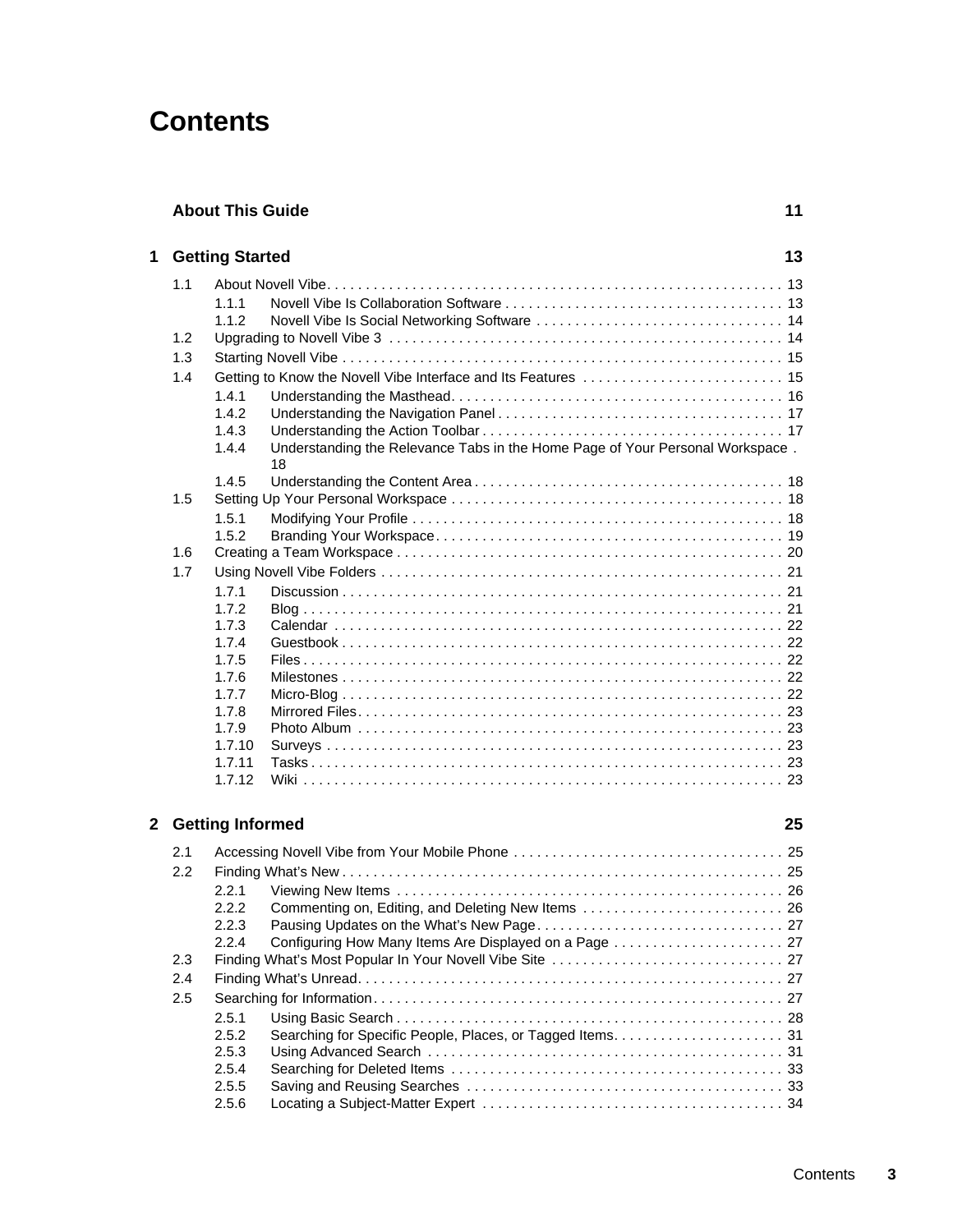|   |                                 | 3.5 |       |                                 |    |
|---|---------------------------------|-----|-------|---------------------------------|----|
|   |                                 | 3.6 |       |                                 |    |
|   |                                 |     | 3.6.1 |                                 |    |
|   |                                 |     | 3.6.2 |                                 |    |
|   |                                 |     | 3.6.3 |                                 |    |
|   |                                 |     | 3.6.4 |                                 |    |
|   |                                 |     |       | 4 Managing and Using Workspaces | 49 |
|   |                                 | 4.1 |       |                                 |    |
|   |                                 |     | 4.1.1 |                                 |    |
|   |                                 |     | 4.1.2 |                                 |    |
|   |                                 |     | 4.1.3 |                                 |    |
|   |                                 |     | 4.1.4 |                                 |    |
|   |                                 |     | 4.1.5 |                                 |    |
|   |                                 |     |       |                                 |    |
| 4 | Novell Vibe OnPrem 3 User Guide |     |       |                                 |    |
|   |                                 |     |       |                                 |    |
|   |                                 |     |       |                                 |    |
|   |                                 |     |       |                                 |    |

|      | 2.5.7  |                                                                               |  |
|------|--------|-------------------------------------------------------------------------------|--|
| 2.6  |        |                                                                               |  |
|      | 2.6.1  |                                                                               |  |
|      | 2.6.2  |                                                                               |  |
|      | 2.6.3  | Viewing the Workspaces, Folders, and People You Are Following 35              |  |
|      | 2.6.4  |                                                                               |  |
| 2.7  |        |                                                                               |  |
| 2.8  |        |                                                                               |  |
| 2.9  |        |                                                                               |  |
| 2.10 |        |                                                                               |  |
|      | 2.10.1 |                                                                               |  |
|      | 2.10.2 | Viewing the Micro-Blog Entries of People You Are Following 37                 |  |
|      | 2.10.3 | Viewing the Micro-Blog Entries of Vibe Users You Are Not Following. 38        |  |
| 2.11 |        |                                                                               |  |
|      | 2.11.1 |                                                                               |  |
|      | 2.11.2 |                                                                               |  |
|      | 2.11.3 |                                                                               |  |
| 2.12 |        |                                                                               |  |
|      | 2.12.1 |                                                                               |  |
|      | 2.12.2 |                                                                               |  |
|      | 2.12.3 |                                                                               |  |
|      | 2.12.4 |                                                                               |  |
|      | 2.12.5 |                                                                               |  |
| 2.13 |        |                                                                               |  |
| 2.14 |        |                                                                               |  |
|      | 2.14.1 |                                                                               |  |
|      | 2.14.2 |                                                                               |  |
|      | 2.14.3 | Using the Notification Area to View the Number of New Entries 43              |  |
|      | 2.14.4 |                                                                               |  |
| 2.15 |        |                                                                               |  |
| 2.16 |        | Synchronizing Tasks and Calendar Folders to a Desktop Calendar Application 43 |  |

#### **[3](#page-44-0) Navigating the Novell Vibe Interface 45**

[3.1 Navigating the Workspace Tree. . . . . . . . . . . . . . . . . . . . . . . . . . . . . . . . . . . . . . . . . . . . . . . . 45](#page-44-1) [3.2 Viewing and Revisiting Recent Places. . . . . . . . . . . . . . . . . . . . . . . . . . . . . . . . . . . . . . . . . . . 45](#page-44-2) [3.3 Viewing and Revisiting Recent Entries . . . . . . . . . . . . . . . . . . . . . . . . . . . . . . . . . . . . . . . . . . 45](#page-44-3) [3.4 Managing Your Favorite Places . . . . . . . . . . . . . . . . . . . . . . . . . . . . . . . . . . . . . . . . . . . . . . . . 46](#page-45-0) [3.4.1 Adding a Favorite Place. . . . . . . . . . . . . . . . . . . . . . . . . . . . . . . . . . . . . . . . . . . . . . . 46](#page-45-1) [3.4.2 Accessing Your Favorite Places . . . . . . . . . . . . . . . . . . . . . . . . . . . . . . . . . . . . . . . . 46](#page-45-2) [3.4.3 Editing Your Favorite Places . . . . . . . . . . . . . . . . . . . . . . . . . . . . . . . . . . . . . . . . . . . 46](#page-45-3) [3.5 Accessing Your Teams . . . . . . . . . . . . . . . . . . . . . . . . . . . . . . . . . . . . . . . . . . . . . . . . . . . . . . 46](#page-45-4) [3.6 Using Tags . . . . . . . . . . . . . . . . . . . . . . . . . . . . . . . . . . . . . . . . . . . . . . . . . . . . . . . . . . . . . . . . 47](#page-46-0) [3.6.1 Tagging Workspaces or Folders . . . . . . . . . . . . . . . . . . . . . . . . . . . . . . . . . . . . . . . . 47](#page-46-1) [3.6.2 Tagging Entries . . . . . . . . . . . . . . . . . . . . . . . . . . . . . . . . . . . . . . . . . . . . . . . . . . . . . 47](#page-46-2) [3.6.3 Locating Tagged Items . . . . . . . . . . . . . . . . . . . . . . . . . . . . . . . . . . . . . . . . . . . . . . . 47](#page-46-3) [3.6.4 Choosing Between Personal Tags and Community Tags . . . . . . . . . . . . . . . . . . . . . 48](#page-47-0)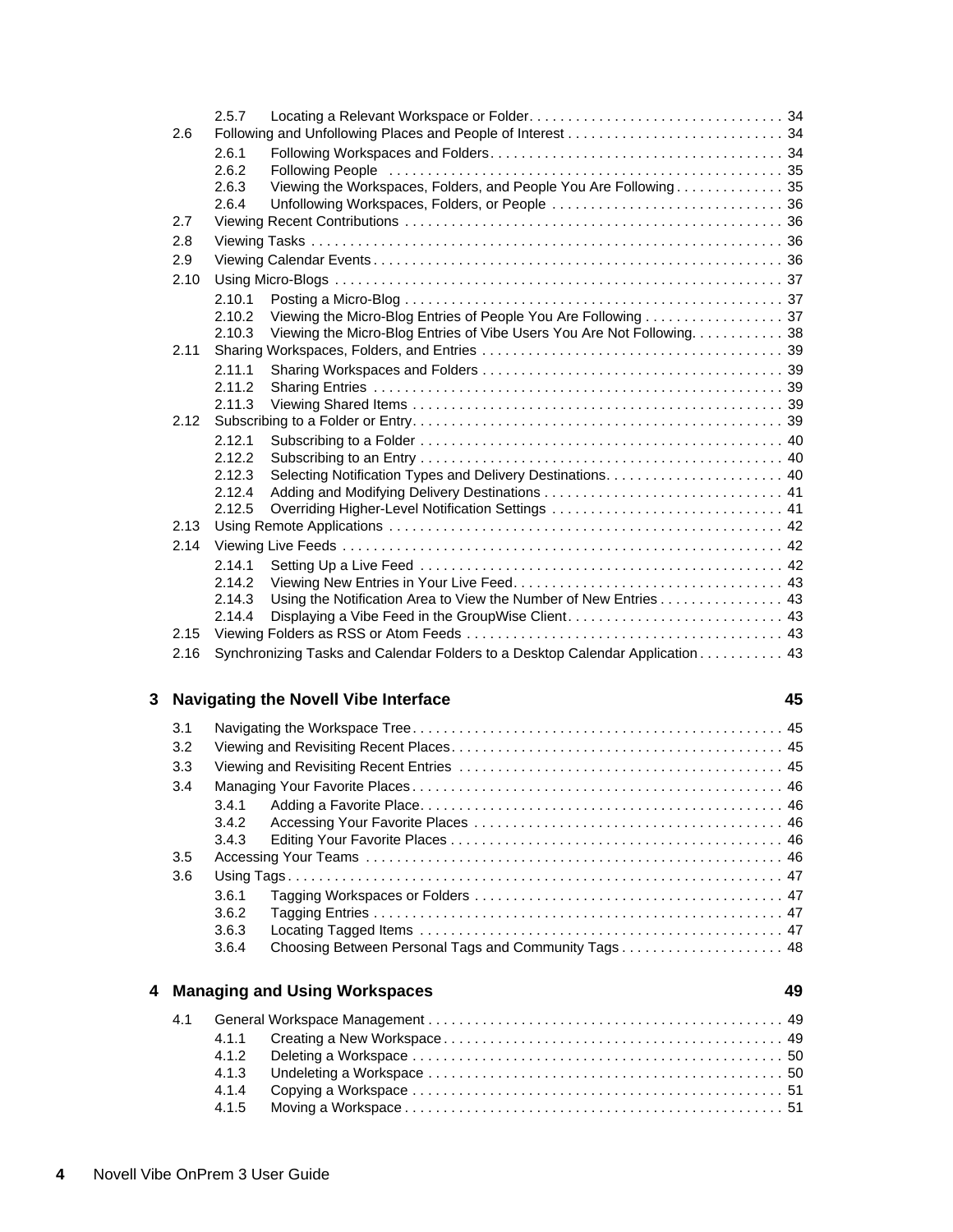|   |      | 4.1.7  |                                                                                 |
|---|------|--------|---------------------------------------------------------------------------------|
|   |      | 4.1.8  |                                                                                 |
|   |      | 4.1.9  |                                                                                 |
|   |      | 4.1.10 |                                                                                 |
|   |      | 4.1.11 |                                                                                 |
|   |      | 4.1.12 |                                                                                 |
|   | 4.2  |        |                                                                                 |
|   |      | 4.2.1  |                                                                                 |
|   |      | 4.2.2  | Viewing Recently Posted and Recently Visited Entries 55                         |
|   |      | 4.2.3  |                                                                                 |
|   |      | 4.2.4  |                                                                                 |
|   |      | 4.2.5  |                                                                                 |
|   |      | 4.2.6  |                                                                                 |
|   | 4.3  |        |                                                                                 |
|   |      | 4.3.1  |                                                                                 |
|   |      | 4.3.2  | Adding Additional Team Members to Your Workspace 58                             |
|   |      | 4.3.3  | Sending E-Mail to Team Members and Announcing the Workspace after Its Creation. |
|   |      |        | 59                                                                              |
|   |      | 4.3.4  |                                                                                 |
|   |      | 4.3.5  |                                                                                 |
|   |      | 4.3.6  |                                                                                 |
|   | 4.4  |        |                                                                                 |
|   | 4.5  |        |                                                                                 |
|   | 4.6  |        |                                                                                 |
|   | 4.7  |        |                                                                                 |
|   |      |        |                                                                                 |
|   |      |        |                                                                                 |
| 5 |      |        |                                                                                 |
|   |      |        | <b>Managing and Using Folders</b><br>63                                         |
|   | 5.1  |        |                                                                                 |
|   | 5.2  |        |                                                                                 |
|   |      |        |                                                                                 |
|   | 5.3  |        |                                                                                 |
|   | 5.4  |        |                                                                                 |
|   | 5.5  |        |                                                                                 |
|   | 5.6  |        |                                                                                 |
|   |      | 5.6.1  |                                                                                 |
|   |      | 5.6.2  |                                                                                 |
|   |      | 5.6.3  |                                                                                 |
|   | 5.7  |        |                                                                                 |
|   |      | 5.7.1  |                                                                                 |
|   |      | 5.7.2  |                                                                                 |
|   | 5.8  |        |                                                                                 |
|   | 5.9  |        |                                                                                 |
|   | 5.10 |        |                                                                                 |
|   | 5.11 |        |                                                                                 |
|   | 5.12 |        |                                                                                 |
|   |      |        |                                                                                 |
|   | 5.13 |        |                                                                                 |
|   | 5.14 |        |                                                                                 |
|   | 5.15 |        |                                                                                 |
|   |      | 5.15.1 |                                                                                 |
|   |      | 5.15.2 |                                                                                 |
|   |      | 5.15.3 |                                                                                 |
|   | 5.16 | 5.15.4 |                                                                                 |

[4.1.6 Adding a Sub-Workspace . . . . . . . . . . . . . . . . . . . . . . . . . . . . . . . . . . . . . . . . . . . . . 52](#page-51-0)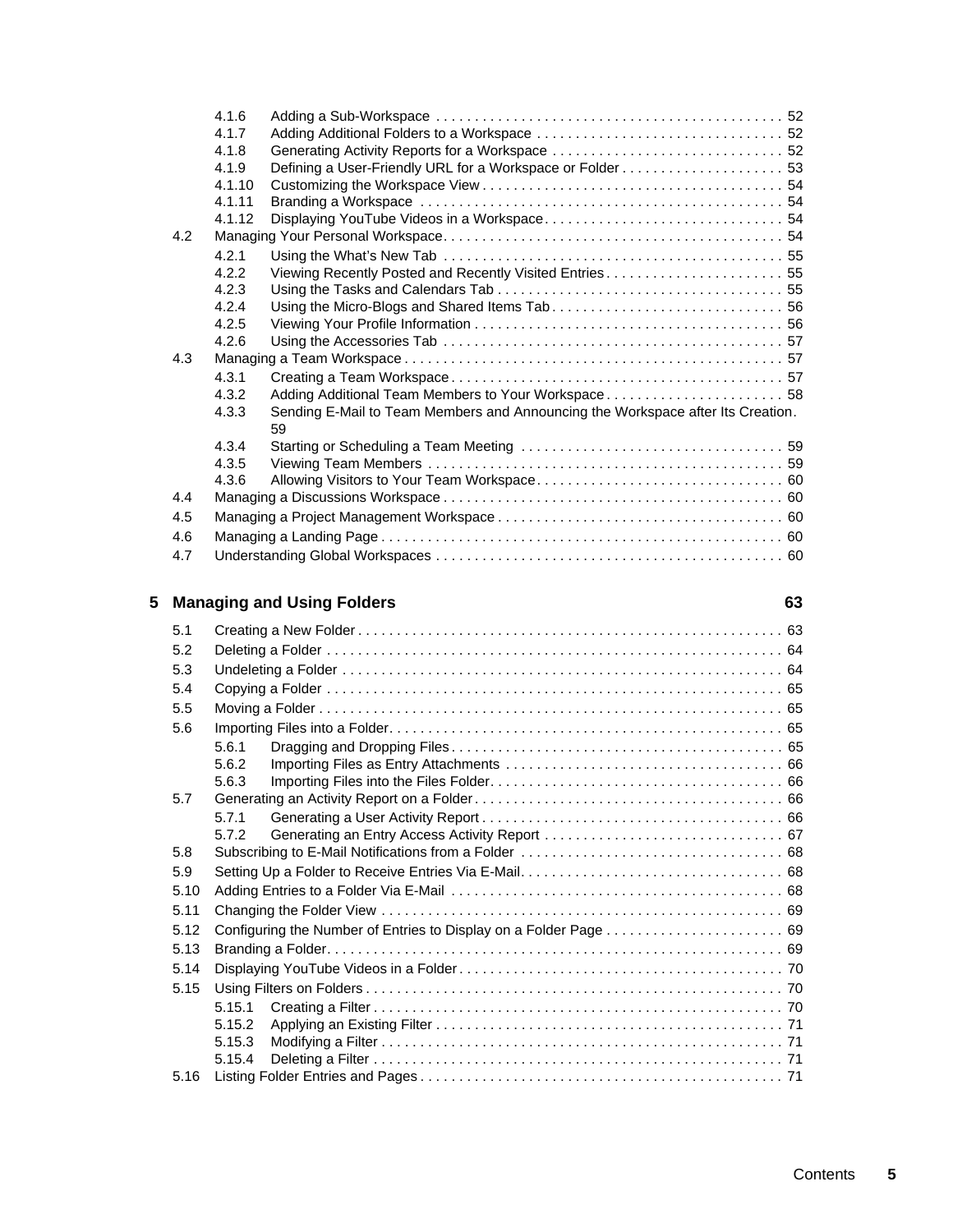#### **[6](#page-72-0) Working with Specific Folder Types 73**

| 6.1  |                  |                                                                                      |    |
|------|------------------|--------------------------------------------------------------------------------------|----|
|      | 6.1.1            |                                                                                      |    |
|      | 6.1.2            |                                                                                      |    |
|      | 6.1.3            |                                                                                      |    |
| 6.2  |                  |                                                                                      |    |
|      | 6.2.1            |                                                                                      |    |
|      | 6.2.2            |                                                                                      |    |
| 6.3  |                  |                                                                                      |    |
|      | 6.3.1            |                                                                                      |    |
|      | 6.3.2            |                                                                                      |    |
|      | 6.3.3            | Viewing All Calendar Events for Which You Are Scheduled 77                           |    |
|      | 6.3.4            | Viewing Today's Calendar Items from All of the Calendars You Are Following. 77       |    |
|      | 6.3.5            |                                                                                      |    |
| 6.4  |                  |                                                                                      |    |
| 6.5  |                  |                                                                                      |    |
|      | 6.5.1            | Adding Files to a Files Folder and Other WebDAV-Enabled Folders  78                  |    |
|      | 6.5.2<br>6.5.3   |                                                                                      |    |
| 6.6  |                  |                                                                                      |    |
| 6.7  |                  |                                                                                      |    |
| 6.8  |                  |                                                                                      |    |
| 6.9  |                  |                                                                                      |    |
|      |                  |                                                                                      |    |
|      | 6.9.1<br>6.9.2   |                                                                                      |    |
|      | 6.9.3            |                                                                                      |    |
| 6.10 |                  |                                                                                      |    |
|      | 6.10.1           |                                                                                      |    |
|      | 6.10.2           |                                                                                      |    |
|      | 6.10.3           |                                                                                      |    |
| 6.11 |                  |                                                                                      |    |
|      | 6.11.1           |                                                                                      |    |
|      | 6.11.2           | Sorting Tasks in Your Tasks Folder By Task Characteristics  85                       |    |
|      | 6.11.3           | Synchronizing the Vibe Tasks Folders of Your Choice  85                              |    |
|      | 6.11.4           |                                                                                      |    |
|      | 6.11.5           | Viewing All Tasks That Are Assigned to a Specific Team, Group, or Individual User 87 |    |
|      | 6.11.6           |                                                                                      |    |
| 6.12 |                  |                                                                                      |    |
|      | 6.12.1           |                                                                                      |    |
|      | 6.12.2           |                                                                                      |    |
|      | 6.12.3<br>6.12.4 |                                                                                      |    |
|      | 6.12.5           |                                                                                      |    |
|      | 6.12.6           |                                                                                      |    |
|      | 6.12.7           |                                                                                      |    |
| 6.13 |                  |                                                                                      |    |
|      |                  |                                                                                      |    |
|      |                  | 7 Working With Folder Entries                                                        | 95 |
|      |                  |                                                                                      |    |
| 7.1  |                  |                                                                                      |    |
|      | 7.1.1            |                                                                                      |    |
| 7.2  |                  |                                                                                      |    |
|      | 7.2.1            |                                                                                      |    |
|      | 7.2.2            |                                                                                      |    |
|      | 7.2.3            |                                                                                      |    |

[7.3 Commenting on a Folder Entry . . . . . . . . . . . . . . . . . . . . . . . . . . . . . . . . . . . . . . . . . . . . . . . . 98](#page-97-1)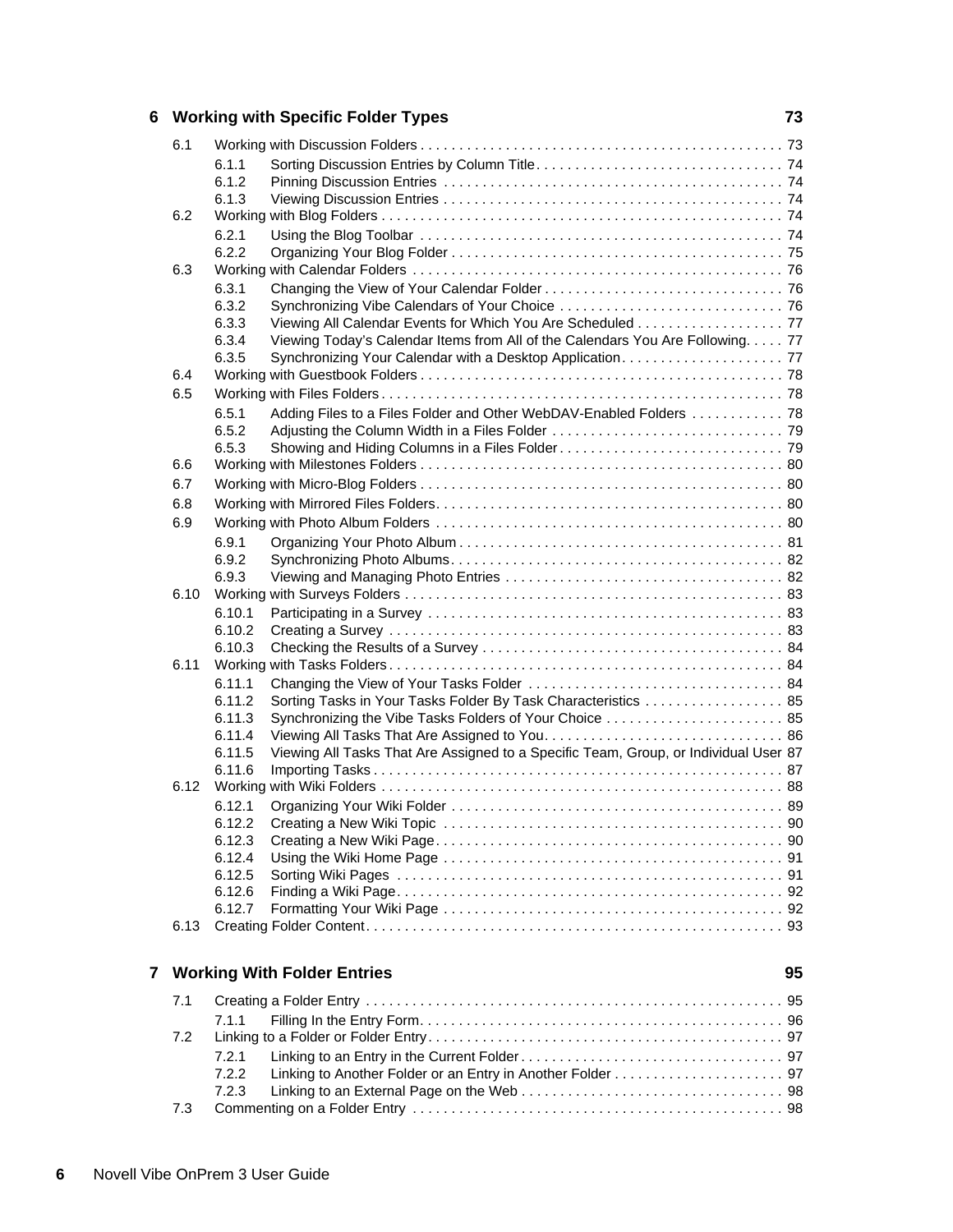|   |      | 7.4.2                                                           |     |
|---|------|-----------------------------------------------------------------|-----|
|   | 7.5  |                                                                 |     |
|   | 7.6  |                                                                 |     |
|   | 7.7  |                                                                 |     |
|   | 7.8  |                                                                 |     |
|   | 7.9  |                                                                 |     |
|   | 7.10 |                                                                 |     |
|   |      |                                                                 |     |
|   |      | 7.10.1<br>7.10.2                                                |     |
|   | 7.11 |                                                                 |     |
|   |      |                                                                 |     |
|   | 7.12 |                                                                 |     |
|   | 7.13 |                                                                 |     |
|   |      | 7.13.1                                                          |     |
|   |      | 7.13.2                                                          |     |
|   |      | 7.13.3                                                          |     |
|   |      | 7.13.4                                                          |     |
|   |      | 7.13.5                                                          |     |
|   |      | 7.13.6                                                          |     |
|   |      | 7.13.7<br>7.13.8                                                |     |
|   |      |                                                                 |     |
|   |      |                                                                 |     |
|   |      | 7.14.1<br>7.14.2                                                |     |
|   |      | 7.14.3                                                          |     |
|   | 7.15 |                                                                 |     |
|   |      | 7.15.1                                                          |     |
|   |      | 7.15.2                                                          |     |
|   | 7.16 |                                                                 |     |
|   | 7.17 |                                                                 |     |
|   | 7.18 |                                                                 |     |
|   | 7.19 |                                                                 |     |
|   |      |                                                                 |     |
|   | 7.20 |                                                                 |     |
|   | 7.21 |                                                                 |     |
|   | 7.22 |                                                                 |     |
|   |      |                                                                 |     |
| 8 |      | <b>Managing Accessories</b>                                     | 115 |
|   | 8.1  |                                                                 |     |
|   |      | 8.1.1                                                           |     |
|   |      | 8.1.2                                                           |     |
|   |      | 8.1.3                                                           |     |
|   | 8.2  |                                                                 |     |
|   |      | 8.2.1                                                           |     |
|   |      | 8.2.2<br>Modifying an Accessory That Doesn't Have a Border  122 |     |
|   | 8.3  |                                                                 |     |
|   |      | 8.3.1                                                           |     |
|   |      | 8.3.2<br>Deleting an Accessory That Doesn't Have a Border  123  |     |
|   | 8.4  |                                                                 |     |
|   |      | 8.4.1                                                           |     |
|   |      | 8.4.2                                                           |     |
|   | 8.5  |                                                                 |     |
|   | 8.6  |                                                                 |     |
|   | 8.7  |                                                                 |     |
|   |      |                                                                 |     |

[7.4 Modifying a Folder Entry . . . . . . . . . . . . . . . . . . . . . . . . . . . . . . . . . . . . . . . . . . . . . . . . . . . . . 99](#page-98-0) [7.4.1 Modifying All Sections of an Entry . . . . . . . . . . . . . . . . . . . . . . . . . . . . . . . . . . . . . . . 99](#page-98-1)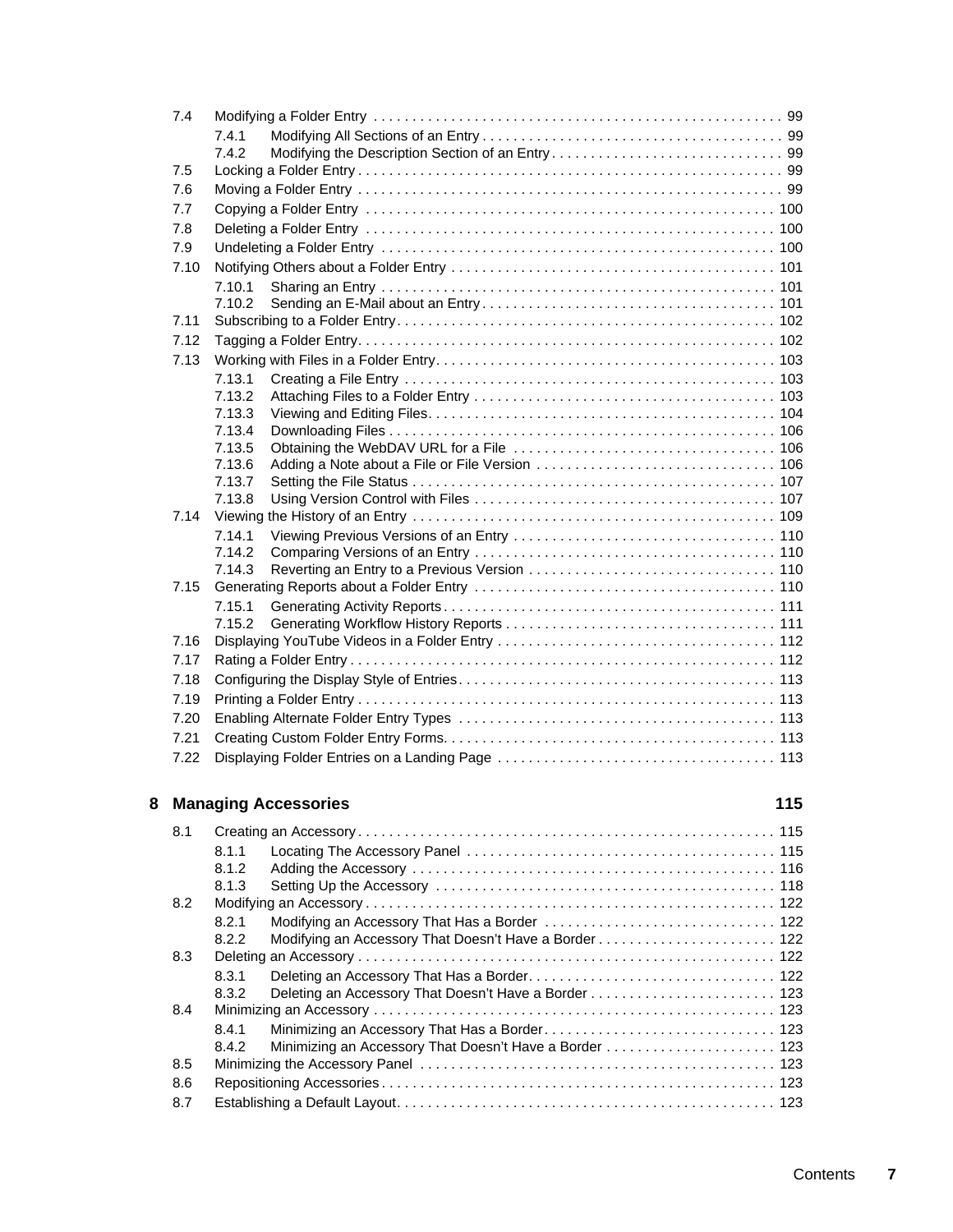|   | 8.8  |                                                                               |     |
|---|------|-------------------------------------------------------------------------------|-----|
| 9 |      | <b>Connecting With Your Co-Workers</b>                                        | 125 |
|   | 9.1  |                                                                               |     |
|   |      | 9.1.1                                                                         |     |
|   |      | 9.1.2                                                                         |     |
|   |      | Configuring Folders to Send E-Mail Notifications to Other Users  126<br>9.1.3 |     |
|   | 9.2  |                                                                               |     |
|   | 9.3  |                                                                               |     |
|   |      | 9.3.1<br>9.3.2                                                                |     |
|   |      | 9.3.3<br>Starting or Scheduling a Meeting from a User's Presence Icon 128     |     |
|   |      | Starting or Scheduling a Meeting from a Workspace or Folder 129<br>9.3.4      |     |
|   | 9.4  |                                                                               |     |
|   |      | 9.4.1                                                                         |     |
|   |      | 9.4.2                                                                         |     |
|   | 9.5  |                                                                               |     |
|   | 9.6  |                                                                               |     |
|   |      | 9.6.1                                                                         |     |
|   |      | 9.6.2                                                                         |     |
|   |      | 9.6.3                                                                         |     |
|   |      | <b>10 Using Workflows</b>                                                     | 133 |
|   | 10.1 |                                                                               |     |
|   |      | 10.1.1                                                                        |     |
|   |      | 10.1.2                                                                        |     |
|   | 10.2 |                                                                               |     |
|   |      | 11 Using Vibe on Your Mobile Phone                                            | 135 |
|   |      | A What's New in Novell Vibe 3                                                 | 137 |
|   | A.1  |                                                                               |     |
|   |      | A.1.1                                                                         |     |
|   |      | A.1.2                                                                         |     |
|   |      | A.1.3                                                                         |     |
|   | A.2  |                                                                               |     |
|   | A.3  |                                                                               |     |
|   |      | A.3.1                                                                         |     |
|   |      | A.3.2                                                                         |     |
|   |      | A.3.3<br>A.3.4                                                                |     |
|   | A.4  |                                                                               |     |
|   | A.5  |                                                                               |     |
|   | A.6  |                                                                               |     |
|   |      | A.6.1                                                                         |     |
|   |      | A.6.2                                                                         |     |
|   | A.7  |                                                                               |     |
|   | A.8  |                                                                               |     |
| в |      | Troubleshooting                                                               | 141 |
|   |      |                                                                               |     |
|   | B.1  | Unable to Edit Files on Windows 7 with Microsoft Office 2007 or Later 141     |     |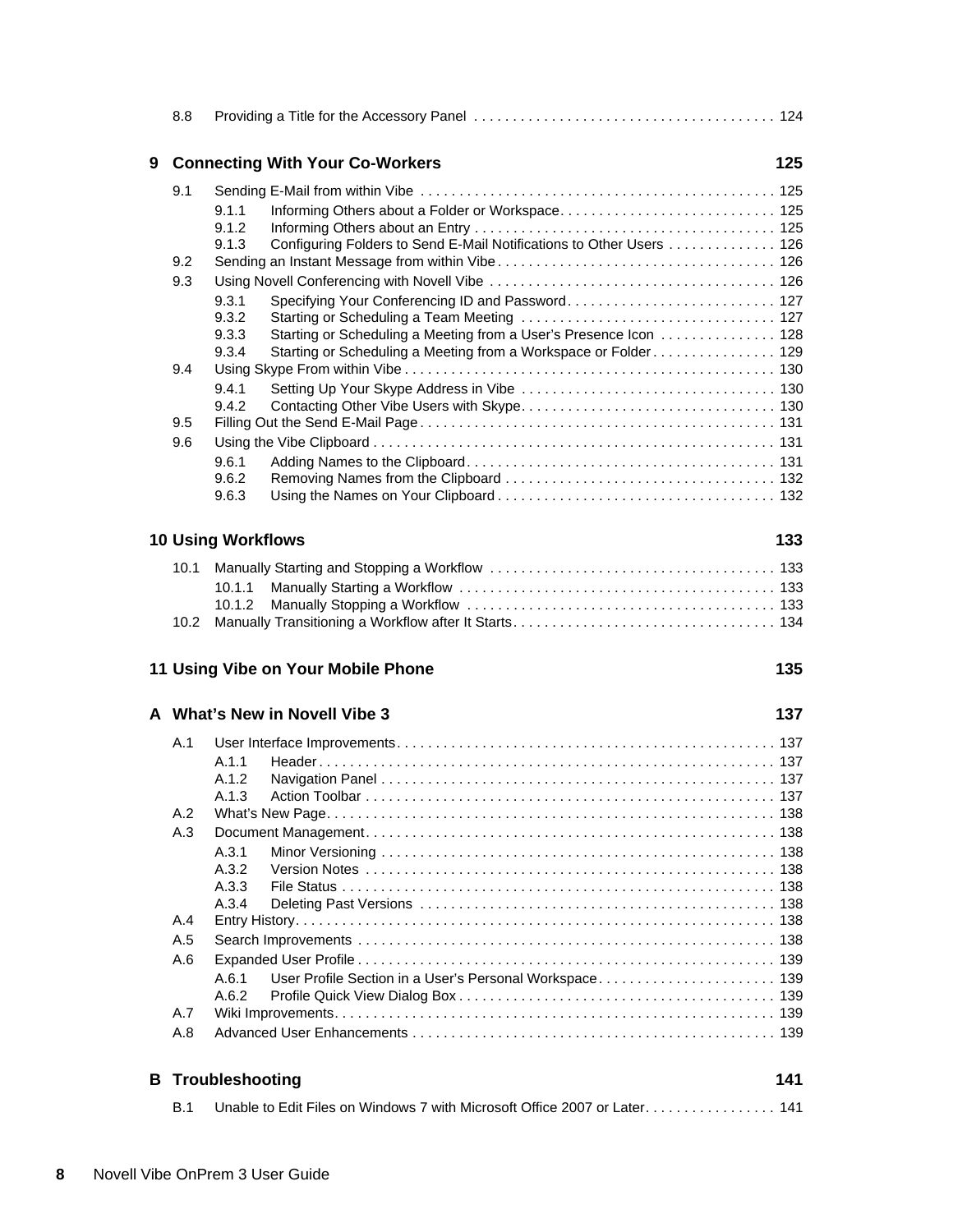| B.2         | You Have Exceeded Your Data Quota and Cannot Add Any Files or Attachments to the Vibe Site<br>141 |  |
|-------------|---------------------------------------------------------------------------------------------------|--|
| B.3         |                                                                                                   |  |
| B.4         |                                                                                                   |  |
| B.5         |                                                                                                   |  |
| B.6         |                                                                                                   |  |
| <b>B.7</b>  |                                                                                                   |  |
| B.8         | Unable to Open Pictures from WebDAV in Microsoft Office Picture Manager 144                       |  |
| B.9         |                                                                                                   |  |
| <b>B.10</b> |                                                                                                   |  |
|             | Changing the Default Editor Settings for a Single File Type 144<br>B.10.1                         |  |
|             | Changing the Default Editor Settings for All File Types 145<br>B.10.2                             |  |
|             | Changing the Default Editor Settings When the Editor is Not Installed in the Default<br>B.10.3    |  |
| <b>B.11</b> |                                                                                                   |  |
|             | Increasing the Default Memory Amount on Windows  145<br>B.11.1                                    |  |
|             | Increasing the Default Memory Amount on Linux  146<br>B.11.2                                      |  |
| <b>B.12</b> |                                                                                                   |  |
| <b>B.13</b> |                                                                                                   |  |
|             | B.13.1                                                                                            |  |
|             | Applets Are Not Working on Windows with Firefox 3.6 and Later 148<br>B.13.2                       |  |
| <b>B.14</b> |                                                                                                   |  |
| <b>B.15</b> |                                                                                                   |  |
|             | Your Browser Does Not Automatically Direct You to the Mobile Interface  148<br>B.15.1             |  |
|             | You Are Unable to View YouTube Videos from Your Mobile Device 149<br>B.15.2                       |  |
|             | B.15.3<br>Your BlackBerry Curve Does Not Work with the Mobile Interface 149                       |  |
|             |                                                                                                   |  |

#### **[C Accessibility for People with Disabilities 151](#page-150-0)**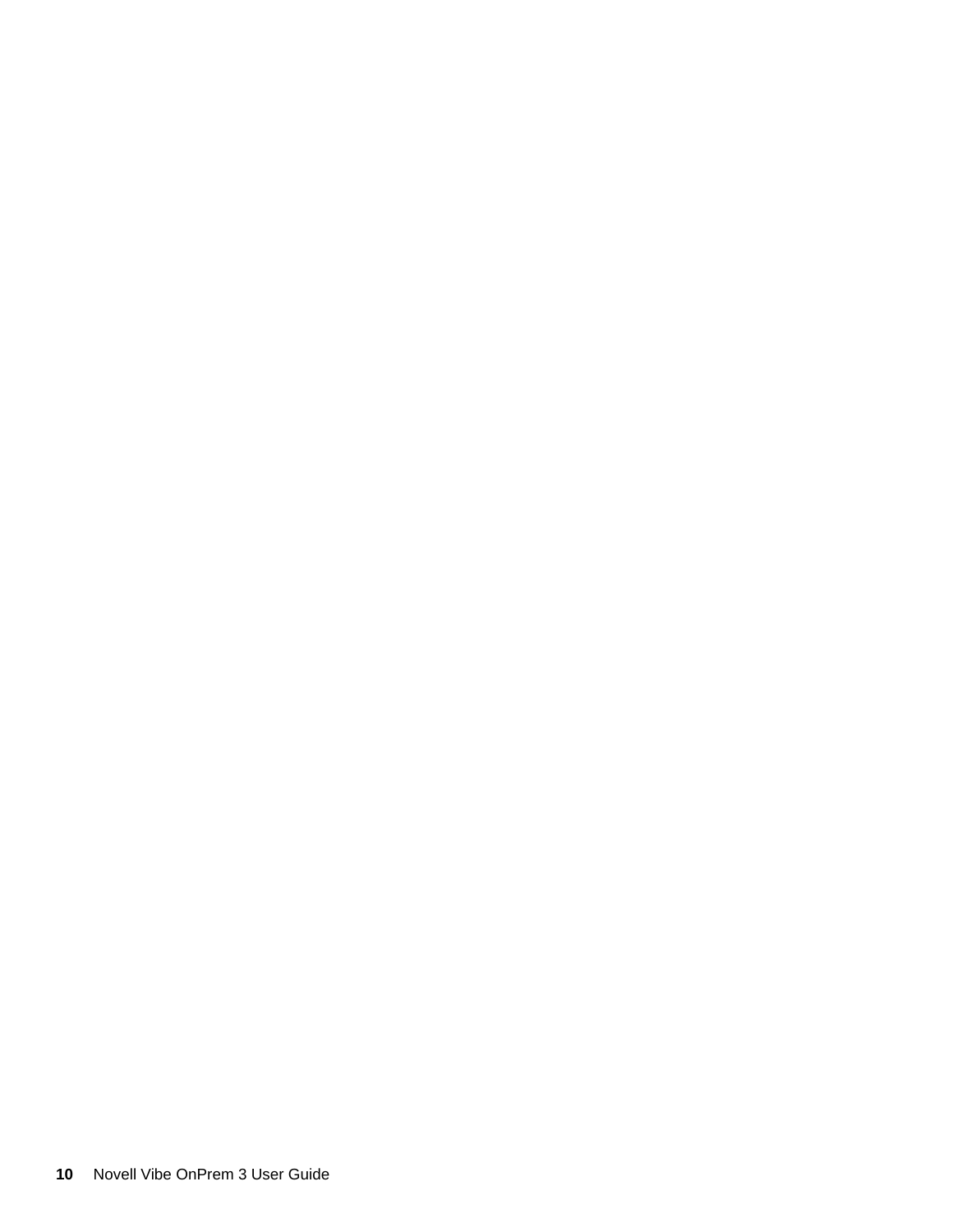# <span id="page-10-0"></span>**About This Guide**

The *Novell Vibe OnPrem 3 User Guide* explains how to use the Novell Vibe OnPrem product.

This guide includes the following topics:

- [Chapter 1, "Getting Started," on page 13](#page-12-0)
- [Chapter 2, "Getting Informed," on page 25](#page-24-0)
- [Chapter 3, "Navigating the Novell Vibe Interface," on page 45](#page-44-0)
- [Chapter 4, "Managing and Using Workspaces," on page 49](#page-48-0)
- [Chapter 5, "Managing and Using Folders," on page 63](#page-62-0)
- [Chapter 6, "Working with Specific Folder Types," on page 73](#page-72-0)
- [Chapter 7, "Working With Folder Entries," on page 95](#page-94-0)
- [Chapter 8, "Managing Accessories," on page 115](#page-114-0)
- [Chapter 9, "Connecting With Your Co-Workers," on page 125](#page-124-0)
- [Chapter 10, "Using Workflows," on page 133](#page-132-0)
- [Chapter 11, "Using Vibe on Your Mobile Phone," on page 135](#page-134-0)
- [Appendix A, "What's New in Novell Vibe 3," on page 137](#page-136-0)
- [Appendix B, "Troubleshooting," on page 141](#page-140-0)
- [Appendix C, "Accessibility for People with Disabilities," on page 151](#page-150-0)

#### **Audience**

This guide is intended for all new Novell Vibe.

#### **Feedback**

We want to hear your comments and suggestions about this manual and the other documentation included with this product. Please use the User Comments feature at the bottom of each page of the online documentation, or go to www.novell.com/documentation/feedback.html and enter your comments there.

#### **Documentation Updates**

For the most recent version of this manual, visit the [Novell Vibe OnPrem 3 Documentation Web site](http://www.novell.com/documentation/vibe_onprem3)  (http://www.novell.com/documentation/vibe\_onprem3).

#### **Additional Documentation and Resources**

You can find more information in the Novell Vibe documentation, which is accessible from the [Novell Vibe OnPrem 3 Documentation Web site](http://www.novell.com/documentation/vibe_onprem3) (http://www.novell.com/documentation/ vibe\_onprem3).

To access the *Novell Vibe OnPrem User Guide* from within Novell Vibe, click the *Help* icon (question mark).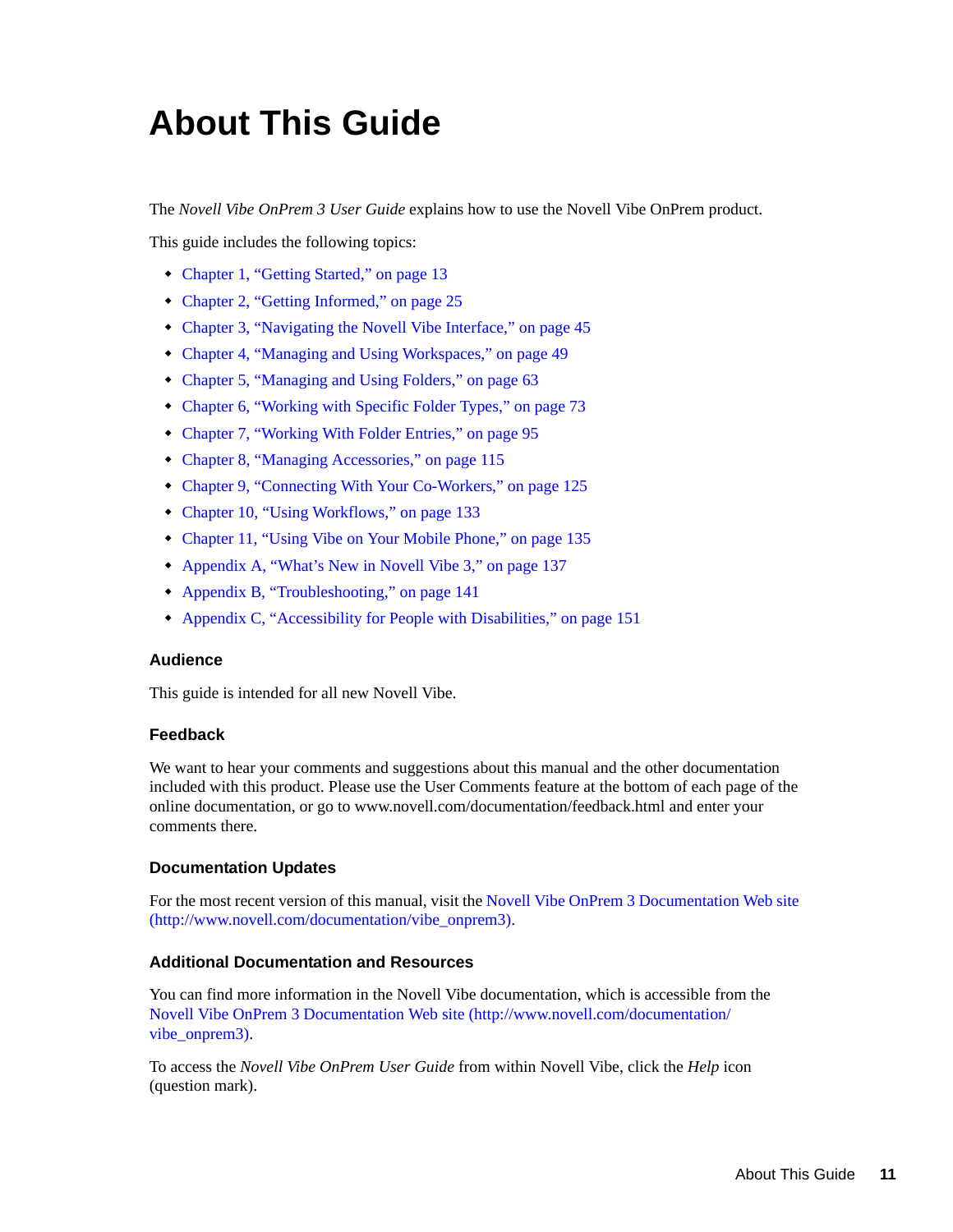See the [Novell Vibe Resource Library](http://www.novell.com/products/vibe-onprem/resource-library/) (http://www.novell.com/products/vibe-onprem/resourcelibrary/) for additional information and resources, including downloadable custom forms and workflows, relevant articles, and more.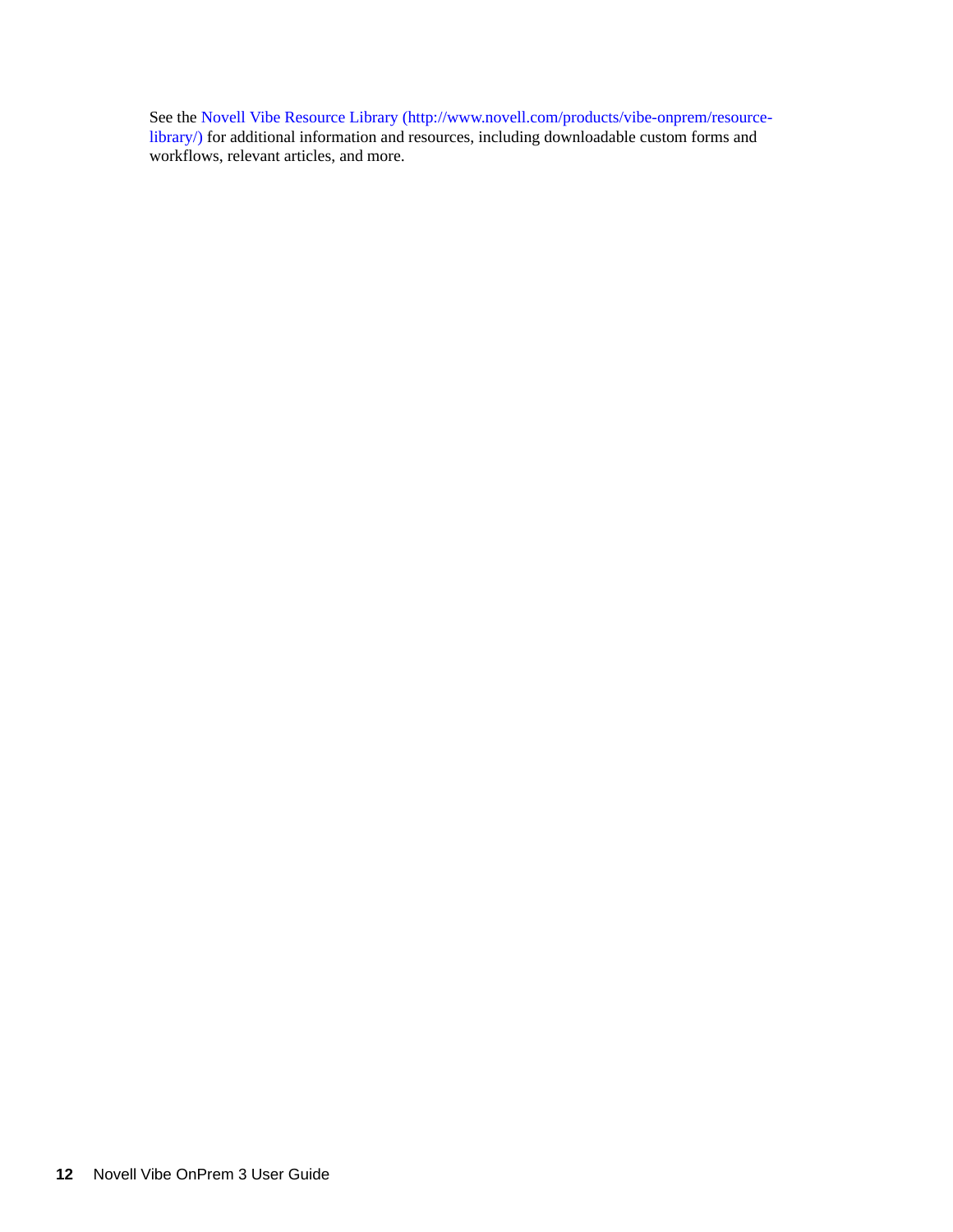# <span id="page-12-0"></span><sup>1</sup>**Getting Started**

When you begin to use Novell Vibe OnPrem, the first thing you might want to do is set up your personal workspace and create a team workspace. This section explains how to get started with Vibe by accomplishing these important tasks.

- [Section 1.1, "About Novell Vibe," on page 13](#page-12-1)
- [Section 1.2, "Upgrading to Novell Vibe 3," on page 14](#page-13-1)
- [Section 1.3, "Starting Novell Vibe," on page 15](#page-14-0)
- [Section 1.4, "Getting to Know the Novell Vibe Interface and Its Features," on page 15](#page-14-1)
- [Section 1.5, "Setting Up Your Personal Workspace," on page 18](#page-17-2)
- [Section 1.6, "Creating a Team Workspace," on page 20](#page-19-0)
- [Section 1.7, "Using Novell Vibe Folders," on page 21](#page-20-0)

As you use this guide to help you accomplish tasks in Vibe, you might discover that you are unable to complete the tasks as the sections describe. If you encounter this problem, it is probably because you have not been granted appropriate rights. You should consult with your Vibe administrator.

For more information on rights and access control in Vibe, see "Controlling Access" in the *Novell Vibe OnPrem 3 Advanced User Guide*.

# <span id="page-12-1"></span>**1.1 About Novell Vibe**

- [Section 1.1.1, "Novell Vibe Is Collaboration Software," on page 13](#page-12-2)
- [Section 1.1.2, "Novell Vibe Is Social Networking Software," on page 14](#page-13-0)

#### <span id="page-12-2"></span>**1.1.1 Novell Vibe Is Collaboration Software**

Collaboration through Vibe facilitates online work, creating a "virtual meeting space."

You experience an increase in team synergy when using Vibe:

- You and your teammates can work together without being in the same room or working at your computers at the same time. Someone can post a note or document to a folder, and, at their convenience, teammates can comment on the work, review and edit files, and further develop the idea. With Vibe, teamwork is ongoing and seamless.
- When you are working online, the "presence" feature of Vibe allows you to see which teammates are currently online, and allows you to start a chat session by using Novell Messenger, create an online meeting using Novell Conferencing, make a Skype phone call, and so on.
- Ideas are formed together, interactively, with your teammates. By the time you hold a meeting in the conference room, the team has already been part of the formation of the idea, and teammates are more likely to understand it, buy into it, and assist with its implementation. Vibe becomes a "pre-meeting" meeting.

1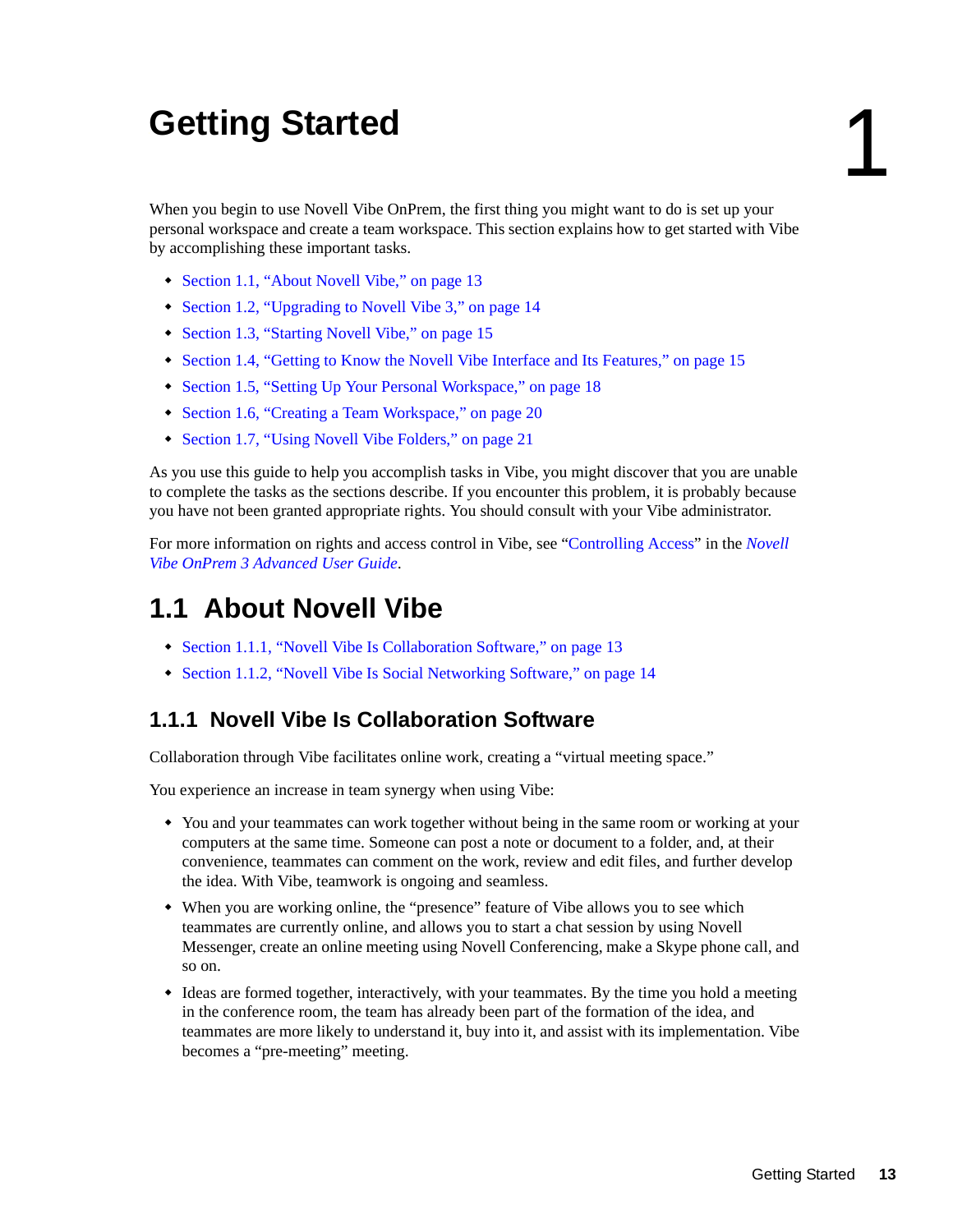- Documents are reviewed earlier in the process, which allows for easier modifications and adjustments. Vibe also makes it easier to co-author documents, because of workflow processes that automate drafting and review, and because of Vibe access control that easily designates writers and reviewers.
- Your collaborative process is preserved and publicly accessible in Vibe. No more searching through e-mail folders in a frantic effort to "catch someone up" on a lengthy e-mail discussion. To review past discussions and decisions, or to review a previous version of a document, you can use the powerful search capability of Vibe to locate historical information quickly and easily.
- You can use various Vibe tools in combination—a milestones folder, tasks, workflow, discussions, chat, online meetings—to track progress against goals for multiple teams working on a large project.

### <span id="page-13-0"></span>**1.1.2 Novell Vibe Is Social Networking Software**

The out-of-the-box Novell Vibe tools provide powerful enhancements to online collaboration. In addition, when you use the tools in combination and apply structure to content design, Vibe becomes a powerful knowledge-management and enterprise social networking tool. Knowledge management involves the efficient development, management, access, and distribution of organizational knowledge. Enterprise social networking involves the efficient connection of knowledgeable people needed to form teams, make decisions, and complete work (like FaceBook for the workplace).

Consider these examples:

- When people use their personal workspaces to provide detailed information about themselves, the purpose of the workspace moves beyond merely contact data (phone numbers, e-mail addresses, and so on). It enables searches for various subject-matter experts. Also, Vibe analyzes its search results, telling you which people discuss your search topic the most and in which places these conversations are happening. It is easy to see pockets of expertise associated with your area of interest.
- Experts can rate entries in Vibe by using a five-star rating system (one star indicating the least impressive, and five stars the most impressive), providing an additional tool for determining the quality of information.
- Vibe provides tools, such as wikis (information coauthored by all participants), blogs (chronological journal entries allowing for comments from readers), workflow (an online representation of a business process), and tags (categorical labels applied to items). People can use these tools to create and organize information organically, over time, in ways that map best to the team's natural work style. Through these tools, teams literally move their business processes online and automate their work.
- Vibe provides work-area summaries, called accessories, that provide a snapshot of a potentially large amount of information, highlighting the most relevant data. For example, the accessory can present entries submitted by an expert on a given subject, or it can summarize taskcompletion information by providing a milestone overview.

# <span id="page-13-1"></span>**1.2 Upgrading to Novell Vibe 3**

When you upgrade to Novell Vibe 3 from a previous version of Novell Vibe (the previous name of Novell Vibe is Novell Teaming), you must clear your browser's cache in order for Vibe to display correctly.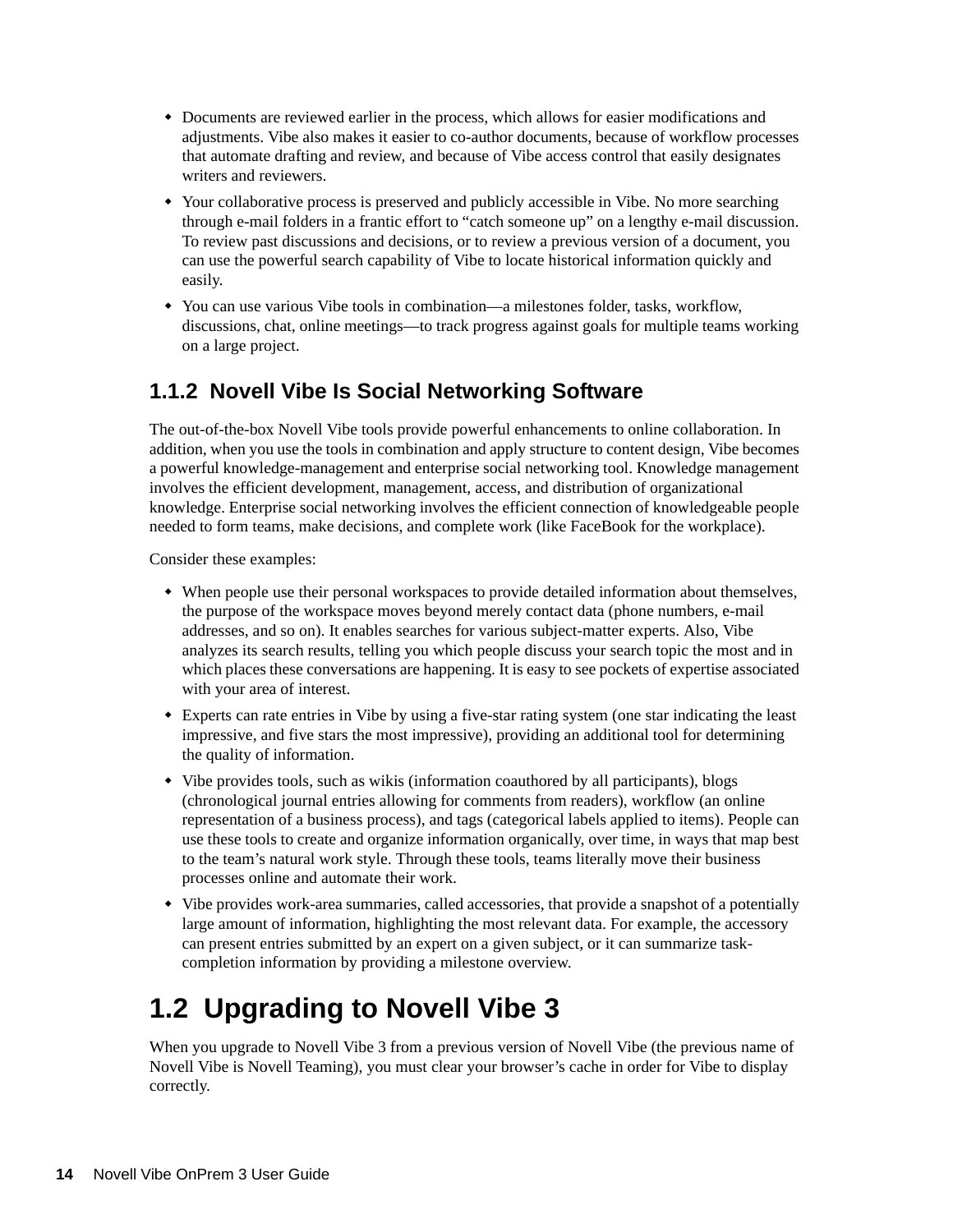For example, if you are using Mozilla Firefox, click *Tools* > *Clear Cache* in the browser toolbar.

For information about how to clear the browser cache for other browsers, consult the documentation for your specific browser.

# <span id="page-14-0"></span>**1.3 Starting Novell Vibe**

- **1** Launch a Web browser (such as Mozilla Firefox or Internet Explorer).
- **2** Specify the URL of your corporation's Novell Vibe site.

| <b>Novell</b> . Vibe <sup>"</sup> OnPrem |               |
|------------------------------------------|---------------|
| User ID:<br>Password:                    |               |
|                                          | OK.<br>Cancel |

- **3** In the *User ID* field, specify your Vibe username.
- **4** In the *Password* field, specify your Vibe password.

If you do not know your Vibe username and password, contact your Vibe administrator.

**5** Click *OK*.

## <span id="page-14-1"></span>**1.4 Getting to Know the Novell Vibe Interface and Its Features**

When you first launch Novell Vibe, you see the What's New page. This page shows you what's new in your teams, favorite places, and more. For more information about the What's New page, see [Section 2.2, "Finding What's New," on page 25.](#page-24-3)

You can easily navigate to your personal workspace by clicking *My Workspace*, which includes the following toolbars and features: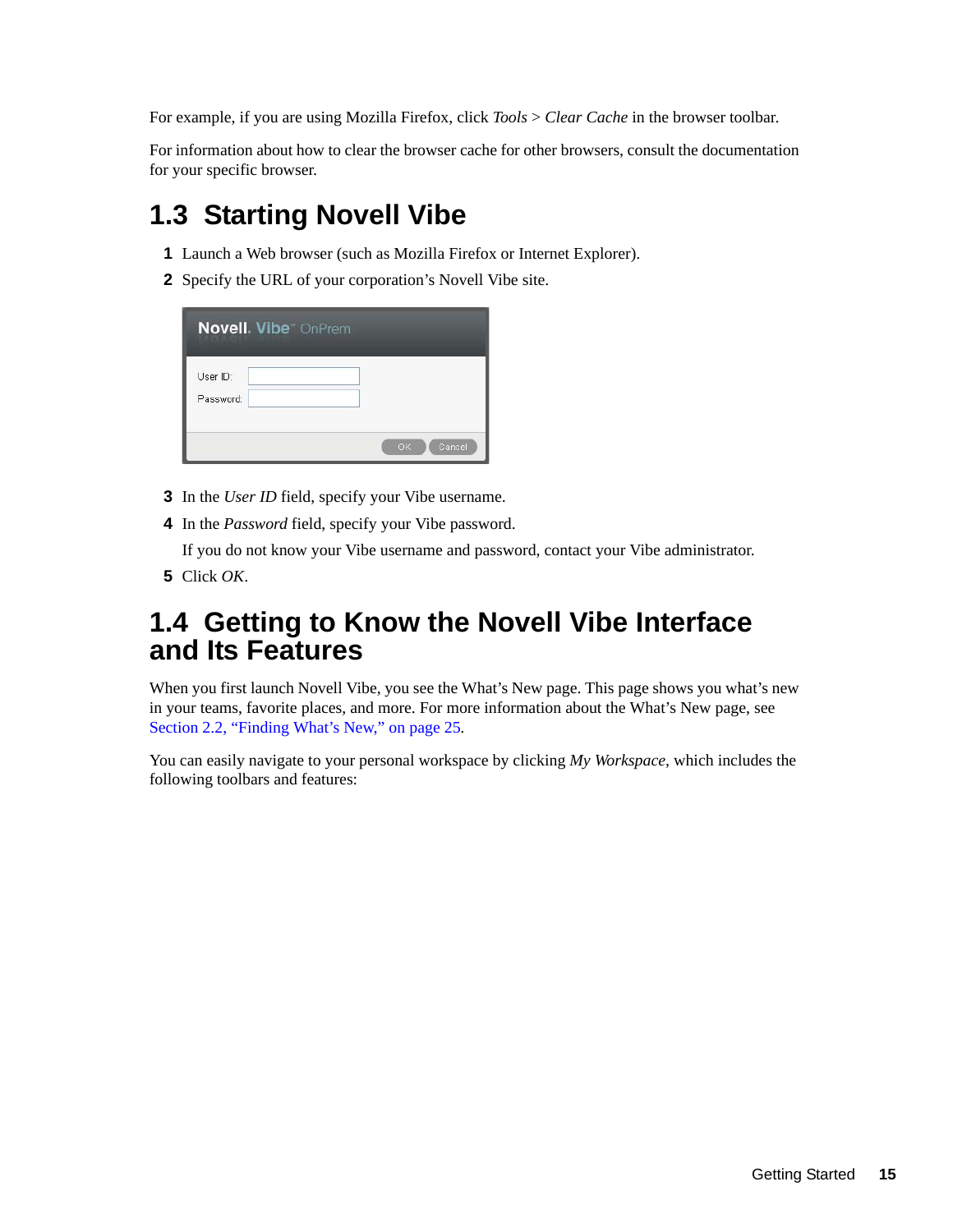| Masthead                                                                                                                   | Navigation Panel |                                                                 | <b>Action Toolbar</b>                           |                                | <b>Relevance Tabs</b>        |                    | Content Area |  |                           |                      |
|----------------------------------------------------------------------------------------------------------------------------|------------------|-----------------------------------------------------------------|-------------------------------------------------|--------------------------------|------------------------------|--------------------|--------------|--|---------------------------|----------------------|
| Novell. Vibe <sup>®</sup> OnPrem                                                                                           |                  |                                                                 |                                                 |                                |                              |                    |              |  |                           | Anita Clives & 百 + ? |
| + 主 话                                                                                                                      |                  | My Workspace C What's New My Favorites My Teams M Recent Places |                                                 |                                |                              | Workspace * View * |              |  |                           | $Q$ $Q$              |
| Anita Olivos (aolivos)<br><b>图 Blog</b><br>Calendar<br>$\Box$ File Folder<br><b>B</b> Guestbook<br>Photo Album             |                  | Recent<br>What's New                                            | What are you working on?<br>Tasks and Calendars | Anita Olivos (aolivos) Profile | Micro-Blogs and Shared Items | Accessories        | ä.           |  |                           |                      |
| Task Folder                                                                                                                |                  |                                                                 |                                                 |                                |                              |                    |              |  | Accessory Panel * V       |                      |
| <b>Im</b> Trash                                                                                                            |                  | <b>Tasks</b>                                                    |                                                 |                                |                              |                    |              |  | * * @                     | $\Rightarrow$        |
|                                                                                                                            |                  |                                                                 |                                                 |                                |                              |                    |              |  | [No Entries]              |                      |
|                                                                                                                            |                  | Task Name                                                       | Priority                                        | Due Date                       | Status                       | Assigned to        | % Done       |  | Location                  |                      |
|                                                                                                                            |                  | <b>Guestbook</b>                                                |                                                 |                                |                              |                    |              |  | 十 + @                     | $\triangledown$      |
|                                                                                                                            |                  | Anita Olivos (aolivos) // Guestbook<br>[No Entries]             |                                                 |                                |                              |                    |              |  | <b>Sign the guestbook</b> |                      |
|                                                                                                                            |                  | Blog                                                            |                                                 |                                |                              |                    |              |  | + + ®                     | $\Rightarrow$        |
|                                                                                                                            |                  | Anita Olivos (aolivos) // Blog                                  |                                                 |                                |                              |                    |              |  | Search results [1-1 of 1] |                      |
| <b>Marketing Mix</b><br>臆<br>Created: C Anita Olivos Modified: Oct 13, 2010 1:45 AM Comments or Replies: 0<br>Folder: Blog |                  |                                                                 |                                                 |                                |                              |                    |              |  |                           |                      |
|                                                                                                                            |                  | <b>Photo Album</b>                                              |                                                 |                                |                              |                    |              |  | + + ※                     | $\Rightarrow$        |
|                                                                                                                            |                  | Anita Olivos (aolivos) // Photo Album<br>[No photos]            |                                                 |                                |                              |                    |              |  |                           |                      |
|                                                                                                                            |                  |                                                                 |                                                 |                                | Permalinks                   |                    |              |  |                           |                      |

- [Section 1.4.1, "Understanding the Masthead," on page 16](#page-15-0)
- [Section 1.4.2, "Understanding the Navigation Panel," on page 17](#page-16-0)
- [Section 1.4.3, "Understanding the Action Toolbar," on page 17](#page-16-1)
- [Section 1.4.4, "Understanding the Relevance Tabs in the Home Page of Your Personal](#page-17-0)  [Workspace," on page 18](#page-17-0)
- [Section 1.4.5, "Understanding the Content Area," on page 18](#page-17-1)

#### <span id="page-15-0"></span>**1.4.1 Understanding the Masthead**

The Masthead contains the following features:

Personal Workspace Link: Quickly access your personal workspace by clicking your linked name.

**Personal Preferences:**  $\leq$  Displays your personal preferences, such as the way you want entries to be displayed and how many entries you want to appear on a given page.

For more information, see [Section 7.18, "Configuring the Display Style of Entries," on page 113](#page-112-5) and [Section 5.12, "Configuring the Number of Entries to Display on a Folder Page," on page 69.](#page-68-3)

**Vibe Feed:** Displays live feeds of the latest entries in your teams, places you are following, or across the entire site.

For more information, see [Section 2.14, "Viewing Live Feeds," on page 42](#page-41-3).

Log Out: <sup>1+</sup> Logs you out of the Vibe site.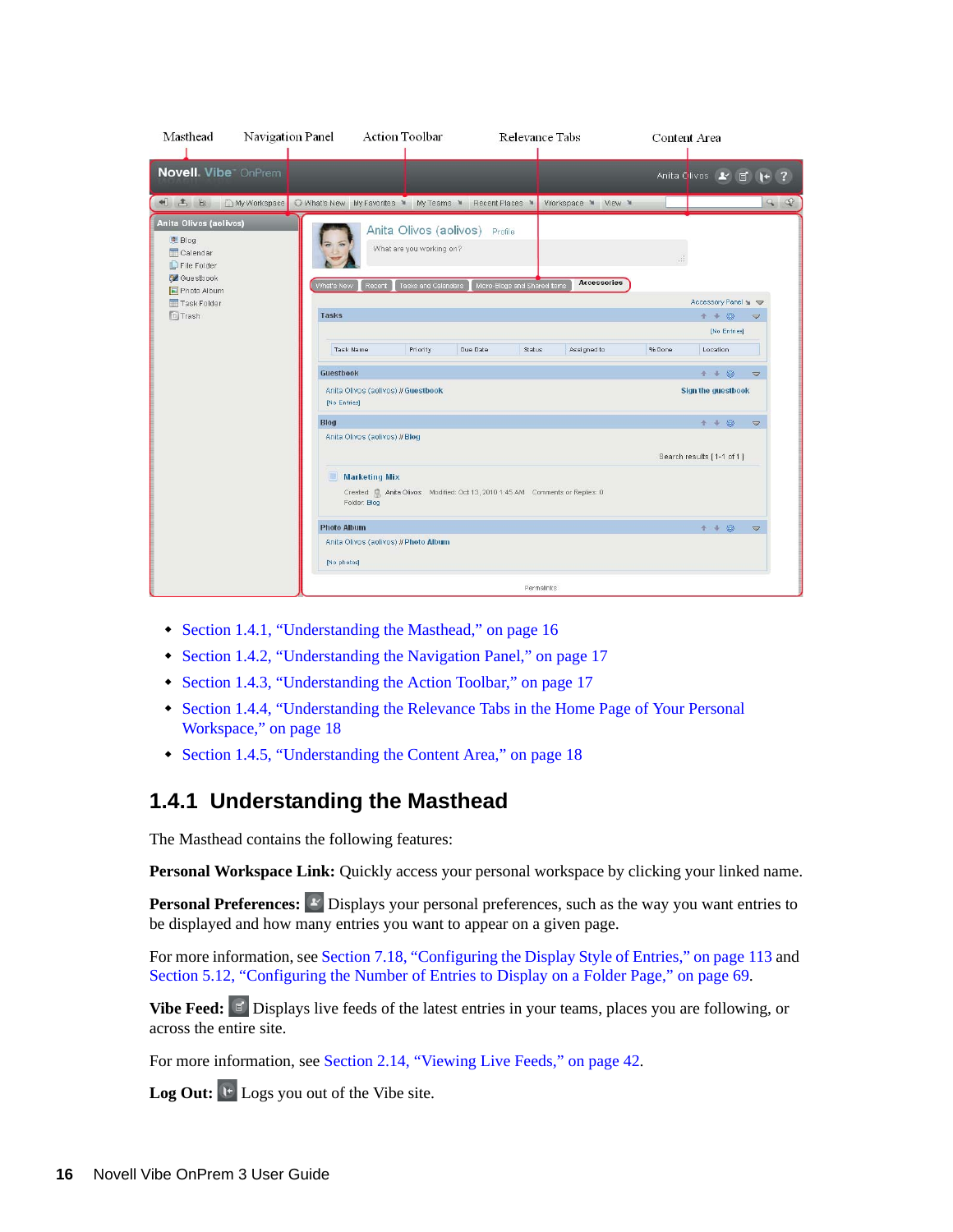**Help Documentation:** *C* Displays the Vibe Help documentation.

#### <span id="page-16-0"></span>**1.4.2 Understanding the Navigation Panel**

The Navigation panel contains a navigation tree that displays the current workspace and all subworkspaces and sub-folders.

#### <span id="page-16-1"></span>**1.4.3 Understanding the Action Toolbar**

The Action toolbar contains the following features:

**Expand/Contract Navigation Panel Icon:**  $\Box$  Hides and displays the Navigation panel.

**Expand/Contract Header Icon:**  $\triangle$  **Hides and displays the Masthead.** 

**Workspace Toolbar Icon:**  $\mathbb{B}$  Displays the Workspace toolbar, which enables you to quickly navigate to any location where you have appropriate rights.

**My Workspace:** Displays your personal workspace.

**What's New:** Displays the What's New page, where you can quickly see what's new in your teams, favorite places, and more.

**My Favorites:** Enables you to add a place as a favorite, or to quickly visit your favorite places on the Vibe site.

**My Teams:** Displays links to all of the team workspaces where you are a member.

**Workspace:** (This option is displayed only when you are viewing a workspace) Provides various functions that enable you to manage the workspace, including adding new folders, managing access control, configuring the workspace, and more.

For more information on how to manage a workspace, see [Section 4.1, "General Workspace](#page-48-3)  [Management," on page 49.](#page-48-3)

**Folder:** (This option is displayed only when you are viewing a folder) Provides various functions that enable you to manage the folder, including adding new folders, managing access control, configuring the folder, and more.

For more information on how to manage a folder, see Chapter 5, "Managing and Using Folders," on [page 63.](#page-62-0)

**Recent Places:** Displays the places that you have most recently visited.

For more information, see [Section 3.2, "Viewing and Revisiting Recent Places," on page 45.](#page-44-4)

**View:** Enables you to accomplish various tasks, such as seeing what's new or unread in the workspace or folder, viewing who has access, viewing the Vibe clipboard, and accessing the Vibe Trash.

Search: Enables you to search the entire site for entries, places, and people. You can locate subjectmatter experts, or see what information is available concerning a particular topic.

Click the *Search Options* icon  $\mathbb{R}$  if you want to specifically search for a person, place, or a tag. You can also use a saved search or perform an Advanced Search.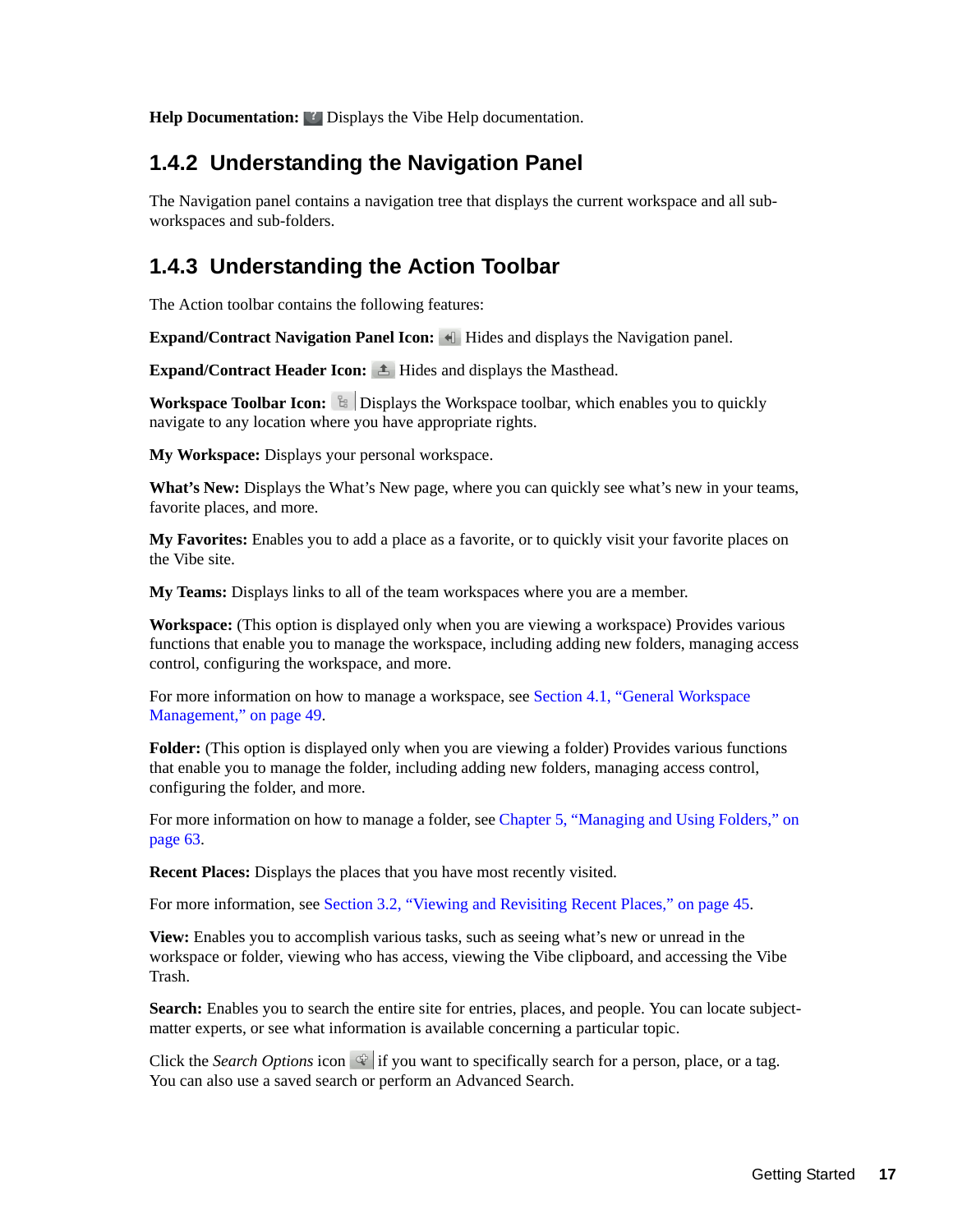For more information about searching in Vibe, see [Section 2.5, "Searching for Information," on](#page-26-5)  [page 27.](#page-26-5)

## <span id="page-17-0"></span>**1.4.4 Understanding the Relevance Tabs in the Home Page of Your Personal Workspace**

The home page of your personal workspace contains various tabs that are designed to help facilitate your work. Use these tabs as a central location where you can quickly be informed of new entries, upcoming tasks, your daily meetings, and more.

**What's New:** Enables you to quickly see new entries in your teams, places you are following, or across the entire site.

**Recent:** Enables you to view entries that you have recently posted, and entries that you have recently visited. Also, you can view who has recently visited your workspace.

**Tasks and Calendars:** Enables you to view tasks that are assigned to you, as well as today's events from the calendars you are following.

**Micro-Blogs and Shared Items:** Enables you to view the micro-blog entries of the people you are following, as well as items that people have shared with you.

**Accessories:** Contains an Accessory panel that lists entries from your Guestbook, Blog, and Photo Album folders.

#### <span id="page-17-1"></span>**1.4.5 Understanding the Content Area**

The Content Area in Vibe is where the majority of information is displayed, such as workspaces, folders, and entries.

# <span id="page-17-2"></span>**1.5 Setting Up Your Personal Workspace**

Before you take advantage of all of the features and functionality of Novell Vibe, you might want to customize your personal workspace.

- [Section 1.5.1, "Modifying Your Profile," on page 18](#page-17-3)
- [Section 1.5.2, "Branding Your Workspace," on page 19](#page-18-0)

## <span id="page-17-3"></span>**1.5.1 Modifying Your Profile**

You might need to manually update your profile in order for important contact information to be seen, such as your e-mail address, phone number, time zone, and picture.

Another reason to modify your profile is to publicize your skills and past experience to other Vibe users. One advantage of Vibe is the ability to find experts on any subject within your organization. You, as a Vibe user, have the ability to be a subject-matter expert.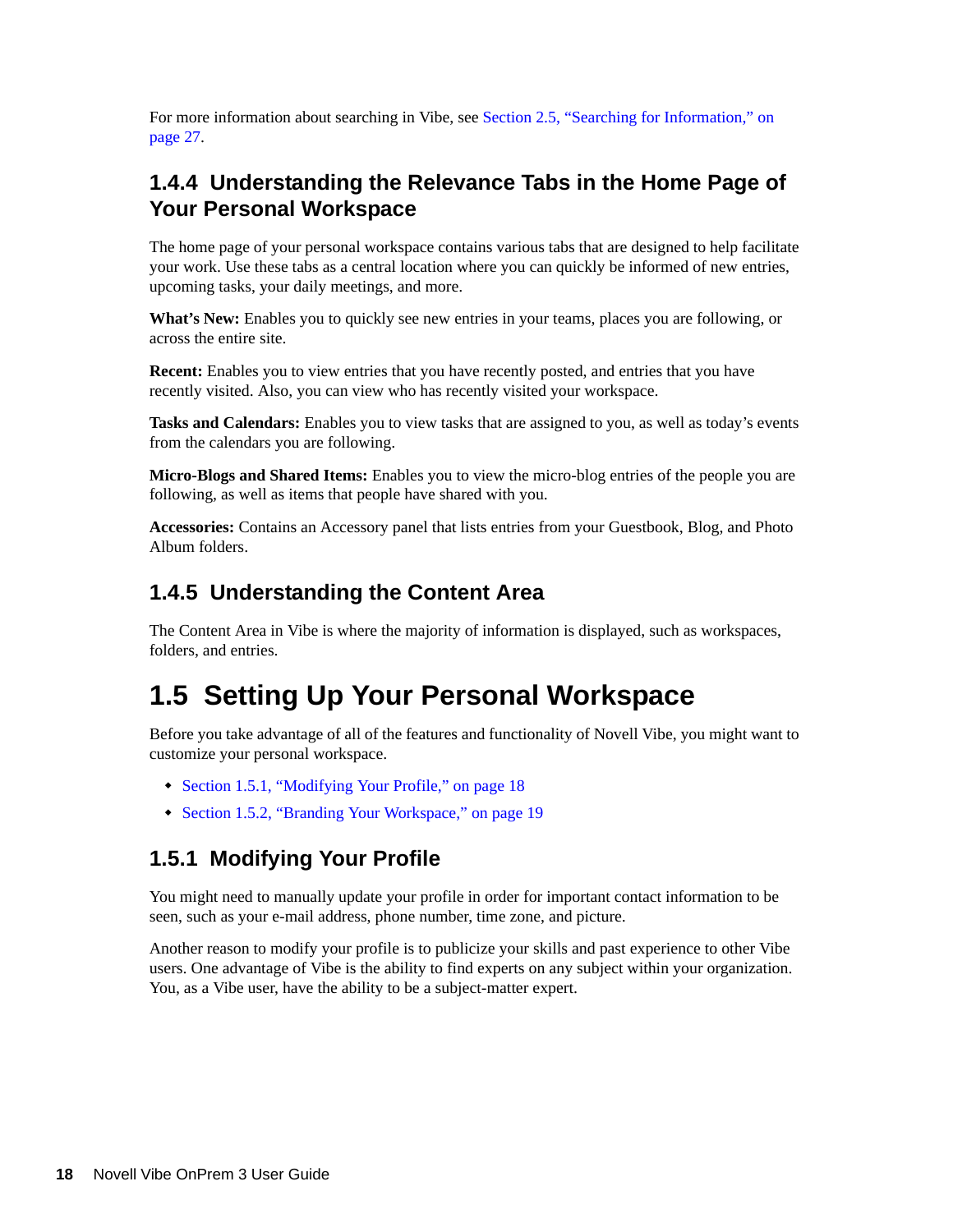**NOTE:** If you are unable to modify your personal information (such as your Vibe password) as described in this section, it is most likely because your personal information is being synchronized from an external directory server. You must consult your Vibe administrator to make changes.

**1** In the home page of your personal workspace, click the *Profile* link next to your name and avatar.

or

Click your *Presence* icon  $\bullet$ , located next to any entry that you have created or modified, then click *Profile*.

Your profile is displayed.

If you are a new user, your profile probably does not currently contain much information.

**2** Click *Edit* in the upper right corner of the profile.

The User page is displayed.

- **3** Change your password, e-mail address, phone number, time zone, language of the interface, upload a picture, and more.
- **4** When you are finished modifying your profile, click *OK*.

#### <span id="page-18-0"></span>**1.5.2 Branding Your Workspace**

Adding a personal brand to your workspace can enhance the appearance of your workspace and make you feel more at home.

- **1** Navigate to your personal workspace.
- **2** Click *Workspace* > *Brand Workspace*.

The Workspace/Folder Branding dialog box is displayed.

**3** Specify the following information to create your desired brand.

**Use Branding Image:** Select this option if you want to use the drop-down list to select an existing image, or click the *Browse* icon  $\frac{1}{2}$  to browse to an image on your computer's file system.

**Use Advanced Branding:** Select this option, then click *Advanced* if you want to create a brand that includes advanced features, such as a YouTube video.

You can add a YouTube video in your branding section by clicking the *Video* icon  $\blacksquare$ .

For more information about displaying YouTube videos in Vibe, see [Section 7.16, "Displaying](#page-111-2)  [YouTube Videos in a Folder Entry," on page 112](#page-111-2).

**Background Image:** Use the drop-down list to select an existing image, or click the *Browse* icon  $\mathbb{E}$  to browse to an image on your computer's file system.

The background image is displayed behind your regular branding.

**Stretch Image:** Stretches the background image so that it occupies the entire branding area.

If you stretch your background image, the image overrides any background color that you have set.

**Background Color:** Adds a background color that occupies the entire branding area. To change the background color, click the color name to the right of this field, select the new color, then click *OK*.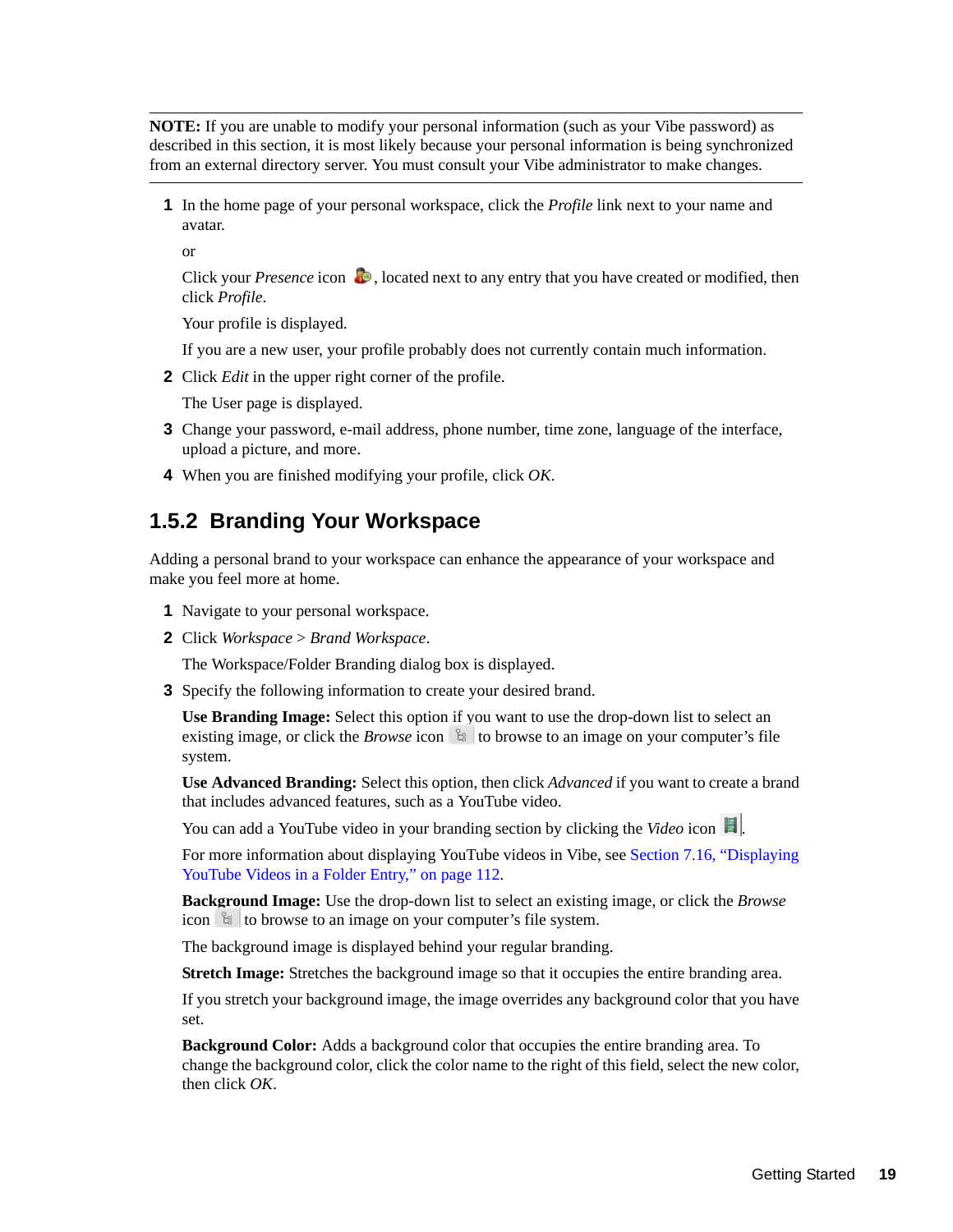If you added a background image and stretched the image, the background color is not displayed.

**Text Color:** Changes the text color of the workspace name in the upper right corner of the branding area. To change the text color, click the color name to the right of this field, select the new color, then click *OK*.

**Clear branding:** Click this option to clear all of your current branding selections.

**4** Click *OK*.

Your workspace now displays the brand that you created.

For more information about creating a brand for workspaces and folders, see "Branding a Folder or Workspace" in the *Novell Vibe OnPrem 3 Advanced User Guide*.

# <span id="page-19-0"></span>**1.6 Creating a Team Workspace**

By default, everyone in Novell Vibe has rights to create a team workspace.

Team workspaces are the most common type of workspaces. They facilitate team objectives by enabling team members to quickly share files, share ideas, and work together more efficiently and effectively.

To create a team workspace:

**1** Click the *Browse* icon  $\exists$  in the Action toolbar, then expand *Home Workspace* in the Workspace tree.

The Home Workspace directory is the highest-level folder in the workspace tree, and might be named something specific to your organization.

- **2** Click *Team Workspaces*.
- **3** Click *Add a Team Workspace*.

If you do not see this option, your site administrator has not permitted you to create a new workspace at this level. Continue to expand the workspace tree, following the path of your organizational unit, then click the name of the directory where you want to create the new team workspace. Or, follow the steps in "Creating a Team Workspace inside of an Existing Team Workspace" on page 58.

The Add a Team Workspace page is displayed.

**4** Specify the following information:

**Title:** Provide a title for the workspace.

**Team Members:** Specify the team members.

You can specify individual users, entire groups, or add names that are on your clipboard. For more information about using the Vibe clipboard, see [Section 9.6, "Using the Vibe Clipboard,"](#page-130-3)  [on page 131](#page-130-3).

**Workspace Folders:** Select the folders that you want the workspace to contain.

If you later decide that you want to add additional folders, you can add them at any time. For information on how to add folders to a workspace, see [Section 5.1, "Creating a New Folder,"](#page-62-2)  [on page 63](#page-62-2).

**Announcement:** (Optional) Select the check box, then type a message in the *Announcement Text* field.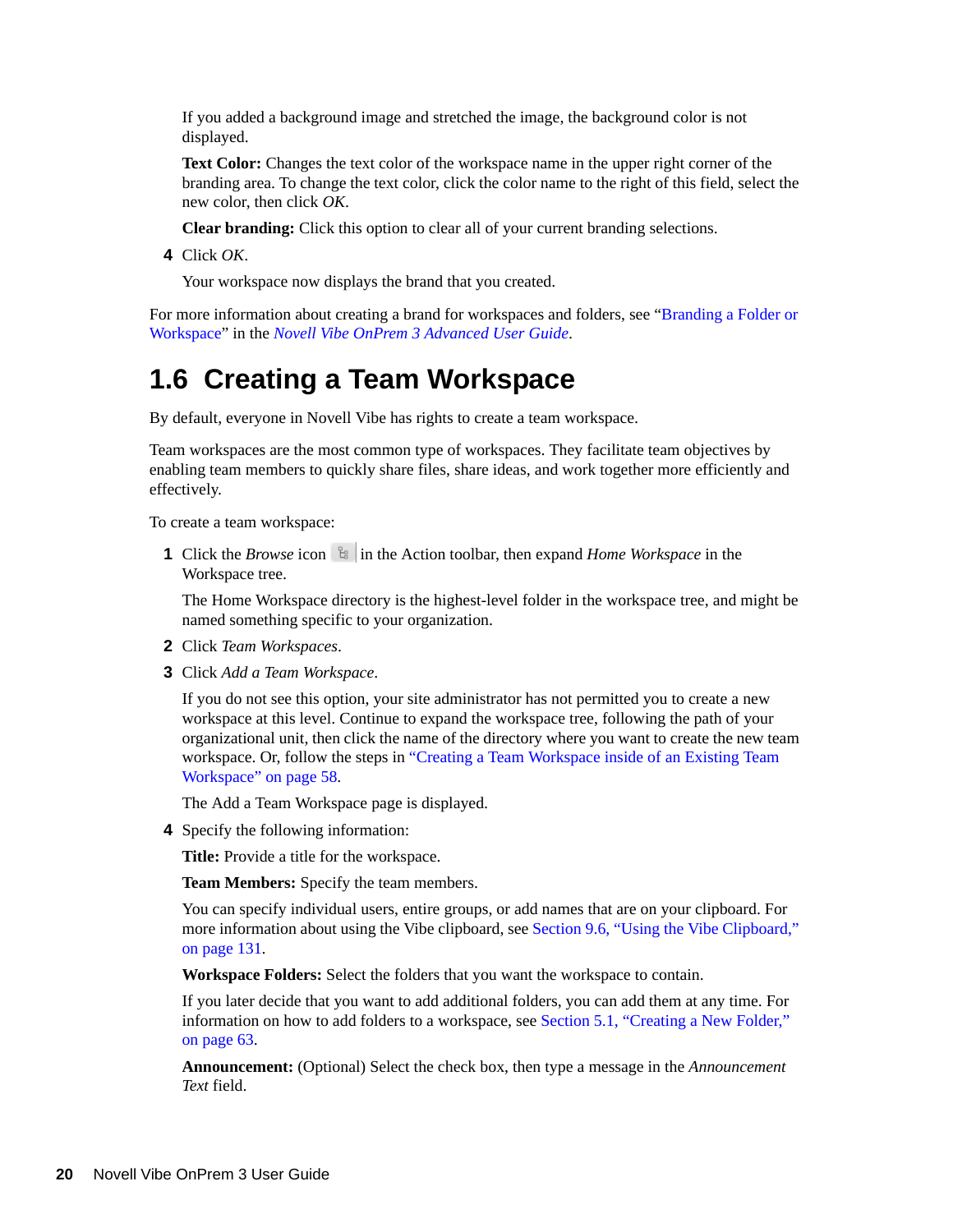This message informs team members about the existence of the workspace, and can also explain the value of the workspace.

**5** Click *OK* to create the new workspace.

For information on how to create a team workspace inside of an existing workspace, see "Creating a Team Workspace inside of an Existing Team Workspace" on page 58.

# <span id="page-20-0"></span>**1.7 Using Novell Vibe Folders**

Novell Vibe includes multiple types of folders that enable you to organize the various kinds of information in your workspaces.

- [Section 1.7.1, "Discussion," on page 21](#page-20-1)
- [Section 1.7.2, "Blog," on page 21](#page-20-2)
- [Section 1.7.3, "Calendar," on page 22](#page-21-0)
- [Section 1.7.4, "Guestbook," on page 22](#page-21-1)
- [Section 1.7.5, "Files," on page 22](#page-21-2)
- [Section 1.7.6, "Milestones," on page 22](#page-21-3)
- [Section 1.7.7, "Micro-Blog," on page 22](#page-21-4)
- [Section 1.7.8, "Mirrored Files," on page 23](#page-22-0)
- [Section 1.7.9, "Photo Album," on page 23](#page-22-1)
- [Section 1.7.10, "Surveys," on page 23](#page-22-2)
- [Section 1.7.11, "Tasks," on page 23](#page-22-3)
- $\bullet$  [Section 1.7.12, "Wiki," on page 23](#page-22-4)

For more detailed information about each type of Vibe folder, see [Chapter 6, "Working with Specific](#page-72-0)  [Folder Types," on page 73.](#page-72-0)

#### <span id="page-20-1"></span>**1.7.1 Discussion**

Use discussions as a way of obtaining comments and feedback to questions and thoughts that you might have. You can start general discussion threads in the Discussion folder in your personal workspace. For discussion threads that are more specific to a project and team, start the discussion thread in the Discussion folder of an appropriate team workspace.

For more information on Discussion folders, see [Section 6.1, "Working with Discussion Folders,"](#page-72-2)  [on page 73](#page-72-2).

#### <span id="page-20-2"></span>**1.7.2 Blog**

Blogs are a good way to express your thoughts about topics that are important to you. For example, if you are working on a project and are responsible for a certain aspect of that project, you can update your team on your individual progress by posting a blog in the Blog folder in the team workspace.

For more information on Blog folders, see [Section 6.2, "Working with Blog Folders," on page 74](#page-73-5).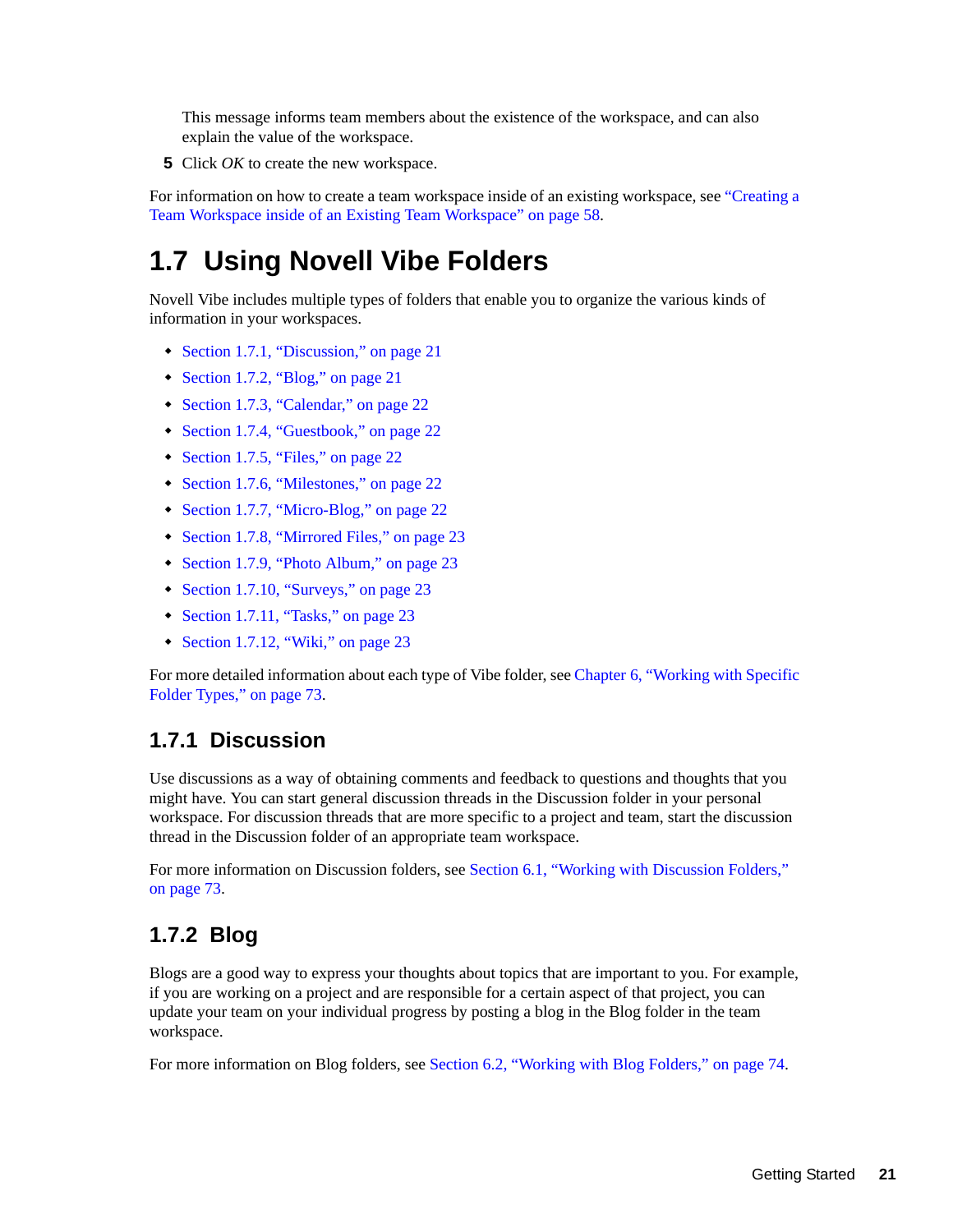## <span id="page-21-0"></span>**1.7.3 Calendar**

Vibe enables you to create a Calendar folder in any workspace that you desire. You can maintain a personal calendar in your personal workspace, and then add separate calendars in your team workspaces to keep track of events that are specific to that team.

For more information on Calendar folders, see [Section 6.3, "Working with Calendar Folders," on](#page-75-3)  [page 76.](#page-75-3)

### <span id="page-21-1"></span>**1.7.4 Guestbook**

The Guestbook folder in Vibe is a place to store all of your guestbook entries. By default, users can sign your Guestbook by clicking the *Overview* tab on the home page of your personal workspace. This is a quick way for your friends and co-workers to communicate with you.

For more information on Guestbook folders, see [Section 6.4, "Working with Guestbook Folders," on](#page-77-3)  [page 78.](#page-77-3)

## <span id="page-21-2"></span>**1.7.5 Files**

Files folders in Vibe make it easy to store and keep track of your files. You can store personal files in the Files folder in your personal workspace, and team-related files in your individual team folders. This makes it easy to share files with your teammates and others who might be interested in viewing them.

For more information on Files folders, see [Section 6.5, "Working with Files Folders," on page 78](#page-77-4).

#### <span id="page-21-3"></span>**1.7.6 Milestones**

Milestones folders track the progress of several Tasks folders. Although you can use Milestones folders outside of the scope of a project workspace, they are most often used in those workspaces. For more information, see [Section 4.5, "Managing a Project Management Workspace," on page 60](#page-59-5).

For more information on Milestones folders, see [Section 6.6, "Working with Milestones Folders,"](#page-79-4)  [on page 80](#page-79-4).

## <span id="page-21-4"></span>**1.7.7 Micro-Blog**

The Micro-Blog folder in Vibe is a place to store all of your micro-blog entries. Use the Micro-Blog feature to capture quick personal notes, or to inform others of what you are currently working on. This provides a greater transparency, so those you work with know what you are doing, and how they might offer assistance to help you accomplish your tasks.

You can navigate to someone else's Micro-Blog folder to see what they have been working on, and possibly provide help by sharing your knowledge and experience.

For more information on the Micro-Blog feature, see [Section 2.10, "Using Micro-Blogs," on](#page-36-3)  [page 37.](#page-36-3)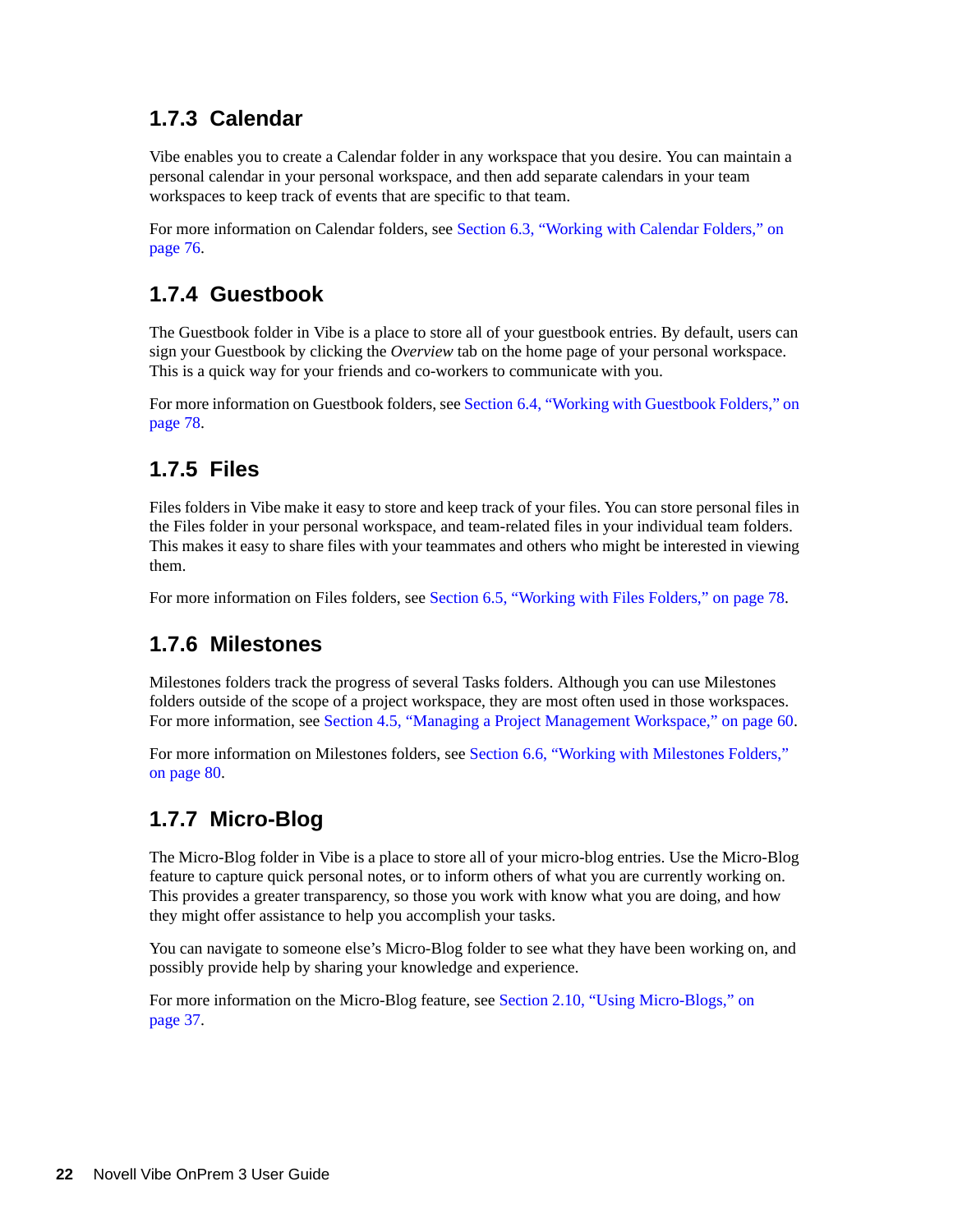## <span id="page-22-0"></span>**1.7.8 Mirrored Files**

Mirrored Files folders use a reference to a file system on an external server, instead of the Vibe file system where other Vibe information is stored. Mirrored Files folders can reference any WebDAV or local file path.

For more information about Mirrored Files folders, see "Working with Mirrored Folders" in the *Novell Vibe OnPrem 3 Advanced User Guide*.

## <span id="page-22-1"></span>**1.7.9 Photo Album**

Photo albums store and display pictures. You can store your personal photos in the Photo Album in your personal workspace, and team-related photos in the Photo Album of the team workspace.

For more information on Photo Album folders, see [Section 6.9, "Working with Photo Album](#page-79-5)  [Folders," on page 80](#page-79-5).

## <span id="page-22-2"></span>**1.7.10 Surveys**

Surveys folders store surveys that you or other Vibe users have created. Surveys enable you to poll team members, or any other Vibe users, about issues that are important to you, your team, or your company.

For more information on Surveys folders, see [Section 6.10, "Working with Surveys Folders," on](#page-82-3)  [page 83.](#page-82-3)

## <span id="page-22-3"></span>**1.7.11 Tasks**

Tasks folders keep track of the progress made in completing work assignments. Vibe enables you to create a Tasks folder in any workspace that you desire. You can maintain a personal Tasks folder in your personal workspace, and then add separate Tasks folders in your team workspaces to keep track of tasks that are specific to that team.

For more information on Tasks folders, see [Section 6.11, "Working with Tasks Folders," on page 84](#page-83-3).

#### <span id="page-22-4"></span>**1.7.12 Wiki**

Wiki folders contain wiki entries. A wiki is a set of related entries coauthored by folder participants. For example, the best-known wiki on the Internet is Wikipedia. Other examples of possible wiki content are glossaries, or policies and procedures.

For more information on Wiki folders, see [Section 6.12, "Working with Wiki Folders," on page 88.](#page-87-1)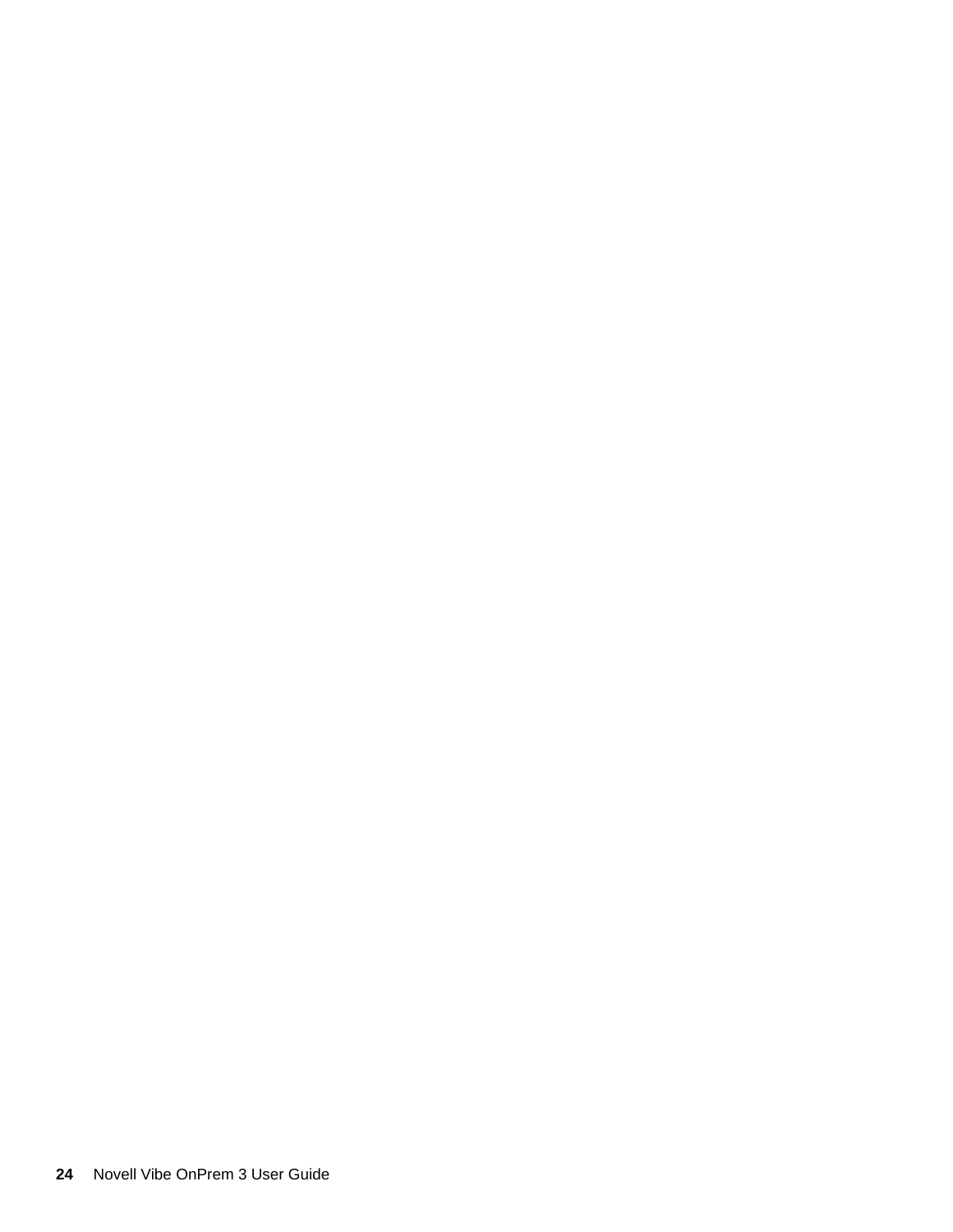# <span id="page-24-0"></span><sup>2</sup>**Getting Informed**

Novell Vibe OnPrem provides numerous methods to help keep you informed of what's going on in your teams and in your organization.

- [Section 2.1, "Accessing Novell Vibe from Your Mobile Phone," on page 25](#page-24-1)
- [Section 2.2, "Finding What's New," on page 25](#page-24-2)
- [Section 2.3, "Finding What's Most Popular In Your Novell Vibe Site," on page 27](#page-26-2)
- [Section 2.4, "Finding What's Unread," on page 27](#page-26-3)
- [Section 2.5, "Searching for Information," on page 27](#page-26-4)
- [Section 2.6, "Following and Unfollowing Places and People of Interest," on page 34](#page-33-2)
- [Section 2.7, "Viewing Recent Contributions," on page 36](#page-35-1)
- [Section 2.8, "Viewing Tasks," on page 36](#page-35-2)
- [Section 2.9, "Viewing Calendar Events," on page 36](#page-35-3)
- [Section 2.10, "Using Micro-Blogs," on page 37](#page-36-0)
- [Section 2.11, "Sharing Workspaces, Folders, and Entries," on page 39](#page-38-0)
- [Section 2.12, "Subscribing to a Folder or Entry," on page 39](#page-38-4)
- [Section 2.13, "Using Remote Applications," on page 42](#page-41-0)
- [Section 2.14, "Viewing Live Feeds," on page 42](#page-41-1)
- [Section 2.15, "Viewing Folders as RSS or Atom Feeds," on page 43](#page-42-3)
- [Section 2.16, "Synchronizing Tasks and Calendar Folders to a Desktop Calendar Application,"](#page-42-4)  [on page 43](#page-42-4)

# <span id="page-24-1"></span>**2.1 Accessing Novell Vibe from Your Mobile Phone**

Novell Vibe includes a mobile interface that enables you to access your Vibe site from your iPhone, Blackberry, or any mobile device that provides an HTTP/HTML interface. In other words, most phones that have a data service plan can access the Vibe mobile interface.

For more information about using Vibe on your mobile phone, see "[Using Vibe on Your Mobile](#page-134-1)  [Phone](#page-134-1)" in the *Novell Vibe OnPrem 3 Advanced User Guide*.

# <span id="page-24-3"></span><span id="page-24-2"></span>**2.2 Finding What's New**

One key to effective and efficient teamwork is knowing what people are working on and what they are saying. Vibe enables you to view and act on new items by using the What's New page. You can view new items for various categories, comment on items, and more.

- [Section 2.2.1, "Viewing New Items," on page 26](#page-25-0)
- [Section 2.2.2, "Commenting on, Editing, and Deleting New Items," on page 26](#page-25-1)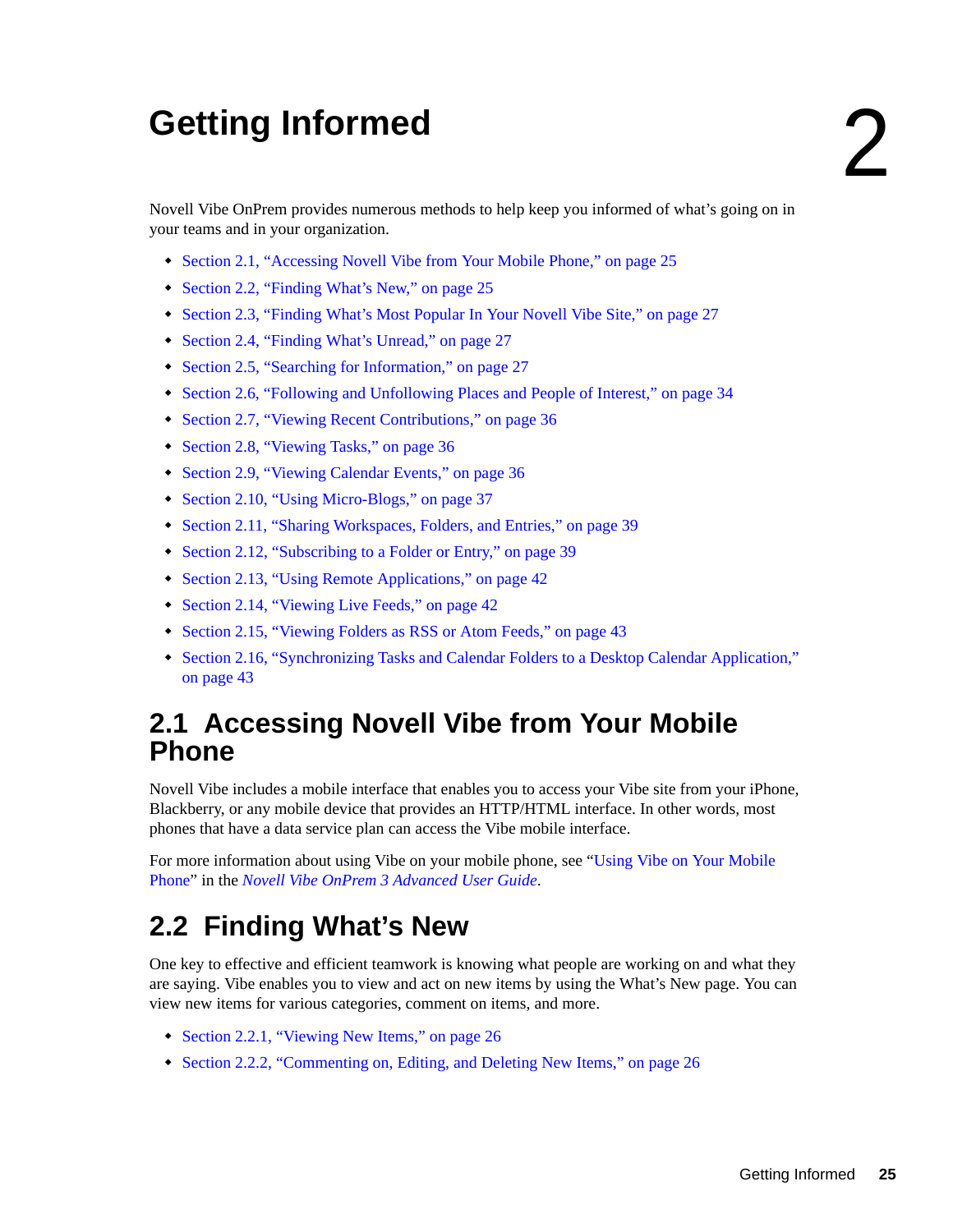- [Section 2.2.3, "Pausing Updates on the What's New Page," on page 27](#page-26-0)
- [Section 2.2.4, "Configuring How Many Items Are Displayed on a Page," on page 27](#page-26-1)

#### <span id="page-25-0"></span>**2.2.1 Viewing New Items**

By default, the What's New page is displayed when you first access the Vibe site. If the What's New page is not displayed, or if you navigate away from it, you can easily access it to view new items.

**1** Click *What's New* in the Action toolbar from any folder or workspace in Vibe.

By clicking the appropriate category in the What's New navigation panel on the left side of the page, you can view new items for any of the following categories:

- **Current Folder or Workspace:** Displays new items in the folder or workspace that you are in when you click *What's New* in the Action toolbar.
- **My Favorites:** Displays new items in your favorite places.

For information on how to add places as favorites, see [Section 3.4.1, "Adding a Favorite](#page-45-5)  [Place," on page 46.](#page-45-5)

- **My Teams:** Displays new items in your teams.
- **Followed People:** Displays new items that have been added by the people you are following.

For information on how to follow people, see [Section 2.6.2, "Following People," on](#page-34-0)  [page 35.](#page-34-0)

 **Followed Places:** Displays new items that have been added to the places you are following.

For information on how to follow places, see [Section 2.6.1, "Following Workspaces and](#page-33-3)  [Folders," on page 34](#page-33-3).

- **Site Wide:** Displays new items that have been added anywhere in the Vibe site.
- **2** (Optional) If a category contains sub-categories, you can expand the category in the What's New navigation panel to view new items in a more specific location. For example, if you are a member of multiple teams, you can expand *My Teams* and click a specific team.

#### <span id="page-25-1"></span>**2.2.2 Commenting on, Editing, and Deleting New Items**

You can comment on, edit, and delete items from the What's New page if you have appropriate rights. For more information about rights, see "Controlling Access" in the *Novell Vibe OnPrem 3 Advanced User Guide*.

**1** Click the title of the entry or comment that you want to edit, delete, or comment on.

The entry is displayed.

- **2** Click *Modify*, *Delete*, or *Comment* in the Entry toolbar.
- **3** (Optional) Close the entry by clicking the (x) icon in the upper right corner of the entry to return to the What's New page.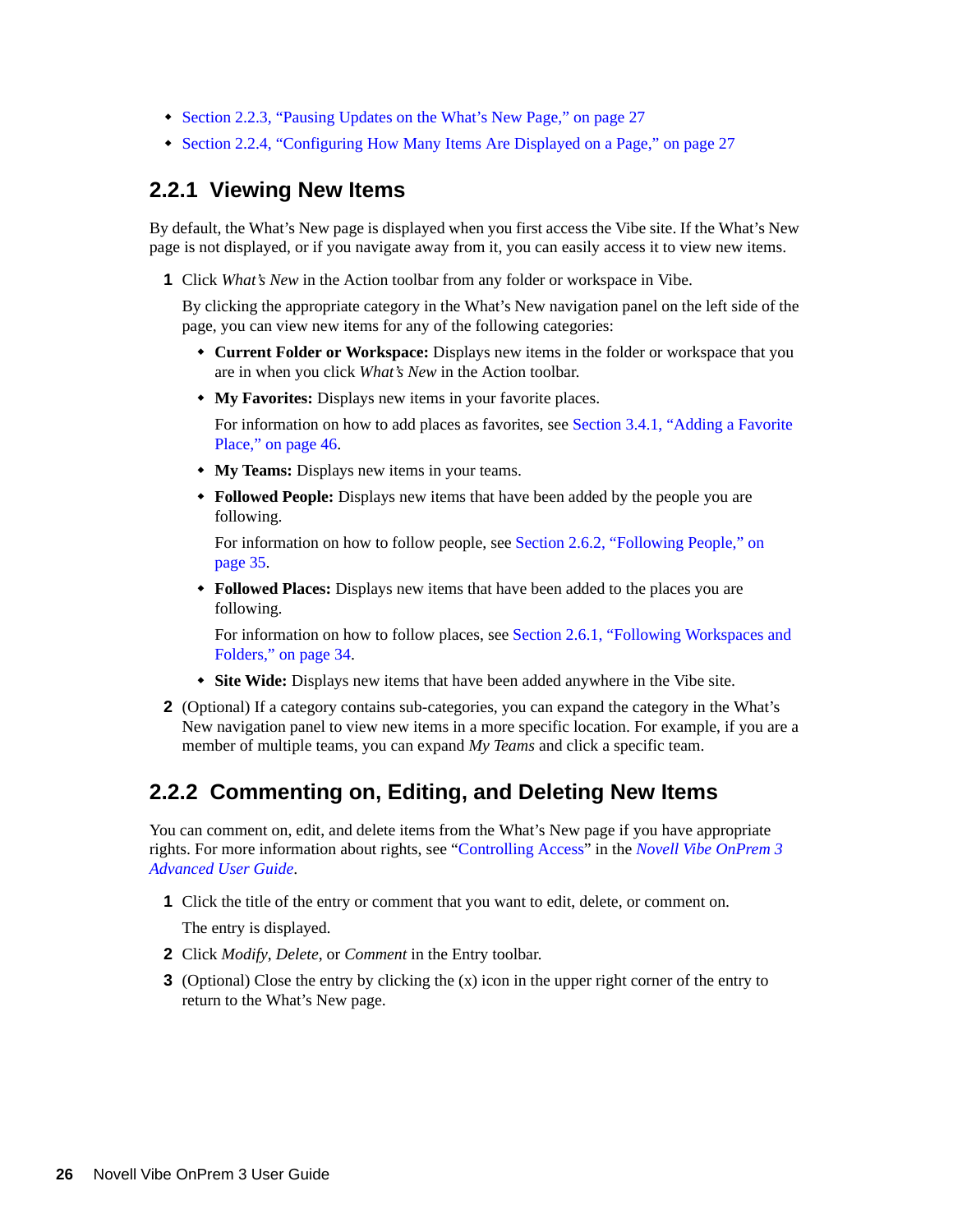### <span id="page-26-0"></span>**2.2.3 Pausing Updates on the What's New Page**

By default, the What's New page is automatically updated with the latest comments and entries every 60 seconds. You can temporarily stop the What's New page from updating. This can be helpful if you need more time to look at current items.

**1** Click the *Pause* icon **I** in the upper right corner of the What's New page.

To resume updates on the What's New page, click the *Play* icon .

### <span id="page-26-1"></span>**2.2.4 Configuring How Many Items Are Displayed on a Page**

You can configure how many items you want to show on a single page in the Vibe interface by modifying your personal preferences, as described in [Section 5.12, "Configuring the Number of](#page-68-3)  [Entries to Display on a Folder Page," on page 69](#page-68-3).

## <span id="page-26-2"></span>**2.3 Finding What's Most Popular In Your Novell Vibe Site**

Novell Vibe enables you to view the most popular entries in your Vibe site.

- **1** Navigate to your personal workspace by clicking *My Workspace* in the Action toolbar.
- **2** Click the *What's New* tab in the home page of your personal workspace.
- **3** Select *Site Wide*.

In the right column of the page, Vibe displays the most popular entries.

# <span id="page-26-3"></span>**2.4 Finding What's Unread**

Novell Vibe enables you to view unread items in any workspace or folder.

- **1** Navigate to the workspace or folder where you want to view all unread items.
- **2** Click *View* > *What's Unread in Workspace* in the Action toolbar to see what's unread in a workspace.

or

Click *View* > *What's Unread in Folder* in the Action toolbar to see what's unread in a folder.

Vibe displays all of the items that you have not yet read.

Click the *Mark These Read* button to mark all unread items as read. These items no longer appear when you click *What's Unread* in this workspace or folder.

# <span id="page-26-5"></span><span id="page-26-4"></span>**2.5 Searching for Information**

Search functionality in Novell Vibe enables you to accomplish the following tasks:

- Discover what information is available about a particular topic.
- Ouickly navigate to a workspace (personal, team, etc.), folder, or tagged item that you know exists on the Vibe site.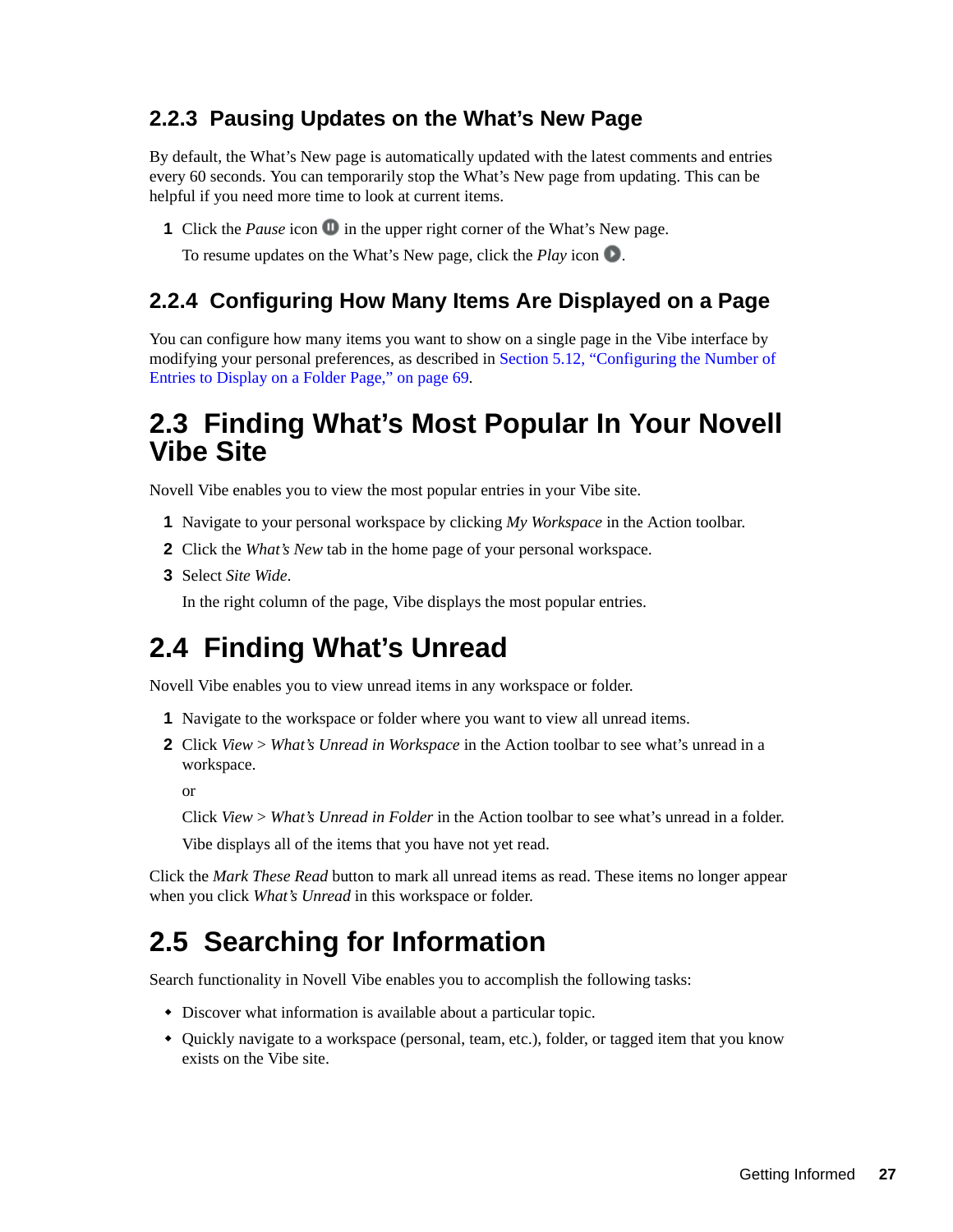- Locate a subject-matter expert.
- Locate a relevant workspace or folder.

The following topics describe Search functionality:

- [Section 2.5.1, "Using Basic Search," on page 28](#page-27-0)
- [Section 2.5.2, "Searching for Specific People, Places, or Tagged Items," on page 31](#page-30-0)
- [Section 2.5.3, "Using Advanced Search," on page 31](#page-30-1)
- [Section 2.5.4, "Searching for Deleted Items," on page 33](#page-32-0)
- [Section 2.5.5, "Saving and Reusing Searches," on page 33](#page-32-1)
- [Section 2.5.6, "Locating a Subject-Matter Expert," on page 34](#page-33-0)
- [Section 2.5.7, "Locating a Relevant Workspace or Folder," on page 34](#page-33-1)

#### <span id="page-27-0"></span>**2.5.1 Using Basic Search**

When you perform a basic search, your search is case-insensitive. If you want to make your search case-sensitive, perform an [advanced search.](#page-30-1)

To perform a basic search:

**1** Type the words or quoted phrases into the *Search* field, then either press Enter on your keyboard, or click the *Search* icon .

Vibe enables you to refine your basic search in the following ways:

| <b>Search Capability</b>                        | <b>Function</b>                                                                        | <b>Example</b>                                                                                               |  |  |
|-------------------------------------------------|----------------------------------------------------------------------------------------|--------------------------------------------------------------------------------------------------------------|--|--|
| AND, OR, and NOT between two<br>terms.          | Searches for Vibe entries where<br>two terms or phrases:                               | sales NOT figure searches<br>for Vibe entries that contain the<br>term "sales" but not the term<br>"figure." |  |  |
|                                                 | ◆ Both exist (AND)                                                                     |                                                                                                              |  |  |
|                                                 | $\bullet$ Either exist (OR)                                                            |                                                                                                              |  |  |
|                                                 | $\bullet$ One exists but not the other<br>(NOT)                                        |                                                                                                              |  |  |
|                                                 | By default, Vibe uses AND when<br>you do not specify an operator<br>between two terms. |                                                                                                              |  |  |
| Double quotation marks<br>surrounding a phrase. | Groups words together to make a "marketing meeting notes"<br>phrase.                   |                                                                                                              |  |  |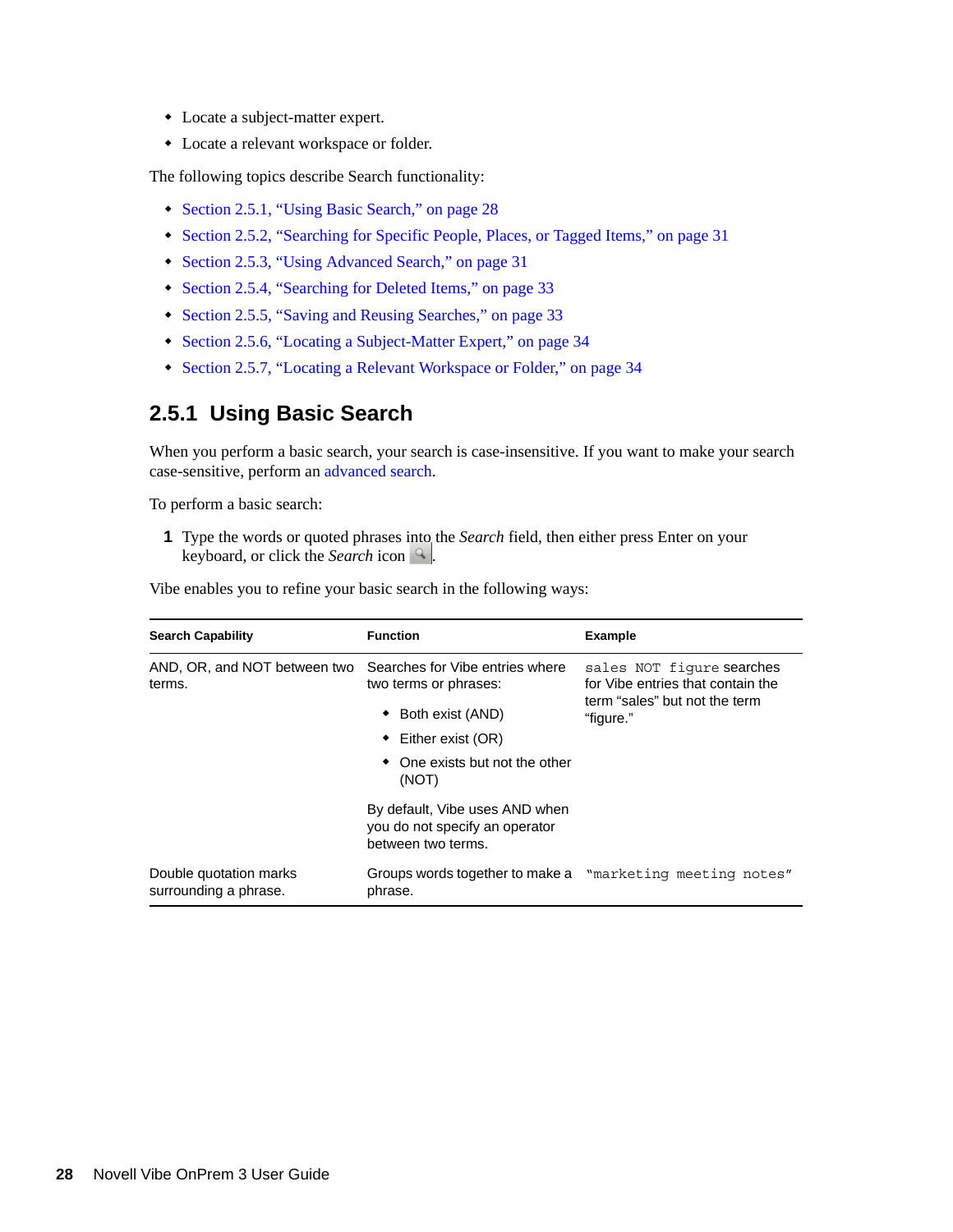| <b>Search Capability</b>                                                              | <b>Function</b>                                                                                    | <b>Example</b>                                                                                                                                                                                                                                                                                                                                                                                                                                                                                                                                                           |  |  |
|---------------------------------------------------------------------------------------|----------------------------------------------------------------------------------------------------|--------------------------------------------------------------------------------------------------------------------------------------------------------------------------------------------------------------------------------------------------------------------------------------------------------------------------------------------------------------------------------------------------------------------------------------------------------------------------------------------------------------------------------------------------------------------------|--|--|
| Field name followed by a colon,<br>followed by brackets that contain<br>a date range. | Searches a specific field that<br>contains values within a specific<br>date range.                 | birthDate: {20070503* TO<br>20100608*} searches all entries<br>whose birthDate field contains<br>values greater than 5/3/2007 and<br>less than 6/8/2010. Use curly<br>brackets if you want to exclude<br>the beginning and ending dates<br>from the search, as in the above<br>example. Or, use square brackets<br>if you want to include the<br>beginning and ending dates that<br>you specify. For example,<br>birthDate: [20070503* TO<br>20100608*] searches all entries<br>whose birthDate field contains<br>values of 5/3/2007 or greater and<br>6/8/2010 or less. |  |  |
|                                                                                       |                                                                                                    | The search field name (birthDate)<br>is the same as the internal data<br>element name that you can<br>obtain from the Form and View<br>Designer for entry definitions.<br>(For more information, see<br>"Creating a Custom Folder Entry<br>Form" in the Novell Vibe OnPrem<br>3 Advanced User Guide.)                                                                                                                                                                                                                                                                    |  |  |
| Asterisk (*) after word fragments.                                                    | Searches for words that begin<br>with the word fragment that you                                   | work* searches for words such<br>as "workspace" and "workshop."                                                                                                                                                                                                                                                                                                                                                                                                                                                                                                          |  |  |
| You cannot put an asterisk before<br>word fragments.                                  | specify.                                                                                           | *space does not search for<br>words ending in "space," such as<br>"workspace."                                                                                                                                                                                                                                                                                                                                                                                                                                                                                           |  |  |
| Question mark (?) as a<br>replacement for any single<br>character.                    | Replaces any single character in<br>your search. You can use multiple<br>question marks to replace | t??e returns all results<br>containing the words "true,"<br>"tree," and so forth.                                                                                                                                                                                                                                                                                                                                                                                                                                                                                        |  |  |
|                                                                                       | multiple characters.                                                                               | You cannot use a question mark<br>as the first character in a search.                                                                                                                                                                                                                                                                                                                                                                                                                                                                                                    |  |  |
| Tilde $(\sim)$ after a term.                                                          | Searches for approximate<br>matches for a single word.                                             | roam~ finds matches such as<br>"foam" and "roams".                                                                                                                                                                                                                                                                                                                                                                                                                                                                                                                       |  |  |
| Tilde $(\sim)$ after a group of words,<br>followed by a number.                       | Searches for instances of the<br>words that you specify that are<br>within a certain distance.     | "marketing notes"~5<br>searches for instances where the<br>words "marketing" and "notes"<br>appear within 5 words of each<br>other.                                                                                                                                                                                                                                                                                                                                                                                                                                      |  |  |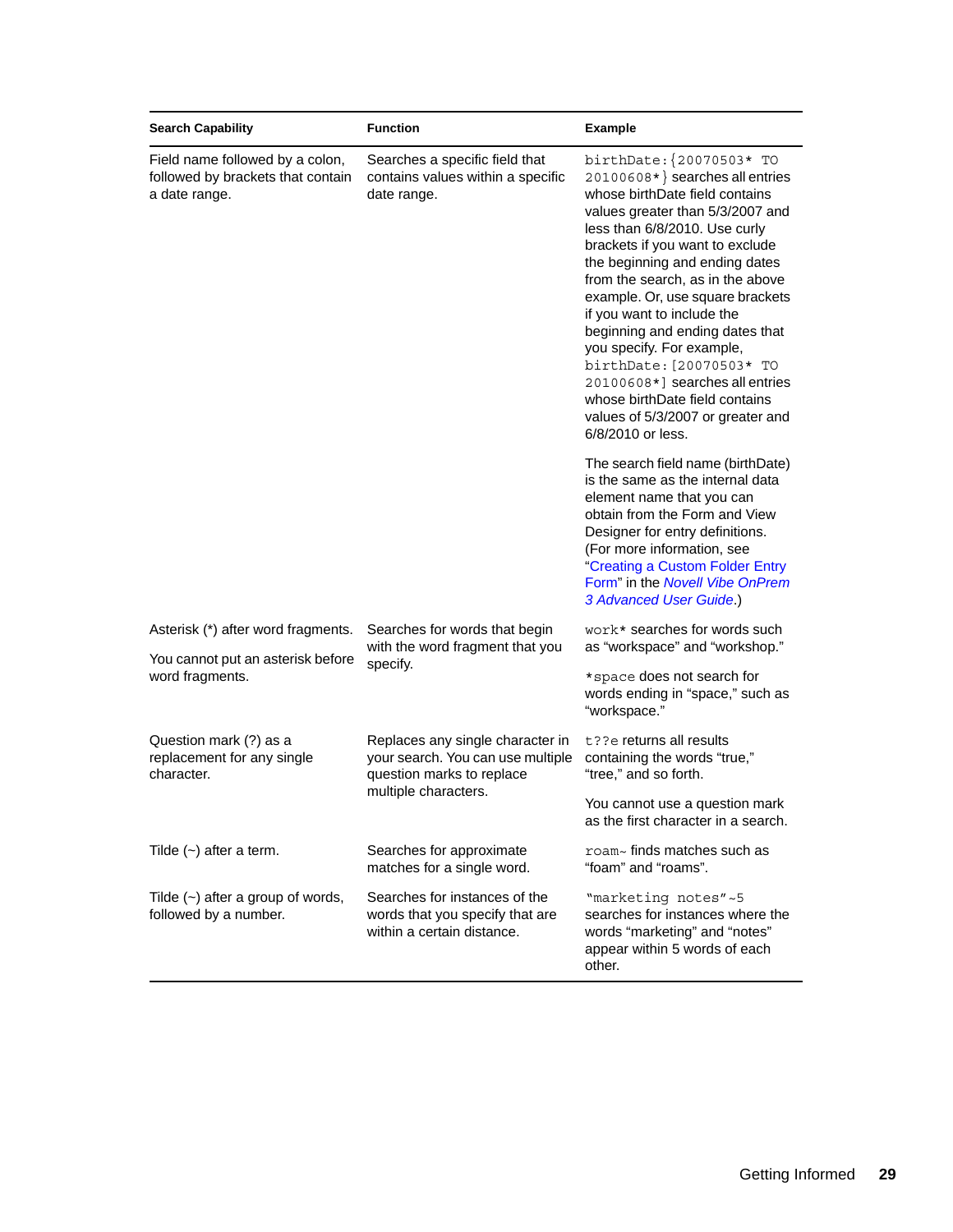| <b>Search Capability</b>                                                       | <b>Function</b>                                                                                                                                                                                                                                                                                                                                           | <b>Example</b>                                                                                                                                                                                                                                                                                       |  |  |  |
|--------------------------------------------------------------------------------|-----------------------------------------------------------------------------------------------------------------------------------------------------------------------------------------------------------------------------------------------------------------------------------------------------------------------------------------------------------|------------------------------------------------------------------------------------------------------------------------------------------------------------------------------------------------------------------------------------------------------------------------------------------------------|--|--|--|
| Caret (^) after a term.                                                        | When you search for more than<br>one word, using the caret (^)<br>symbol after a word gives higher<br>relevance to the word. Adding a<br>number after the caret symbol<br>gives even higher relevance to<br>the word.                                                                                                                                     | sales <sup>^</sup> figure finds matches<br>for "sales" and "figure," giving<br>higher relevance to the term<br>"sales". To give even higher<br>relevance, sales <sup>2</sup> is higher<br>than sales <sup>^</sup> , and sales <sup>^3</sup> is<br>higher than sales <sup>2</sup> 2, and so<br>forth. |  |  |  |
|                                                                                | By default, the relevance factor is<br>1. For example sales is the<br>same as sales <sup>1</sup> 1.                                                                                                                                                                                                                                                       | You can also give relevance to<br>phrases. For example, "sales<br>figure" <sup>1</sup> 2 "marketing<br>figure"                                                                                                                                                                                       |  |  |  |
| Minus (-) before a word                                                        | Excludes the word from the<br>search.                                                                                                                                                                                                                                                                                                                     | -tree excludes all items<br>containing "tree," "Tree," "TREE,"<br>and so on.                                                                                                                                                                                                                         |  |  |  |
| Field name followed by a colon,<br>followed by what you want to<br>search for. | Searches a specific field. When<br>searching a specific field, you<br>must search on the data name of<br>the field. Data names resemble                                                                                                                                                                                                                   | title: meeting finds instances<br>of the word "meeting" in the entry<br>Title field.<br>description: meeting finds<br>instances of the word "meeting" in<br>the entry Description field.                                                                                                             |  |  |  |
|                                                                                | the true names found in the<br>interface.                                                                                                                                                                                                                                                                                                                 |                                                                                                                                                                                                                                                                                                      |  |  |  |
|                                                                                | Fields you can search on are:<br>creationDate<br>_creatorName<br>_modificationDate<br>modificationName<br>_ownerName<br>ownerTitle<br>_workflowState<br>fileName<br>_fileStatus<br>fileExt<br>_rating<br>_loginName<br>_groupName<br>firstName<br>middleName<br>lastName<br>emailAddress<br>txtEmailAddress<br>mobileEmailAddress<br>title<br>description | emailAddress: jchavez*<br>finds instances of "jchavez" in the<br>Email Address field.                                                                                                                                                                                                                |  |  |  |
|                                                                                | When searching in a specific<br>field, the field name is always<br>case-sensitive, even for a case-<br>insensitive search.                                                                                                                                                                                                                                |                                                                                                                                                                                                                                                                                                      |  |  |  |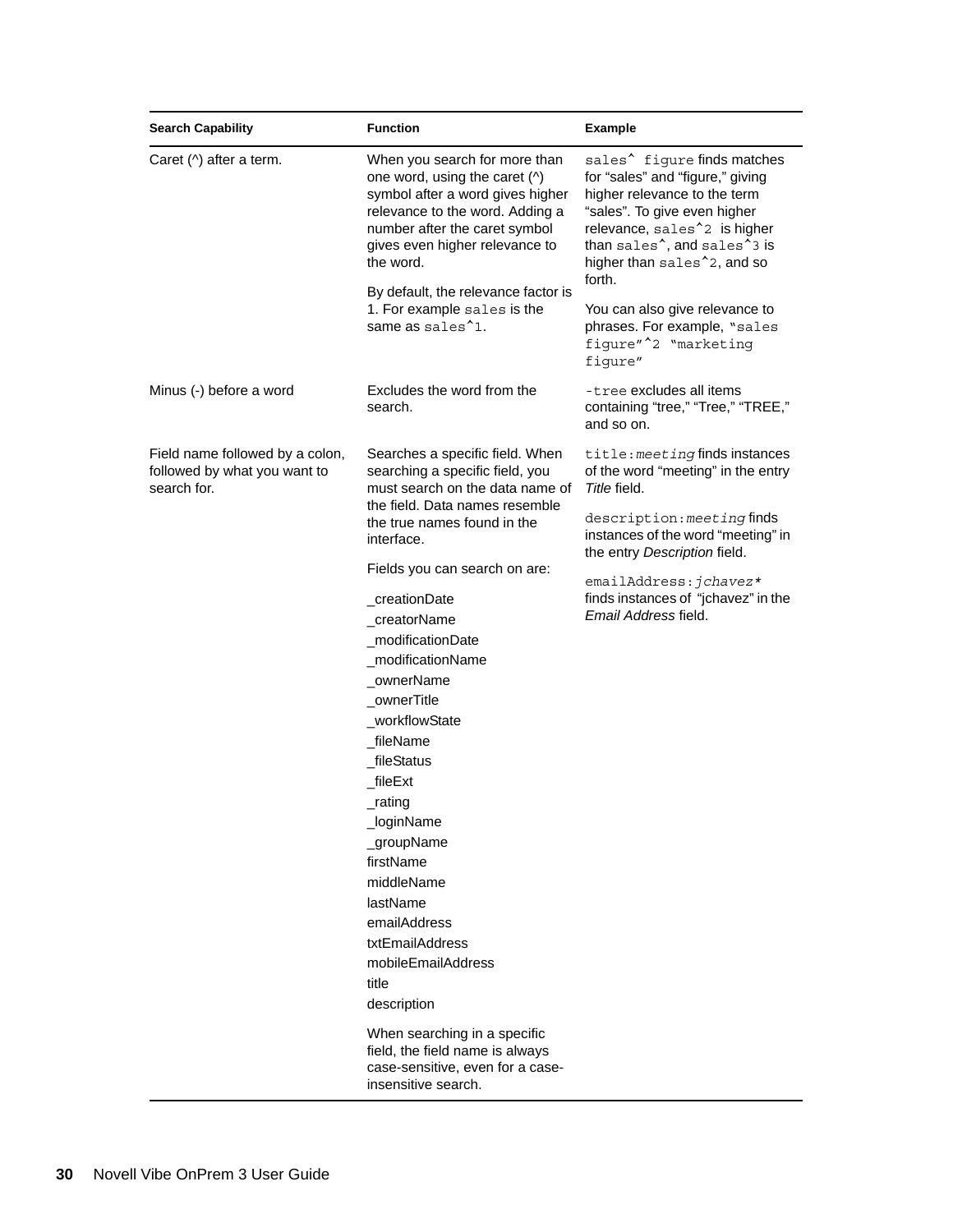Click the *Search Options* icon  $\mathcal{F}$  to refine your search to include only people, places, or tags, as described in [Section 2.5.2, "Searching for Specific People, Places, or Tagged Items," on page 31](#page-30-0).

You can also select one of your saved searches.

#### <span id="page-30-0"></span>**2.5.2 Searching for Specific People, Places, or Tagged Items**

To refine your search to include only people, places, or tags:

- **1** Click the *Search Options* icon  $\mathbb{R}$ .
- **2** Select one of the following options:
	- **People:** Enables you to quickly navigate to a user's personal workspace.
	- **Places:** Enables you to quickly navigate to any folder or workspace within Vibe. For example, if you want to locate a colleague's Blog folder, simply type blog, then specify the name of your colleague. The appropriate place is listed in the drop-down list.
	- **Tags:** Enables you to locate any workspaces, folders, or entries that have been tagged. Specify the name of the tag that you are searching for, and click the name in the dropdown list. Vibe displays all of the workspaces, folders, and entries that have been tagged with that particular tag.

Vibe displays all personal tags, and all community tags for which you have appropriate rights.

**3** In the provided field, begin typing the name of the person, place, or tag that you are searching for.

Vibe applies the Type-to-Find feature. As you type, Vibe lists items matching what you have typed so far (all items matching "d", then all items matching "di," for example).

If there is more than one panel of choices, you can click the left-arrow and right-arrow icons to review your choices.

**4** Click the name of the person, place, or tag when it appears in the drop-down list.

The person, place, or tagged items are displayed.

#### <span id="page-30-1"></span>**2.5.3 Using Advanced Search**

Advanced Search enables you to narrow your search based on various criteria.

- **1** Click the *Search Options* icon  $\mathbb{R}$ .
- **2** Click *Advanced Search*.

You can also perform an advanced search from the Search Results page.

- **1** Click *Advanced*.
- **2** If you want to provide more than the initially provided criteria, click *Revise Search* from the Search Results page.

If your search requires more than one criterion, click *Add* and Vibe provides another field for your use.

Click the X icon next to a criterion to remove it from the search.

Text: Enter the specific text that you are searching for.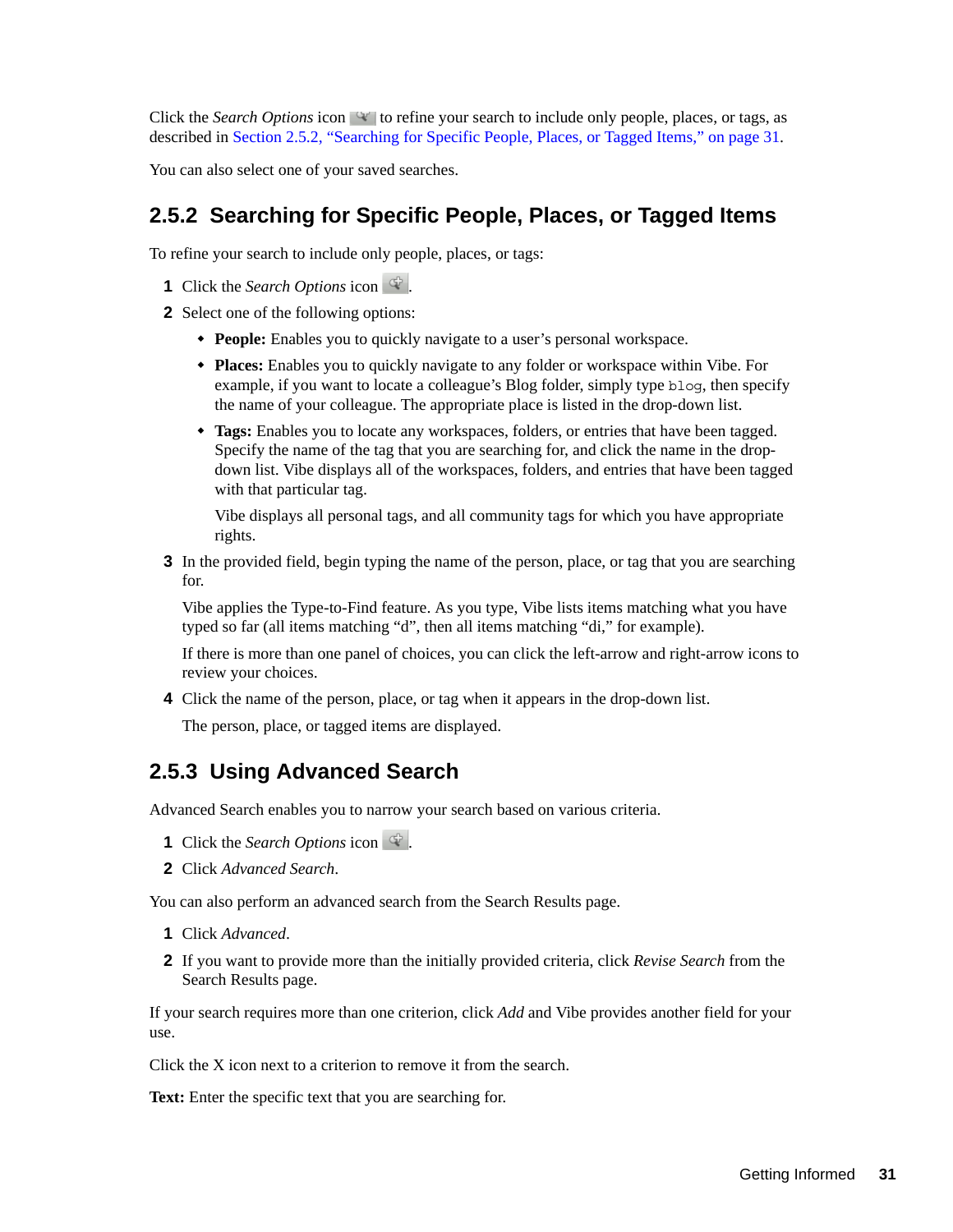For more information about the various ways that you can refine a text-based search, see [Section 2.5.1, "Using Basic Search," on page 28](#page-27-0).

**Places:** This section enables you to restrict your search to a particular place. Expand the tree by clicking the plus sign (+) next to the Home Workspace, then navigate to and select the workspace or folder that you want to search.

If you want Vibe to search everything below your selection in the Workspace tree, select *Search All Sub Places*.

**Case Sensitive:** Select this check box to make the text that you enter in the *Text* field case sensitive. For example, "Tree" does not match "tree," "TREE," and so on.

When you select this option, your search must contain at least one uppercase character. If your search contains all lowercase characters, the results of your search are not case sensitive. For example, "tree" matches "Tree," "TREE," and so on.

**Search deleted items:** Search for items that have been deleted. The search returns only items that have been deleted.

**Items Per Page:** Select how many results you want to display on each Search Results page.

**Words Per Item:** Select the number of words to display for each search result.

**Sort by:** Select either *Relevance* or *Date* from the drop-down list.

- **Relevance:** When you select *Relevance*, the most relevant results are displayed at the top of the list.
- **Date:** When you select *Date*, the results that were most recently added or modified that match the search criteria are displayed at the top of the list.

**Authors:** Search for items based on the author.

**Tags:** Search for items that are tagged, whether they are community or personal tags. For more information on tags, see [Section 3.6, "Using Tags," on page 47](#page-46-4).

**Workflow:** Search for items that have a particular workflow applied to them.

**Entry Attributes:** Select the type of entry you are searching for, such as a blog entry, calendar entry, or comment.

**Last Activity in Days:** Select to search for items that have been active in the last 1, 3, 7, 30, or 90 days.

**Creation Dates:** Search for items based on when the items were created. In the fields provided, specify the start and end dates of the desired interval.

**Modification Dates:** Search for items based on when the items were last modified. In the fields provided, specify the start and end dates of the desired interval.

**Item Type:** Select the type of item you are searching for.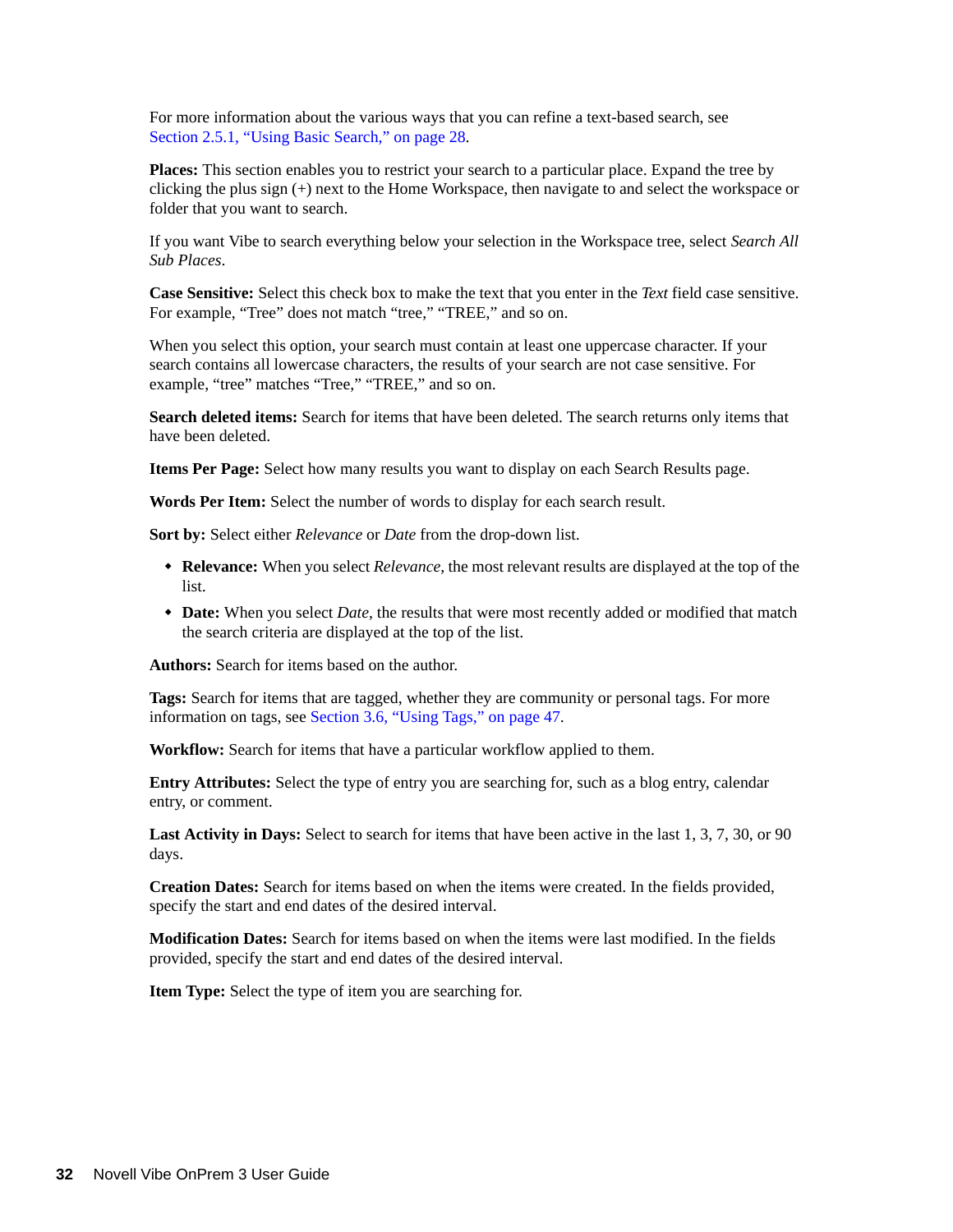### <span id="page-32-0"></span>**2.5.4 Searching for Deleted Items**

Vibe enables you to search for items that have been deleted from the Vibe site. After you find the deleted item that you're searching for, you can view the item by clicking it. For information on how to undelete the item, see [Section 4.1.3, "Undeleting a Workspace," on page 50](#page-49-2), [Section 5.3,](#page-63-2)  ["Undeleting a Folder," on page 64](#page-63-2), or [Section 7.9, "Undeleting a Folder Entry," on page 100](#page-99-3). You can undelete the item only if you have appropriate rights. If you want to undelete the item but you do not have appropriate rights, contact the user who created the item and ask them to undelete it.

For more information on undeleting items in Vibe, see "Restoring Deleted Items" in the *Novell Vibe OnPrem 3 Advanced User Guide*.

To search for a deleted item:

**1** Click the *Search Options* icon  $\mathbb{Q}$ .

The Search Options dialog box is displayed.

- **2** Click *Advanced Search*.
- **3** Select *Search deleted items*.
- **4** (Optional) Narrow your search in any of the ways described in [Section 2.5.3, "Using Advanced](#page-30-1)  [Search," on page 31.](#page-30-1)

If you decide not to narrow your search, all items that have been deleted from Vibe are displayed.

Purged items cannot be displayed.

**5** Click *Search*.

#### <span id="page-32-1"></span>**2.5.5 Saving and Reusing Searches**

Vibe enables you to save searches, so you can reuse them in the future.

- ["Saving Your Search" on page 33](#page-32-2)
- ["Accessing Saved Searches" on page 33](#page-32-3)

#### <span id="page-32-2"></span>**Saving Your Search**

To save a search for later use:

**1** After you have performed a search that you want to save, click *Saved Searches* in the *Action* toolbar.

The Saved Searches dialog box is displayed.

**2** In the *Manage Saved Searches* section, specify the name of the search that you want to save, then click *Save* > *Close*.

#### <span id="page-32-3"></span>**Accessing Saved Searches**

**1** Click the *Search Options* icon  $\mathbb{R}$ .

The Search Options dialog box is displayed.

**2** In the *Saved Searches* drop-down list, click the saved search that you want to access.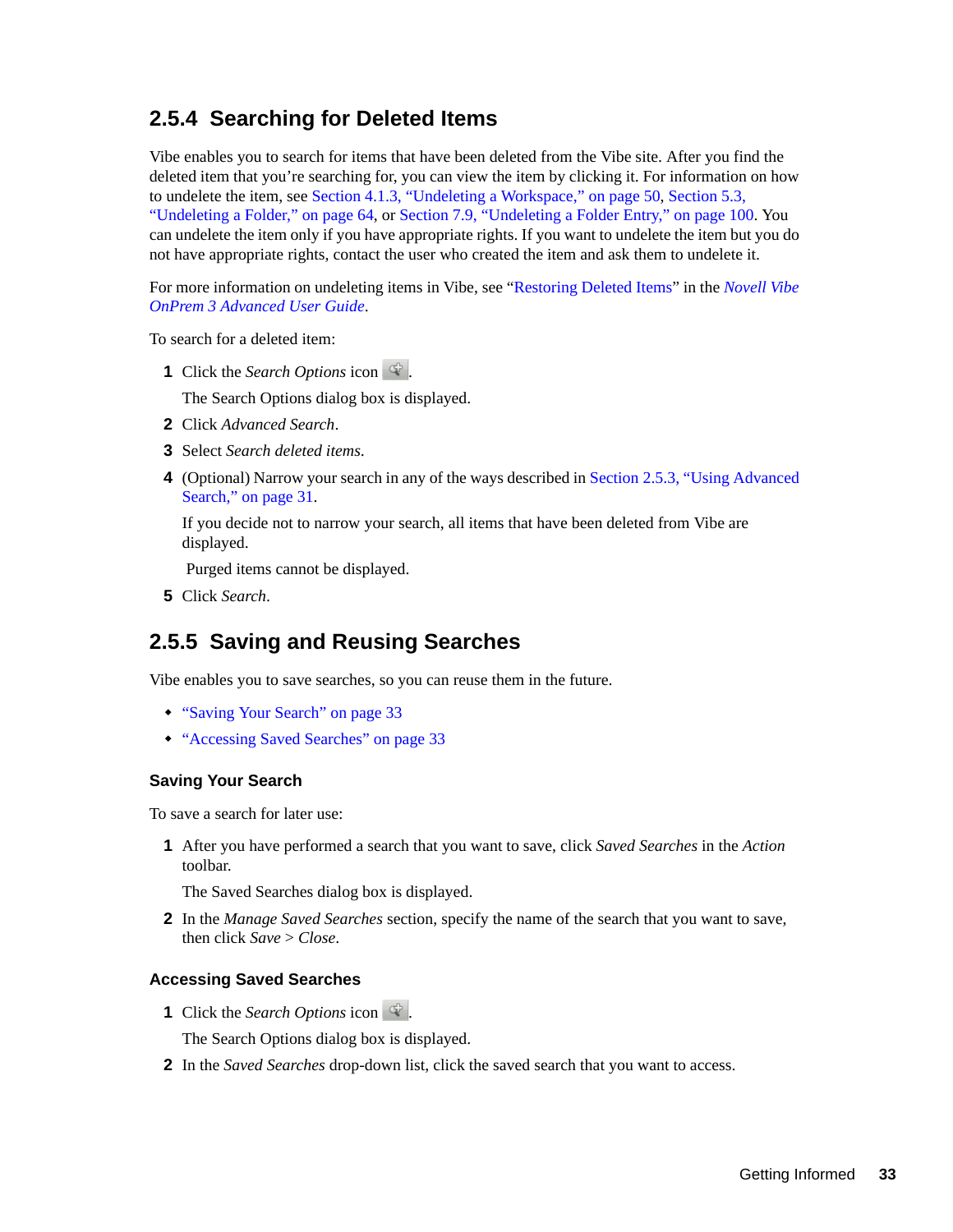#### <span id="page-33-0"></span>**2.5.6 Locating a Subject-Matter Expert**

Vibe enables you to locate subject-matter experts by providing a list of users who have written the most concerning a particular topic. For example, you might want to locate a user in your organization who knows a lot about Java code.

**1** Perform a basic or advanced search, as described in [Section 2.5.1, "Using Basic Search," on](#page-27-0)  [page 28](#page-27-0) and [Section 2.5.3, "Using Advanced Search," on page 31.](#page-30-1)

The Search Results page is displayed with a list of entries that match your search criteria.

**2** Click *Top Ranked* in the *Action* toolbar.

A list of top-ranked places and top-ranked people is displayed. The users at the top of the *Top Ranked People* section have made the most posts to the Vibe site concerning the particular topic that you searched. Click a user's name to navigate to the user's personal workspace.

#### <span id="page-33-1"></span>**2.5.7 Locating a Relevant Workspace or Folder**

Vibe enables you to locate workspaces and folders that contain information about a particular topic. For example, you might want to locate a discussion forum on the Vibe site that is centered on Java code.

**1** Perform a basic or advanced search, as described in [Section 2.5.1, "Using Basic Search," on](#page-27-0)  [page 28](#page-27-0) and [Section 2.5.3, "Using Advanced Search," on page 31.](#page-30-1)

The Search Results page is displayed with a list of entries that match your search criteria.

**2** Click *Top Ranked* in the *Action* toolbar.

A list of top-ranked places and top-ranked people is displayed. The places at the top of the *Top Ranked Places* section contain the most information about the particular topic that you searched. Click the name of the workspace or folder to quickly navigate there.

# <span id="page-33-2"></span>**2.6 Following and Unfollowing Places and People of Interest**

Novell Vibe enables you to follow workspaces, folders, or people. When you follow something or someone in Vibe, you can easily see activity generated in the specific place that you are following, or by the specific person that you are following.

- [Section 2.6.1, "Following Workspaces and Folders," on page 34](#page-33-3)
- [Section 2.6.2, "Following People," on page 35](#page-34-0)
- [Section 2.6.3, "Viewing the Workspaces, Folders, and People You Are Following," on page 35](#page-34-1)
- [Section 2.6.4, "Unfollowing Workspaces, Folders, or People," on page 36](#page-35-0)

#### <span id="page-33-3"></span>**2.6.1 Following Workspaces and Folders**

- ["Following Workspaces" on page 35](#page-34-2)
- ["Following Folders" on page 35](#page-34-3)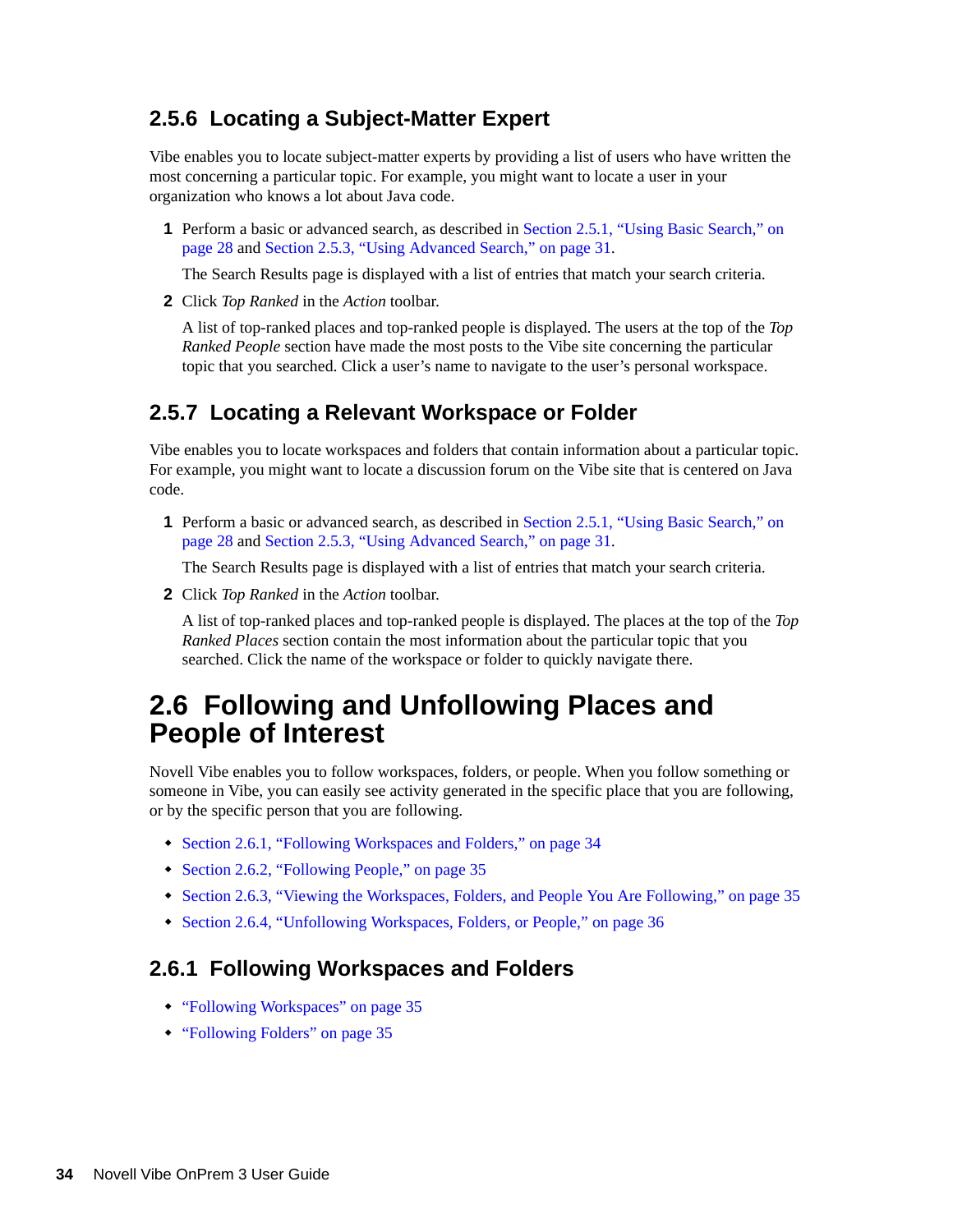#### <span id="page-34-2"></span>**Following Workspaces**

- **1** Navigate to the workspace that you want to follow.
- **2** Click *Workspace* > *Follow this Workspace* in the Action toolbar.

#### <span id="page-34-3"></span>**Following Folders**

- **1** Navigate to the folder that you want to follow.
- **2** Click *Folder* > *Follow this Folder* in the Action toolbar.

#### <span id="page-34-0"></span>**2.6.2 Following People**

- ["Using the Workspace to Follow Someone" on page 35](#page-34-4)
- ["Using the Presence Icon to Follow Someone" on page 35](#page-34-5)

#### <span id="page-34-4"></span>**Using the Workspace to Follow Someone**

- **1** Navigate to the personal workspace of the user who you want to follow.
- **2** Click *Workspace* > *Follow this Person* in the Action toolbar.

or

On the user's profile page, click *Follow*.

#### <span id="page-34-5"></span>**Using the Presence Icon to Follow Someone**

**1** Click the *Presence* icon **o** of the user you want to follow.

The *Presence* icon is displayed next to a user's name wherever the user has posted or commented on a Vibe entry. When you click a user's presence icon, the Profile Quick View is displayed.

**2** Click *Follow*.



#### <span id="page-34-1"></span>**2.6.3 Viewing the Workspaces, Folders, and People You Are Following**

If you are currently following a workspace, folder, or person, Vibe enables you to easily see activity generated in the specific place that you are following, or by the specific person that you are following.

**1** Click *What's New* in the Action toolbar.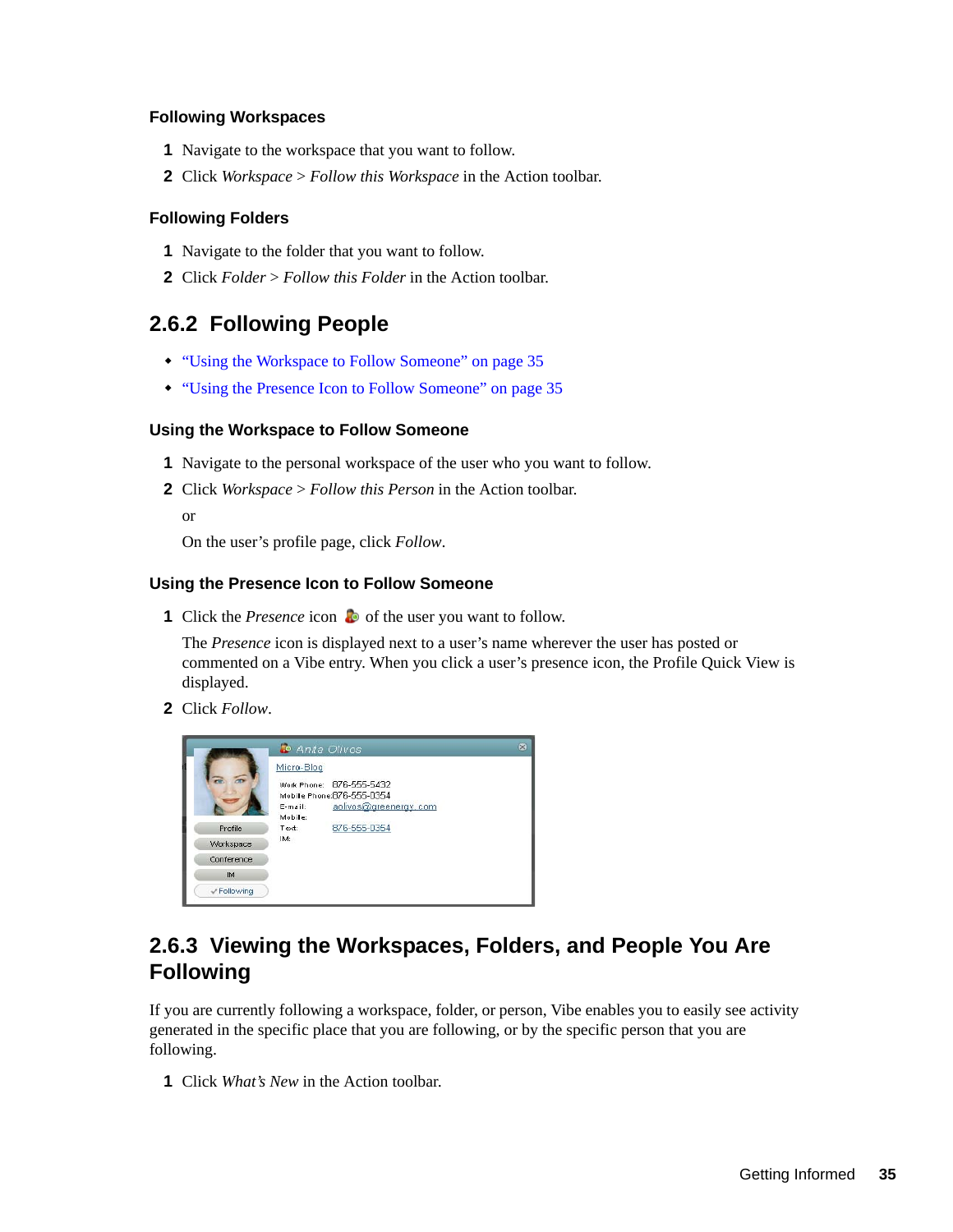**2** Click *Followed Places* to view new entries that have been posted to the places you are following.

or

Click *Followed People* to view new entries that have been contributed by the people you are following.

Staying up-to-date on another Vibe user's micro-blog entries is another reason that you might want to follow a person in Vibe. For information on the various and convenient ways that you can view the micro-blog entries of people you are following, see [Section 2.10.2, "Viewing the Micro-Blog](#page-36-2)  [Entries of People You Are Following," on page 37](#page-36-2).

#### <span id="page-35-0"></span>**2.6.4 Unfollowing Workspaces, Folders, or People**

If you are currently following someone or some place in Vibe, it is easy to unfollow that person or place.

- **1** Navigate to your personal workspace.
- **2** Click the *What's New* tab.
- **3** Select *Places being followed*.
- **4** On the right side of the page, click the (X) next to the person or place that you want to unfollow.

# <span id="page-35-1"></span>**2.7 Viewing Recent Contributions**

Novell Vibe enables you to quickly revisit entries that you recently posted or recently visited.

- **1** Navigate to your personal workspace.
- **2** Click the *Recent* tab.

The left column lists all of the entries that you have most recently posted. The right column lists all of the entries that you have most recently visited.

# <span id="page-35-2"></span>**2.8 Viewing Tasks**

To help you keep track of tasks that have been assigned to you, Novell Vibe provides a quick, easy way to view tasks.

- **1** Navigate to the home page of your personal workspace.
- **2** Click the *Tasks and Calendars* tab.

In the left column, Vibe displays the tasks that are assigned to you. You can sort them by tasks due within two weeks, or any tasks that are currently assigned to you.

# <span id="page-35-3"></span>**2.9 Viewing Calendar Events**

To help you keep track of your calendar events, Novell Vibe enables you to view all of the calendar events for which you are scheduled on the current day.

**1** Navigate to the home page of your personal workspace.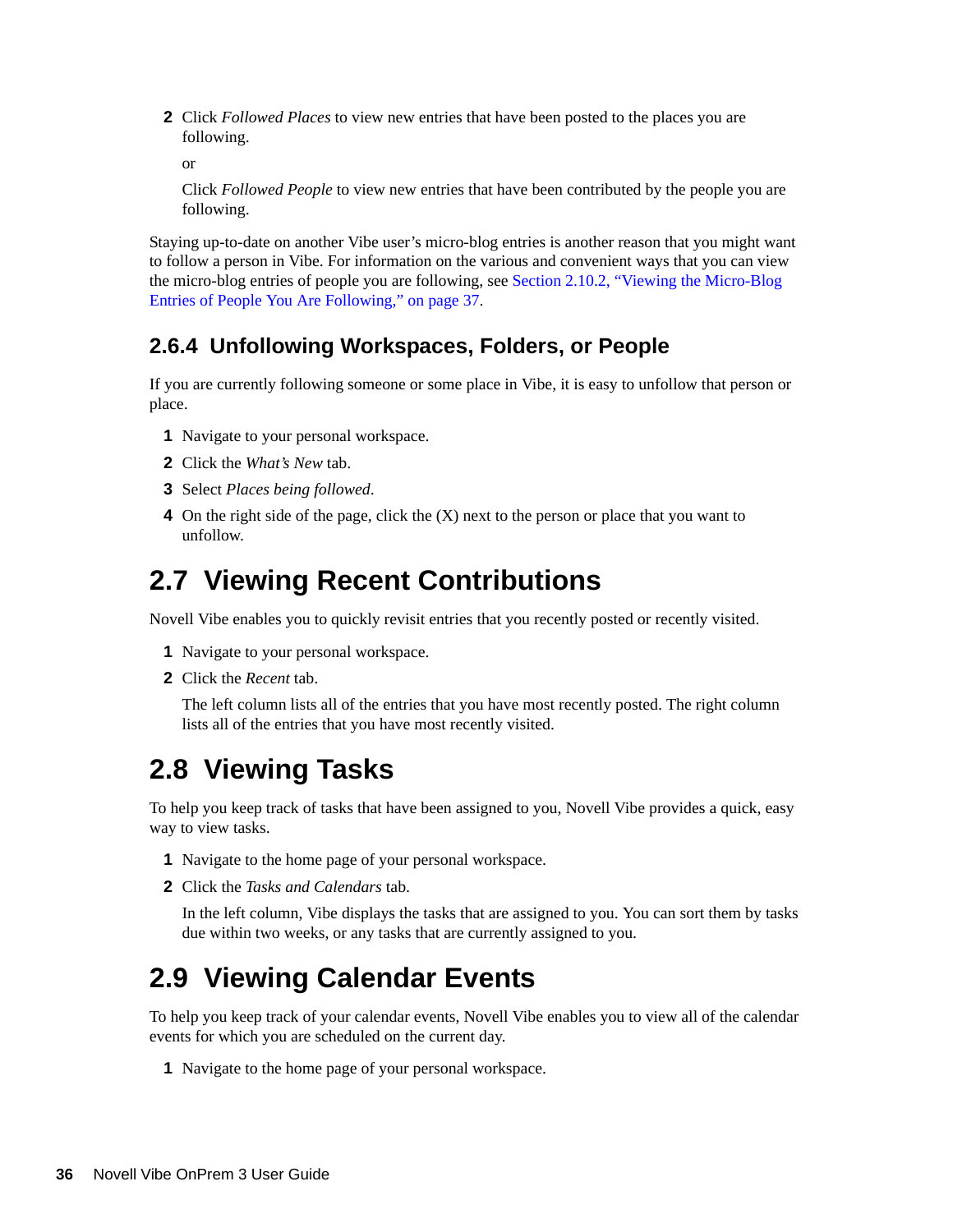**2** Click the *Tasks and Calendars* tab.

The right section of the page displays today's schedule with all of the calendar events from all of the calendars you are following.

# **2.10 Using Micro-Blogs**

Use the Micro-Blog feature to capture quick personal notes, or to inform others of what you are currently working on. This provides a greater transparency, so those you work with know what you are doing, and how they might offer assistance to help you accomplish your tasks.

Micro-blogs differ from regular blogs in that their purpose is not to present an entire topic or argument, but rather to give a quick snippet of information about the author of the micro-blog. Micro-blogs should be only one or two short sentences.

For more information on traditional blogs within Novell Vibe, see [Section 6.2, "Working with Blog](#page-73-0)  [Folders," on page 74](#page-73-0).

- [Section 2.10.1, "Posting a Micro-Blog," on page 37](#page-36-0)
- [Section 2.10.2, "Viewing the Micro-Blog Entries of People You Are Following," on page 37](#page-36-1)
- [Section 2.10.3, "Viewing the Micro-Blog Entries of Vibe Users You Are Not Following," on](#page-37-0)  [page 38](#page-37-0)

#### <span id="page-36-0"></span>**2.10.1 Posting a Micro-Blog**

- **1** Navigate to the home page of your personal workspace.
- **2** In the *What are you working on?* field, specify your micro-blog entry, then click *Share*.

## <span id="page-36-1"></span>**2.10.2 Viewing the Micro-Blog Entries of People You Are Following**

You can view the micro-blog entries of people you are following in three convenient ways:

- ["Setting Up a Live Feed to View the Micro-Blog Entries of People You Are Following" on](#page-36-2)  [page 37](#page-36-2)
- ["Using the Relevance Tabs in Your Personal Workspace to View the Micro-Blog Entries of](#page-37-1)  [People You Are Following" on page 38](#page-37-1)
- ["Using Your Mobile Device to View the Micro-Blog Entries of People You Are Following" on](#page-37-2)  [page 38](#page-37-2)

For information on how to follow people in Vibe, see [Section 2.6.1, "Following Workspaces and](#page-33-0)  [Folders," on page 34](#page-33-0).

#### <span id="page-36-2"></span>**Setting Up a Live Feed to View the Micro-Blog Entries of People You Are Following**

Like Twitter, Vibe enables you to see live feeds for the micro-blog entries of the people you are following.

For information on how to set up a live micro-blog feed, see [Section 2.14.1, "Setting Up a Live](#page-41-0)  [Feed," on page 42](#page-41-0).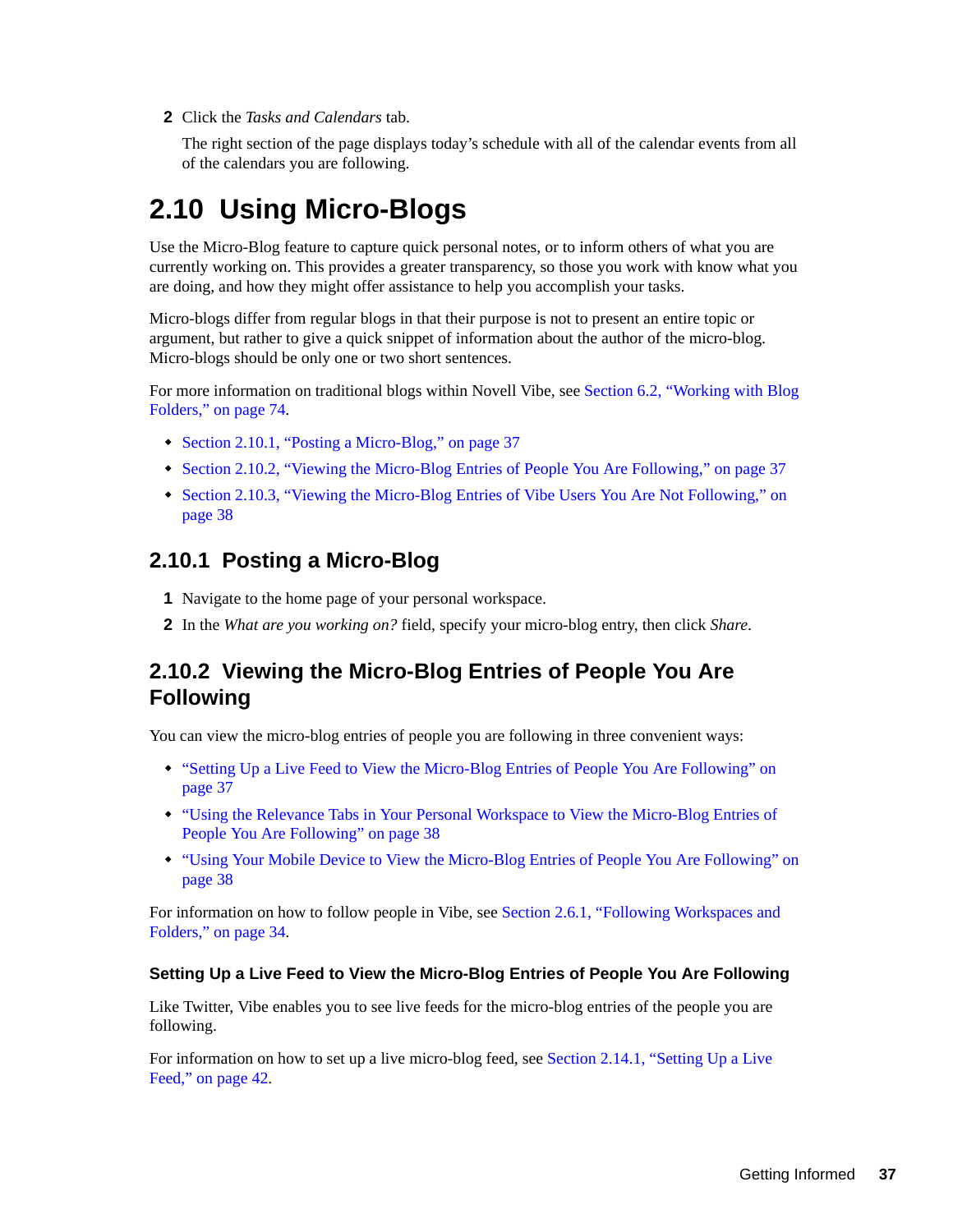#### <span id="page-37-1"></span>**Using the Relevance Tabs in Your Personal Workspace to View the Micro-Blog Entries of People You Are Following**

- **1** Navigate to your personal workspace.
- **2** Click the *Micro-Blogs and Shared Items* tab.

The *Micro-Blogs being Followed* column lists the micro-blog entries of the people you are currently following.

#### <span id="page-37-2"></span>**Using Your Mobile Device to View the Micro-Blog Entries of People You Are Following**

Vibe enables you to use your mobile device to view the micro-blog entries of the people you are following, as described in "Viewing the Newest Micro-Blog Entries of People You're Following" in "[Using Vibe on Your Mobile Phone](#page-134-0)" in the *Novell Vibe OnPrem 3 Advanced User Guide*.

## <span id="page-37-0"></span>**2.10.3 Viewing the Micro-Blog Entries of Vibe Users You Are Not Following**

- ["Viewing a User's Micro-Blog Entries by Using the Presence Icon" on page 38](#page-37-3)
- ["Viewing a User's Micro-Blog Entries by Navigating to His or Her Personal Workspace" on](#page-37-4)  [page 38](#page-37-4)

#### <span id="page-37-3"></span>**Viewing a User's Micro-Blog Entries by Using the Presence Icon**

Vibe enables you to view a user's micro-blog entries by clicking the user's *Presence* icon , located next to his or her name in an entry.

**1** Click the *Presence* icon  $\bullet$  of the user whose micro-blog entries you want to view.

The Profile Quick View is displayed.

|             | <b>D</b> Anita Olivos                                                                                              | $\circ$ |
|-------------|--------------------------------------------------------------------------------------------------------------------|---------|
|             | Micro-Blog<br>Work Phone: 876-555-5432<br>Mobile Phone:876-555-0354<br>aolivos@greenergy.com<br>E-mail:<br>Mobile: |         |
| Profile     | 876-555-0354<br>Text:                                                                                              |         |
| Workspace   | IM:                                                                                                                |         |
| Conference  |                                                                                                                    |         |
| IM.         |                                                                                                                    |         |
| √ Following |                                                                                                                    |         |

**2** Click *Micro-Blog*.

#### <span id="page-37-4"></span>**Viewing a User's Micro-Blog Entries by Navigating to His or Her Personal Workspace**

You can navigate to a user's personal workspace to view the micro-blog entries.

- **1** Navigate to the personal workspace of the user whose micro-blog entries you want to view.
- **2** In the Navigation panel, click the Micro-Blog folder.

The user's micro-blog entries are listed in the folder.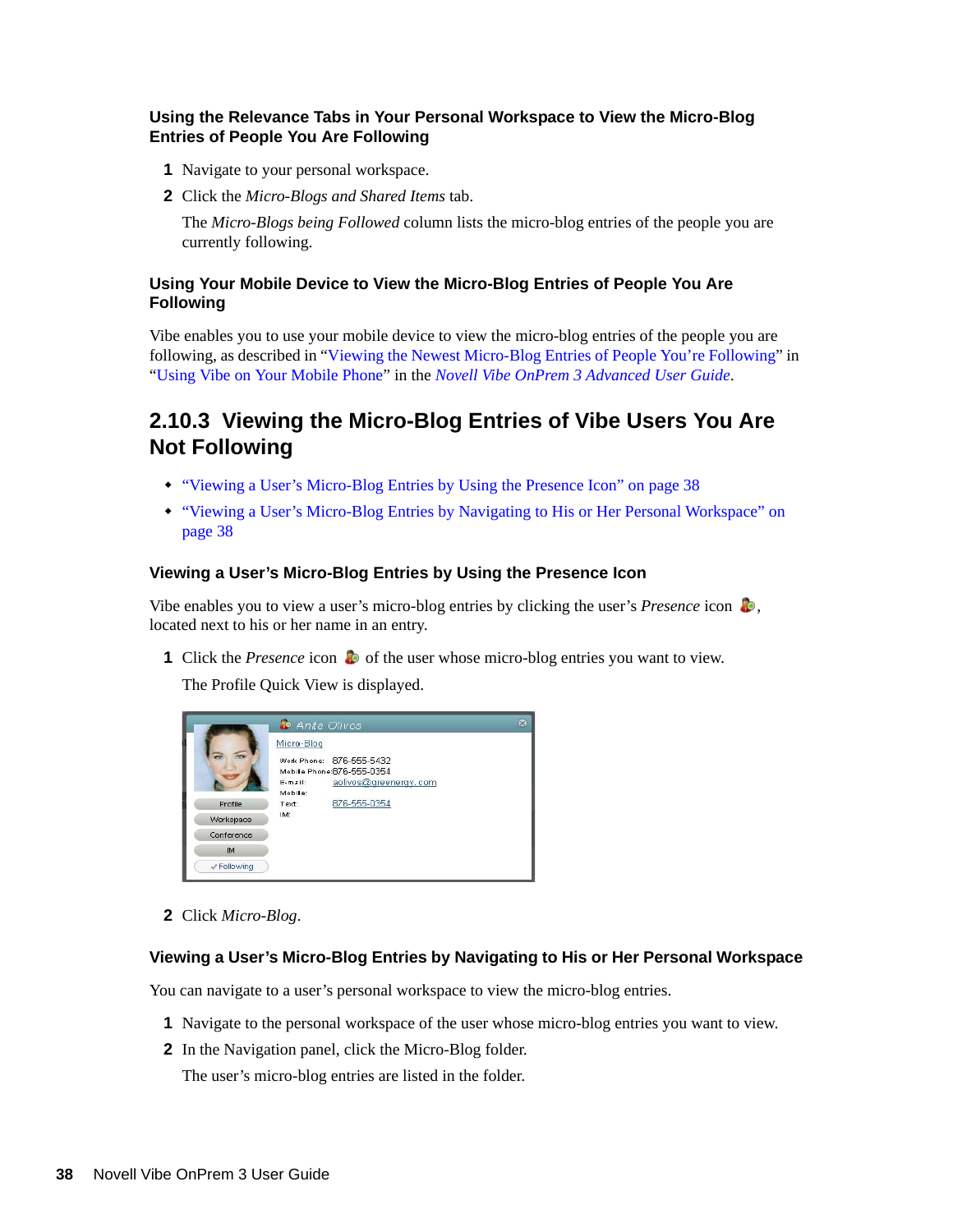# **2.11 Sharing Workspaces, Folders, and Entries**

Novell Vibe enables you to share workspaces, folders, and entries with other Vibe users. This is a quick and easy way to refer a co-worker to a place on the Vibe site.

- [Section 2.11.1, "Sharing Workspaces and Folders," on page 39](#page-38-0)
- [Section 2.11.2, "Sharing Entries," on page 39](#page-38-1)
- [Section 2.11.3, "Viewing Shared Items," on page 39](#page-38-2)

## <span id="page-38-0"></span>**2.11.1 Sharing Workspaces and Folders**

- **1** Navigate to the workspace or folder that you want to share.
- **2** Click *Workspace* > *Share This Workspace* or *Folder* > *Share This Folder* in the Action toolbar.
- **3** Specify the individual users, groups, or teams that you want to share the workspace or folder with.
- **4** In the *Comments* field, specify any comments that you want to include in the e-mail.
- **5** Click *OK*.

A notification is displayed, stating that an e-mail was successfully sent to the users, groups, or teams that you specified.

#### <span id="page-38-1"></span>**2.11.2 Sharing Entries**

- **1** Navigate to and open the entry that you want to share.
- **2** Click *Actions* > *Share this Entry* in the Entry toolbar.
- **3** Specify the individual users, groups, or teams that you want to share the workspace or folder with.
- **4** In the *Comments* field, specify any comments that you want to include in the e-mail.
- **5** Click *OK*.

A notification is displayed, stating that an e-mail was successfully sent to the users, groups, or teams that you specified.

#### <span id="page-38-2"></span>**2.11.3 Viewing Shared Items**

When others share an item with you, Vibe sends you an e-mail notification with a link to the item. Also, Vibe makes it easy to find items that others have shared with you, directly from the Vibe interface.

- **1** Navigate to your personal workspace.
- **2** Click the *Micro-Blogs and Shared Items* tab.

<span id="page-38-3"></span>In the right column, Vibe lists all of the items that people have shared with you.

# **2.12 Subscribing to a Folder or Entry**

You can configure Novell Vibe to send you e-mail notifications for folders and their sub-folders, or for individual entries (this is called "subscribing" to a folder or entry). Also, folder owners can configure Vibe to send e-mail notifications to you (as described in "Configuring Folders to Send E-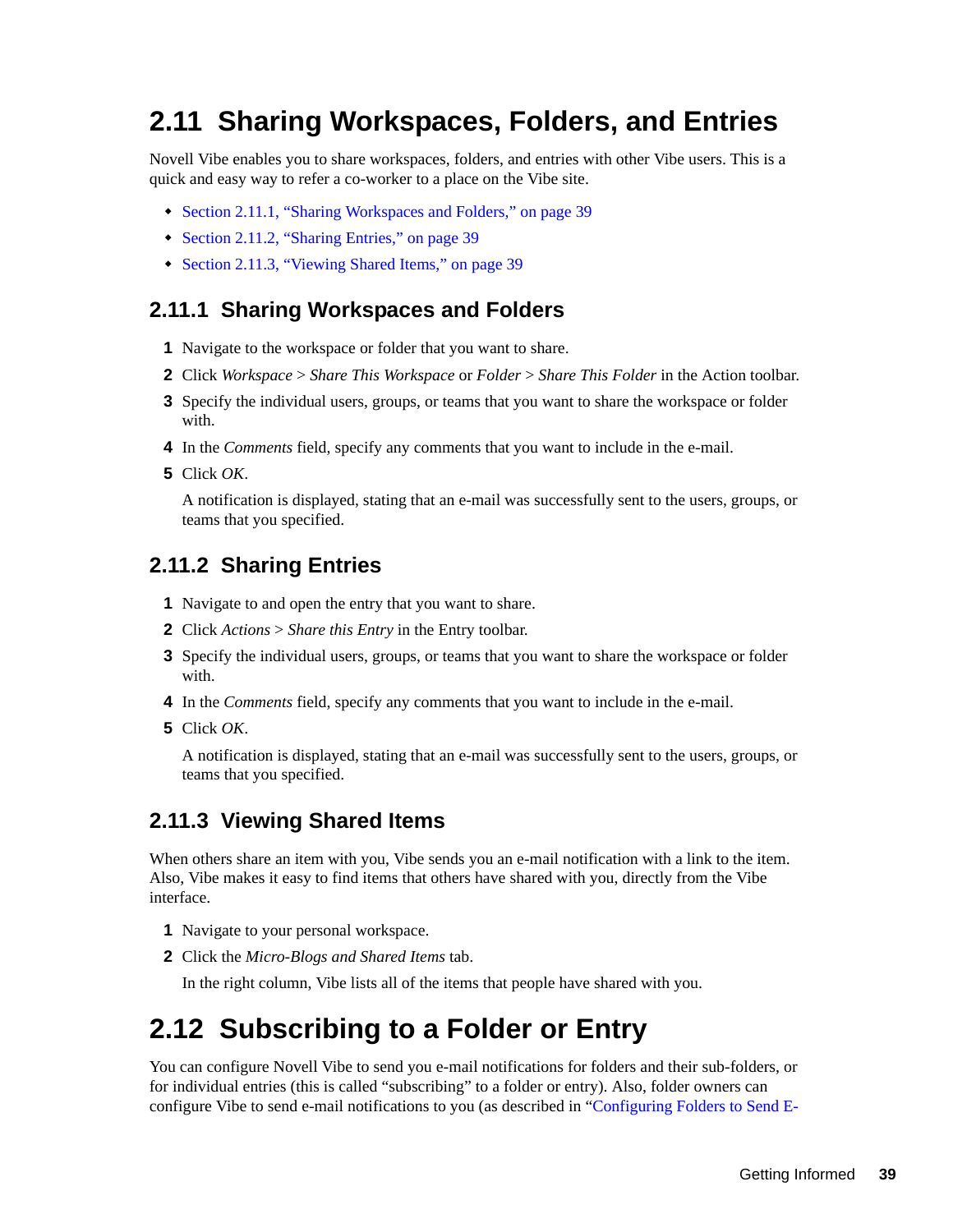Mail Notifications to Other Users" in the *Novell Vibe OnPrem 3 Advanced User Guide*). However, because a user's individual subscription settings override those of the folder owner, you can override any higher-level configurations.

If you are particularly interested in a specific folder or entry, you might want to subscribe to that folder or entry. When you subscribe to a folder or entry, Vibe notifies you of the activity that takes place in the folder or entry.

- [Section 2.12.1, "Subscribing to a Folder," on page 40](#page-39-0)
- [Section 2.12.2, "Subscribing to an Entry," on page 40](#page-39-1)
- [Section 2.12.3, "Selecting Notification Types and Delivery Destinations," on page 40](#page-39-2)
- [Section 2.12.4, "Adding and Modifying Delivery Destinations," on page 41](#page-40-0)
- [Section 2.12.5, "Overriding Higher-Level Notification Settings," on page 41](#page-40-1)

#### <span id="page-39-0"></span>**2.12.1 Subscribing to a Folder**

- **1** Navigate to the folder that you want to subscribe to.
- **2** Click *Folder* > *E-Mail Notification* in the Action toolbar.

The Select the Type of E-Mail Notification dialog box is displayed.

**3** Continue with [Section 2.12.3, "Selecting Notification Types and Delivery Destinations," on](#page-39-2)  [page 40.](#page-39-2)

#### <span id="page-39-1"></span>**2.12.2 Subscribing to an Entry**

- **1** Navigate to and open the entry that you want to subscribe to.
- **2** In the Footer toolbar of the entry, click *Subscribe to This Entry*.

The Select the Type of E-Mail Notification form is displayed.

**3** Continue with [Section 2.12.3, "Selecting Notification Types and Delivery Destinations," on](#page-39-2)  [page 40.](#page-39-2)

## <span id="page-39-2"></span>**2.12.3 Selecting Notification Types and Delivery Destinations**

This form enables you to choose which type of notification that you want to receive, as well as the email address or phone number that you want the notifications to be sent to.

**1** Select an e-mail address or phone number where you want the notifications to be sent.

You can select multiple e-mail or phone number delivery destinations for each notification type by simply pressing Ctrl and selecting the e-mail addresses or phone numbers.

You can select these delivery destinations in any of the provided sections, which represent the e-mail notification types:

**Digest:** (Available for folders only) Vibe sends one message that summarizes all of the activity in the folder and its sub-folders. Vibe sends digest notifications at a schedule established by your site administrator.

**Individual Messages:** (Includes Attachments) Vibe sends one message for every new or changed entry, and messages include attached files.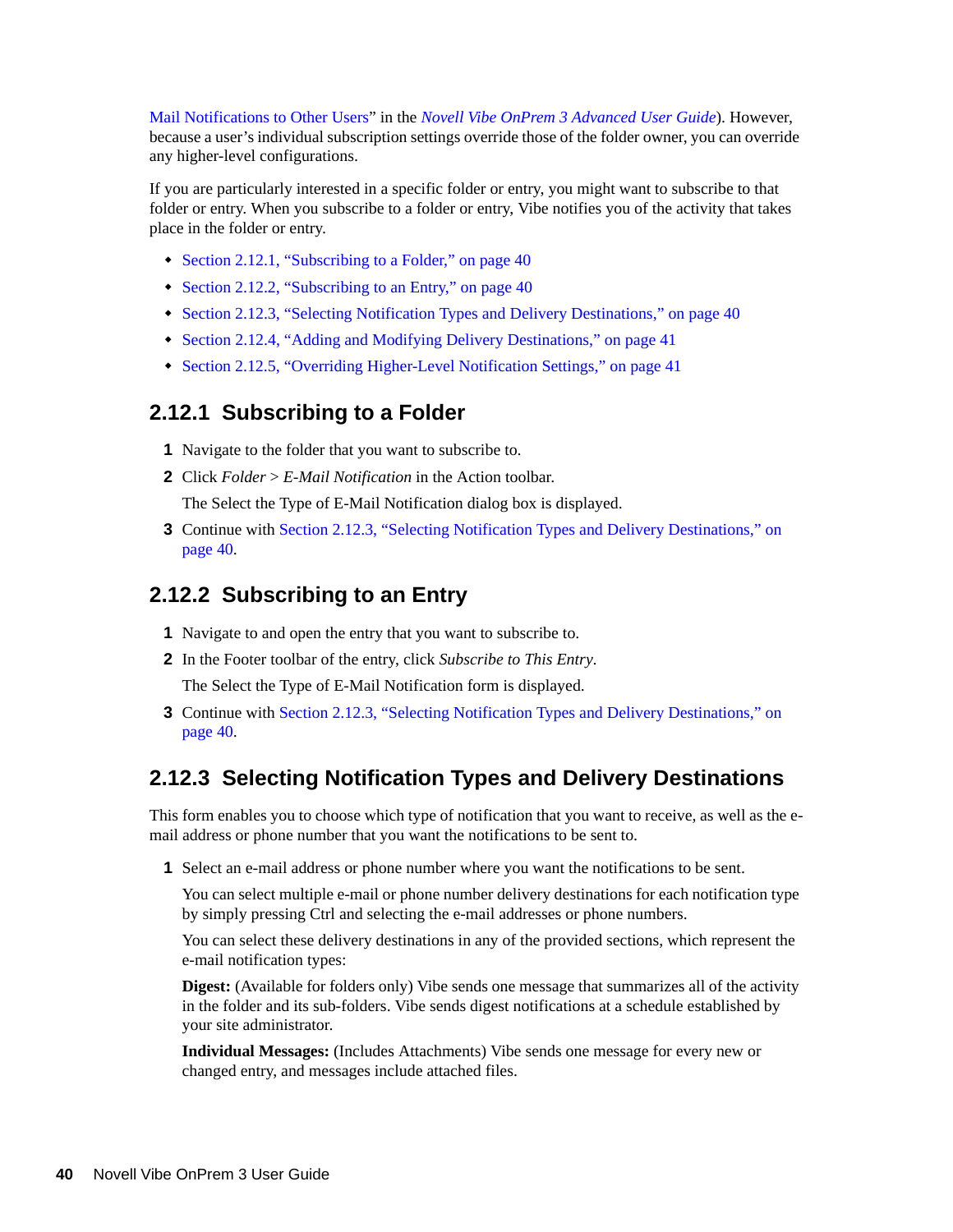**Individual Messages without Attachments:** Vibe sends one message for every new or changed entry. The e-mail messages do not include files that might be attached to the new or changed entries. Vibe sends all types of individual notifications every five minutes.

**Message Suitable for Text Messaging:** Vibe sends a message suitable for viewing as a text message. The content of the message includes only the linked title of the new or changed entry. Vibe sends text-message notifications up to every five minutes.

**2** (Optional) Select *Override preset notifications with these selections* if you want your selections to override those made by the administrator or folder owner.

For more information, see [Section 2.12.5, "Overriding Higher-Level Notification Settings," on](#page-40-1)  [page 41.](#page-40-1)

**3** Click *OK*.

## <span id="page-40-0"></span>**2.12.4 Adding and Modifying Delivery Destinations**

You can add and modify your e-mail and phone number contact information in your Personal Profile.

- **1** Navigate to the home page of your personal workspace, then click the *Profile* link next to your avatar (picture).
- **2** Click *Edit*.
- **3** Specify the appropriate delivery destination information in the *E-Mail Address*, *Mobile E-Mail Address*, and *Text Messaging E-Mail Address* fields.
- **4** Click *OK*.

Now, when you select your notification types and delivery destinations as described in [Section 2.12.3, "Selecting Notification Types and Delivery Destinations," on page 40](#page-39-2), the new or modified contact information is displayed.

## <span id="page-40-1"></span>**2.12.5 Overriding Higher-Level Notification Settings**

If a folder owner or administrator has configured a folder to send you e-mail notifications, you can override the higher-level settings.

- **1** Navigate to the folder where you want to override the higher-level notification settings.
- **2** Click *Folder* > *E-mail Notification*.
- **3** Select the kinds of notification that you want to receive.
- **4** Select *Override preset notifications with these selections*.
- **5** Click *OK*.

If you want to receive no e-mail notifications:

- **1** Navigate to the folder where you want to override the higher-level notification settings.
- **2** Click *Folder* > *E-mail Notification*.
- **3** Ensure that no e-mail address is selected in any of the sections.
- **4** Select *Override preset notifications with these selections*.
- **5** Click *OK*.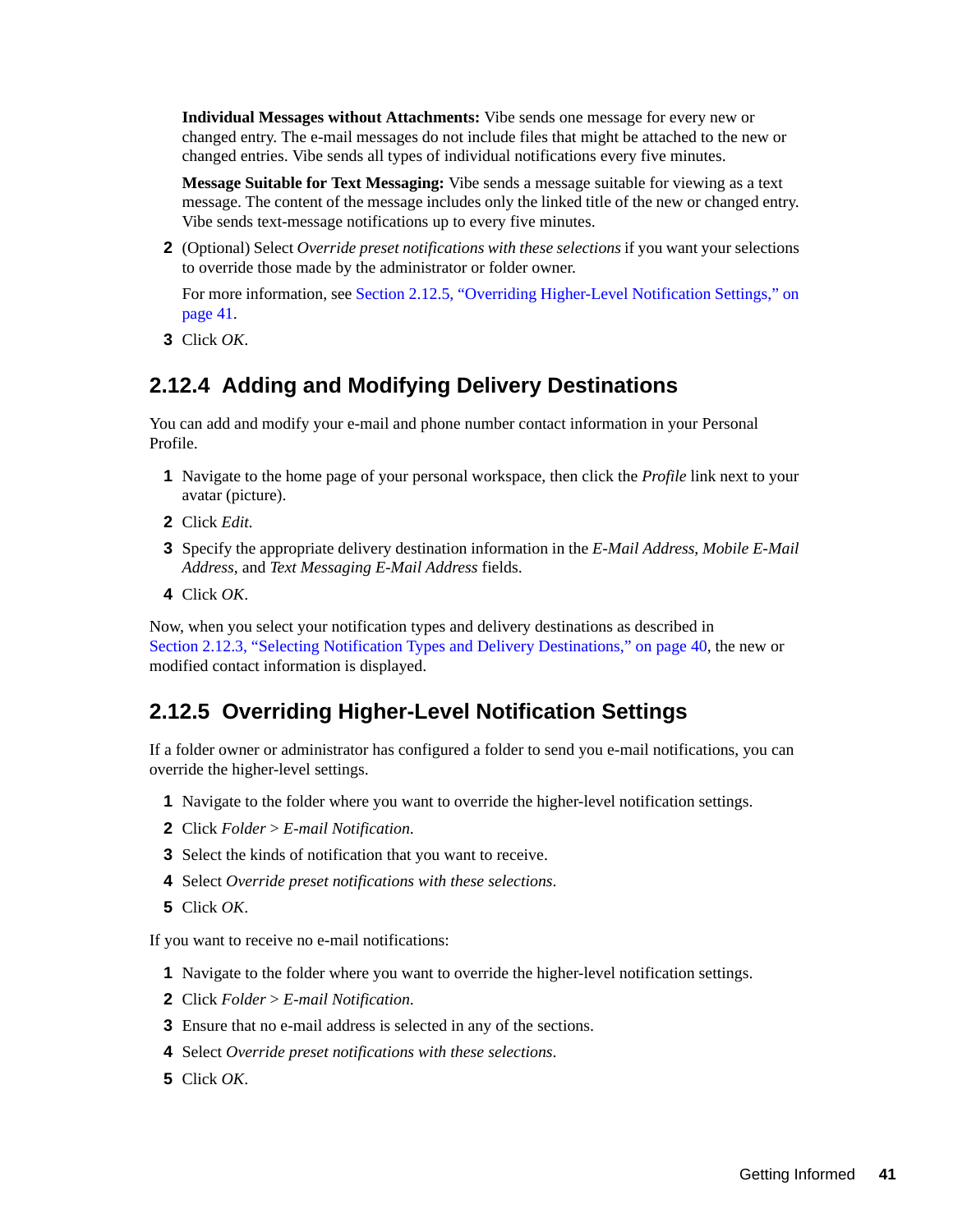# **2.13 Using Remote Applications**

Remote applications communicate with a third-party online application, and send information from that third-party application back to Novell Vibe.

For example, your Vibe administrator could create a remote application for Twitter that displays, in Vibe, all of your Twitter entries.

Remote applications are very customizable, and are set up by your Vibe administrator. Consult your Vibe administrator if you have a request for a new remote application.

For information on displaying remote applications that have been enabled by your Vibe administrator, see "Managing Remote Applications" in the *Novell Vibe OnPrem 3 Advanced User Guide*.

You can also display remote applications as folder and workspace accessories, as described in [Section 8.1, "Creating an Accessory," on page 115](#page-114-0).

# **2.14 Viewing Live Feeds**

Novell Vibe enables you to view live feeds of the latest entries in your teams, followed places, or across the entire site, so you can be up-to-date in real time without entering the Vibe site. And, like Twitter, you can see live feeds for the micro-blog entries of the people you are following.

- [Section 2.14.1, "Setting Up a Live Feed," on page 42](#page-41-0)
- [Section 2.14.2, "Viewing New Entries in Your Live Feed," on page 43](#page-42-1)
- [Section 2.14.3, "Using the Notification Area to View the Number of New Entries," on page 43](#page-42-2)
- [Section 2.14.4, "Displaying a Vibe Feed in the GroupWise Client," on page 43](#page-42-0)

## <span id="page-41-0"></span>**2.14.1 Setting Up a Live Feed**

To set up a live feed from your Vibe site:

**1** Click the *Vibe Feed* icon  $\boxed{\mathbb{E}^{\bullet}}$  in the upper right corner of the Vibe site.

The Vibe Feed window is displayed.

- **2** In the *Select Feed* drop-down list, select from the following options:
	- **My Teams:** Displays the most recent entries of members of your various teams.
	- **Places being Followed:** Displays the most recent entries that have been posted to the places that you are currently following.
	- **Site Wide:** Displays the most recent entries that have been posted to the Vibe site.
	- **Micro-Blogs:** Displays the most recent micro-blog entries of the people that you are currently following.
- **3** (Optional) Minimize the Vibe Feed window.

The Vibe Feed window is displayed in your desktop notification area.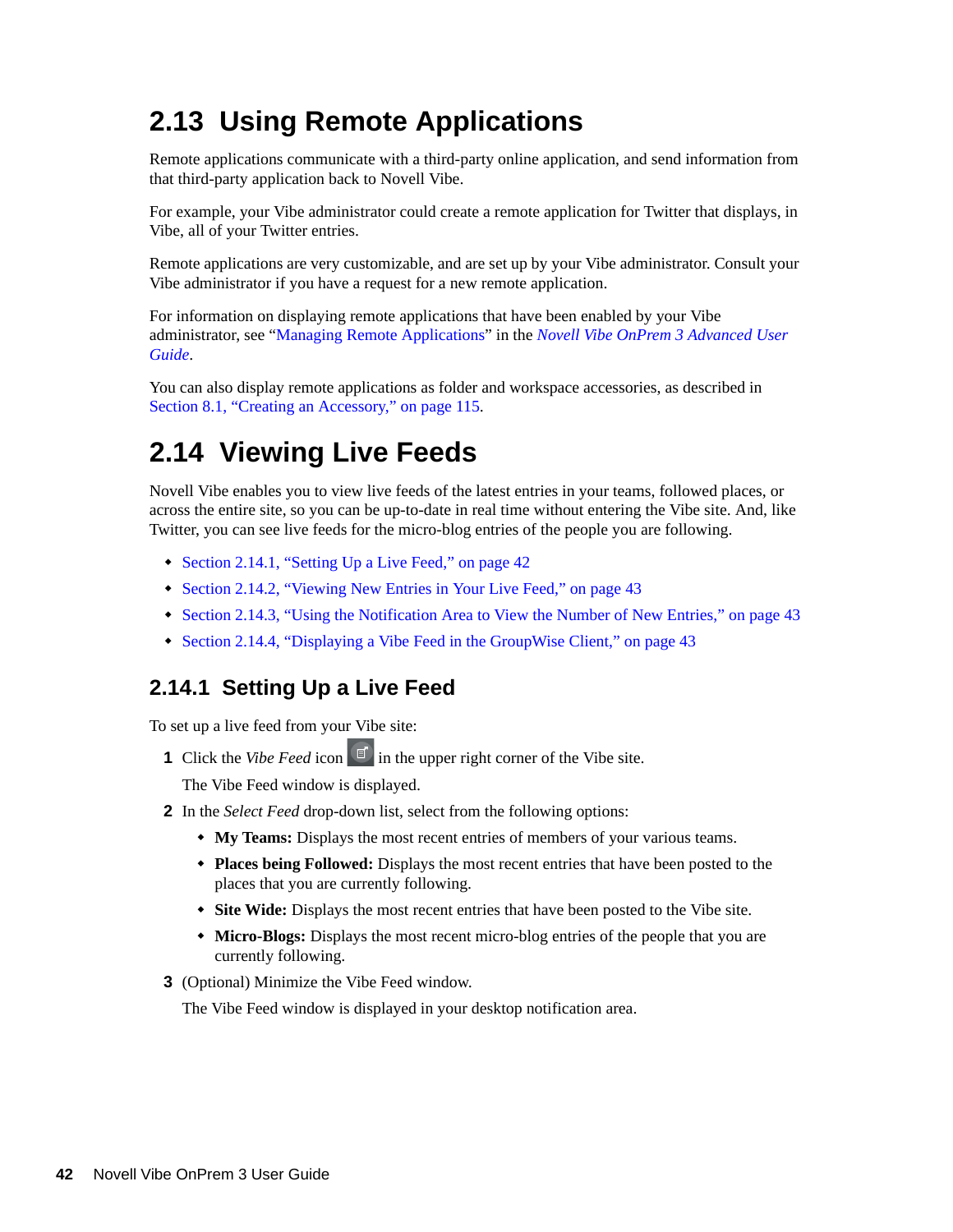## <span id="page-42-1"></span>**2.14.2 Viewing New Entries in Your Live Feed**

**1** Open the Vibe Feed window that you minimized (located in your desktop notification area).

The live feed is automatically updated every five minutes. To instantly update the feed and see the most recent entries, click *Refresh*.

## <span id="page-42-2"></span>**2.14.3 Using the Notification Area to View the Number of New Entries**

In the Firefox Web browser, you can view how many new entries have been posted since the last time the live feed was refreshed.

**1** Look at the notification area of the Vibe Feed window that you minimized. The number of new entries is displayed on the left. If there are no new entries, no number is displayed.

## <span id="page-42-0"></span>**2.14.4 Displaying a Vibe Feed in the GroupWise Client**

You can display your Vibe feed in the GroupWise client. This enables you to keep up with the latest Vibe additions without leaving GroupWise.

For information on how to do this, see:

- "Creating a New Panel" in "Getting Organized" in the *GroupWise 8 Windows Client User GuideGroupWise 8 Windows Client Help*
- <span id="page-42-3"></span> "Creating a New Panel" in "Getting Organized" in the *GroupWise 8 Linux/Mac Client User GuideGroupWise 8 Linux Client HelpGroupWise 8 Mac Client Help*

# **2.15 Viewing Folders as RSS or Atom Feeds**

RSS and Atom enable you to set up feeds to Novell Vibe folders and view those feeds in one convenient location.

You can set up a Vibe folder to be accessed by an RSS or Atom reader, so the Vibe folder sends new or modified folder entries to your RSS or Atom reader. This is an easy way to stay informed on activity in a certain folder.

For more information, see["Viewing Vibe Folders as RSS or Atom Feeds"](#page-42-3) in the *Novell Vibe OnPrem 3 Advanced User Guide*.

## **2.16 Synchronizing Tasks and Calendar Folders to a Desktop Calendar Application**

iCal functionality in Novell Vibe enables you to synchronize Vibe Tasks folders and Calendar folders to other task lists and calendars that support the iCal format.

- **1** Navigate to the Tasks folder or Calendar folder that you want to synchronize to your desktop calendar application.
- **2** Click the Footer toolbar, located at the bottom of the folder page.
- **3** In the *iCal URL* section in the provided table, select and copy the iCal URL.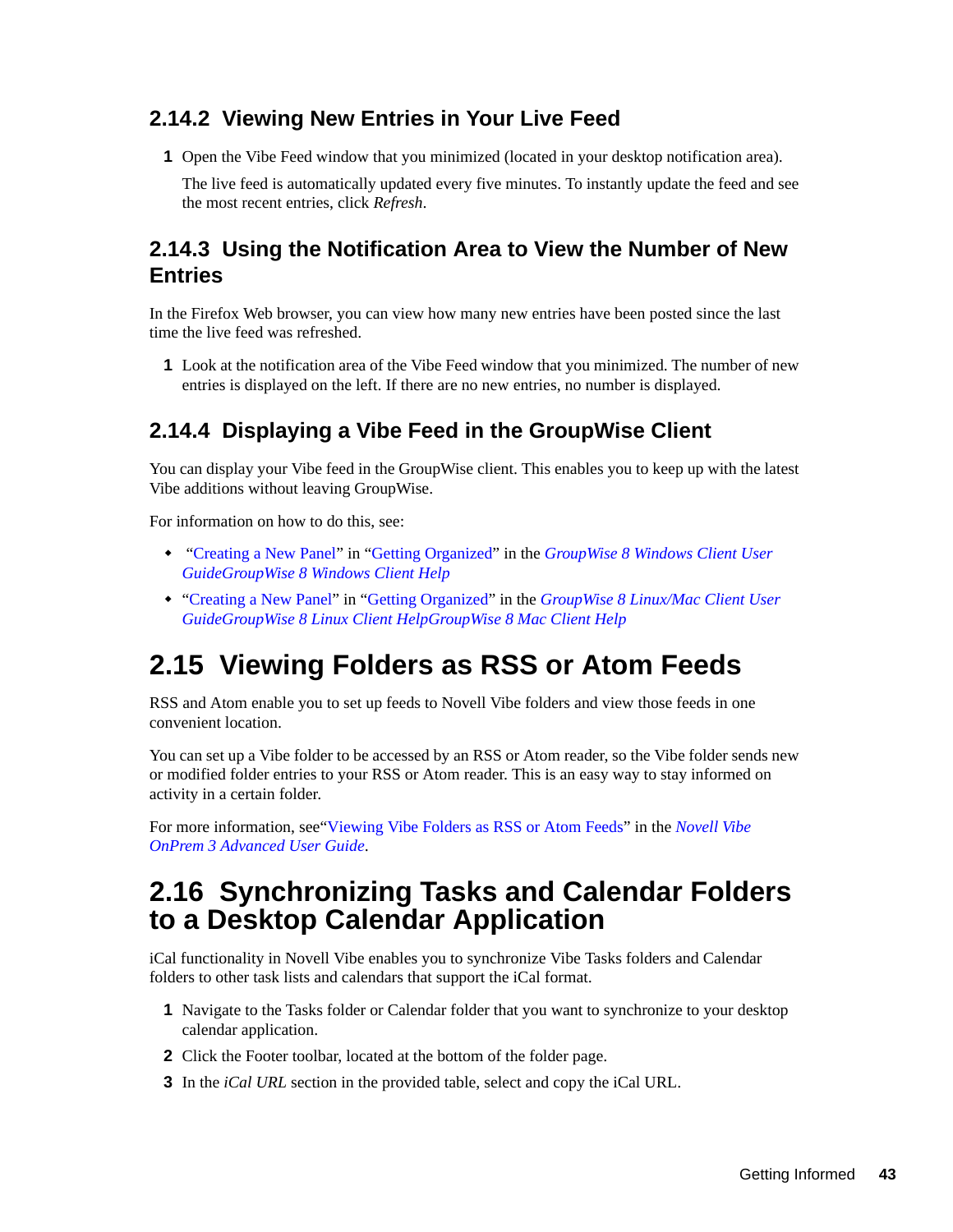You use this link to export Vibe calendar data for inclusion in another calendar that supports the iCal format (for example, Google and Outlook).

**4** Paste the iCal URL into the required section of the desktop calendar application.

Consult the documentation for the desktop application for instructions on where to paste the iCal URL and complete the synchronization.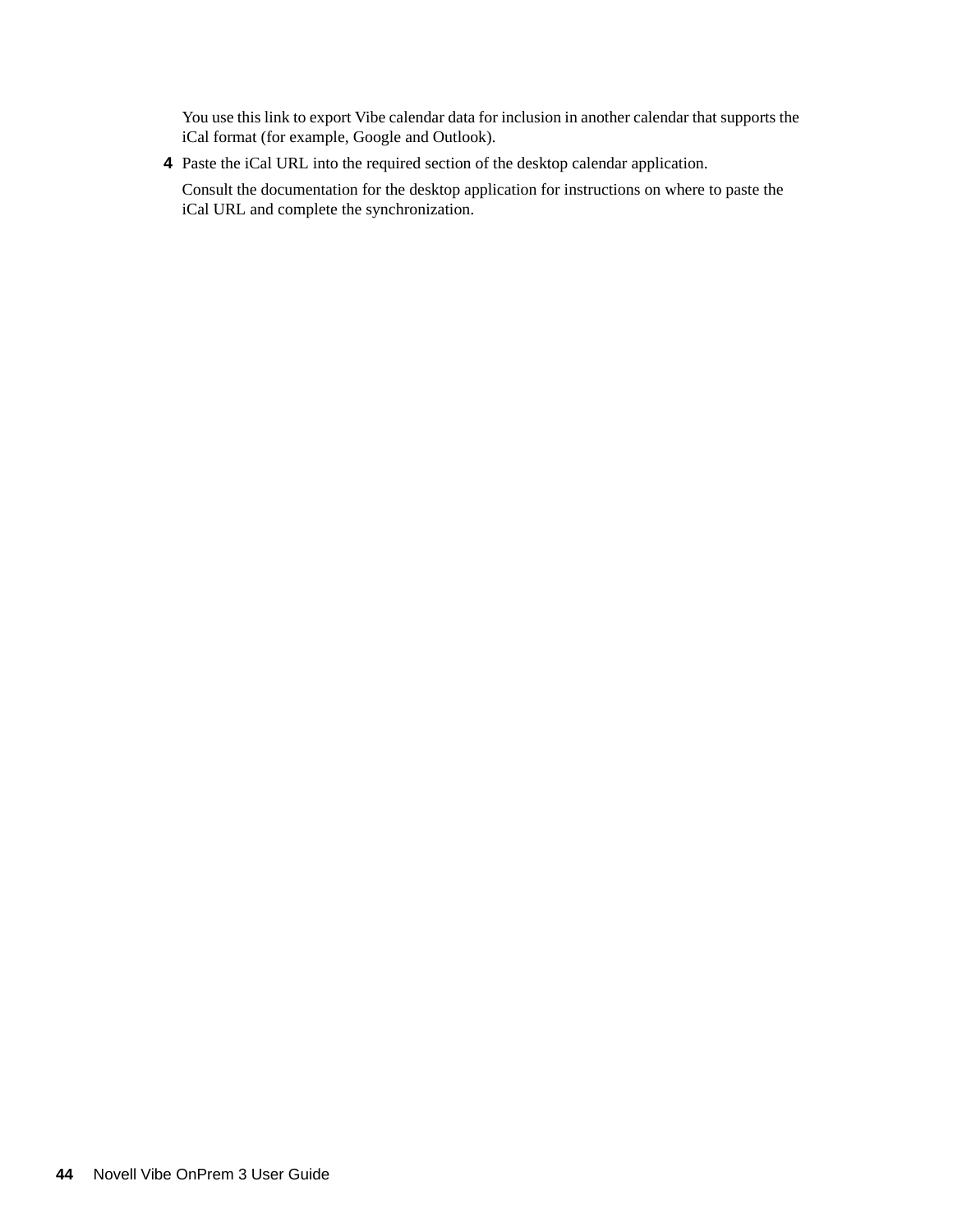# **Navigating the Novell Vibe Interface**

Novell Vibe OnPrem provides various methods of navigating the interface.

- [Section 3.1, "Navigating the Workspace Tree," on page 45](#page-44-0)
- [Section 3.2, "Viewing and Revisiting Recent Places," on page 45](#page-44-1)
- [Section 3.3, "Viewing and Revisiting Recent Entries," on page 45](#page-44-2)
- [Section 3.4, "Managing Your Favorite Places," on page 46](#page-45-0)
- [Section 3.5, "Accessing Your Teams," on page 46](#page-45-1)
- <span id="page-44-3"></span>• [Section 3.6, "Using Tags," on page 47](#page-46-0)

# <span id="page-44-0"></span>**3.1 Navigating the Workspace Tree**

You can access the Workspace tree from any page within Novell Vibe. Located in the upper left corner of the Vibe interface, the Workspace tree icon  $\mathbb{E}$  displays the path of all of the workspaces and folders that contain the place you are currently viewing, without leaving the current page.

To navigate to another workspace or folder:

- **1** Click the Workspace tree icon  $\frac{1}{2}$ .
- **2** Expand *Home Workspace*.
- **3** Navigate to and click the linked name of the desired location in the Workspace tree.

Vibe displays the desired location.

# <span id="page-44-1"></span>**3.2 Viewing and Revisiting Recent Places**

Novell Vibe provides a list of folders and workspaces that you have recently visited in the Vibe site. You can quickly revisit the places you have most recently accessed.

**1** Click *Recent Places* in the Action toolbar, then click the place that you want to revisit.

Vibe stores your recently visited places in your current Vibe session.

# <span id="page-44-2"></span>**3.3 Viewing and Revisiting Recent Entries**

Novell Vibe enables you to view and quickly revisit the entries that you have recently posted and recently visited.

- **1** Navigate to the home page of your personal workspace.
- **2** Click the *Recent* tab.

In the left column, Vibe displays the entries that you have recently posted.

In the right column, Vibe displays the entries that you have recently visited.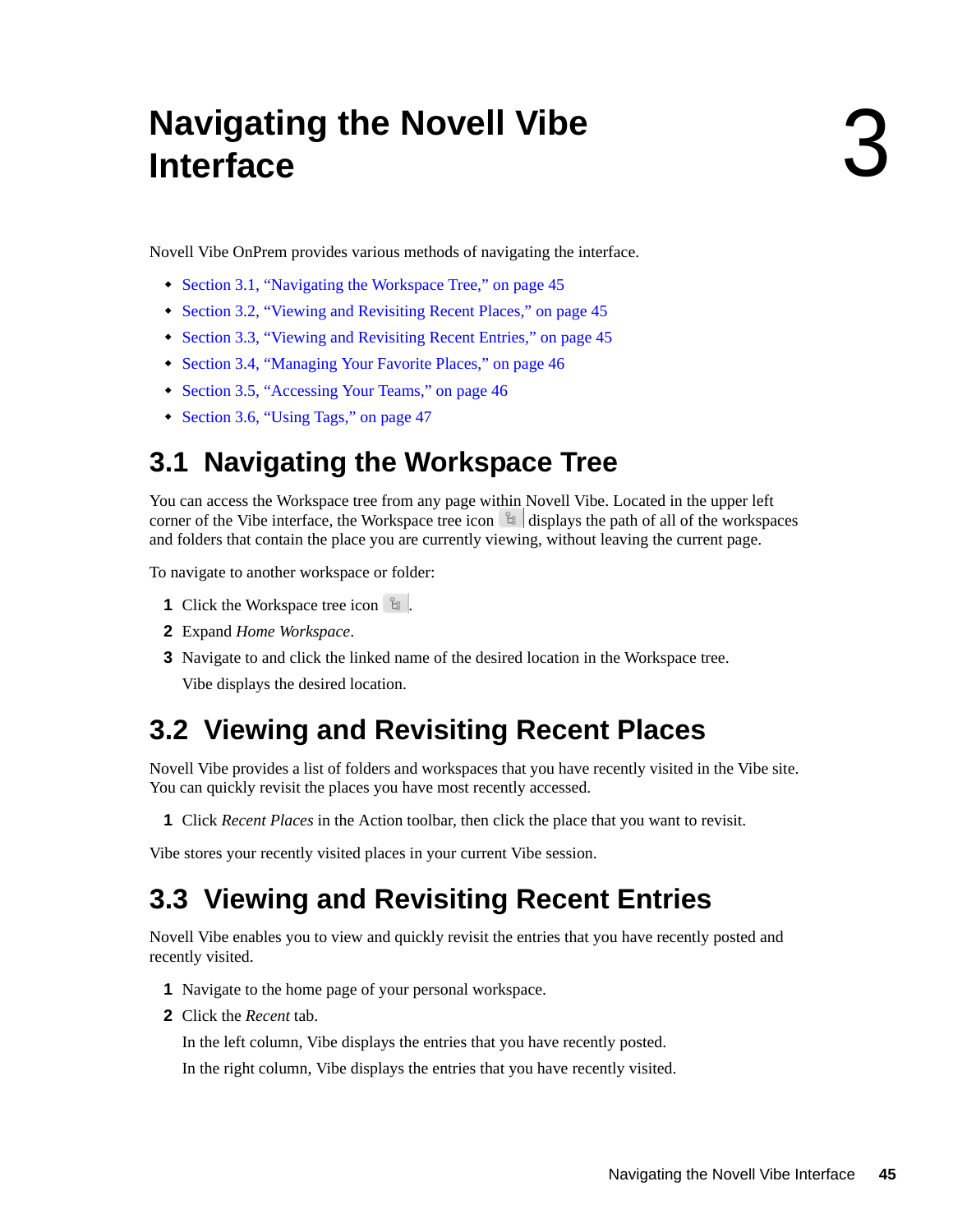The *Recent* tab stores entries that you have recently visited in your current Vibe session and in previous Vibe sessions.

## <span id="page-45-0"></span>**3.4 Managing Your Favorite Places**

Novell Vibe enables you to easily add, access, and edit your favorite places in the Vibe site.

- [Section 3.4.1, "Adding a Favorite Place," on page 46](#page-45-2)
- [Section 3.4.2, "Accessing Your Favorite Places," on page 46](#page-45-3)
- [Section 3.4.3, "Editing Your Favorite Places," on page 46](#page-45-4)

#### <span id="page-45-2"></span>**3.4.1 Adding a Favorite Place**

- **1** Navigate to a workspace or folder that you want to add as a favorite.
- **2** Click *My Favorites* in the Action toolbar.
- **3** Click *Add This Place*.

## <span id="page-45-3"></span>**3.4.2 Accessing Your Favorite Places**

- **1** Click *My Favorites* in the Action toolbar.
- **2** Click the linked title of the place that you want to visit.

#### <span id="page-45-4"></span>**3.4.3 Editing Your Favorite Places**

You can edit your favorite places by reordering their position in the list, or by deleting them.

- **1** Click *My Favorites* in the Action toolbar.
- **2** Click *Edit Favorites*.

The Edit Favorites dialog box is displayed.

- **3** Select the item you want to edit.
- **4** Click *Move Up*, *Move Down*, or *Delete*.
- **5** Click *OK*.

## <span id="page-45-1"></span>**3.5 Accessing Your Teams**

Novell Vibe makes it easy to quickly access team workspaces where you are a member.

- **1** Click *My Teams* in the Action toolbar.
	- All of the teams of which you are a member are displayed.
- **2** Click the linked title of the team workspace that you want to visit.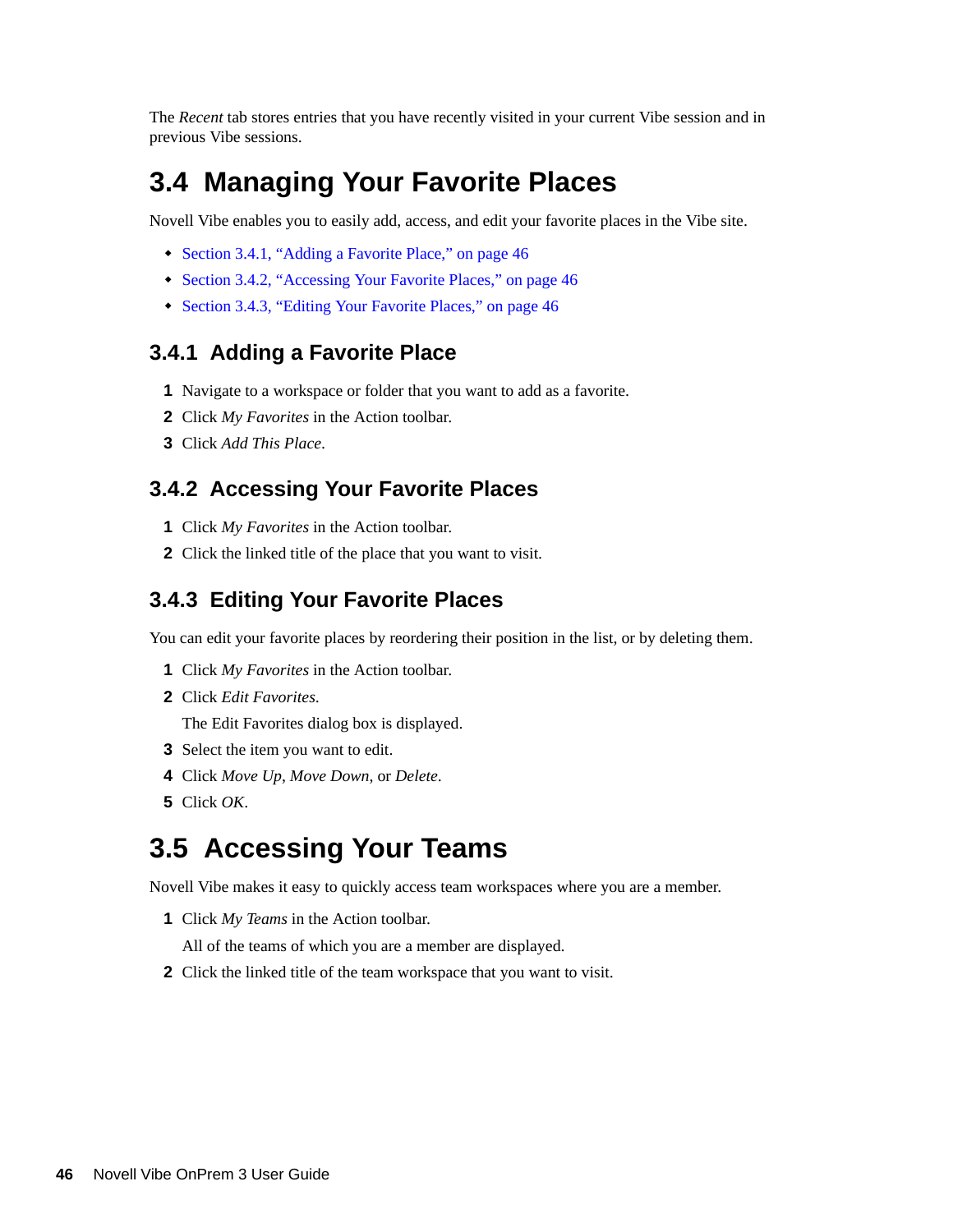# <span id="page-46-0"></span>**3.6 Using Tags**

Tags are keywords that categorize a workspace, folder, or entry. Tagging functionality in Novell Vibe enables you to create virtual containers for places and entries. Like folders in your e-mail, you can categorize information, and then come back to it at a later time.

- [Section 3.6.1, "Tagging Workspaces or Folders," on page 47](#page-46-1)
- [Section 3.6.2, "Tagging Entries," on page 47](#page-46-2)
- [Section 3.6.3, "Locating Tagged Items," on page 47](#page-46-3)
- [Section 3.6.4, "Choosing Between Personal Tags and Community Tags," on page 48](#page-47-0)

## <span id="page-46-1"></span>**3.6.1 Tagging Workspaces or Folders**

- **1** Navigate to the workspace or folder that you want to tag.
- **2** Click *Workspace* > *Tag this Workspace*, or click *Folder* > *Tag this Folder* in the Action toolbar, depending on whether you want to tag a workspace or folder.

The Tag this Workspace or Tag this Folder dialog box is displayed.

**3** Type the name of the tag into the field in either the *Personal Tags* or *Community Tags* section.

This field uses Type-to-Find functionality, so if a tag already exists with the desired name, it appears in the drop-down list. If the name does not appear in the drop-down list, you are creating a new tag.

To decide whether you want to create a personal or community tag, see [Section 3.6.4,](#page-47-0)  ["Choosing Between Personal Tags and Community Tags," on page 48](#page-47-0).

**4** Finish typing the name of the tag, or select it from the drop-down list, then click *Add* > *Close*.

The workspace or folder is now marked with the tag that you specified.

#### <span id="page-46-2"></span>**3.6.2 Tagging Entries**

- **1** In the entry that you want to tag, click *Tags*.
- **2** Type the name of the tag into the field in either the *Personal Tags* or *Community Tags* section.

This field uses Type-to-Find functionality, so if a tag already exists with the desired name, it appears in the drop-down list. If the name does not appear in the drop-down list, you are creating a new tag.

To decide whether you want to create a personal or community tag, see [Section 3.6.4,](#page-47-0)  ["Choosing Between Personal Tags and Community Tags," on page 48](#page-47-0).

**3** Finish typing the name of the tag, or select it from the drop-down list, then click *Add* > *Close*. The entry is now marked with the tag that you specified.

#### <span id="page-46-3"></span>**3.6.3 Locating Tagged Items**

Vibe enables you to locate all places and entries that have a particular tag.

**1** Click the *Search Options* icon  $\mathbb{R}$ .

The Search Options dialog box is displayed.

**2** Select *Tags*.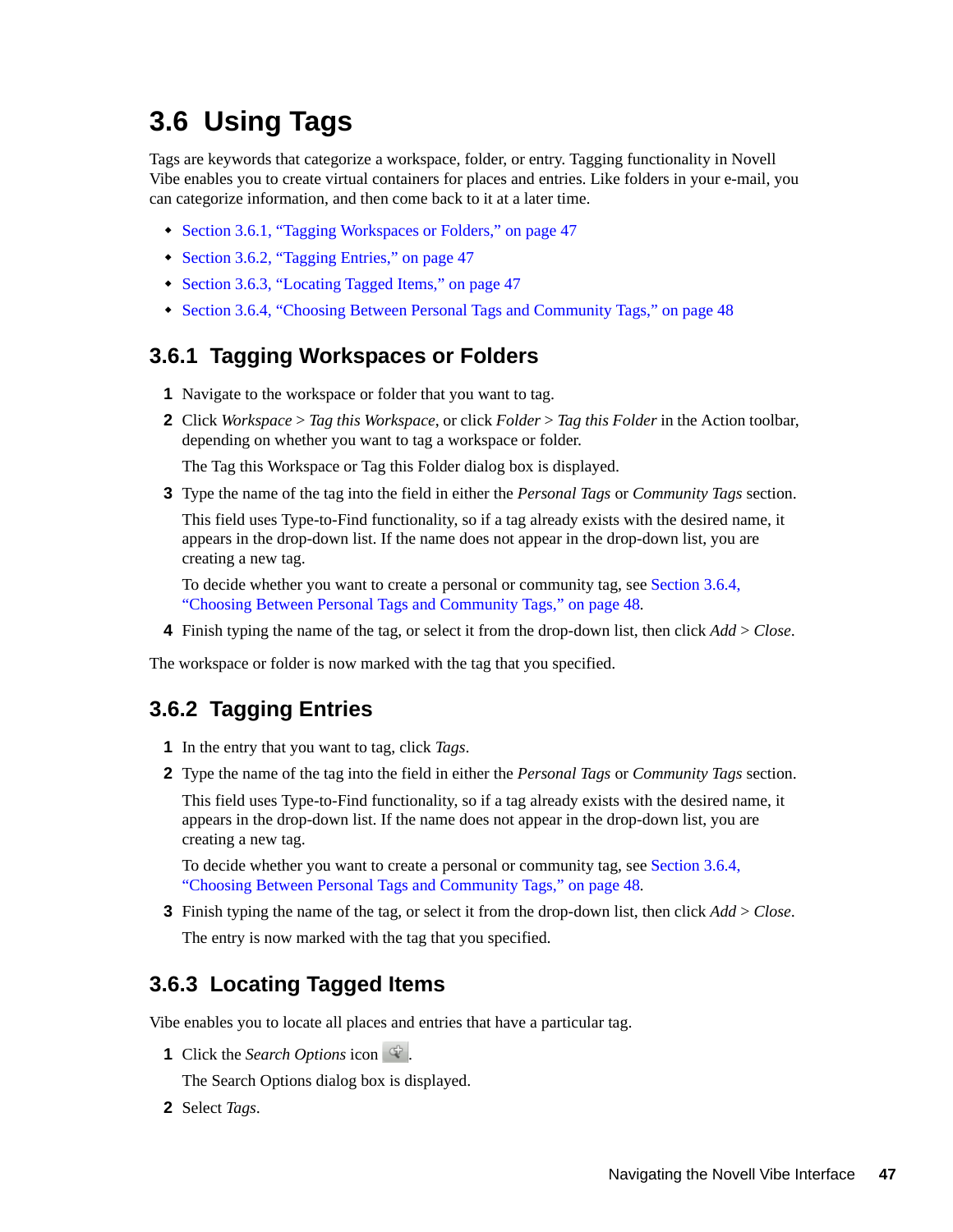- **3** In the provided field, specify the name of the tag that you are searching for.
- **4** Select the tag from the drop-down list.

Vibe displays all of the places and entries that have the tag that you specified.

## <span id="page-47-0"></span>**3.6.4 Choosing Between Personal Tags and Community Tags**

**Personal Tags:** Personal tags are for your use only. When you create a personal tag, it can be used and viewed only by you.

**Community Tags:** Community tags can be used and viewed by anyone who has rights to view the workspace, folder, or entry where a community tag is implemented. For example, if you create a community tag on the Files folder in your team workspace, then anyone with View rights to the Files folder can use the tag you created to tag other places with the same tag name. They can also use Vibe Search and Find features to locate entries that have been tagged with that tag name.

You can tag places and entries with a community tag only if you have appropriate rights.

For more information on using Search to locate tagged items, see [Section 2.5.3, "Using Advanced](#page-30-0)  [Search," on page 31.](#page-30-0)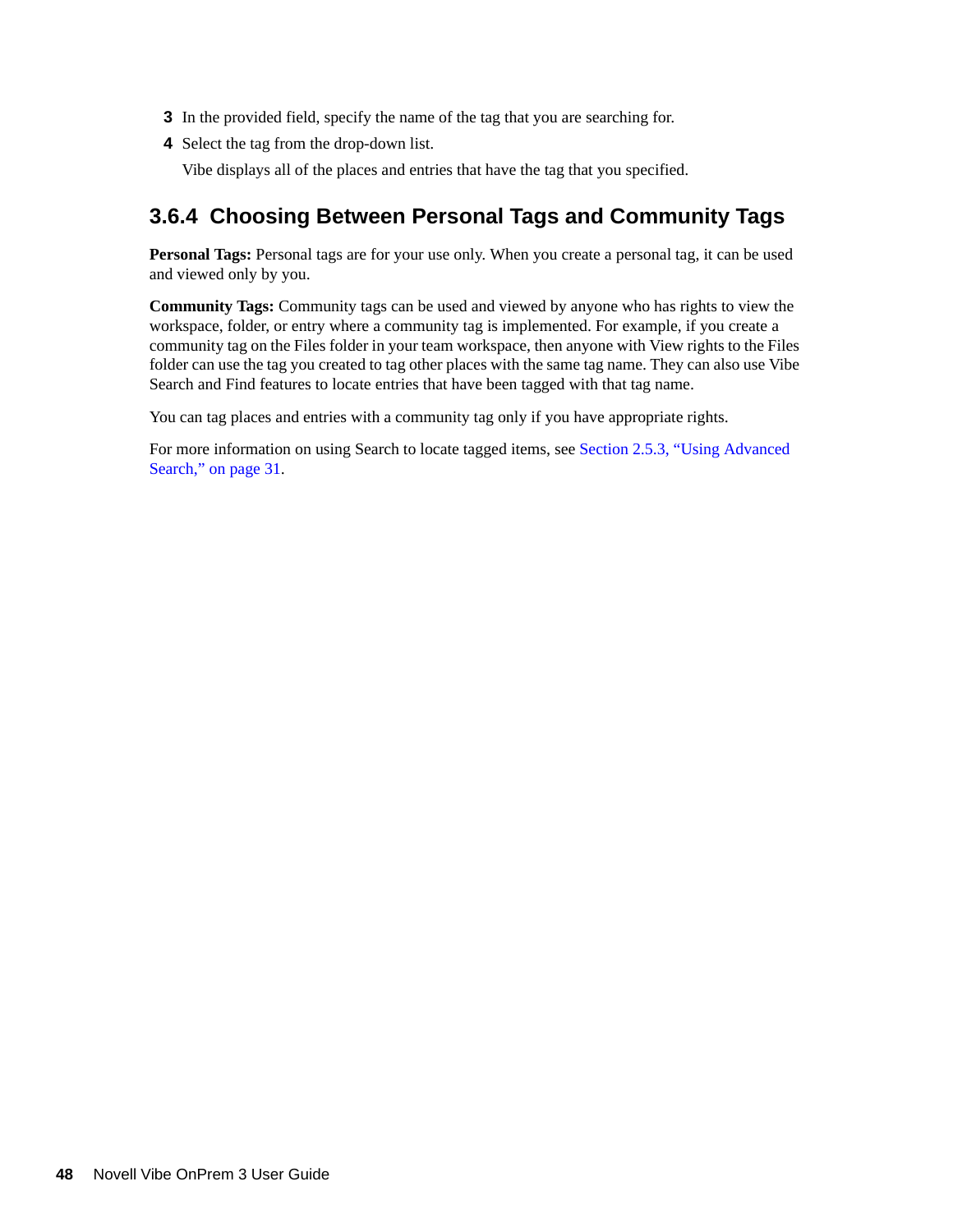# <sup>4</sup>**Managing and Using Workspaces**

Your Novell Vibe OnPrem site is made up of various workspaces. Workspaces are designated areas where people can work together to accomplish tasks. Vibe supports multiple types of workspaces, including personal workspaces, where you can store items such as your personal files, calendars, and tasks; and team workspaces, where you can collaborate with team members by sharing ideas, files, and more. Other useful types of workspaces are also available for you to use.

You can see the structure of the workspaces in your Vibe site by clicking the Workspace tree icon , expanding *Home Workspace*, and browsing the [Workspace tree](#page-44-3).

- [Section 4.1, "General Workspace Management," on page 49](#page-48-0)
- [Section 4.2, "Managing Your Personal Workspace," on page 54](#page-53-3)
- [Section 4.3, "Managing a Team Workspace," on page 57](#page-56-0)
- [Section 4.4, "Managing a Discussions Workspace," on page 60](#page-59-0)
- [Section 4.5, "Managing a Project Management Workspace," on page 60](#page-59-1)
- [Section 4.6, "Managing a Landing Page," on page 60](#page-59-2)
- [Section 4.7, "Understanding Global Workspaces," on page 60](#page-59-3)

## <span id="page-48-0"></span>**4.1 General Workspace Management**

This section contains task information that applies to all types of workspaces.

- [Section 4.1.1, "Creating a New Workspace," on page 49](#page-48-1)
- [Section 4.1.2, "Deleting a Workspace," on page 50](#page-49-0)
- [Section 4.1.3, "Undeleting a Workspace," on page 50](#page-49-1)
- [Section 4.1.4, "Copying a Workspace," on page 51](#page-50-0)
- [Section 4.1.5, "Moving a Workspace," on page 51](#page-50-1)
- [Section 4.1.6, "Adding a Sub-Workspace," on page 52](#page-51-0)
- [Section 4.1.7, "Adding Additional Folders to a Workspace," on page 52](#page-51-1)
- [Section 4.1.8, "Generating Activity Reports for a Workspace," on page 52](#page-51-2)
- [Section 4.1.9, "Defining a User-Friendly URL for a Workspace or Folder," on page 53](#page-52-0)
- [Section 4.1.10, "Customizing the Workspace View," on page 54](#page-53-0)
- [Section 4.1.11, "Branding a Workspace," on page 54](#page-53-1)
- [Section 4.1.12, "Displaying YouTube Videos in a Workspace," on page 54](#page-53-2)

## <span id="page-48-1"></span>**4.1.1 Creating a New Workspace**

Novell Vibe enables you to create new workspaces in any workspace where you have appropriate rights.

- **1** Navigate to the workspace where you want to create the new workspace.
- **2** Click *Workspace* > *New Workspace*.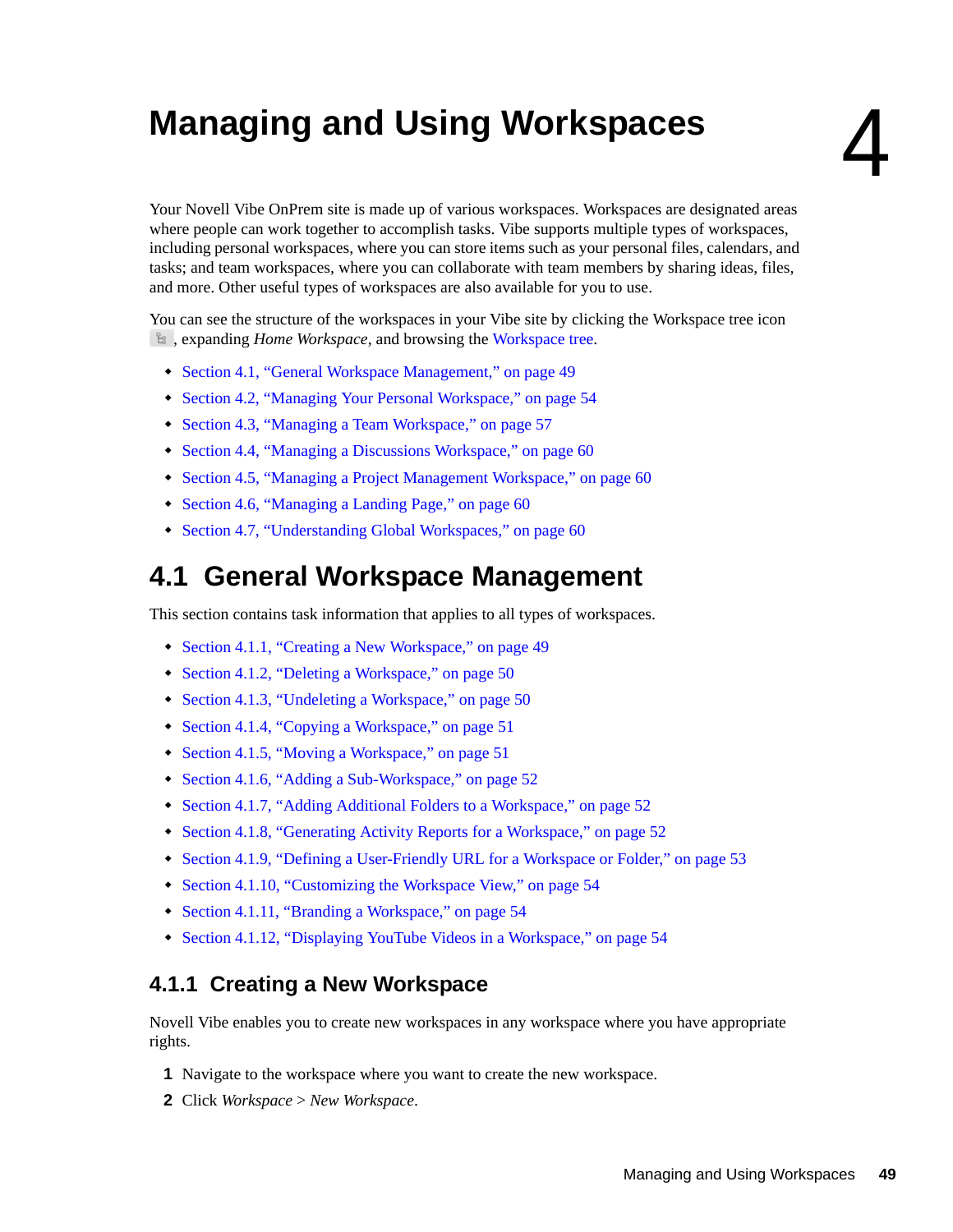The New Workspace page is displayed.

**3** Specify the appropriate information for the page.

**Workspace Title:** Specify a title for the workspace.

If you leave this field blank, the workspace is titled Workspace.

**Workspace:** Select the type of workspace that you want to create.

Fill in any additional information fields that display when you select the workspace type.

**Team Members:** (Conditional) This section is displayed only if you are creating a team workspace. Use this section to specify users and groups that you want to include as members of your team workspace.

**Workspace Folders:** Use this section to select the folders that you want the workspace to contain.

**Announcement:** (Optional) Create an announcement message to be sent to all members of the team.

If you are not creating a team workspace, this message is sent to all team members of the parent workspace.

**4** Click *OK*.

#### <span id="page-49-0"></span>**4.1.2 Deleting a Workspace**

- **1** Navigate to the workspace that you want to delete.
- **2** Click *Workspace* > *Delete Workspace*.

The Delete Workspace page is displayed.

**3** (Optional) Select *Purge this workspace immediately* if you want to purge the workspace so that it cannot be recovered.

**IMPORTANT:** Selecting this option renders the workspace unrecoverable and it is permanently deleted from the Vibe site.

If you do not select this option, you can undelete the workspace as described in [Section 4.1.3,](#page-49-1)  ["Undeleting a Workspace," on page 50.](#page-49-1)

**4** (Conditional) If the workspace contains mirrored folders, you can select to delete the source files of the folders, and also all of the mirrored folders' sub-folders.

For more information on working with mirrored folders, see "Working with Mirrored Folders" in the *Novell Vibe OnPrem 3 Advanced User Guide*.

**5** Click *OK*.

#### <span id="page-49-1"></span>**4.1.3 Undeleting a Workspace**

Vibe enables you to undelete a workspace that you previously deleted, restoring it to its previous location.

**1** Navigate to the workspace where the deleted workspace previously resided.

For example, if you want to restore a team workspace that was in the *Team Workspaces* directory, navigate to the *Team Workspaces* directory.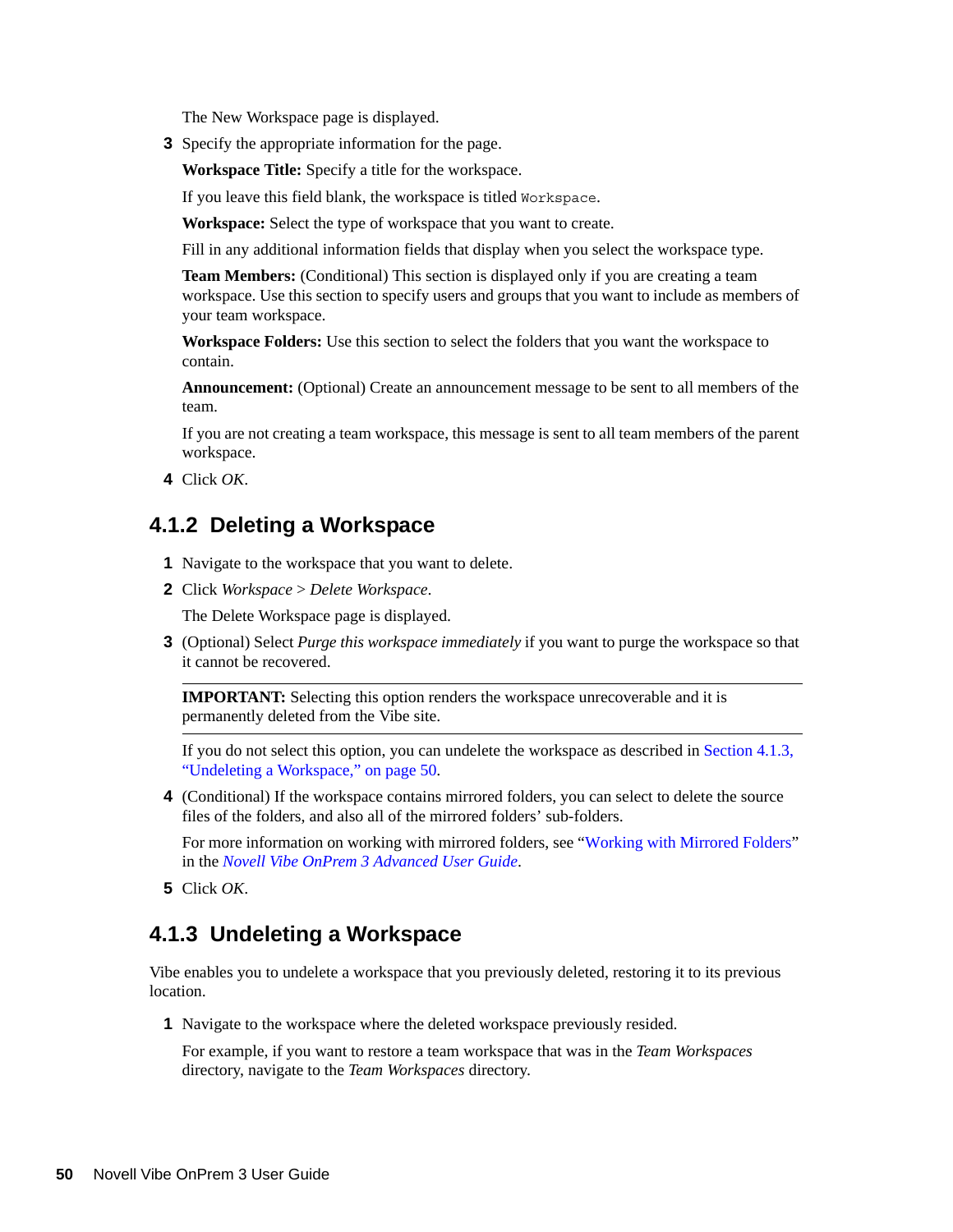**TIP:** If you want to see everything that has been deleted in the Vibe site, navigate to the highest level workspace. (By default this is the *Home Workspace* directory.)

- **2** Click the *Trash* folder in the Navigation panel.
	- or

Click *Actions* > *Trash* in the Action toolbar.

The Trash page displays all workspaces, folders, and entries that have been deleted in or below the current workspace. Items that have been purged are not displayed because they are unrecoverable.

- **3** Select the workspace that you want to undelete.
- **4** Click *Restore*.

The workspace is restored to its previous location.

For more information about undeleting, see "Restoring Deleted Items" in the *Novell Vibe OnPrem 3 Advanced User Guide*.

#### <span id="page-50-0"></span>**4.1.4 Copying a Workspace**

- **1** Navigate to the workspace that you want to copy.
- **2** Click *Workspace* > *Copy Workspace*.

The Copy Workspace page is displayed.

- **3** Use one of the following methods to copy the workspace:
	- **Select the Destination Folder or Workspace:** Use the Workspace tree to navigate to and select the folder or workspace where you want to copy the workspace.
	- **Find the Destination Folder or Workspace:** In the provided field, specify the name of the folder or workspace where you want to copy the workspace.
- **4** Click *OK*.

## <span id="page-50-1"></span>**4.1.5 Moving a Workspace**

Vibe enables you to move a workspace into any folder or workspace where you have appropriate rights.

- **1** Navigate to the workspace that you want to move.
- **2** Click *Workspace* > *Move Workspace*.

The Move Workspace page is displayed.

- **3** Use one of the following methods to move the workspace:
	- **Select the Destination Folder or Workspace:** Use the Workspace tree to navigate to and select the folder or workspace where you want to move the workspace.
	- **Find the Destination Folder or Workspace:** In the provided field, specify the name of the folder or workspace where you want to move the workspace.
- **4** Click *OK*.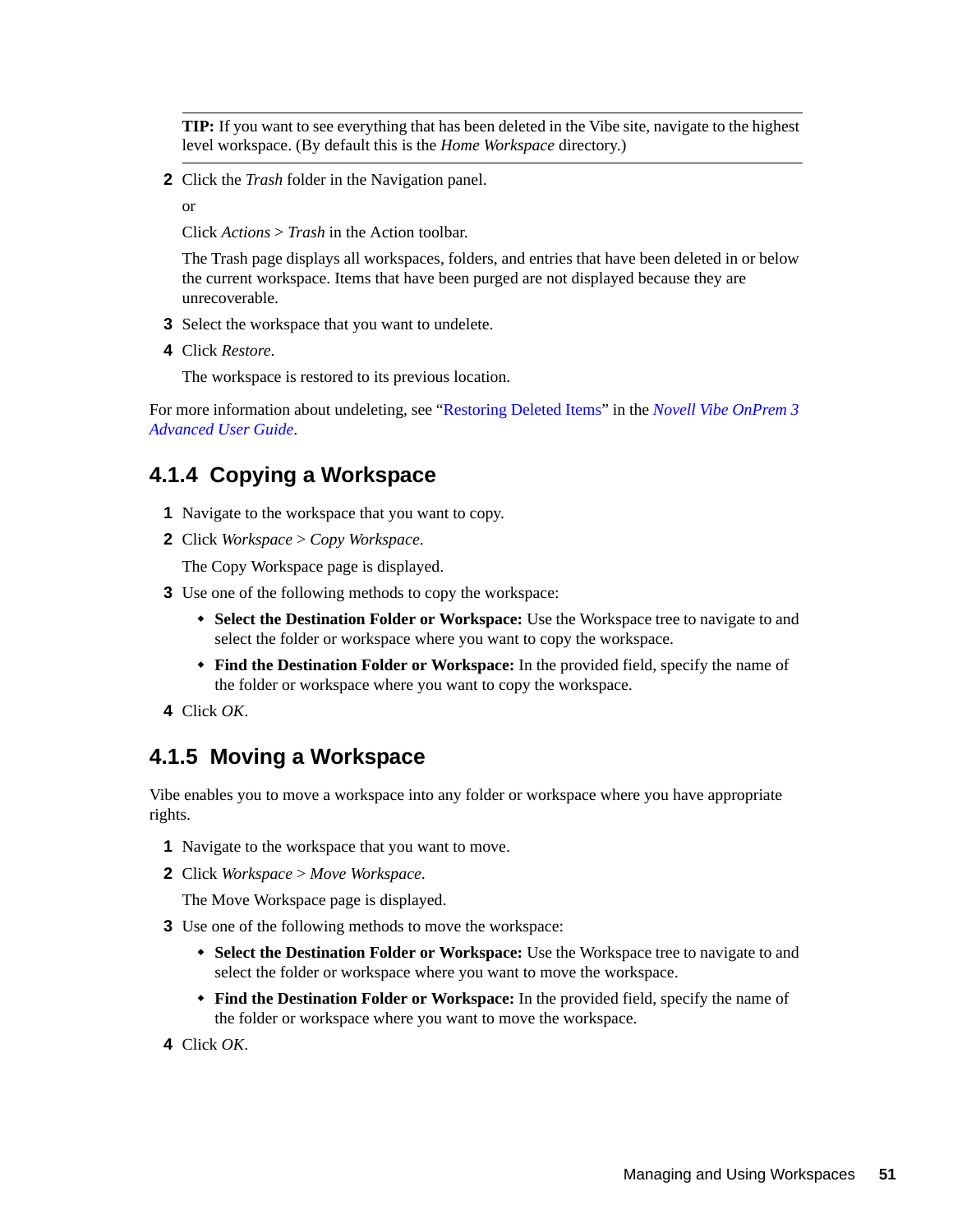## <span id="page-51-0"></span>**4.1.6 Adding a Sub-Workspace**

Vibe enables you to create sub-workspaces inside of existing workspaces.

- **1** Navigate to the workspace where you want to add the sub-workspace.
- **2** Click *Workspace* > *New Workspace*.

The New Workspace page is displayed.

**3** Specify the information.

**Workspace title:** Specify a title for the workspace.

If you leave this field blank, the workspace is titled Workspace.

**Team Members:** (Conditional) This section is displayed only if you are creating a team workspace. Use this section to specify users and groups that you want to include as members of your team workspace.

**Workspace:** Select the type of workspace that you want to create.

Fill in any additional information fields that display when you select the workspace type.

**Workspace Folders:** Use this section to select the folders that you want the workspace to contain.

**Announcement:** (Optional) Create an announcement message to be sent to all members of the team.

If you are not creating a team workspace, this message is sent to all team members of the parent workspace.

**4** Click *OK*.

#### <span id="page-51-1"></span>**4.1.7 Adding Additional Folders to a Workspace**

Vibe enables you to add additional folders to your workspace at any time.

- **1** Navigate to the workspace where you want to add the new folders.
- **2** Click *Workspace* > *New Folder*.

The New Folder page is displayed.

**3** Specify the following information:

**Folder Title:** Specify a title for the folder.

If you do not provide a title, the folder is given the default folder name. For example, a Discussion folder is named *Discussion*.

**Folder:** Select the type of folder that you want to create.

For information about each type of folder, see [Chapter 6, "Working with Specific Folder](#page-72-0)  [Types," on page 73.](#page-72-0)

**4** Click *OK*.

#### <span id="page-51-2"></span>**4.1.8 Generating Activity Reports for a Workspace**

Vibe enables you to generate reports about the activity that has occurred in a particular workspace.

**1** Navigate to the workspace that you want to generate the activity report for.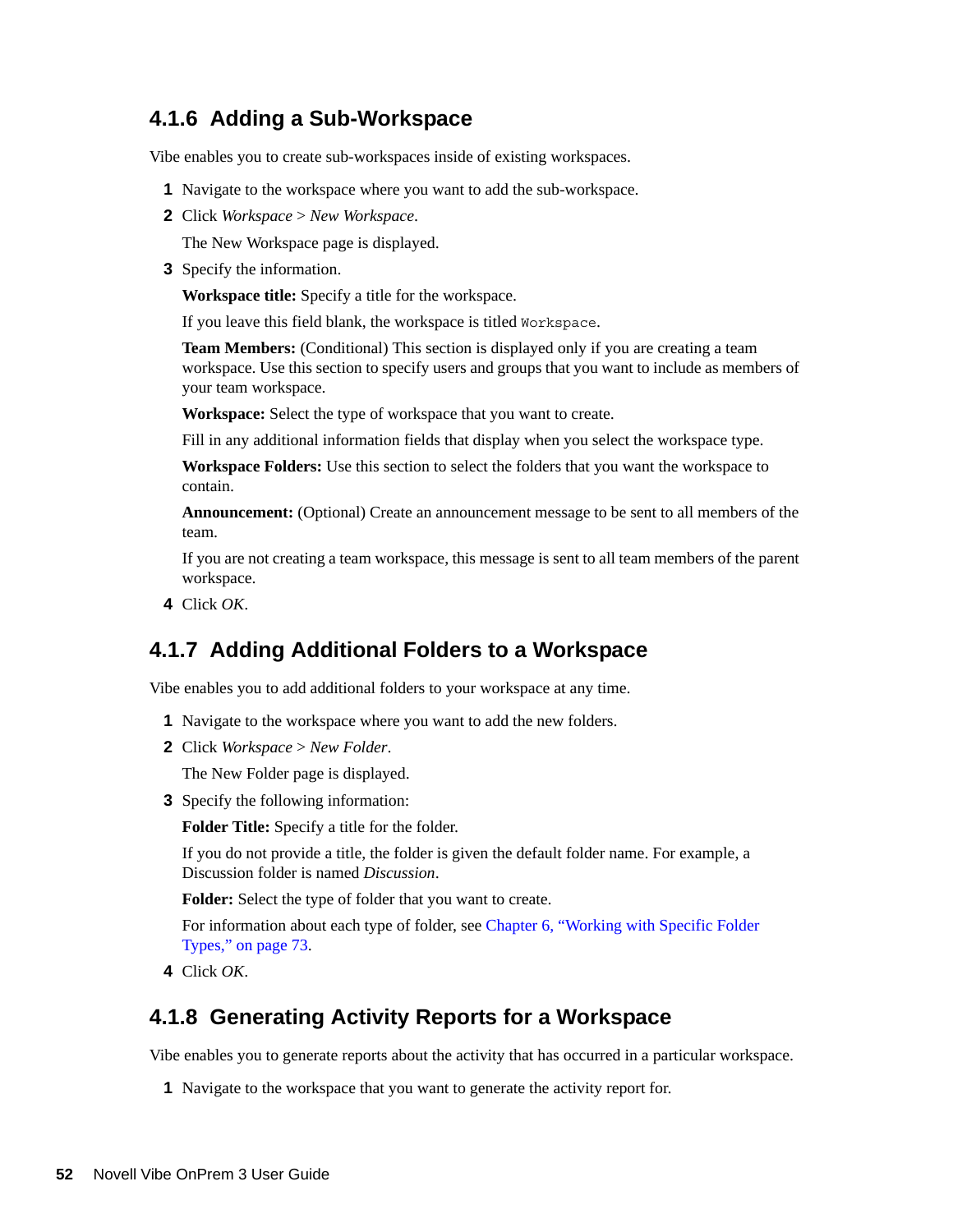**2** Click *View* > *Activity Report*.

The Folder Activity page is displayed.

**3** Specify the following information:

**Report on Activity Between:** Select the date range for which you want to generate the activity report.

**Report Workspace or Folder Activity:** Select this option to see how many views, adds, modifies, and deletes have been made in the folder. You can generate a report for the following categories of users:

- **Team Members:** View the workspace activity of individual team members only.
- **All Users:** View the workspace activity of all Vibe users. This option shows the name of each user who has had some type of activity in the workspace.
- **Summary:** View a summary of all the activity that has occurred in the workspace. This option does not list individual users.

**Report on Workflow State:** Select this option to view the activity of a workflow. You can select to show the average amount of time the workflow spent in each state, or show the number of entries that are currently in each state.

**Select the Folders for Reporting:** Select the folders about which you want to generate the activity report. If you select the workspace, then Vibe generates an activity report that includes all folders in the workspace.

**4** Click *OK*.

Vibe launches the report in a spreadsheet. For information regarding the columns in this spreadsheet, see [Section 7.15.1, "Generating Activity Reports," on page 111.](#page-110-0)

## <span id="page-52-0"></span>**4.1.9 Defining a User-Friendly URL for a Workspace or Folder**

A user-friendly URL for your workspace or folder can make it easier for others to navigate to the workspace or folder.

- **1** Navigate to the workspace where you want to define the URL.
- **2** Click *Workspace* > *Configure* in the Action toolbar.

The Configure Default Settings page is displayed.

**3** In the *Define a simple URL for this folder or workspace* section, select one of the predefined global keywords from the *Define URL* drop-down list.

Unless you are a site administrator, your URL must begin with one of these predefined global keywords.

- **4** In the provided field, specify the desired URL for the folder or workspace.
- **5** Click *Add* > *Close*.

To delete a defined URL, select the URL in the *Currently defined URLs* section, then click *Delete the selected URLs*.

Defining a user-friendly URL for a folder can also enable users to e-mail folder entries into the folder, as described in [Section 5.9, "Setting Up a Folder to Receive Entries Via E-Mail," on page 68](#page-67-0).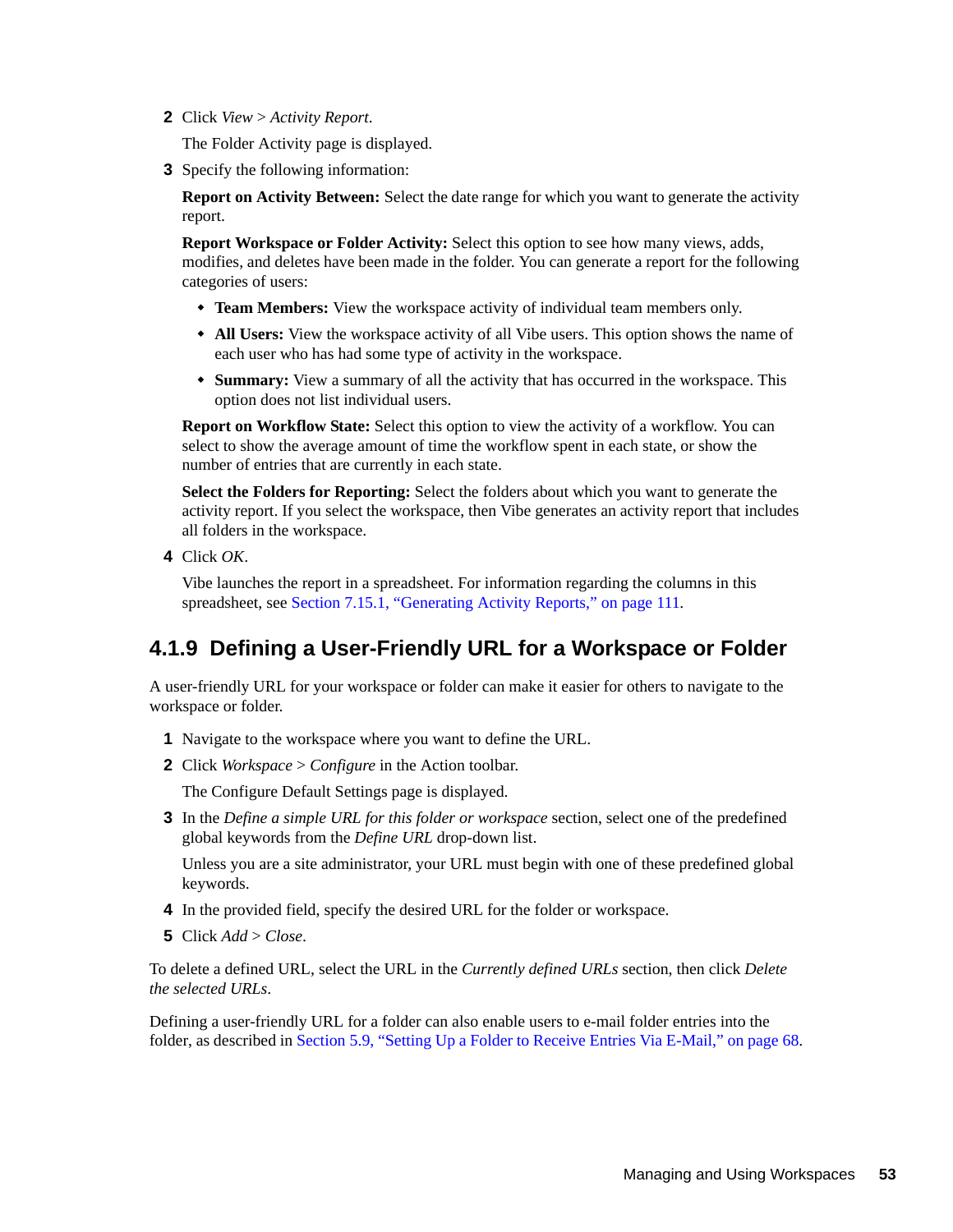## <span id="page-53-0"></span>**4.1.10 Customizing the Workspace View**

Vibe enables you to customize the layout of your workspace. For more information, see "Creating Custom Workspace Views" in the *Novell Vibe OnPrem 3 Advanced User Guide*.

## <span id="page-53-1"></span>**4.1.11 Branding a Workspace**

Branding a workspace is a good way to make the workspace more unique and identifiable. When you brand a workspace, the brand is also applied to all sub-workspaces and sub-folders.

For more information on branding, see "Branding a Folder or Workspace" in the *Novell Vibe OnPrem 3 Advanced User Guide*.

## <span id="page-53-2"></span>**4.1.12 Displaying YouTube Videos in a Workspace**

This section describes how to display YouTube videos in the *Description* section of the workspace. For information on how to display YouTube videos in the *Branding* section of a workspace, see "Branding a Folder or Workspace" in the *Novell Vibe OnPrem 3 Advanced User Guide*.

To display a YouTube video in the *Description* section of a workspace:

- **1** Navigate to the workspace where you want to display the YouTube video.
- **2** Click *Workspace* > *Edit Workspace* in the Action toolbar.
- **3** In the *Description* section, click the *Expand* icon  $\vee$  to expand the options in the HTML editor, then click the *Video* icon  $\|\cdot\|$ .
- **4** In the *URL of a Video on YouTube* field, paste the URL of the YouTube video that you want to post.
- **5** In the *Dimensions* fields, do not make any changes if you want to keep the default YouTube dimensions.
- **6** Click *Insert*, then click *OK* to display the video in the workspace.

For more information about other places where you can display YouTube videos in Vibe, see [Section 7.16, "Displaying YouTube Videos in a Folder Entry," on page 112](#page-111-0).

# <span id="page-53-3"></span>**4.2 Managing Your Personal Workspace**

Your personal workspace in Novell Vibe is a place where you can store your personal files, blogs, photos, and all other types of Vibe folder entries.

Your personal workspace also includes relevance tabs that help you easily keep track of tasks and calendar events, get informed on new entries, view shared items, and more.

The relevance tabs are located in the home page of your personal workspace. These tabs enable you to get quick access to important information that pertains directly to you.

- [Section 4.2.1, "Using the What's New Tab," on page 55](#page-54-0)
- [Section 4.2.2, "Viewing Recently Posted and Recently Visited Entries," on page 55](#page-54-1)
- [Section 4.2.3, "Using the Tasks and Calendars Tab," on page 55](#page-54-2)
- [Section 4.2.4, "Using the Micro-Blogs and Shared Items Tab," on page 56](#page-55-0)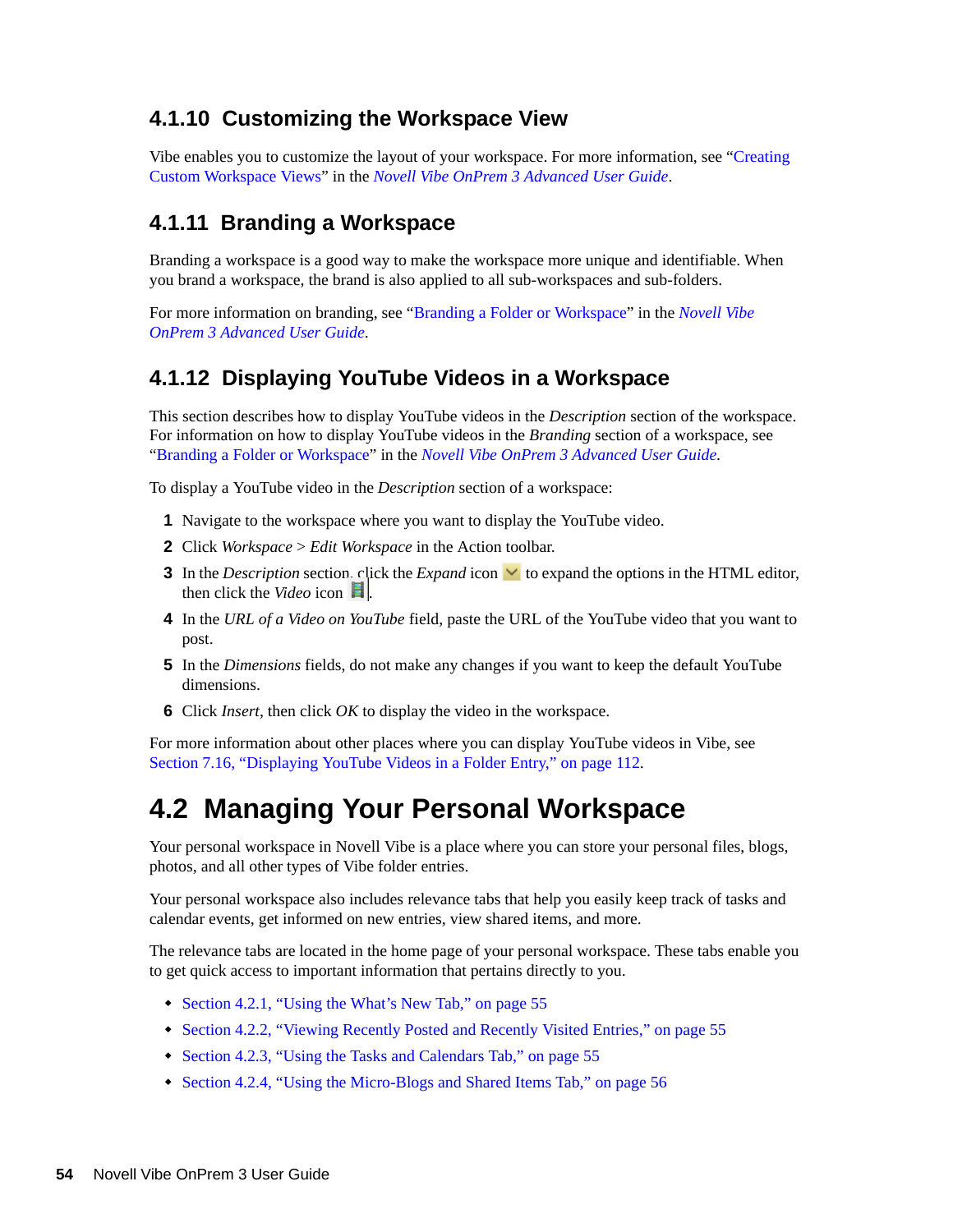- [Section 4.2.5, "Viewing Your Profile Information," on page 56](#page-55-1)
- [Section 4.2.6, "Using the Accessories Tab," on page 57](#page-56-1)

## <span id="page-54-0"></span>**4.2.1 Using the What's New Tab**

Use the *What's New* tab to accomplish the following tasks:

- ["Finding What's New" on page 55](#page-54-3)
- ["Finding What's Hot" on page 55](#page-54-4)

#### <span id="page-54-3"></span>**Finding What's New**

The *What's New* tab enables you to find new content in your teams, in the places you are following, or across the entire site.

- **1** In the home page of your personal workspace, click the *What's New* tab.
- **2** Select *My Teams*, *Places being followed*, or *Site Wide*, depending on where you want Vibe to search for new items.

All of the new items recently added are displayed in the left side of the page, in the *What's New* section.

#### <span id="page-54-4"></span>**Finding What's Hot**

The *What's New* tab enables you to find the entries and folders that are most popular in your Vibe site.

- **1** In the home page of your personal workspace, click the *What's New* tab.
- **2** Select *Site Wide*.

The most popular items in your Vibe site are displayed in the right side of the page, in the *What's Hot Site Wide* section.

## <span id="page-54-1"></span>**4.2.2 Viewing Recently Posted and Recently Visited Entries**

Vibe enables you to view which entries you have recently posted, and which entries you have recently visited. This can help you prioritize what you are working on, or quickly locate an entry that you have recently created or viewed.

**1** In the home page of your personal workspace, click the *Recent Entries* tab.

The left section of the page displays the entries that you have recently posted, and the right section of the page displays the entries that you have recently visited.

## <span id="page-54-2"></span>**4.2.3 Using the Tasks and Calendars Tab**

Use the *Tasks and Calendars* tab to accomplish the following tasks:

- ["Viewing Your Tasks" on page 56](#page-55-2)
- ["Viewing Today's Calendar Events" on page 56](#page-55-3)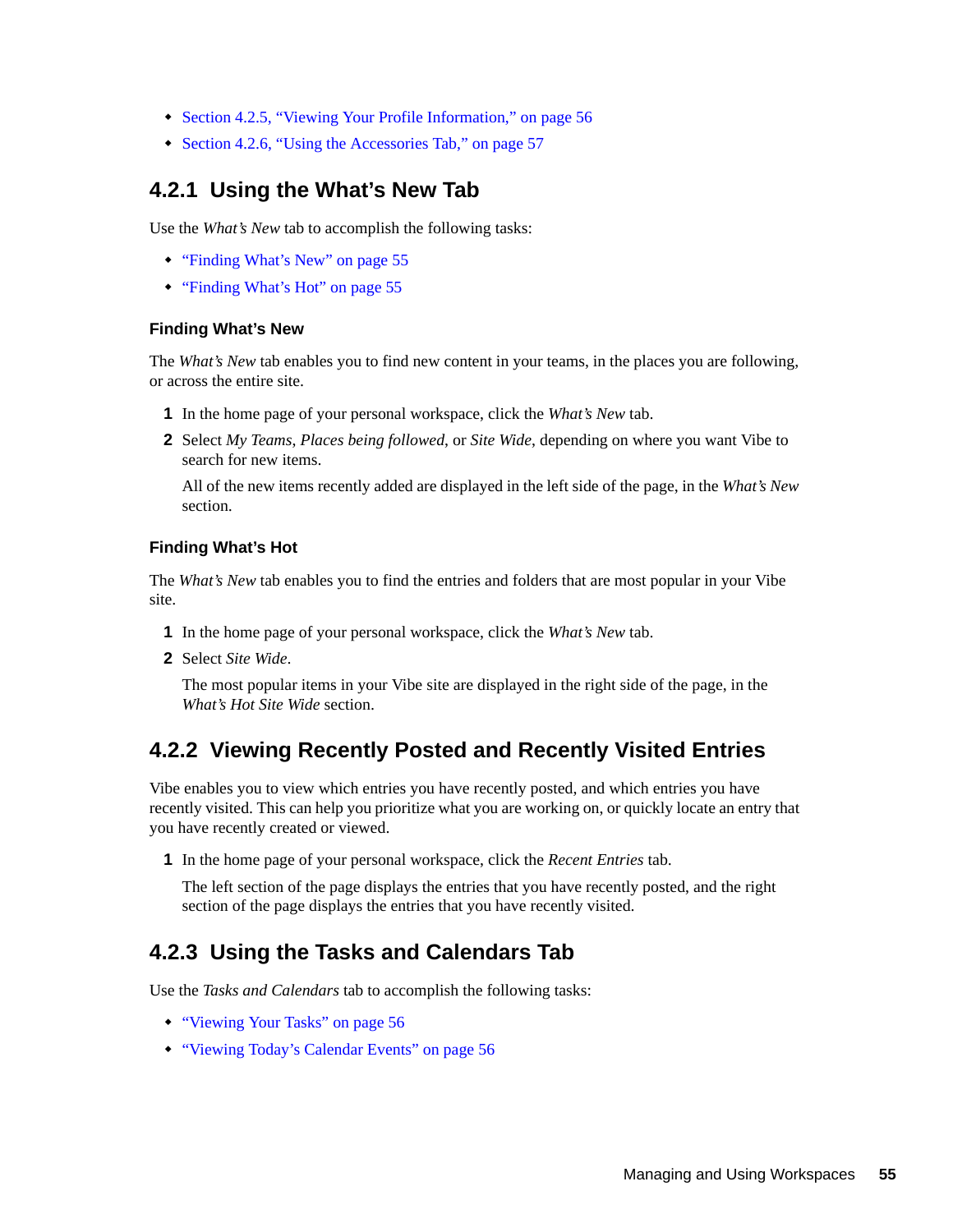#### <span id="page-55-2"></span>**Viewing Your Tasks**

To help you keep track of tasks that have been assigned to you, Vibe provides a quick, easy way to view tasks.

**1** In the home page of your personal workspace, click the *Tasks and Calendars* tab.

In the left column, Vibe displays the tasks that are assigned to you. You can sort these tasks by tasks due within two weeks, or any tasks that are currently assigned to you.

#### <span id="page-55-3"></span>**Viewing Today's Calendar Events**

To help you keep track of your calendar events, Vibe enables you to view all of the calendar events for which you are scheduled on the current day.

**1** In the home page of your personal workspace, click the *Tasks and Calendars* tab.

The right section of the page displays today's schedule with all of the calendar events from all of the calendars you are following.

For information on how to follow a calendar, see [Section 2.6.1, "Following Workspaces and](#page-33-1)  [Folders," on page 34](#page-33-1).

#### <span id="page-55-0"></span>**4.2.4 Using the Micro-Blogs and Shared Items Tab**

Use the *Micro-Blogs and Shared Items* tab to accomplish the following tasks:

- ["Viewing the Micro-Blog Entries of People You Are Following" on page 56](#page-55-4)
- ["Viewing What Others Have Shared With You" on page 56](#page-55-5)

#### <span id="page-55-4"></span>**Viewing the Micro-Blog Entries of People You Are Following**

**1** In the home page of your personal workspace, click the *Micro-Blogs and Shared Items* tab.

The *Micro-Blogs* column lists the micro-blog entries of the people you are currently following.

For information on how to select someone to follow, see [Section 2.6.2, "Following People," on](#page-34-0)  [page 35.](#page-34-0)

#### <span id="page-55-5"></span>**Viewing What Others Have Shared With You**

When others share an item with you, Vibe sends you an e-mail notification with a link to the item. Also, Vibe makes it easy to find items that others have shared with you.

**1** In the home page of your personal workspace, click the *Micro-Blogs and Shared Items* tab.

In the right column, Vibe lists all of the items that people have shared with you.

#### <span id="page-55-1"></span>**4.2.5 Viewing Your Profile Information**

**1** In the home page of your personal workspace, click the *Profile* link next to your name and avatar.

or

Click your *Presence* icon **.** because in ext to any entry that you have created.

Your personal profile information is displayed.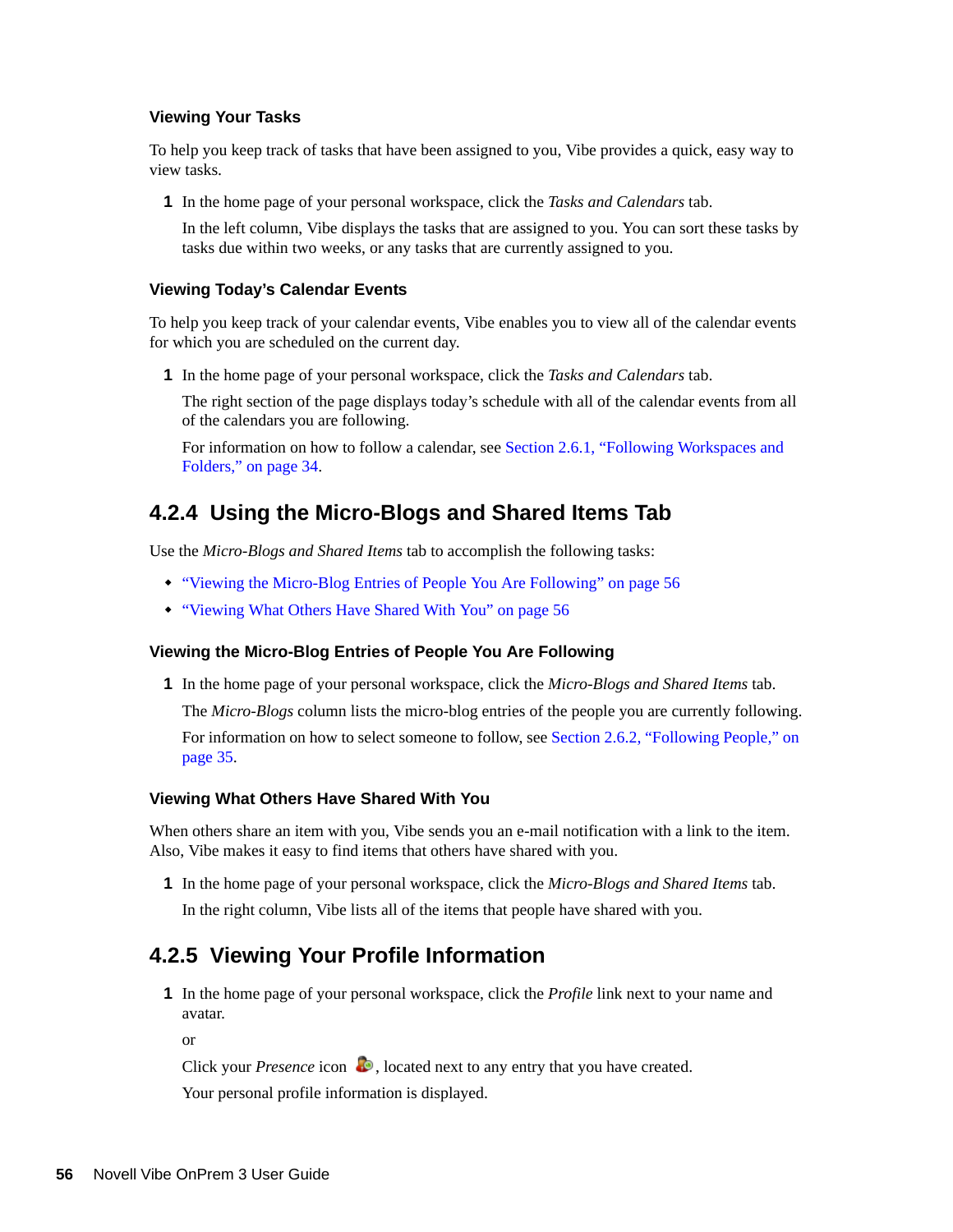For information on modifying your profile information, see [Section 1.5.1, "Modifying Your](#page-17-0)  [Profile," on page 18.](#page-17-0)

## <span id="page-56-1"></span>**4.2.6 Using the Accessories Tab**

The *Accessories* tab contains an accessory panel. You can use this accessory panel to make items in your personal workspace more visible. For example, by default, the *Accessory* tab contains a Guestbook accessory that references the Guestbook folder in your personal workspace. By displaying this accessory in the *Accessories* tab, you don't need to view the Guestbook folder in order to see who has signed your Guestbook.

By default, a Task, Guestbook, Blog, and Photo Album accessory exist in this accessory panel, but you can add more as you desire. (For information on how to add additional accessories, see [Section 8.1, "Creating an Accessory," on page 115](#page-114-0).)

# <span id="page-56-0"></span>**4.3 Managing a Team Workspace**

Team workspaces are the key to helping you and your team accomplish tasks and meet objectives, together.

As the owner of a workspace, you are primarily responsible for workspace administration. You can create other containers for information (sub-workspaces and folders), adjust access controls to determine who can do what in the workspace, and provide some initial content to assist team members to get started.

- [Section 4.3.1, "Creating a Team Workspace," on page 57](#page-56-2)
- [Section 4.3.2, "Adding Additional Team Members to Your Workspace," on page 58](#page-57-0)
- [Section 4.3.3, "Sending E-Mail to Team Members and Announcing the Workspace after Its](#page-58-1)  [Creation," on page 59](#page-58-1)
- [Section 4.3.4, "Starting or Scheduling a Team Meeting," on page 59](#page-58-0)
- [Section 4.3.5, "Viewing Team Members," on page 59](#page-58-2)
- [Section 4.3.6, "Allowing Visitors to Your Team Workspace," on page 60](#page-59-4)

## <span id="page-56-2"></span>**4.3.1 Creating a Team Workspace**

By default, everyone in Novell Vibe has rights to create a team workspace.

Team workspaces are the most common type of workspaces. They facilitate team objectives by enabling team members to quickly share files, share ideas, and work together more efficiently and effectively.

Vibe enables you to create a highly visible team workspace in the Team Workspaces directory, or you can create a nested team workspace, which is a team workspace inside of an existing team workspace.

- ["Creating a Highly Visible Team Workspace" on page 58](#page-57-1)
- ["Creating a Team Workspace inside of an Existing Team Workspace" on page 58](#page-57-2)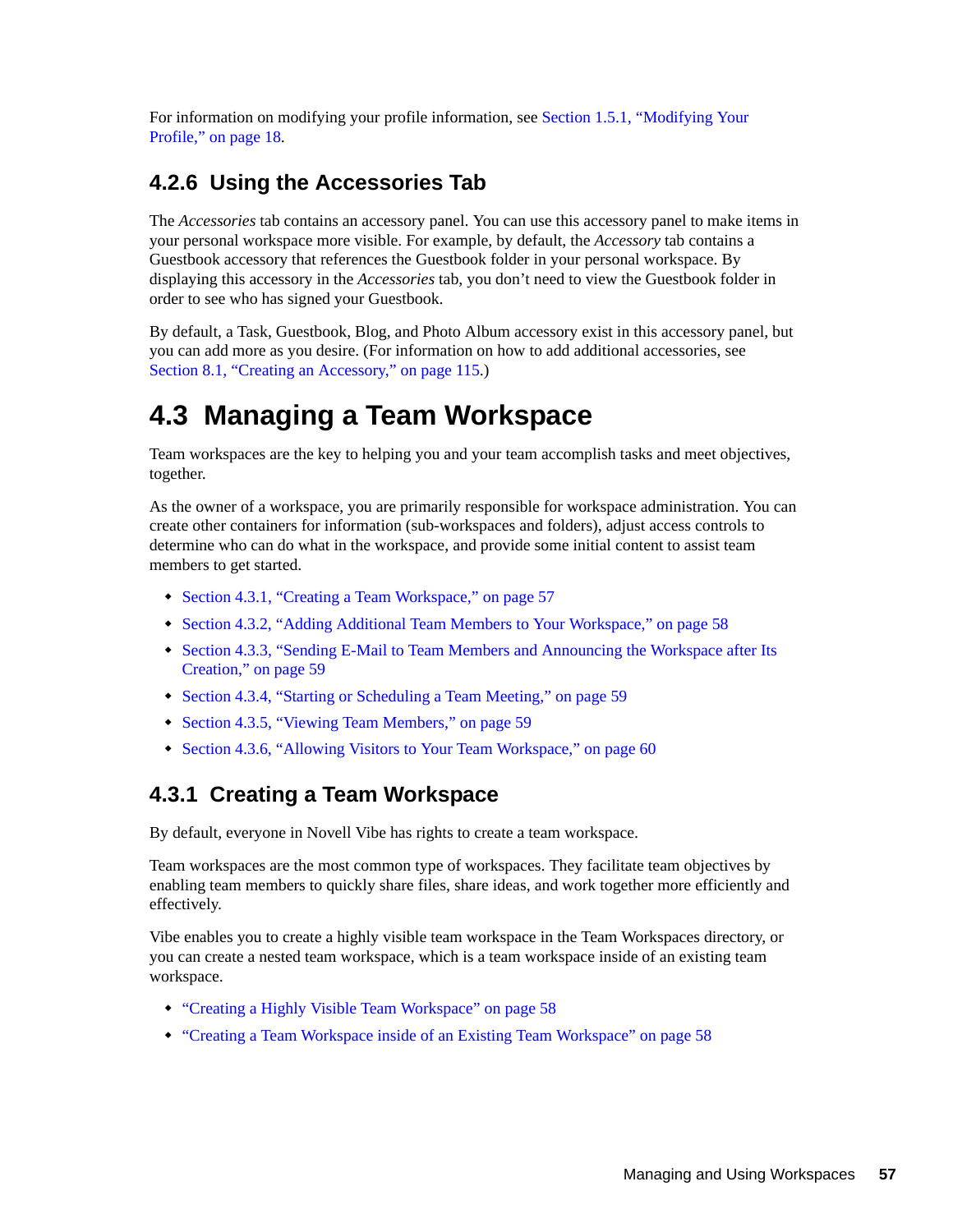#### <span id="page-57-1"></span>**Creating a Highly Visible Team Workspace**

If you want your team workspace to be highly visible and easy to find in the workspace tree, create the team workspace in the Team Workspaces directory, as described in [Section 1.6, "Creating a](#page-19-0)  [Team Workspace," on page 20](#page-19-0).

#### <span id="page-57-2"></span>**Creating a Team Workspace inside of an Existing Team Workspace**

Vibe enables you to create nested workspaces, which are workspaces inside of other workspaces. You can create a team workspace inside of any existing workspace where you have appropriate rights.

You might want to do this if you are not concerned about having high visibility in the workspace tree, and if the team workspace that you want to create consists mostly of members who already belong to a certain workspace.

- **1** Navigate to the workspace where you want to create the new team workspace.
- **2** Click *Workspace* > *New Workspace*.

The New Workspace page is launched.

**3** In the *Workspace* section, select *Team Workspace*.

You can also create a basic workspace, a project management workspace, and a discussions workspace.

**4** Specify the following information:

**Workspace Title:** Specify a title for the workspace.

**Team Members:** Specify the team members.

You can specify individual users, entire groups, or add names that are on your clipboard. For more information about using the Vibe clipboard, see [Section 9.6, "Using the Vibe Clipboard,"](#page-130-0)  [on page 131](#page-130-0).

You can also click *Team Members*. This displays a list of all of the members of the team workspace where you are creating your new team workspace. Select the names of the users that you want to include in your new team workspace.

**Workspace Folders:** Select the folders that you want the workspace to contain.

If you later decide that you want to add additional folders, you can add them at any time.

For information on how to add folders to an existing workspace, see [Section 4.1.7, "Adding](#page-51-1)  [Additional Folders to a Workspace," on page 52](#page-51-1).

**Announcement:** (Optional) Select the check box, then type a message in the *Announcement Text* field.

This message informs team members about the existence of the workspace, and can also explain the value of the workspace.

**5** Click *OK* to create the new workspace.

#### <span id="page-57-0"></span>**4.3.2 Adding Additional Team Members to Your Workspace**

After you create your workspace, you can add other Vibe users who need to join your team.

- **1** Navigate to the team workspace where you want to add the additional team members.
- **2** Click *Workspace* > *Edit Team* in the Action toolbar.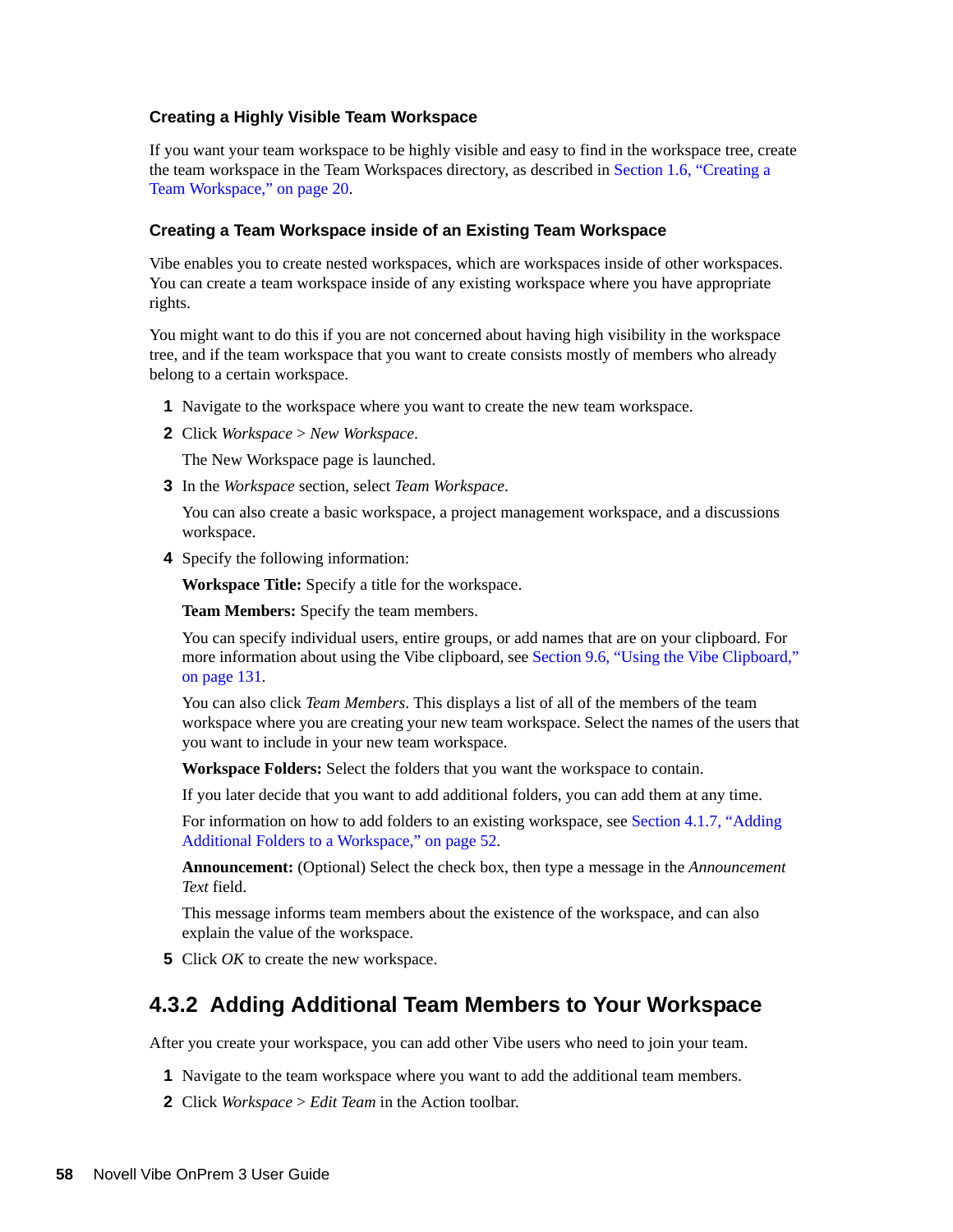The Add or Delete Team Members page is launched.

- **3** (Conditional) If this workspace is currently inheriting its team membership from a parent folder, click *Yes*.
- **4** In the *Users* field, specify the names of the individual users that you want to add to the team.

You can also specify entire groups in the *Groups* field, or you can add names that are on your clipboard by clicking *Clipboard User Names*. For more information about using the Vibe clipboard, see [Section 9.6, "Using the Vibe Clipboard," on page 131.](#page-130-0)

**5** Click *OK*.

You can announce the workspace to the new team members. For information on how to do this, see [Section 4.3.3, "Sending E-Mail to Team Members and Announcing the Workspace after Its](#page-58-1)  [Creation," on page 59](#page-58-1).

## <span id="page-58-1"></span>**4.3.3 Sending E-Mail to Team Members and Announcing the Workspace after Its Creation**

Vibe enables you to send e-mail messages to your entire team. Also, if new team members join the team after the team workspace has already been created, you can use this functionality to announce the workspace to the new team members.

To send mail to team members:

- **1** Navigate to the team workspace.
- **2** Click *Workspace* > *E-Mail Team* in the Action toolbar.

The Send E-Mail page is displayed.

**3** Fill in the appropriate fields.

For information on filling in the rest of the Send E-Mail form, see [Section 9.5, "Filling Out the](#page-130-1)  [Send E-Mail Page," on page 131.](#page-130-1)

**4** Click *OK*.

#### <span id="page-58-0"></span>**4.3.4 Starting or Scheduling a Team Meeting**

If you have Novell Conferencing, you can start or schedule a team meeting. For information about how to start or schedule a team meeting, see [Section 9.3, "Using Novell Conferencing with Novell](#page-125-0)  [Vibe," on page 126.](#page-125-0)

#### <span id="page-58-2"></span>**4.3.5 Viewing Team Members**

- ["Viewing Team Members from Any Page within The Workspace" on page 59](#page-58-3)
- ["Viewing Team Members in an Accessory from the Workspace Home Page" on page 60](#page-59-5)

#### <span id="page-58-3"></span>**Viewing Team Members from Any Page within The Workspace**

You can view the members of the team from any folder within the workspace:

**1** On any page within the workspace, click *Workspace* > *View Team* in the Action toolbar.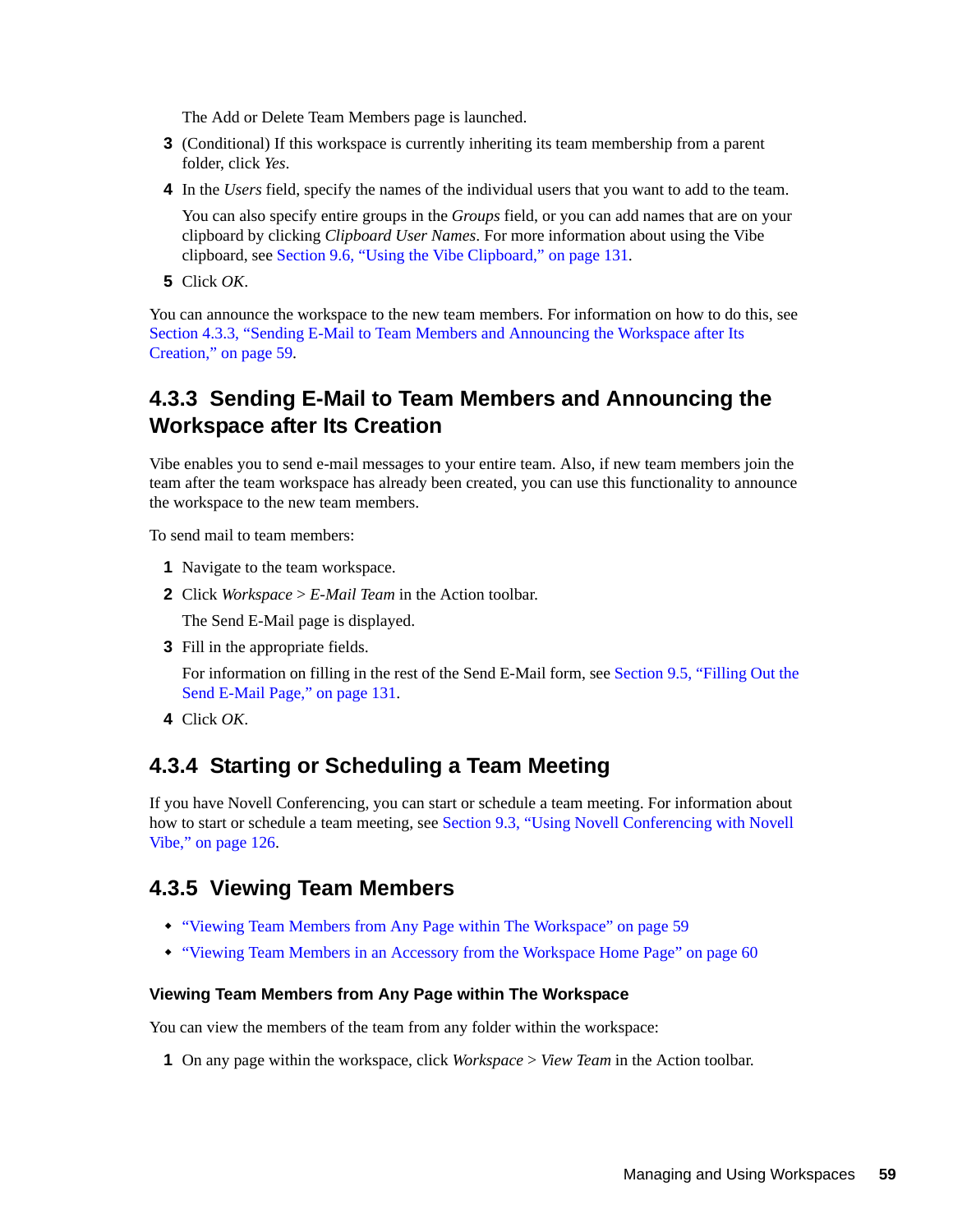#### <span id="page-59-5"></span>**Viewing Team Members in an Accessory from the Workspace Home Page**

Accessories are sections at the top of workspaces and folders that provide summary information for you. For more information on working with accessories, see [Chapter 8, "Managing Accessories," on](#page-114-1)  [page 115.](#page-114-1)

By default, Vibe includes a team-membership accessory on the home page of your workspace. This accessory displays all team members.

## <span id="page-59-6"></span><span id="page-59-4"></span>**4.3.6 Allowing Visitors to Your Team Workspace**

By default, only team members can view and participate in the workspaces and folders contained in the team workspace. There might be times when you want to allow other people to visit your team workspace (which, by default, means that they can read entries and comment on them, but they cannot create entries).

For information on how to allow visitors to your team workspace, see ["Allowing Visitors to Your](#page-59-6)  [Team Workspace](#page-59-6)" in the *Novell Vibe OnPrem 3 Advanced User Guide*.

# <span id="page-59-0"></span>**4.4 Managing a Discussions Workspace**

Create a Discussions workspace if you want a place to store multiple discussion forums. This can help organize your Novell Vibe site, so users know where they should go if they are looking for a particular discussion forum.

For more information on Discussions workspaces, see "Creating and Managing a Discussions Workspace" in the *Novell Vibe OnPrem 3 Advanced User Guide*.

# <span id="page-59-1"></span>**4.5 Managing a Project Management Workspace**

Project Management workspaces are optimized for managing a project.

Project Management workspaces include special accessories that help a leader to track the progress of task completion for a potentially large project. Although project workspaces can contain any type of folder, they are specifically designed to work in conjunction with Tasks and Milestones folders.

For more information on Project Management workspaces, see "Creating and Managing a Project Management Workspace" in the *Novell Vibe OnPrem 3 Advanced User Guide*.

# <span id="page-59-2"></span>**4.6 Managing a Landing Page**

Novell Vibe enables you to configure a workspace to have a landing page. When you create a workspace landing page, you can populate it with entries that exist within the workspace.

For information on how to create a landing page on a workspace, see "Creating and Managing Landing Pages" in the *Novell Vibe OnPrem 3 Advanced User Guide*.

# <span id="page-59-3"></span>**4.7 Understanding Global Workspaces**

Global workspaces contain information that might be of interest throughout your organization.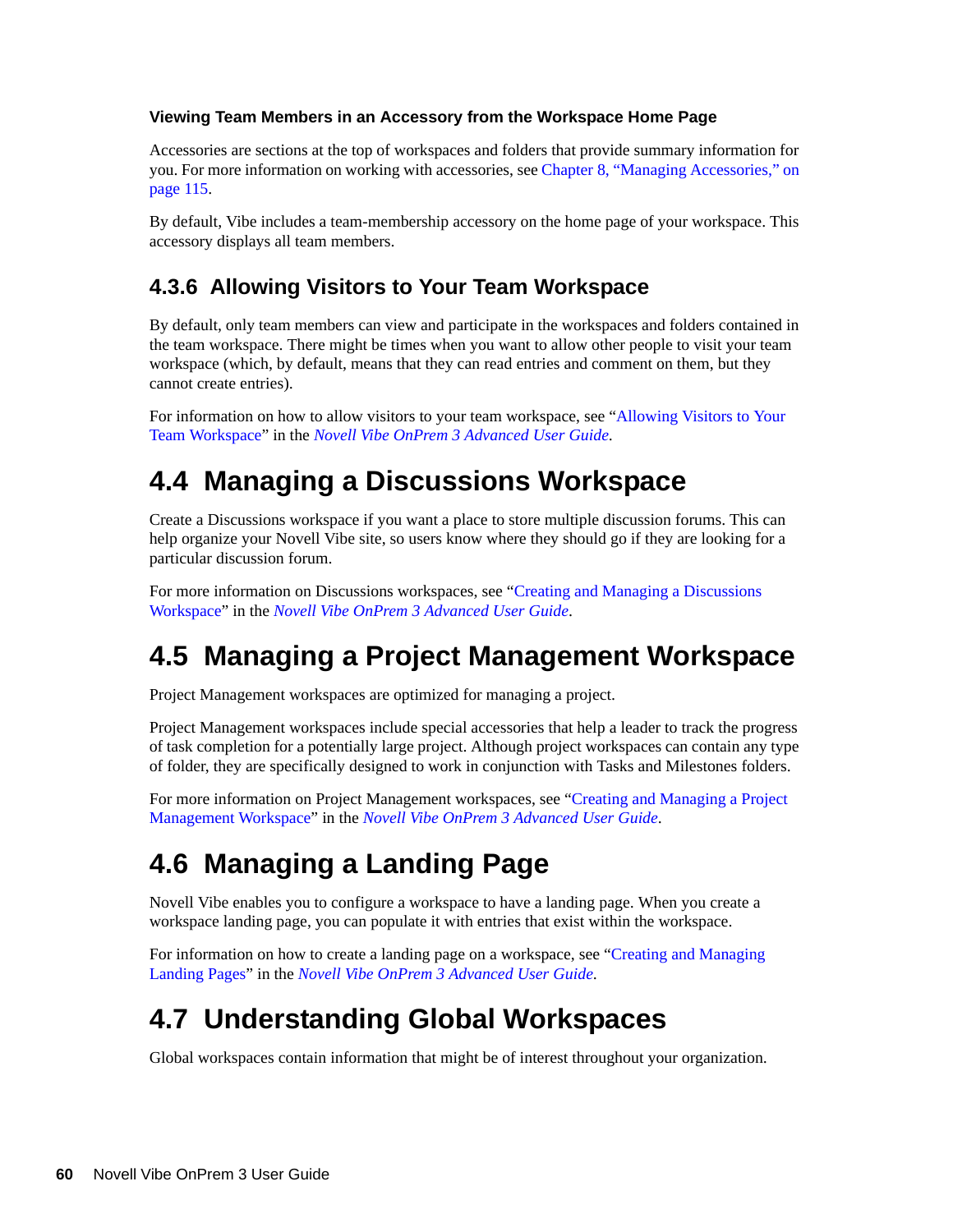For more information on global workspaces, see "Creating Global Workspaces" in the *Novell Vibe OnPrem 3 Administration Guide*.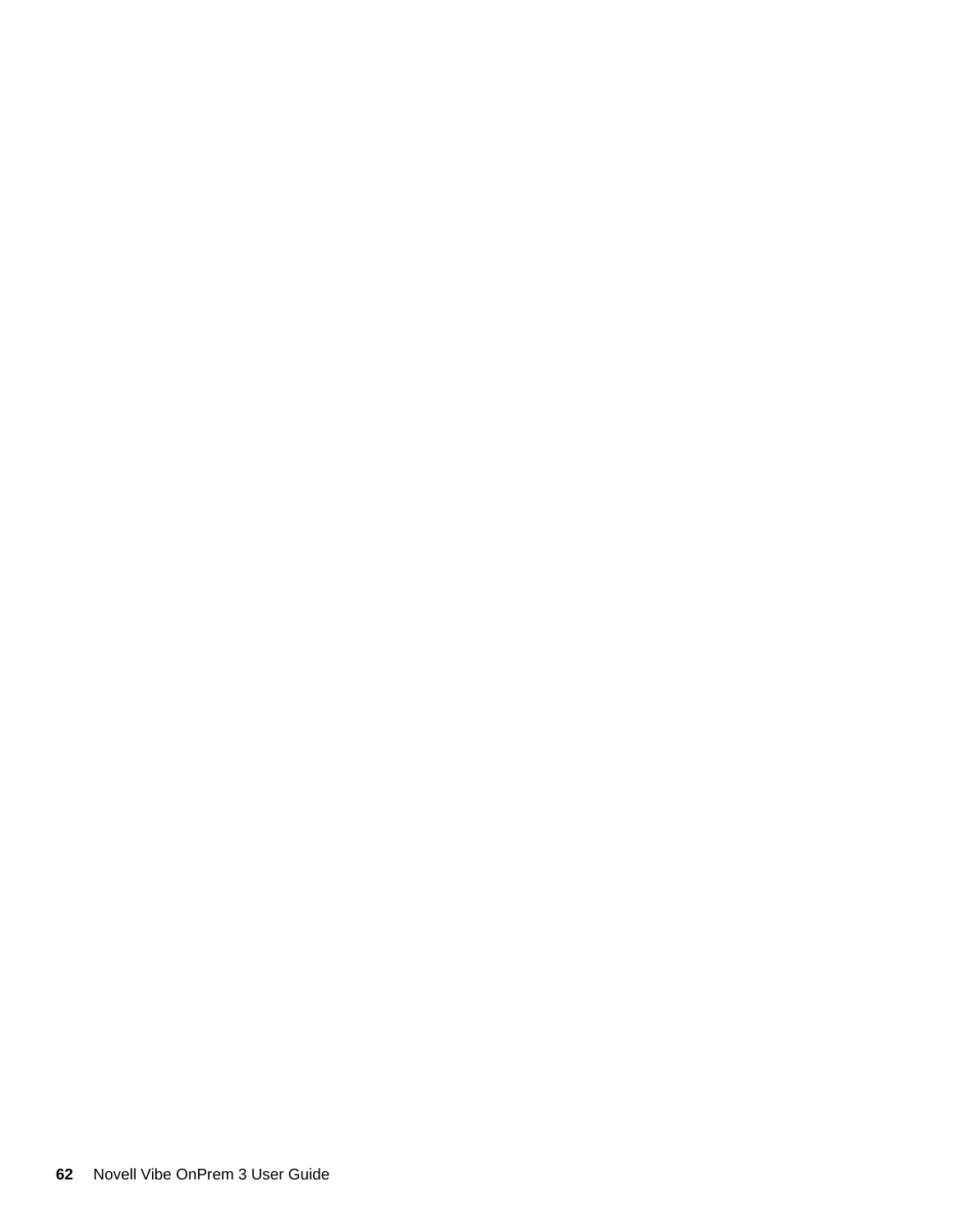# <sup>5</sup>**Managing and Using Folders**

The topics in this section describe how to perform management functions for all types of folders in Novell Vibe OnPrem.

Most functions are the same, regardless of the type of folder that you are managing. However, some management functions are unique to individual folder types. These functions are described in [Chapter 6, "Working with Specific Folder Types," on page 73](#page-72-0).

- [Section 5.1, "Creating a New Folder," on page 63](#page-62-0)
- [Section 5.2, "Deleting a Folder," on page 64](#page-63-0)
- [Section 5.3, "Undeleting a Folder," on page 64](#page-63-1)
- [Section 5.4, "Copying a Folder," on page 65](#page-64-0)
- [Section 5.5, "Moving a Folder," on page 65](#page-64-1)
- [Section 5.6, "Importing Files into a Folder," on page 65](#page-64-2)
- [Section 5.7, "Generating an Activity Report on a Folder," on page 66](#page-65-0)
- [Section 5.8, "Subscribing to E-Mail Notifications from a Folder," on page 68](#page-67-1)
- [Section 5.9, "Setting Up a Folder to Receive Entries Via E-Mail," on page 68](#page-67-2)
- [Section 5.10, "Adding Entries to a Folder Via E-Mail," on page 68](#page-67-3)
- [Section 5.11, "Changing the Folder View," on page 69](#page-68-0)
- [Section 5.12, "Configuring the Number of Entries to Display on a Folder Page," on page 69](#page-68-1)
- [Section 5.13, "Branding a Folder," on page 69](#page-68-2)
- [Section 5.14, "Displaying YouTube Videos in a Folder," on page 70](#page-69-1)
- [Section 5.15, "Using Filters on Folders," on page 70](#page-69-0)
- [Section 5.16, "Listing Folder Entries and Pages," on page 71](#page-70-0)

# <span id="page-62-0"></span>**5.1 Creating a New Folder**

Novell Vibe enables you to create folders and subfolders in any workspace or folder where you have appropriate rights.

- **1** Navigate to the workspace or folder where you want to create the new folder.
- **2** Click *Workspace* > *New Folder*.

or

Click *Folder* > *New Folder* to create a subfolder.

The New Folder page is displayed.

**3** Specify the following information:

**Folder Title:** Specify a title for the folder.

If you do not provide a title, the folder is given the default folder name. For example, a Discussion folder is named *Discussion*.

**Folder:** Select the type of folder that you want to create.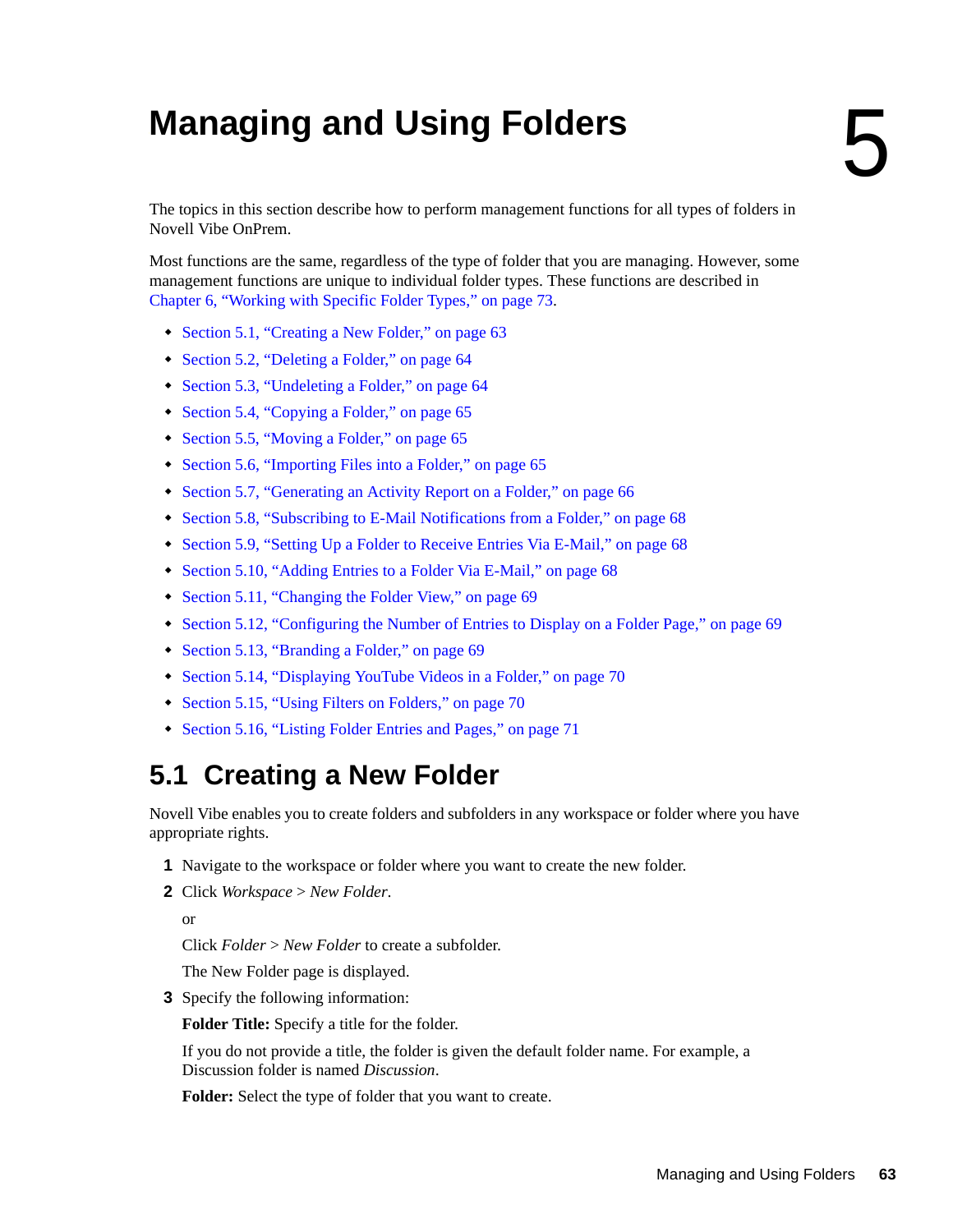For information about each type of folder, see [Chapter 6, "Working with Specific Folder](#page-72-0)  [Types," on page 73.](#page-72-0)

**4** Click *OK*.

## <span id="page-63-0"></span>**5.2 Deleting a Folder**

- **1** Navigate to the folder that you want to delete.
- **2** Click *Folder* > *Delete Folder*.

The Delete Folder page is displayed.

**3** (Optional) Select *Purge this folder immediately* if you want to purge the folder so that it cannot be recovered.

**IMPORTANT:** Selecting this option renders the folder unrecoverable and it is permanently deleted from the Novell Vibe site.

If you do not select this option, you can undelete the folder as described in [Section 5.3,](#page-63-1)  ["Undeleting a Folder," on page 64](#page-63-1).

**4** (Conditional) If the folder is a mirrored folder, you can select to delete the source files of the folder, and also all of the mirrored folders' sub-folders.

For more information on working with mirrored folders, see "Working with Mirrored Folders" in the *Novell Vibe OnPrem 3 Advanced User Guide*.

**5** Click *OK*.

## <span id="page-63-1"></span>**5.3 Undeleting a Folder**

Novell Vibe enables you to undelete a folder that you previously deleted, restoring it to its previous location.

**1** Navigate to the folder or workspace where the deleted folder previously resided.

For example, if you want to restore a Blog folder that was in your personal workspace, navigate to your personal workspace.

**TIP:** If you want to see everything that has been deleted in the Vibe site, navigate to the highest level workspace. (By default this is the *Home Workspace* directory.)

**2** Click the *Trash* icon **in** , located in the Navigation panel.

The Trash page displays all workspaces, folders, and entries that have been deleted in or below the current workspace or folder. Items that have been purged are not displayed because they are unrecoverable.

- **3** Select the folder that you want to undelete.
- **4** Click *Restore*.

The folder is restored to its previous location. Contents of the folder are not automatically restored.

For more information about undeleting, see "Restoring Deleted Items" in the *Novell Vibe OnPrem 3 Advanced User Guide*.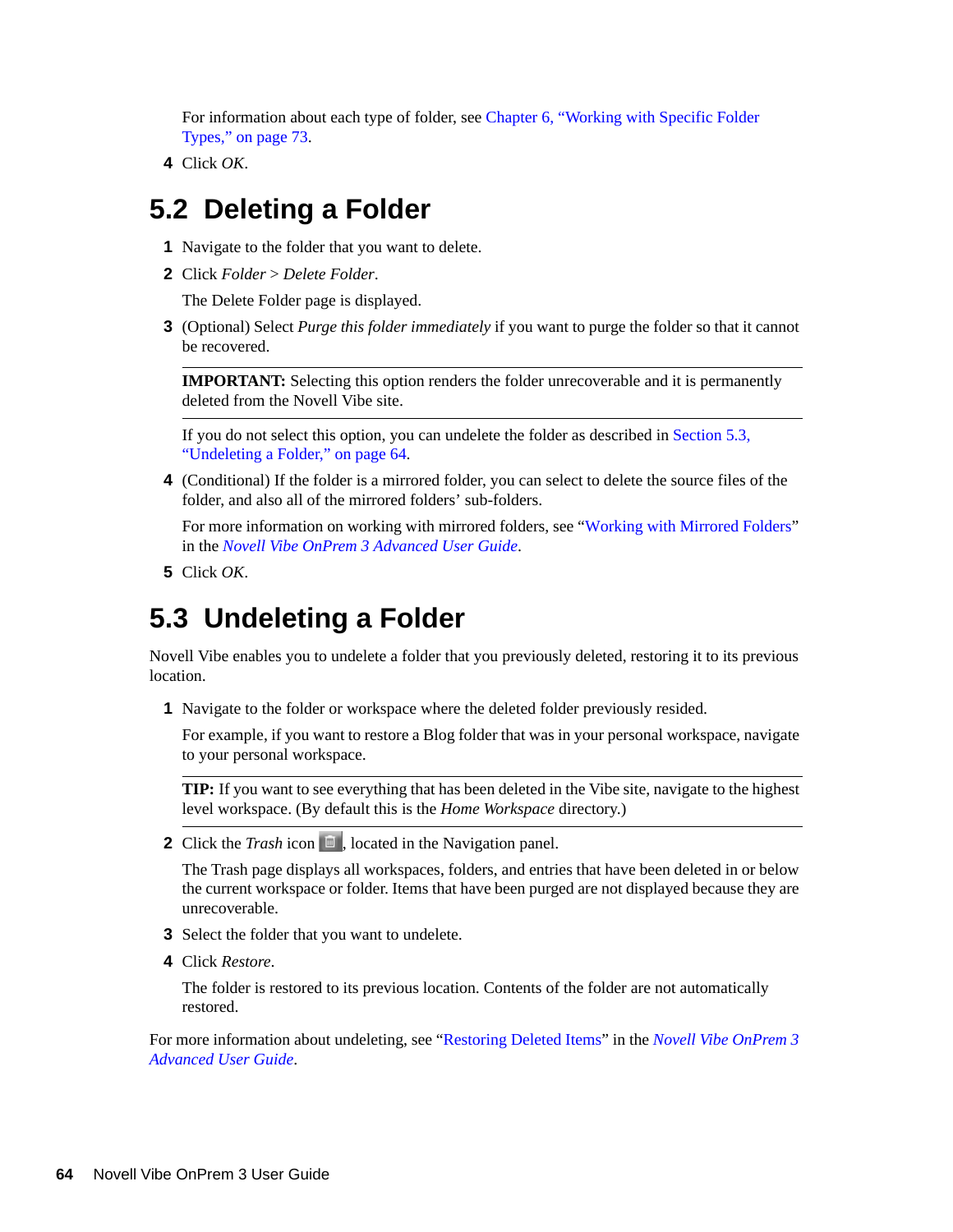# <span id="page-64-0"></span>**5.4 Copying a Folder**

- **1** Navigate to the folder that you want to copy.
- **2** Click *Folder* > *Copy Folder*.

The Copy Folder page is displayed.

- **3** Use one of the following methods to copy the folder:
	- **Select the Destination Folder or Workspace:** Use the Workspace tree to navigate to and select the folder or workspace where you want to copy the folder.
	- **Find the Destination Folder or Workspace:** In the provided field, specify the name of the folder or workspace where you want to copy the folder.
- **4** Click *OK*.

# <span id="page-64-1"></span>**5.5 Moving a Folder**

Novell Vibe enables you to move a folder into any folder or workspace where you have appropriate rights.

- **1** Navigate to the folder that you want to move.
- **2** Click *Folder* > *Move Folder*.

The Move Folder page is displayed.

- **3** Use one of the following methods to move the folder:
	- **Select the Destination Folder or Workspace:** Use the Workspace tree to navigate to and select the folder or workspace where you want to move the folder.
	- **Find the Destination Folder or Workspace:** In the provided field, specify the name of the folder or workspace where you want to move the folder.
- **4** Click *OK*.

## <span id="page-64-2"></span>**5.6 Importing Files into a Folder**

Novell Vibe enables you to import files from any location and add them to a folder in your workspace. There are two ways to do this.

- [Section 5.6.1, "Dragging and Dropping Files," on page 65](#page-64-3)
- [Section 5.6.2, "Importing Files as Entry Attachments," on page 66](#page-65-1)
- [Section 5.6.3, "Importing Files into the Files Folder," on page 66](#page-65-2)

## <span id="page-64-3"></span>**5.6.1 Dragging and Dropping Files**

Vibe enables you to drag files from any location, and drop them into any Vibe folder.

If you are adding files to a Vibe Files folder, the behavior can be different. For more information about adding files to a Files folder, see [Section 6.5.1, "Adding Files to a Files Folder and Other](#page-77-0)  [WebDAV-Enabled Folders," on page 78](#page-77-0).

- **1** Navigate to the folder where you want to add the files.
- **2** Click *Add Files to Folder* in the Folder Entry toolbar.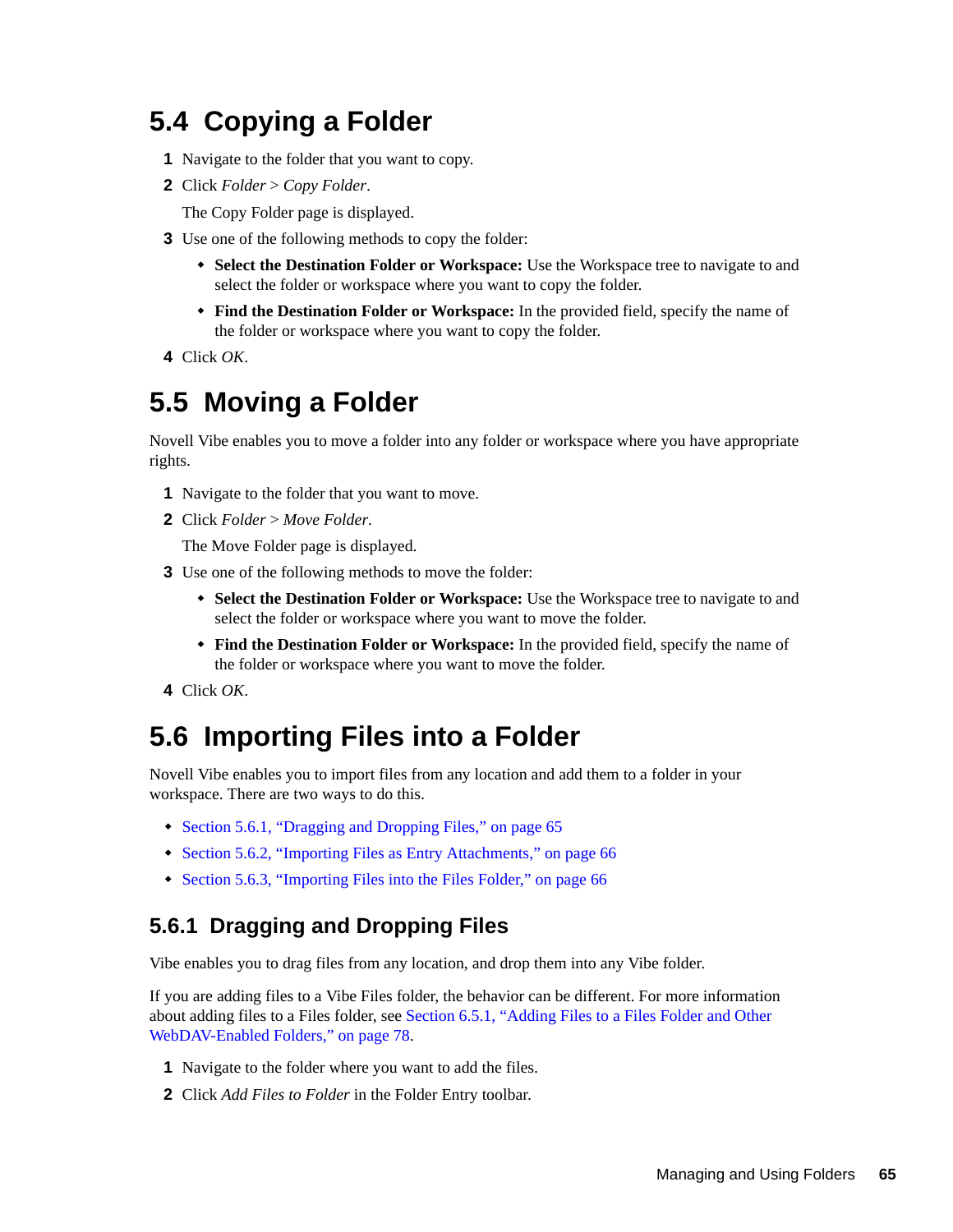The drag-and-drop window opens.

**3** Drag a file from one location, such as your desktop, and drop it onto the folder icon in the dragand-drop window.

A new entry is created with the file as an entry attachment. The name of the document is automatically the name of the entry.

#### <span id="page-65-1"></span>**5.6.2 Importing Files as Entry Attachments**

If you want to attach files to a folder entry, you can attach the file when you are creating the entry, as described in [Section 7.1, "Creating a Folder Entry," on page 95,](#page-94-0) or you can modify an existing entry to attach the file, as described in [Section 7.13.2, "Attaching Files to a Folder Entry," on page 103.](#page-102-0)

## <span id="page-65-2"></span>**5.6.3 Importing Files into the Files Folder**

Because Files folders require each file to have a unique name, Files folders behave differently from other types of Vibe folders. For specific information about importing files into a Vibe Files folder, see [Section 6.5.1, "Adding Files to a Files Folder and Other WebDAV-Enabled Folders," on](#page-77-0)  [page 78.](#page-77-0)

You can import single files into a Files folder by browsing your computer's file system and creating a new file entry, if the file that you want to import has a unique name from all other files in the Files folder.

- **1** Navigate to the Files folder where you want to import the file.
- **2** Click *New File Entry* in the Folder Entry toolbar.
- **3** Click *Browse*, then browse to and select the file that you want to import.
- **4** Add a description of the file in the *Description* field, then click *OK*.

## <span id="page-65-0"></span>**5.7 Generating an Activity Report on a Folder**

You can generate a report that tells you the user activity in the folder, or you can generate a report that tells you how many entries in the folder have individual access control settings.

You must have appropriate rights to generate these reports. If you do not have appropriate rights, these options are not available to you.

- [Section 5.7.1, "Generating a User Activity Report," on page 66](#page-65-3)
- [Section 5.7.2, "Generating an Entry Access Activity Report," on page 67](#page-66-0)

#### <span id="page-65-3"></span>**5.7.1 Generating a User Activity Report**

- **1** Navigate to the folder about which you want to generate the activity report.
- **2** Click *View* > *Activity Reports* in the Action toolbar.

The Activity Reports page is displayed.

**3** Click *Activity By User*.

The Folder Activity page is displayed.

**4** Select the date range for which you want to generate the activity report.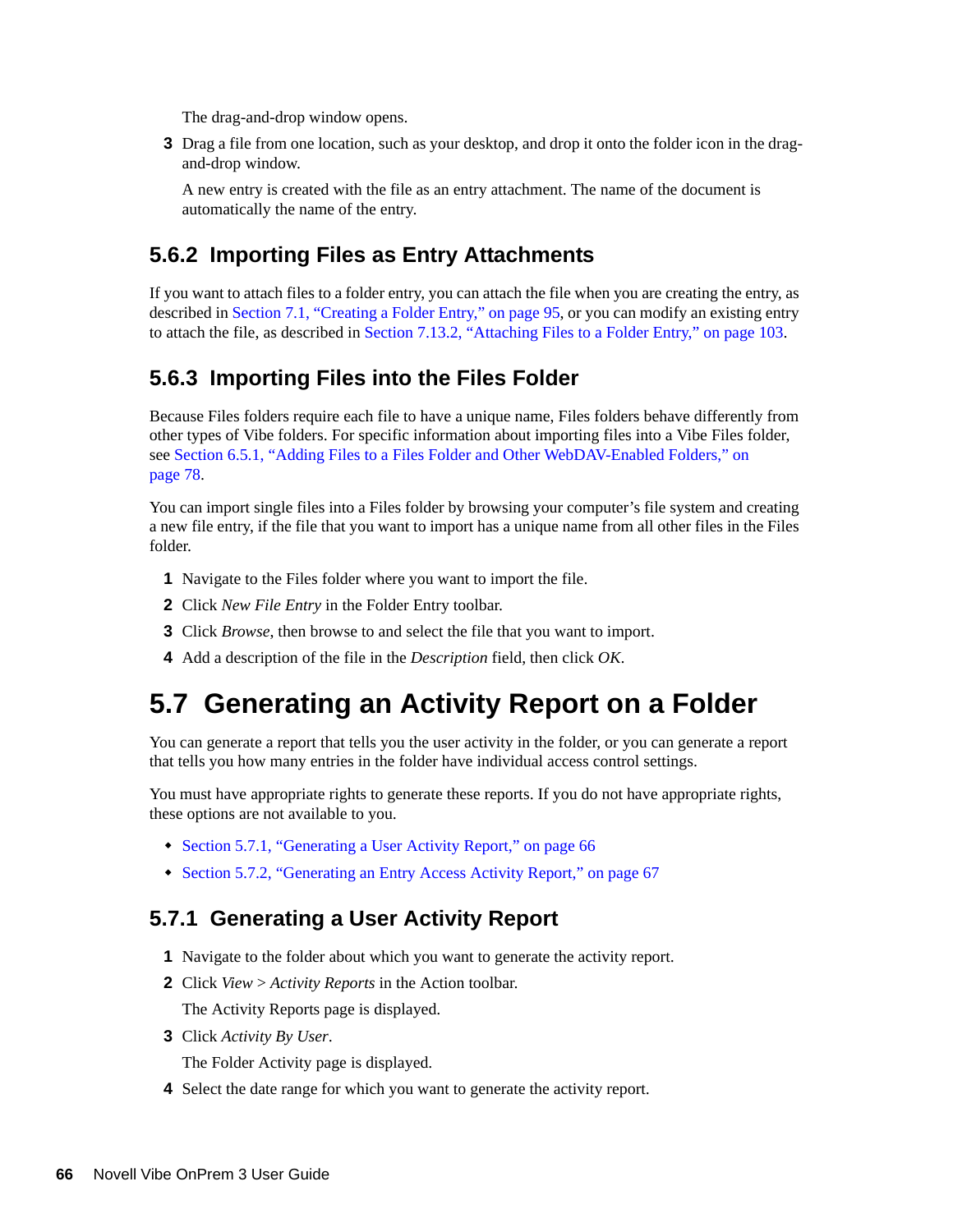**5** Choose between the following options:

**Report Workspace or Folder Activity:** Select this option to see how many views, adds, modifies, and deletes have been made in the folder. You can generate a report for the following categories of users:

- **Team Members:** View the folder activity of individual team members only.
- **All Users:** View the folder activity of all Novell Vibe users. This option shows the name of each user who has had some type of activity in the folder.
- **Summary:** View a summary of all the activity that has occurred in the folder. This option does not list individual users.

**Report on Workflow State:** Select this option if you want to view a report on workflows in the folder. You can select to show the average time entries spent in each workflow state, or the number of entries that are currently in each state.

- **6** In the *Select the Folders for Reporting* section, navigate to and select the folders for which you want to generate the report. You can select multiple folders.
- **7** Click *OK*.

Vibe launches the report in a spreadsheet. For information regarding the columns in this spreadsheet, see [Section 7.15.1, "Generating Activity Reports," on page 111.](#page-110-0)

You can run activity reports on individual entries. For information on how to do this, see [Section 7.15, "Generating Reports about a Folder Entry," on page 110.](#page-109-0)

## <span id="page-66-0"></span>**5.7.2 Generating an Entry Access Activity Report**

Because users can set access controls on individual entries, as discussed in "Controlling Access to Entries" in the *Novell Vibe OnPrem 3 Advanced User Guide*, folder owners can generate reports that specify how many entries in the folder have individual access control settings that differ from the folder access controls. Also, folder owners can see how many entries are hidden from them.

- **1** Navigate to the folder about which you want to generate the activity report.
- **2** Click *View* > *Activity Reports* in the Action toolbar.

The Activity Reports page is displayed.

**3** Click *Entry Access Report*.

The Entry Access Report page is displayed. It contains the following information:

- **Entries in the folder:** Displays how many entries exist in the folder.
- **Entries with an entry-level access control setting:** Displays how many entries contain unique entry-level access controls that differ from the access controls that exist on the folder.
- **Hidden entries:** Displays how many hidden entries exist in the folder. Hidden entries are entries that the folder owner does not have rights to view, because the entry creator has restricted rights by setting an entry-level access control, as described in "Controlling Access to Entries" in the *Novell Vibe OnPrem 3 Advanced User Guide*.

As a folder owner, if you discover that there are hidden entries within a folder, you can request the Vibe administrator to inspect the entries to ensure there is no inappropriate or invalid content.

**Creation Date:** Displays the date that the hidden entry was created.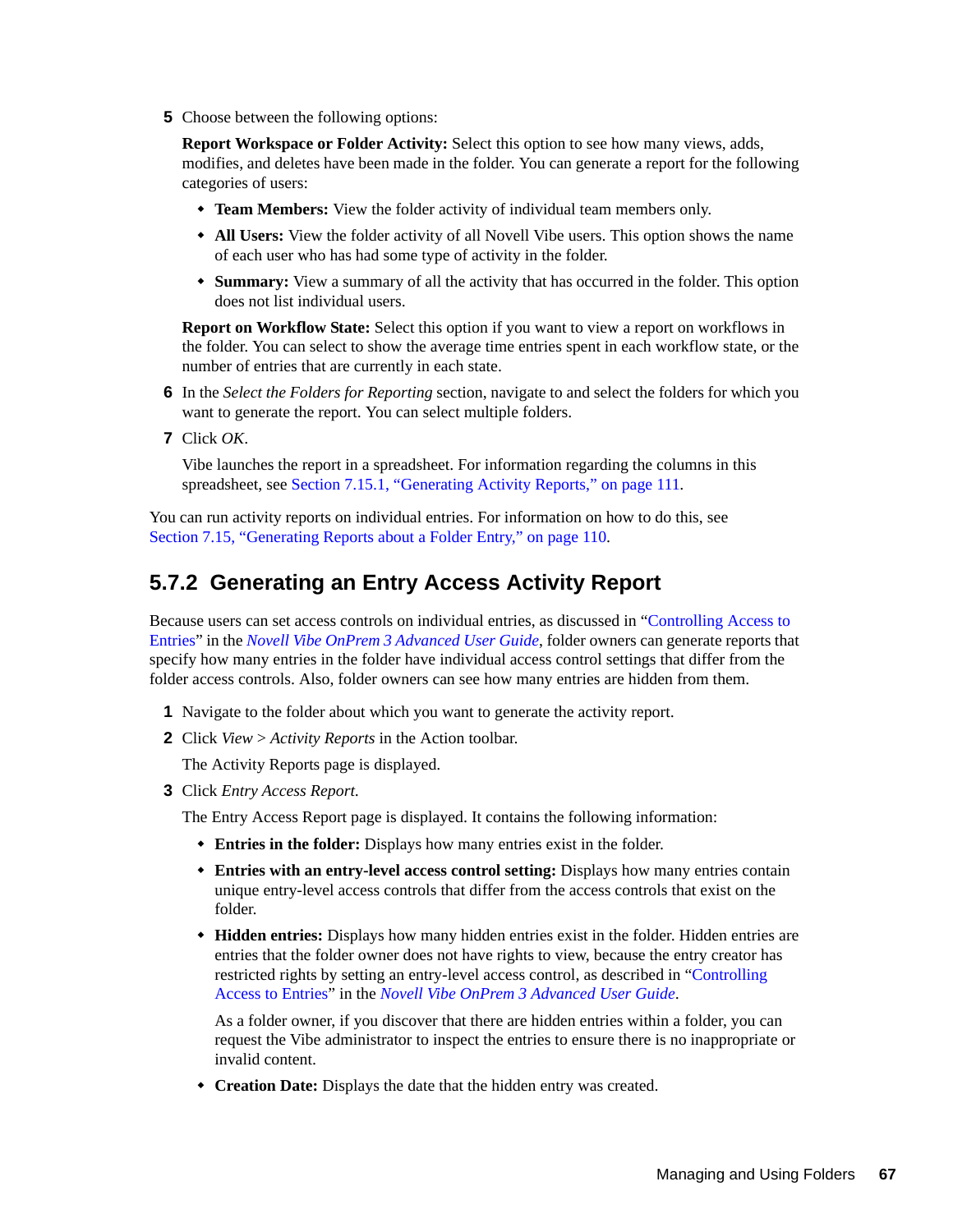- **Author:** Displays the name of the user who authored the hidden entry.
- **4** Click *Close* to exit the activity report.

## <span id="page-67-1"></span>**5.8 Subscribing to E-Mail Notifications from a Folder**

You can configure a folder to send you e-mail notifications to inform you about activity that takes place in the folder.

For information on how to subscribe to receive e-mail notifications from a folder, see [Section 2.12,](#page-38-3)  ["Subscribing to a Folder or Entry," on page 39.](#page-38-3)

## <span id="page-67-2"></span><span id="page-67-0"></span>**5.9 Setting Up a Folder to Receive Entries Via E-Mail**

Before you can add e-mail and text message entries to a folder, as described in [Section 5.10,](#page-67-3)  ["Adding Entries to a Folder Via E-Mail," on page 68](#page-67-3), you first need to set up the folder to allow such entries.

For information on how to do this, see "Enabling Folders to Receive Entries through E-Mail" in the *Novell Vibe OnPrem 3 Advanced User Guide*.

# <span id="page-67-3"></span>**5.10 Adding Entries to a Folder Via E-Mail**

Novell Vibe enables you to e-mail entries into folders. This is useful if you don't have access to the Vibe site and you still want to create an entry. You can also text-message entries into folders, so when you don't have access to a computer or the Internet, you can still capture thoughts and contribute to conversations.

To e-mail entries into folders, you must have sufficient rights to create entries in the folder, as described in [Section 7.1, "Creating a Folder Entry," on page 95.](#page-94-0)

You must also know the previously defined e-mail address for the folder.

To see the e-mail address of a folder:

- **1** Navigate to the folder where you want to add entries via e-mail.
- **2** Click the Footer toolbar, located at the bottom of the folder page.

In the *E-Mail Addresses* section of the provided table, the e-mail address of the folder is displayed.

This is the e-mail address that you use to make entries to the folder via e-mail.

If you are the folder owner and want to define an e-mail address for the folder, see "Enabling Folders to Receive Entries through E-Mail" in the *Novell Vibe OnPrem 3 Advanced User Guide* for instructions on how to do this.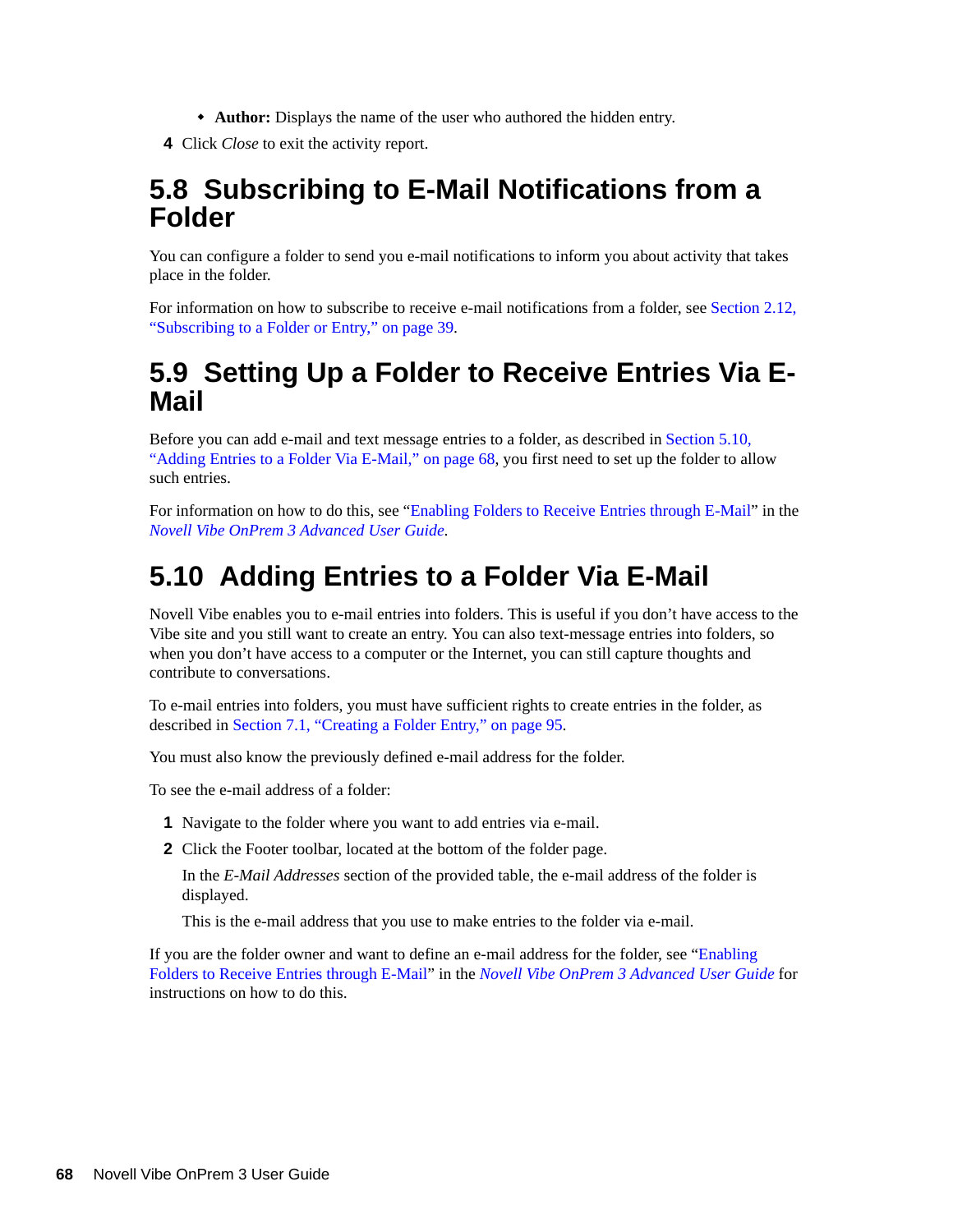# <span id="page-68-0"></span>**5.11 Changing the Folder View**

Novell Vibe enables you to change the view of a folder. For example, if you are viewing your Calendar folder in the default Calendar view, you can change the view to the Tasks folder view. You can also change the default view of the folder, so no other options are available to those who want to view the folder.

Anyone who has access to a folder can change the view of the folder, if the folder owner or someone with appropriate rights has configured the folder to allow alternate folder views.

If you are the owner of a folder and you want to allow alternate views on a folder, or if you want to change the default view of a folder, see "Managing Folder Views" in the *Novell Vibe OnPrem 3 Advanced User Guide*.

To change the view of a folder after the folder owner has configured it to support alternate folder views:

- **1** Navigate to the folder where you want to change the view.
- **2** Click *Folder* > *Folder Options* in the Action toolbar.

The Folder Options dialog box is displayed.

**3** In the *View Options* section, select the view that you want the folder to be displayed as, then click *OK*.

The folder view is changed to the view that you specified.

## <span id="page-68-1"></span>**5.12 Configuring the Number of Entries to Display on a Folder Page**

You can select how many entries per page you want to be displayed in each folder on the Novell Vibe site.

**1** Click the *Personal Preferences* icon  $\mathbf{F}$  in the upper right corner of the Vibe interface.

The Personal Preferences dialog box is displayed.

**2** In the *Entries per Folder Page* field, specify the maximum number of entries that you want to be displayed on each page in the Vibe site.

The default is 10.

**3** Click *OK*.

## <span id="page-68-2"></span>**5.13 Branding a Folder**

Branding a folder is a good way to make the folder more unique and identifiable. When you brand a folder, the brand is applied to all sub-workspaces and sub-folders.

For more information on branding, see "Branding a Folder or Workspace" in the *Novell Vibe OnPrem 3 Advanced User Guide*.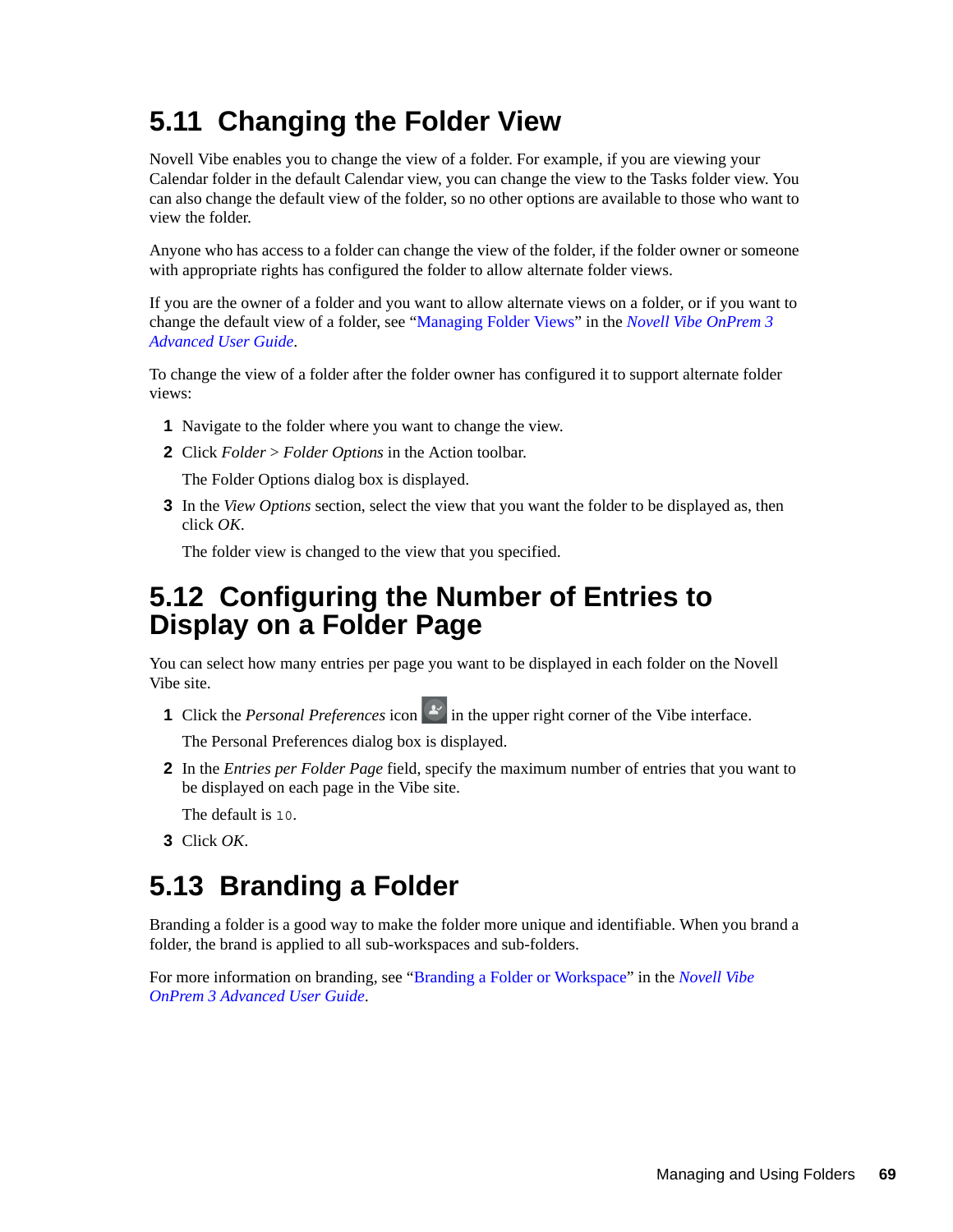# <span id="page-69-1"></span>**5.14 Displaying YouTube Videos in a Folder**

This section describes how to display YouTube videos in the *Description* section of the folder. For information on how to display YouTube videos in the *Branding* section of a folder, see "Branding a Folder or Workspace" in the *Novell Vibe OnPrem 3 Advanced User Guide*.

To display a YouTube video in the *Description* section of a folder:

- **1** Navigate to the folder where you want to display the YouTube video.
- **2** Click *Folder* > *Edit Folder* in the Action toolbar.
- **3** In the *Description* section, click the *Expand* icon **v** in the HTML editor, then click the *Video*  $i$ con  $\blacksquare$ .
- **4** In the *URL of a Video on YouTube* field, paste the URL of the YouTube video that you want to post.
- **5** In the *Dimensions* fields, do not make any changes if you want to keep the default YouTube dimensions.
- **6** Click *Insert*, then click *OK* to display the video in the folder.

For more information about other places where you can display YouTube videos in Novell Vibe, see [Section 7.16, "Displaying YouTube Videos in a Folder Entry," on page 112](#page-111-0).

## <span id="page-69-0"></span>**5.15 Using Filters on Folders**

Many types of folders in Novell Vibe provide a filter that helps you quickly sift through information in your folder.

- [Section 5.15.1, "Creating a Filter," on page 70](#page-69-2)
- [Section 5.15.2, "Applying an Existing Filter," on page 71](#page-70-1)
- [Section 5.15.3, "Modifying a Filter," on page 71](#page-70-2)
- [Section 5.15.4, "Deleting a Filter," on page 71](#page-70-3)

#### <span id="page-69-2"></span>**5.15.1 Creating a Filter**

In the *Filter* section, Vibe enables you to create multiple filters in your folder. You can easily apply those filters to help you quickly sift through your entries.

- **1** Navigate to the folder where you want to create the filter.
- **2** In the *Filter* section, click *Filters*.
- **3** Click *Add a New Filter*.

This form is nearly identical to the one used for advanced searches (see [Section 2.5.3, "Using](#page-30-0)  [Advanced Search," on page 31](#page-30-0) for information regarding the various fields in this form).

In addition to the elements explained in [Section 2.5.3, "Using Advanced Search," on page 31](#page-30-0), you must consider the following elements when creating a filter:

**Filter Name:** Specify a name for the filter.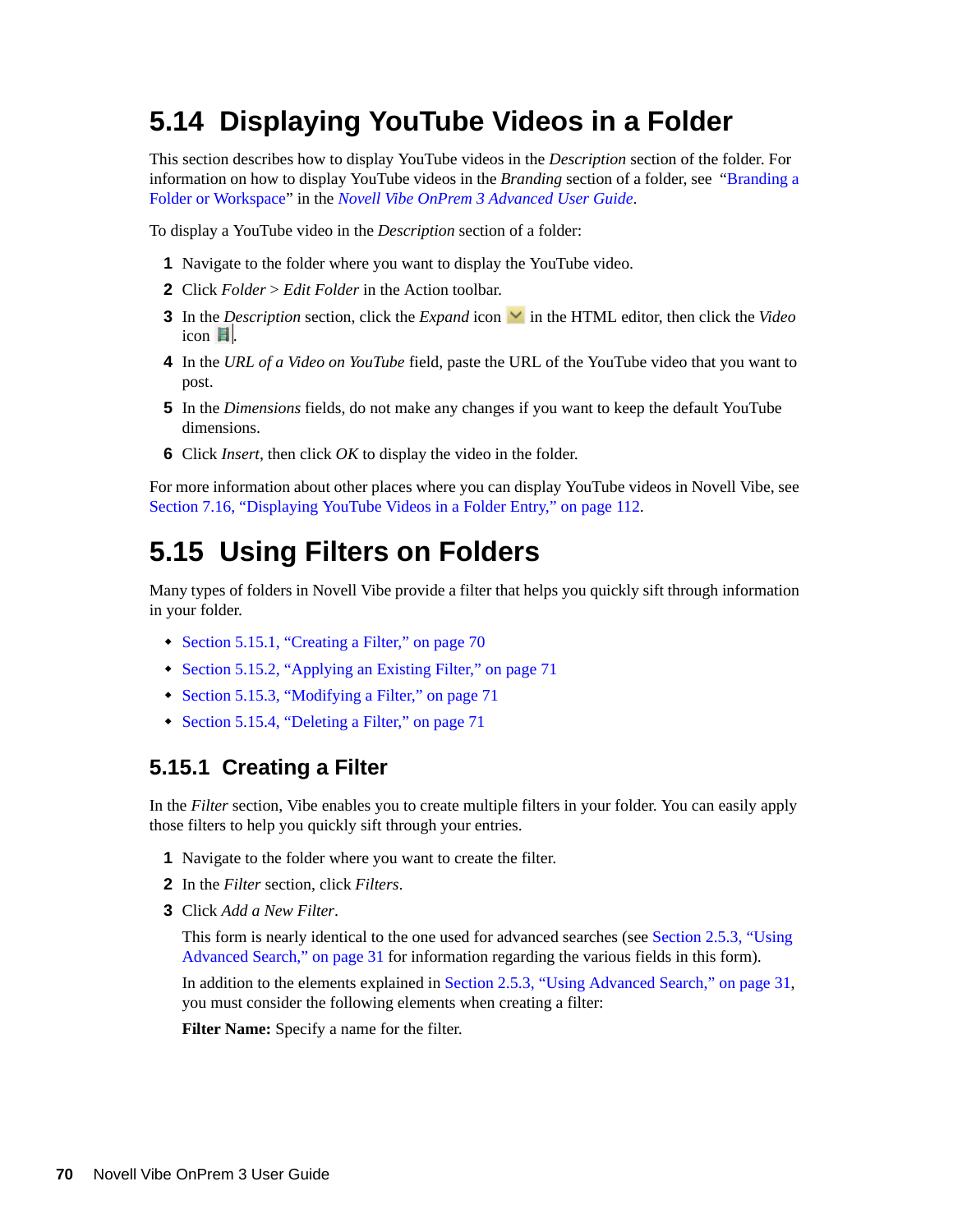**Make This Filter Available to Everyone:** Select this option if you want the filter to be available to all users who visit the folder. If this option is left unselected, the filter is available only to the user who created it.

**4** Click *OK*.

## <span id="page-70-1"></span>**5.15.2 Applying an Existing Filter**

- **1** Navigate to the folder where you have already created the filter that you want to apply.
- **2** In the *Filter* section, click the name of the filter.

The filter is applied to the folder.

After you apply a filter, items that do not match the filter criteria in that folder are not displayed in the folder listing. To clear the filter, click *None* in the Filter section.

## <span id="page-70-2"></span>**5.15.3 Modifying a Filter**

- **1** Navigate to the folder where you want to modify a filter that has already been created.
- **2** In the *Filter* section, click *Filters*.
- **3** In the *Personal Filters* section, click the drop-down list and select the filter that you want to modify.
- **4** Click *Modify*.
- **5** Make the modifications that you desire, then click *OK*.

## <span id="page-70-3"></span>**5.15.4 Deleting a Filter**

- **1** Navigate to the folder where you want to delete a filter that has already been created.
- **2** In the *Filter* section, click *Filters*.
- **3** In the *Personal Filters* section, click the drop-down list and select the filter that you want to delete.
- **4** Click *Delete*, then click *OK* to confirm that you want to delete the filter.

## <span id="page-70-0"></span>**5.16 Listing Folder Entries and Pages**

Many types of folders in Novell Vibe provide an Entry Listing toolbar that enables you to search for entries individually, or navigate among pages of listings. Some of these tools are useful only if there is more than one page of entries. The available tools are:

**Go to An Entry:** Specify the number (displayed in the *#* column) of the entry that you want to view, then click *Go*.

**Previous/Next:** Enables you to scroll through the pages of the folder.

**Go to Page:** Type a page number in this text box, then click *Go* to display the entries on that page of listings.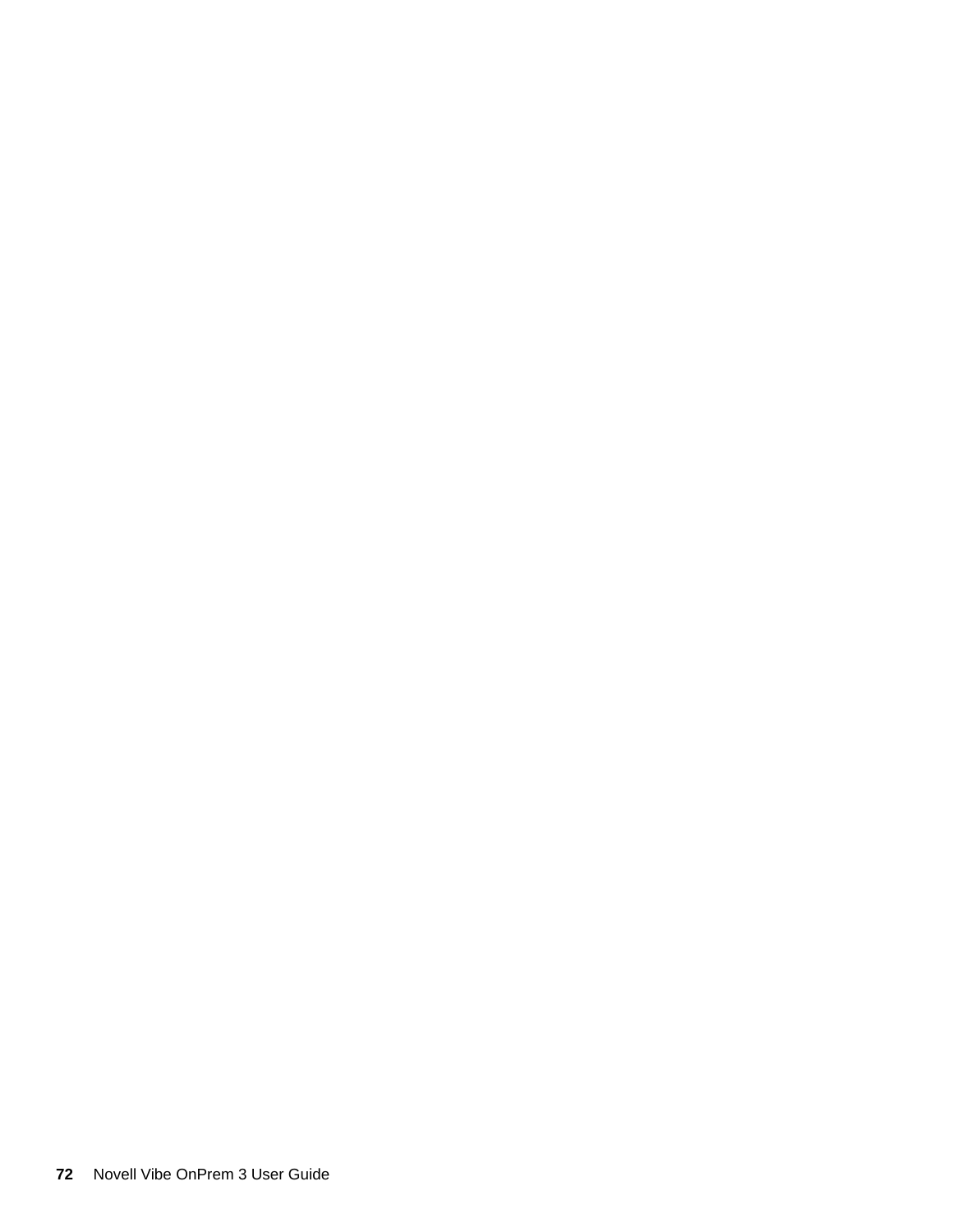# <sup>6</sup>**Working with Specific Folder Types**

Novell Vibe OnPrem provides various kinds of folders that enable you and your teams to accomplish specific tasks.

Many folder management functions are the same for all types of folders. For information on how to perform general folder management functions, see [Chapter 5, "Managing and Using Folders," on](#page-62-0)  [page 63.](#page-62-0)

This section describes how to perform tasks that are unique to each folder type.

- [Section 6.1, "Working with Discussion Folders," on page 73](#page-72-0)
- [Section 6.2, "Working with Blog Folders," on page 74](#page-73-3)
- [Section 6.3, "Working with Calendar Folders," on page 76](#page-75-0)
- [Section 6.4, "Working with Guestbook Folders," on page 78](#page-77-0)
- [Section 6.5, "Working with Files Folders," on page 78](#page-77-1)
- [Section 6.6, "Working with Milestones Folders," on page 80](#page-79-0)
- [Section 6.7, "Working with Micro-Blog Folders," on page 80](#page-79-1)
- [Section 6.8, "Working with Mirrored Files Folders," on page 80](#page-79-3)
- [Section 6.9, "Working with Photo Album Folders," on page 80](#page-79-2)
- [Section 6.10, "Working with Surveys Folders," on page 83](#page-82-0)
- [Section 6.11, "Working with Tasks Folders," on page 84](#page-83-0)
- [Section 6.12, "Working with Wiki Folders," on page 88](#page-87-0)
- [Section 6.13, "Creating Folder Content," on page 93](#page-92-0)

# <span id="page-72-0"></span>**6.1 Working with Discussion Folders**

Use discussions as a way of obtaining comments and feedback to questions and thoughts that you might have. You can start general discussion threads in the Discussion folder in your personal workspace. For discussion threads that are more specific to a project or team, start the discussion thread in the Discussion folder of the appropriate workspace.

Starting a discussion thread is often more effective than sending individual users an e-mail, because other interested parties and knowledge holders can easily join the discussion, without waiting for the e-mail to be forwarded partway through the discussion.

By default, the Discussion folder is sorted with the most recent discussions appearing first in the list of discussion entries.

- [Section 6.1.1, "Sorting Discussion Entries by Column Title," on page 74](#page-73-0)
- [Section 6.1.2, "Pinning Discussion Entries," on page 74](#page-73-1)
- [Section 6.1.3, "Viewing Discussion Entries," on page 74](#page-73-2)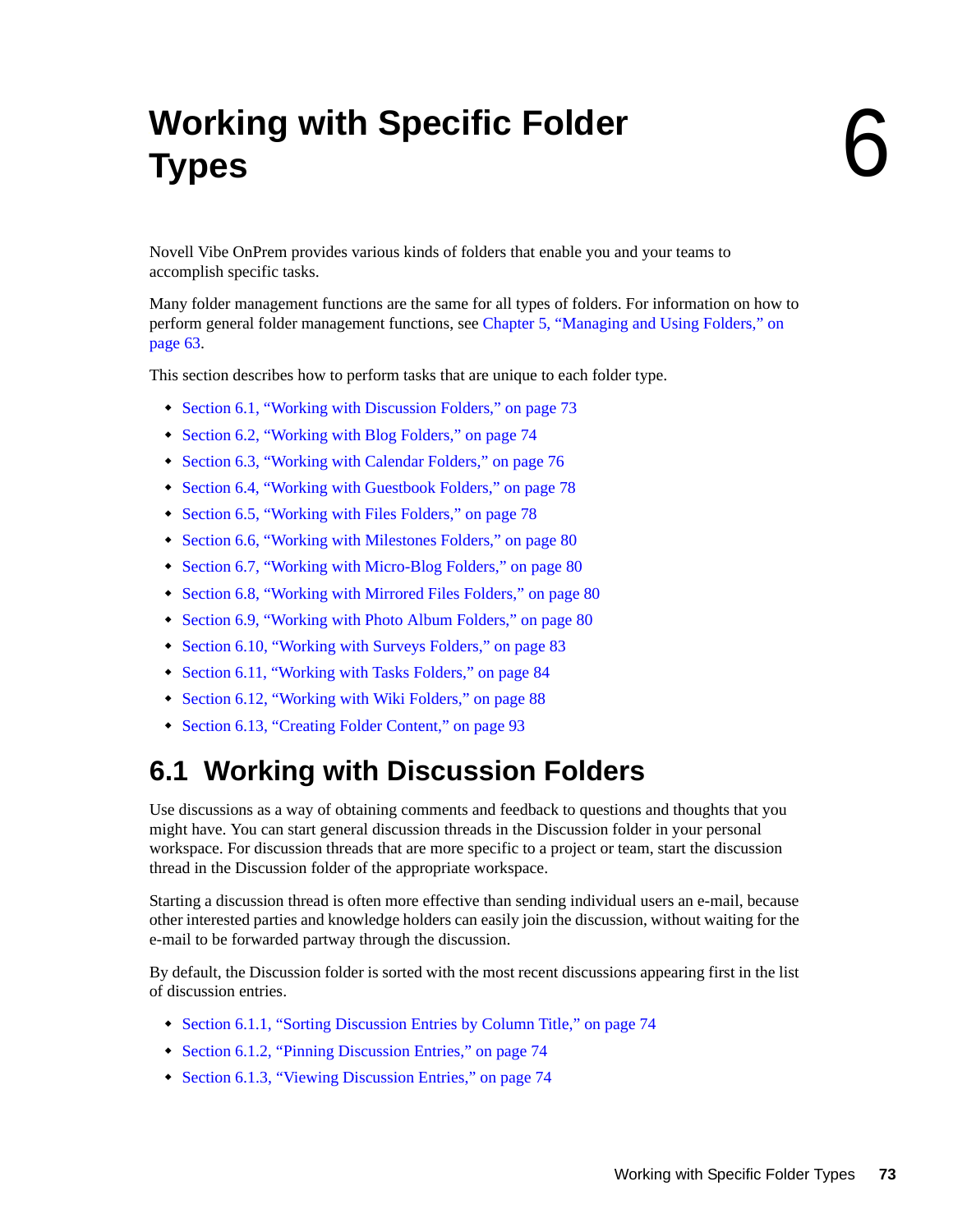## <span id="page-73-0"></span>**6.1.1 Sorting Discussion Entries by Column Title**

You can organize your discussion entries by any of the column titles, which are *Entry Number* (*#*), *Title*, *Author*, *State*, *Created/Modified*, or *Rating*.

To sort discussion entries by column titles:

**1** Click the title of the column that represents how you want to sort your discussions.

The *Sort* icon is displayed next to the column title that represents how the discussions are being sorted.

**2** Click the column title again to reverse the sort order for the discussions.

## <span id="page-73-1"></span>**6.1.2 Pinning Discussion Entries**

Novell Vibe enables you to pin discussion entries, which makes them easy to view in the future by bringing them to the top of the list of discussion entries. This is like placing a bookmark on a discussion entry that you want to keep track of.

**1** In a Discussion folder, click the gray *Pin* icon **next to a discussion entry that you are** interested in.

The Pin icon changes from gray to orange. The next time the page refreshes, the discussion entry is brought to the top of the list of discussion entries. It remains at the top of the list until you click the *Pin* icon again, and un-pin the discussion entry.

You can pin multiple discussion entries. Pinned discussion entries are sorted alphabetically by title.

### <span id="page-73-2"></span>**6.1.3 Viewing Discussion Entries**

**1** Click the title of the discussion entry.

The discussion entry is opened either in the Content Area or in a dialog box, as described in [Section 7.18, "Configuring the Display Style of Entries," on page 113](#page-112-0).

## <span id="page-73-3"></span>**6.2 Working with Blog Folders**

Blogs are a good way to express your thoughts about topics that are important to you. For example, if you are working on a project and are responsible for a certain aspect of that project, you can update your team on your individual progress by posting a blog in the Blog folder in the team workspace.

- [Section 6.2.1, "Using the Blog Toolbar," on page 74](#page-73-4)
- <span id="page-73-5"></span>• [Section 6.2.2, "Organizing Your Blog Folder," on page 75](#page-74-0)

### <span id="page-73-4"></span>**6.2.1 Using the Blog Toolbar**

Unlike other folder views, the Blog folder provides the Blog toolbar on each entry. The toolbar is displayed at the bottom of any blog entry, and enables you to do several actions without opening the entry:

**Add Comment:** Enables you to quickly add a comment to an entry.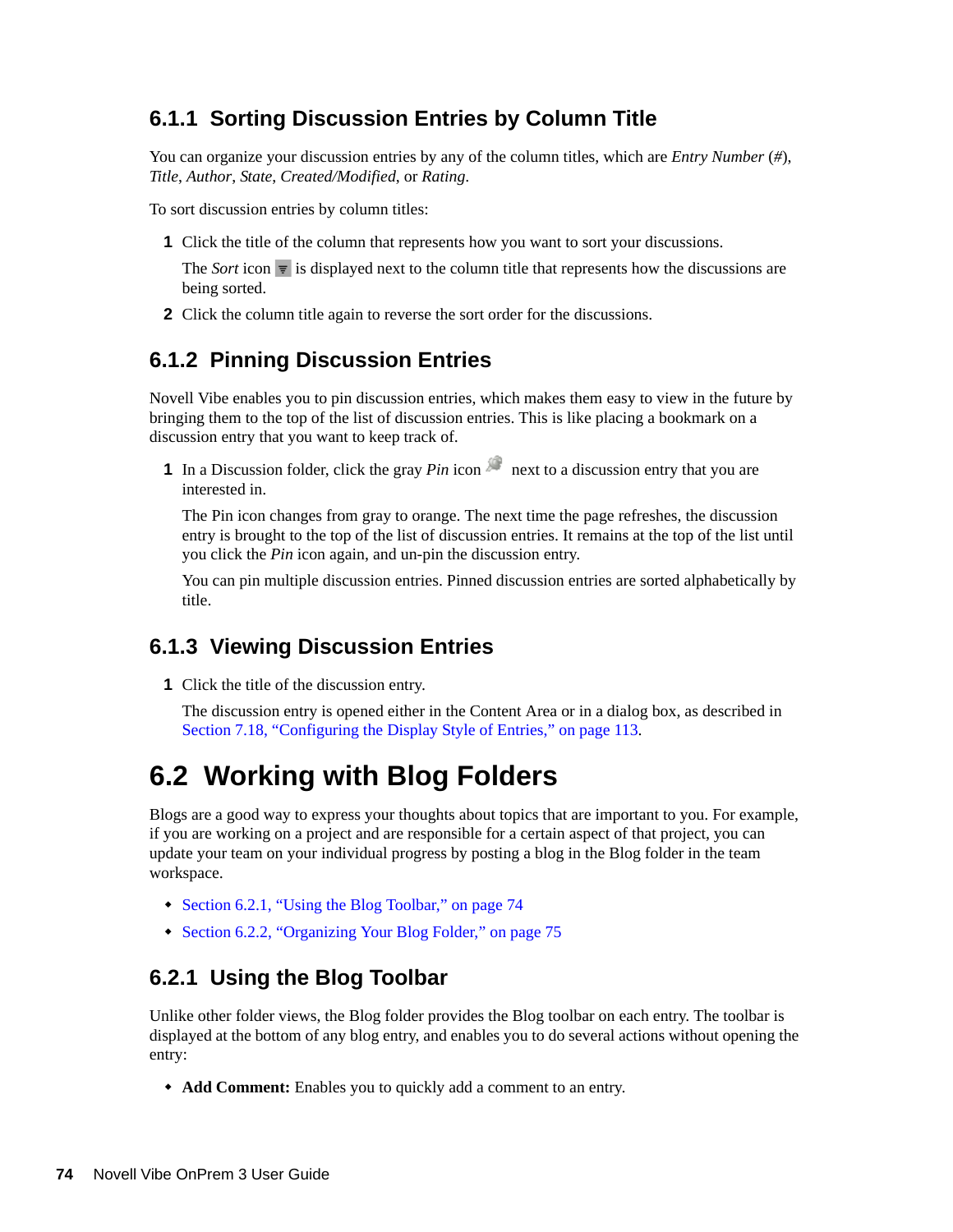- **View Comments:** Opens a list containing all of the comments that have been made on the entry.
- **Send to Friend:** Enables you to e-mail the blog entry to anybody who might be interested in viewing it.
- **Subscribe:** Enables you to send notifications to yourself when activity takes place in this entry. For more information, see [Section 2.12, "Subscribing to a Folder or Entry," on page 39.](#page-38-0)

## <span id="page-74-0"></span>**6.2.2 Organizing Your Blog Folder**

There are various ways that you can organize your Blog folder.

- ["Creating a New Blog Page" on page 75](#page-74-1)
- ["Sorting Blog Entries" on page 75](#page-74-2)
- ["Using the Archives Section" on page 75](#page-74-3)

#### <span id="page-74-1"></span>**Creating a New Blog Page**

You can organize your Blog folder into separate Blog pages. Blog pages are displayed in the Blog sidebar, located in the right section of the Blog folder, above the *Archives* section. Also, in the Navigation panel, you can expand your Blog folder to view your Blog pages.

To create a new Blog page:

- **1** In a Blog folder, click *New Blog Page* in the Folder Entry toolbar.
- **2** In the *Folder Title* field, specify the name of the new Blog page that you want to create.
- **3** Click *OK*.

#### <span id="page-74-2"></span>**Sorting Blog Entries**

You can sort your blog entries by *Entry Number* (*#*), *Title*, *State*, *Author*, *Created/Modified*.

- **1** Click the *Sort by* drop-down list in the Folder Entry toolbar.
- **2** Select how you want to sort the entries in your Blog folder.

#### <span id="page-74-3"></span>**Using the Archives Section**

The Blog sidebar in the Blog folder includes an *Archives* section that displays each month of the year that blogs were created. When you first enter a Blog folder, all of the blog entries are displayed in the main viewing area. Selecting an archived month simply filters the entries in the folder to display only entries that were created in that month.

You can use the *Archives* section to quickly navigate to a specific blog entry if you know the month when it was created. Or, you can view all of the blog entries that were created in any given month.

**1** In the *Archives* section, click the month the blog was created.

The most recent month is displayed at the top of the *Archives* section.

In the main viewing area of the Blog folder, Novell Vibe displays all of the blog entries that were created in that month.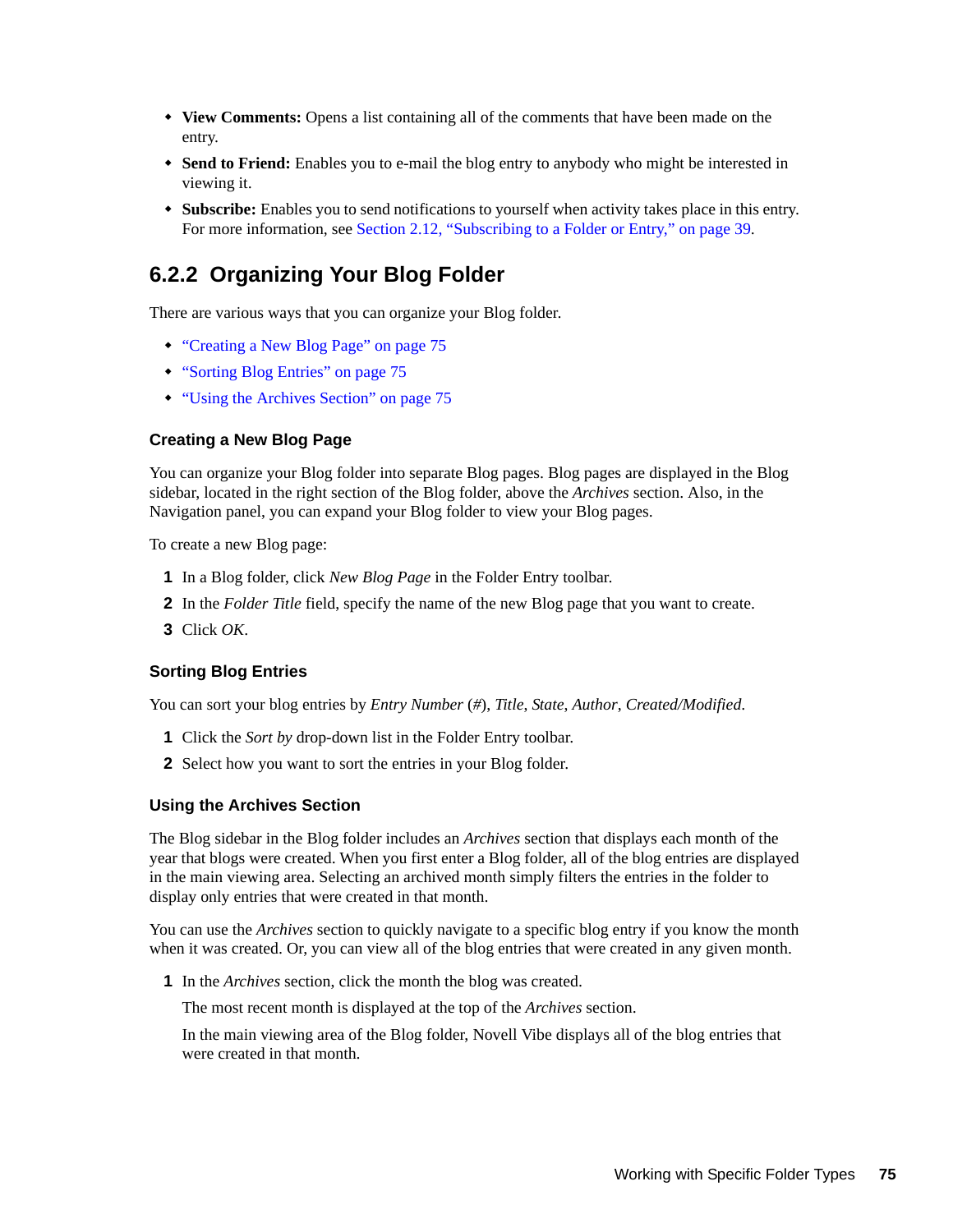**2** (Optional) You can further navigate to the blog you are looking for by clicking the name of the Blog page where the blog is stored.

The blog is displayed in the Content Area.

# <span id="page-75-0"></span>**6.3 Working with Calendar Folders**

Novell Vibe enables you to create a Calendar folder in any workspace that you desire. You can maintain a personal calendar in your personal workspace, and then add separate calendars in your team workspaces to keep track of events that are specific to that team.

- [Section 6.3.1, "Changing the View of Your Calendar Folder," on page 76](#page-75-1)
- [Section 6.3.2, "Synchronizing Vibe Calendars of Your Choice," on page 76](#page-75-2)
- [Section 6.3.3, "Viewing All Calendar Events for Which You Are Scheduled," on page 77](#page-76-0)
- [Section 6.3.4, "Viewing Today's Calendar Items from All of the Calendars You Are](#page-76-1)  [Following," on page 77](#page-76-1)
- [Section 6.3.5, "Synchronizing Your Calendar with a Desktop Application," on page 77](#page-76-2)

### <span id="page-75-1"></span>**6.3.1 Changing the View of Your Calendar Folder**

The Date toolbar in Vibe enables you to customize the Calendar folder view in various ways:

- Specify whether Vibe should display all hours in the day, or only regular working hours.
- $\bullet$  Specify the amount of time displayed on a single folder page (1 day, 3 days, 5 days, 1 full week, 2 weeks, or a month).
- Use the left-arrow and right-arrow icons to specify the next or previous folder page. For example, if you are currently viewing three days of information, clicking the arrows shows you the previous or next three days of information.
- Click the *Calendar Settings* icon **the specify the following options:** 
	- The day of the week that the calendar starts. (Saturday, Sunday, or Monday).
	- The time your work day starts.
- Use the calendar applet to display the month or day. After you select a new month to view, be sure to click *OK* to refresh the folder page.

### <span id="page-75-2"></span>**6.3.2 Synchronizing Vibe Calendars of Your Choice**

Vibe enables you to synchronize the Vibe calendars of your choice, and display them in a single, summarized calendar in the Accessory Panel. This eliminates the need to check multiple calendars.

- **1** Navigate to the workspace or folder where you want to display the calendar.
- **2** Click the *Accessory Panel* drop-down list.
- **3** Click *Add an Accessory*.
- <span id="page-75-3"></span>**4** In the *Accessory Scope* section, select where you want the accessory to be displayed.

**Personal accessory for this page only:** This accessory appears only to you and only on the currently displayed workspace or folder page.

**Personal accessory for all workspaces and folders:** This accessory appears only to you, but it appears on all workspace and folder pages that you view.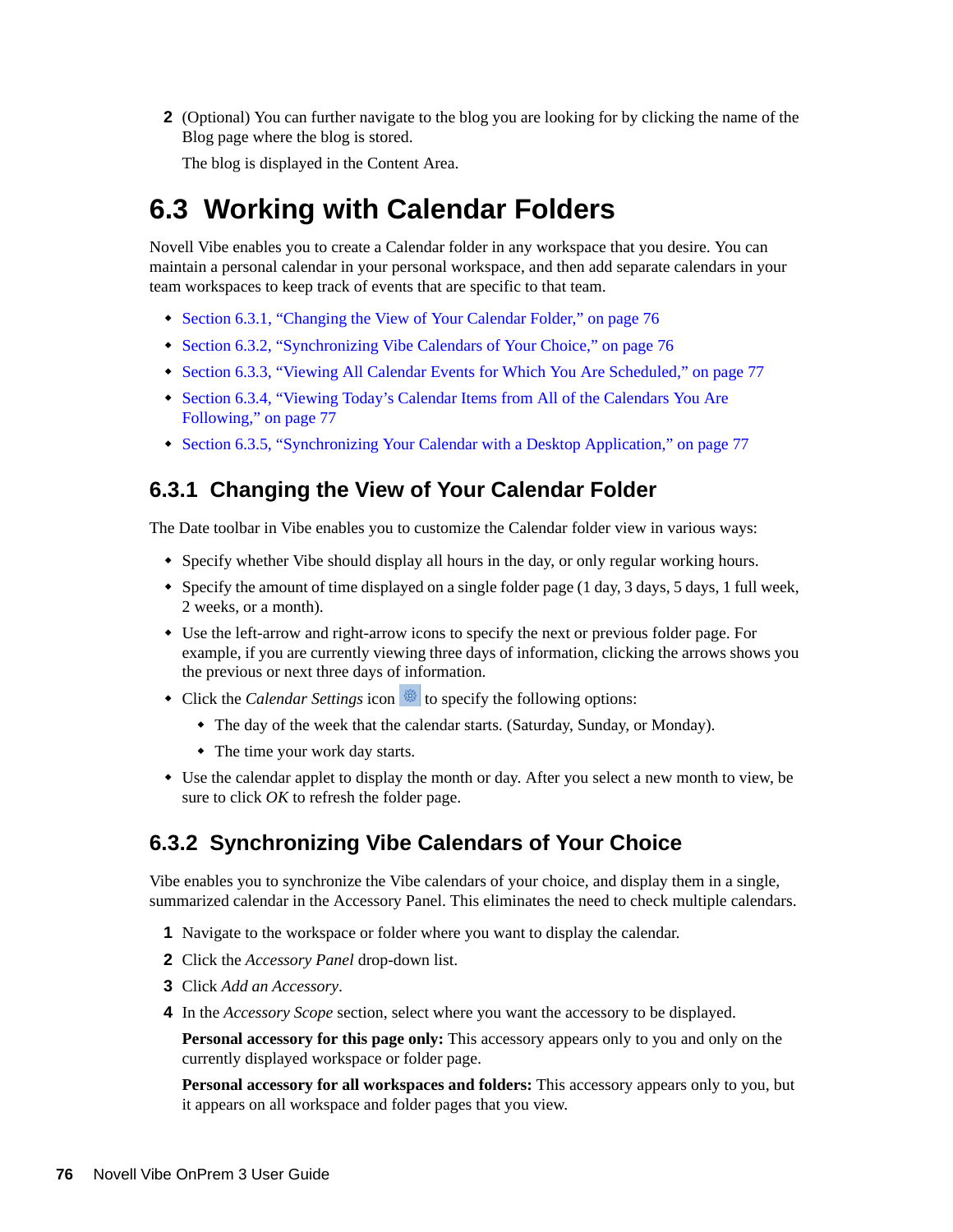**Community accessory for this page:** This accessory appears only on this page, and it appears to everyone who views the current page. Only workspace and folder owners are allowed to establish community accessories.

- **5** In the *Accessory Type* section, select *Calendar Summary*.
- **6** Click *OK*.

The Accessory Setup page is displayed.

- **7** In the *Title* field, provide a title for the calendar.
- **8** In the *Display Style* section, select whether you want the calendar to have a border.
- **9** In the *Select the Calendar Folder(s) to be Shown* section, navigate the workspace tree and select all of the calendars that you want to be included in the Calendar Summary accessory.

Vibe takes the calendar events from all of the Calendar folders that you select here, and displays them in a single, convenient calendar in the Accessory Panel.

**10** Click *Apply* > *Close*.

The Calendar Summary accessory is displayed in the Accessory Panel on the pages where you configured it to be shown, as explained in [Step 4](#page-75-3).

## <span id="page-76-0"></span>**6.3.3 Viewing All Calendar Events for Which You Are Scheduled**

Vibe enables you to display all past and future calendar events for which you are scheduled in one convenient location.

- **1** Navigate to the calendar folder in your personal workspace.
- **2** In the *Show* drop-down list, select *Assigned Events*.

All calendar events that are assigned to you in the Vibe system are displayed in the calendar.

## <span id="page-76-1"></span>**6.3.4 Viewing Today's Calendar Items from All of the Calendars You Are Following**

Vibe enables you to view all of your calendar events for the current day, in one synchronized view. This view displays events from the calendars that you are following, and displays only those events for which you are scheduled.

- **1** Navigate to the home page of your personal workspace.
- **2** Click the *Tasks and Calendars* tab.

The right section of the page displays today's schedule with all of the calendar events from all of the calendars you are following.

For information on how to follow a calendar in Vibe, see [Section 2.6.1, "Following Workspaces and](#page-33-0)  [Folders," on page 34](#page-33-0).

### <span id="page-76-2"></span>**6.3.5 Synchronizing Your Calendar with a Desktop Application**

Vibe provides iCal URLs for Calendar folders, so you can synchronize your Vibe Calendar folder to your desktop application.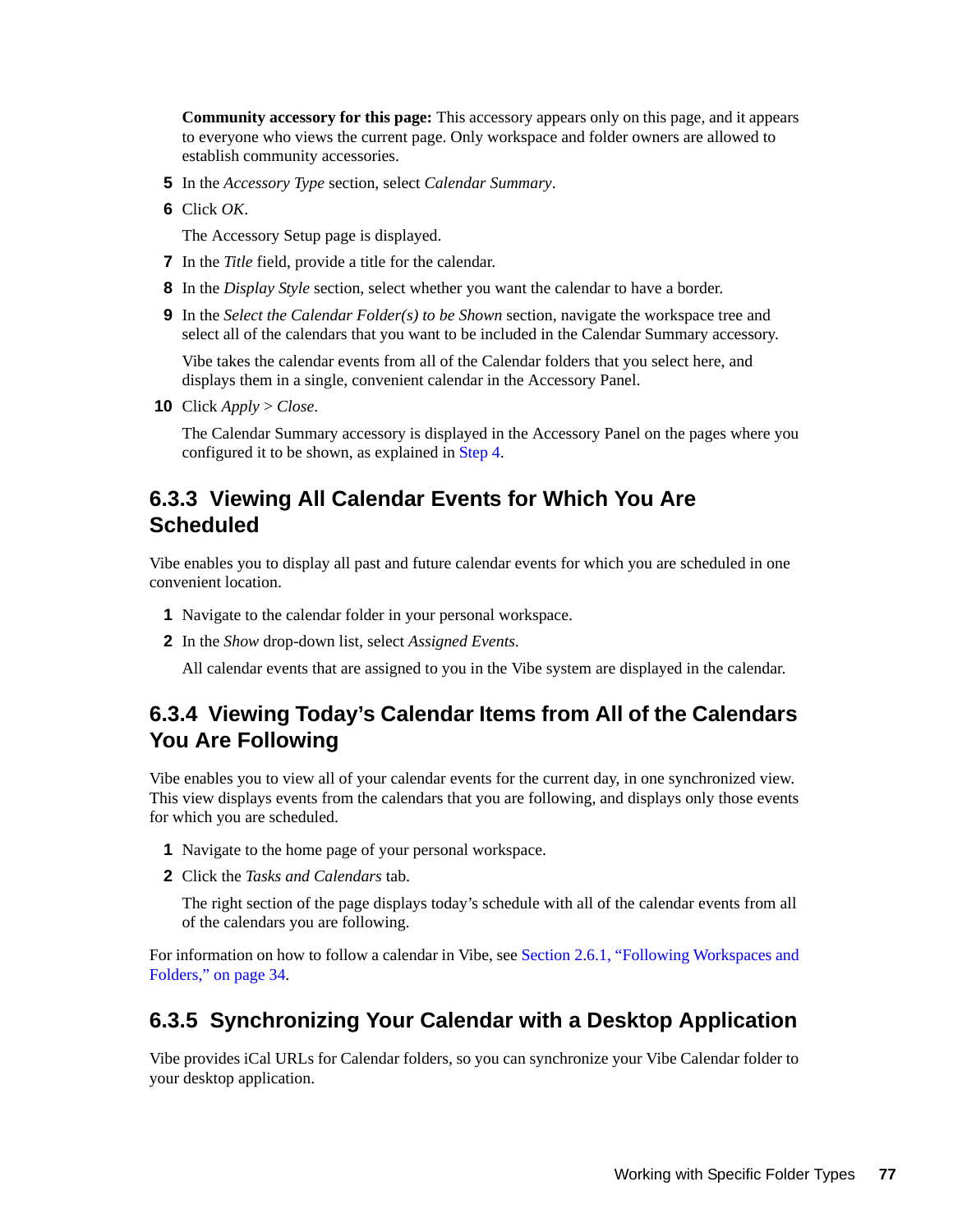For information on using iCal to synchronize your calendar with a desktop application, see [Section 2.16, "Synchronizing Tasks and Calendar Folders to a Desktop Calendar Application," on](#page-42-0)  [page 43.](#page-42-0)

# <span id="page-77-0"></span>**6.4 Working with Guestbook Folders**

The Guestbook folder in Novell Vibe is a place to store all of your guestbook entries. By default, guestbook signatures are displayed in the *Accessories* tab of a user's personal workspace. Signing the Guestbook is a quick way for your friends and co-workers to communicate with you.

To sign another user's Guestbook:

- **1** Navigate to the user's Guestbook folder.
- **2** In the upper right corner of the folder, click *Sign the guestbook*.
- **3** In the *Title* section, provide a title for the signature.
- **4** In the *Description* section, compose your message.
- **5** (Optional) In the *Attachments* section, add any attachments.
- **6** Click *OK*.

# <span id="page-77-1"></span>**6.5 Working with Files Folders**

Files folders in Novell Vibe make it easy to store and keep track of your files. You can store personal files in the Files folder in your personal workspace, and team-related files in your team folders. This makes it easy to share files with your teammates and others who might be interested in viewing them.

- [Section 6.5.1, "Adding Files to a Files Folder and Other WebDAV-Enabled Folders," on](#page-77-2)  [page 78](#page-77-2)
- [Section 6.5.2, "Adjusting the Column Width in a Files Folder," on page 79](#page-78-0)
- <span id="page-77-3"></span>[Section 6.5.3, "Showing and Hiding Columns in a Files Folder," on page 79](#page-78-4)

## <span id="page-77-2"></span>**6.5.1 Adding Files to a Files Folder and Other WebDAV-Enabled Folders**

Files folders behave differently from other types of Vibe folders. With most types of Vibe folders, Vibe allows you to add multiple files with the same name to a single folder, if each file is added as a separate entry. Files folders, however, require each file to have a unique name. Folders that have been configured to support WebDAV also require each file to have a unique name.

For information about how to configure a folder to support WebDAV, see "Configuring a Folder to Support WebDAV" in the *Novell Vibe OnPrem 3 Advanced User Guide*.

When you add a file to a Files folder or a WebDAV-enabled folder, and the file has the same name as a file that has already been added to the folder, you see the following behavior, depending on the method you use to add the file:

- ["Adding a File as a New File Entry" on page 79](#page-78-1)
- ["Adding a File by Dragging and Dropping" on page 79](#page-78-2)
- ["Adding a File through WebDAV" on page 79](#page-78-3)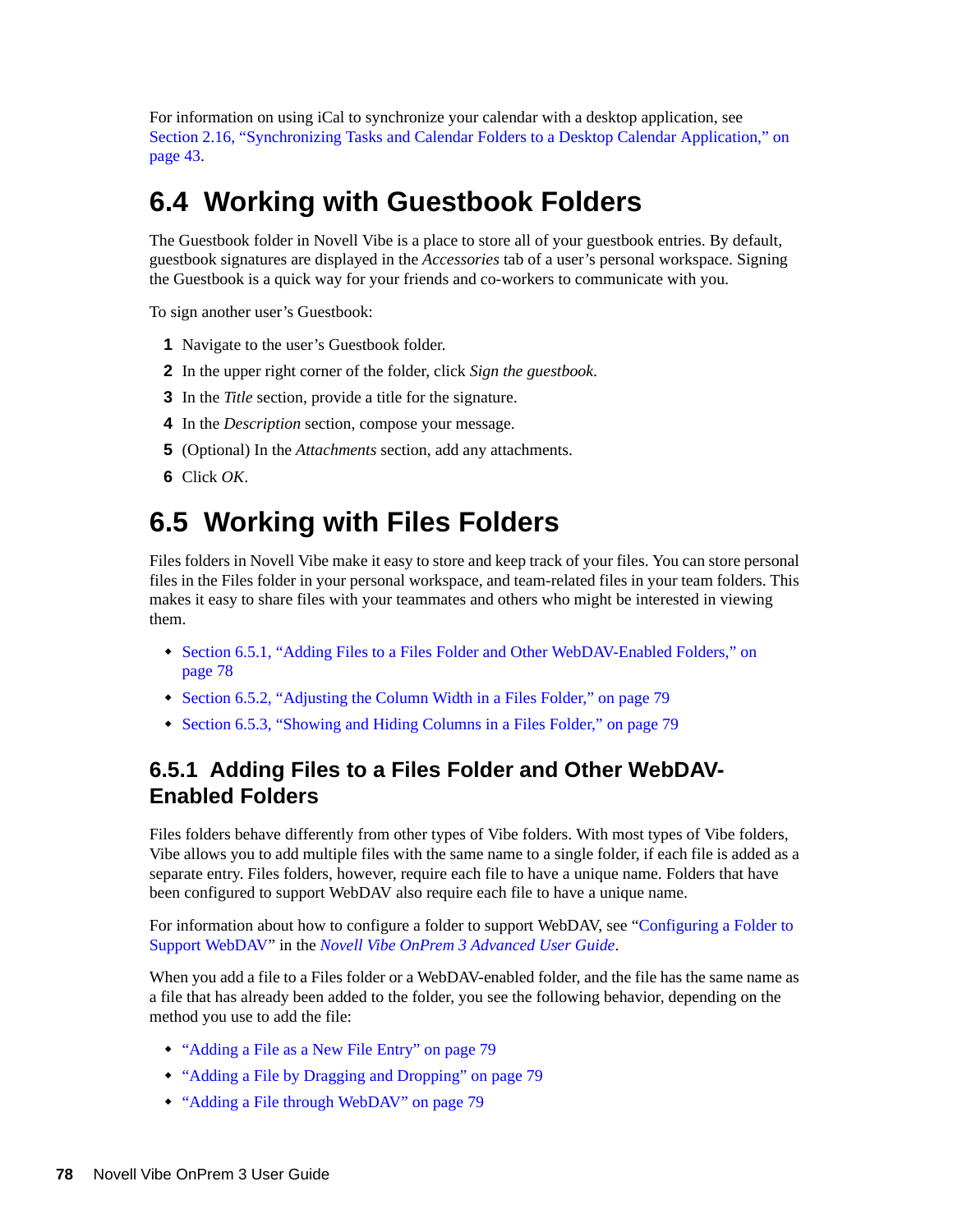#### <span id="page-78-1"></span>**Adding a File as a New File Entry**

When you add a file as a new file entry in your Files folder, and a file with the same name already exists in the folder, a status message informs you that a file with the same name already exists, and you are not allowed to upload the file.

For information about how to add a new file entry to your Files folder when the file entry has a unique name, see [Section 5.6.3, "Importing Files into the Files Folder," on page 66](#page-65-0).

#### <span id="page-78-2"></span>**Adding a File by Dragging and Dropping**

When you add a file by dragging and dropping a file into a Files folder, and a file with the same name already exists in the folder, the newly uploaded file replaces the existing file, and the existing file is stored as a previous version.

For information about how to drag and drop a file into a Vibe folder, see [Section 5.6.1, "Dragging](#page-64-0)  [and Dropping Files," on page 65](#page-64-0).

For more information about file versioning, see [Section 7.13.8, "Using Version Control with Files,"](#page-106-0)  [on page 107](#page-106-0).

#### <span id="page-78-3"></span>**Adding a File through WebDAV**

When you add a file to a WebDAV-enabled folder, and a file with the same name already exists in the folder, the newly uploaded file replaces the existing file, and the existing file is stored as a previous version.

For more information about file versioning, see [Section 7.13.8, "Using Version Control with Files,"](#page-106-0)  [on page 107](#page-106-0).

## <span id="page-78-0"></span>**6.5.2 Adjusting the Column Width in a Files Folder**

Vibe enables you to adjust the column width of the table in the Files folder.

- **1** Click and drag the arrow icons, located at the top of each column.
- **2** When the column is the desired width, release the mouse.

## <span id="page-78-4"></span>**6.5.3 Showing and Hiding Columns in a Files Folder**

Vibe enables you to show or hide table columns in the Files folder. By default, the columns that are available are:

- **Entry Number (#):** Displays the number of the entry ("1" indicates that the entry was created first)
- **Title:** Displays the title of the entry.
- **Author:** Displays the author of the entry.
- **Comments or Replies:** Displays how many comments or replies have been made on the entry.
- **Size:** Displays the file size of the entry.
- **Download:** Enables you to download the file to your local workstation.
- **VIEW:** Enables you to view the file in the HTML format.
- **State:** Shows the workflow state of the file.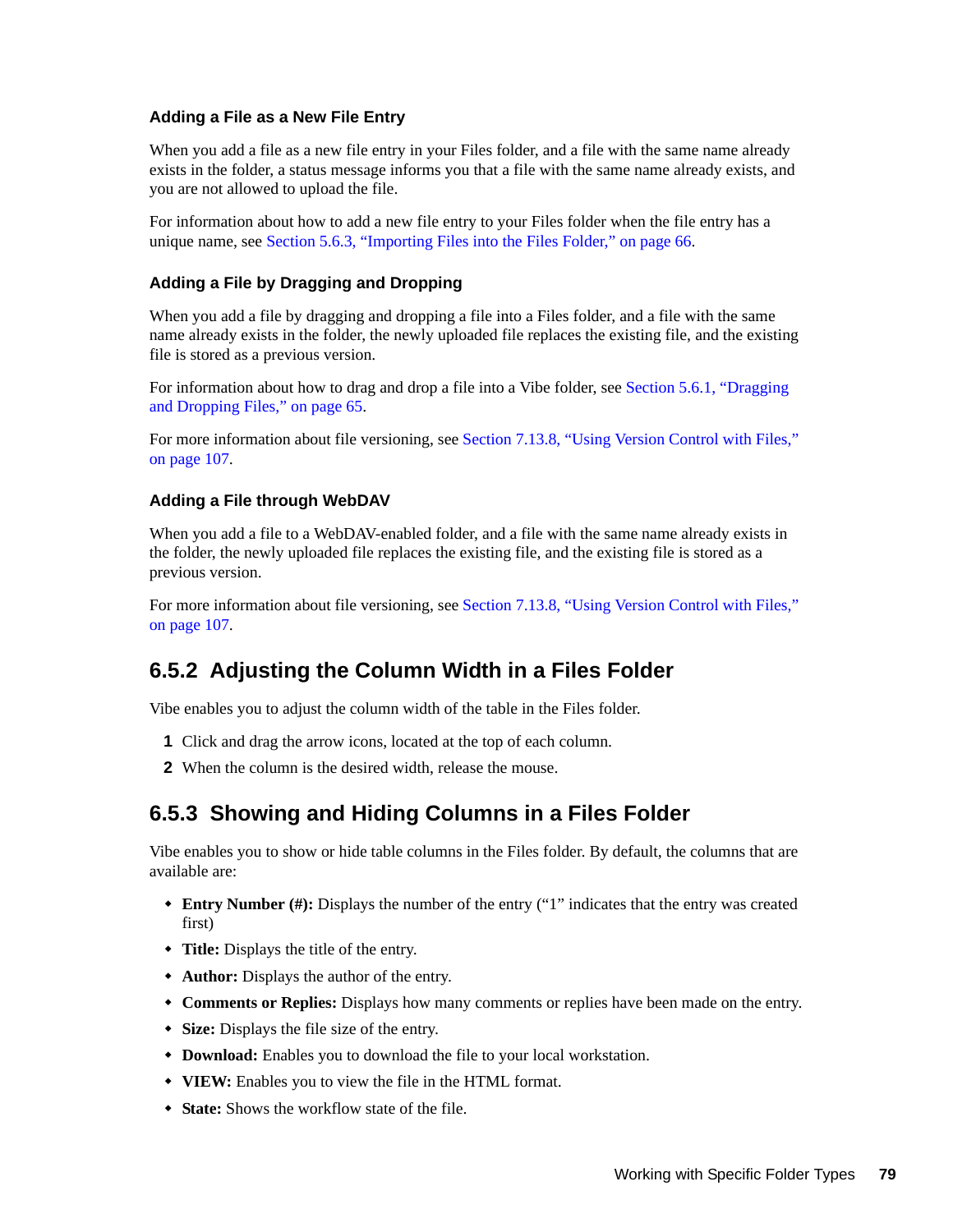- **Created/Modified:** Displays when the entry was last modified or commented on.
- **Rating:** Displays the rating that users have given the entry.

To show or hide table columns in the Files folder:

- **1** Navigate to the Files folder where you want to show or hide the table columns.
- **2** Click *Folder* > *Folder Options* in the Action toolbar.

The Folder Options dialog box is displayed.

- **3** In the *Configure Options* section, select *Configure Columns*, then click *OK*.
- **4** Select the columns that you want to show, and deselect the columns that you want to hide.
- **5** (Optional) Select *Set the default folder columns for everyone* if you want all users to see only the columns that you have selected.
- **6** Click *OK*.

# <span id="page-79-0"></span>**6.6 Working with Milestones Folders**

Milestones folders track the progress of several Tasks folders. Although you can use Milestones folders outside of the scope of a project workspace, they are most often used in those workspaces. For more information, see [Section 4.5, "Managing a Project Management Workspace," on page 60](#page-59-0).

# <span id="page-79-1"></span>**6.7 Working with Micro-Blog Folders**

The Micro-Blog folder in Novell Vibe is a place to store all of your micro-blog entries. Use microblog entries to display your status to your co-workers. You can navigate to someone else's Micro-Blog folder to see what they have been working on, and possibly provide help by sharing your knowledge and experience.

For more information on the Micro-Blog feature, see [Section 2.10, "Using Micro-Blogs," on](#page-36-0)  [page 37.](#page-36-0)

# <span id="page-79-3"></span>**6.8 Working with Mirrored Files Folders**

Mirrored Files folders use a file system on an external server, instead of the Novell Vibe file system where other Vibe information is stored. Mirrored Files folders can use any WebDAV or local file path.

For more information about Mirrored Files folders, see "Working with Mirrored Folders" in the *Novell Vibe OnPrem 3 Administration Guide*.

# <span id="page-79-2"></span>**6.9 Working with Photo Album Folders**

Photo albums store and display pictures. You can store your personal photos in the Photo Album folder in your personal workspace, and team-related photos in the Photo Album folder of the team workspace.

- [Section 6.9.1, "Organizing Your Photo Album," on page 81](#page-80-0)
- [Section 6.9.2, "Synchronizing Photo Albums," on page 82](#page-81-0)
- [Section 6.9.3, "Viewing and Managing Photo Entries," on page 82](#page-81-1)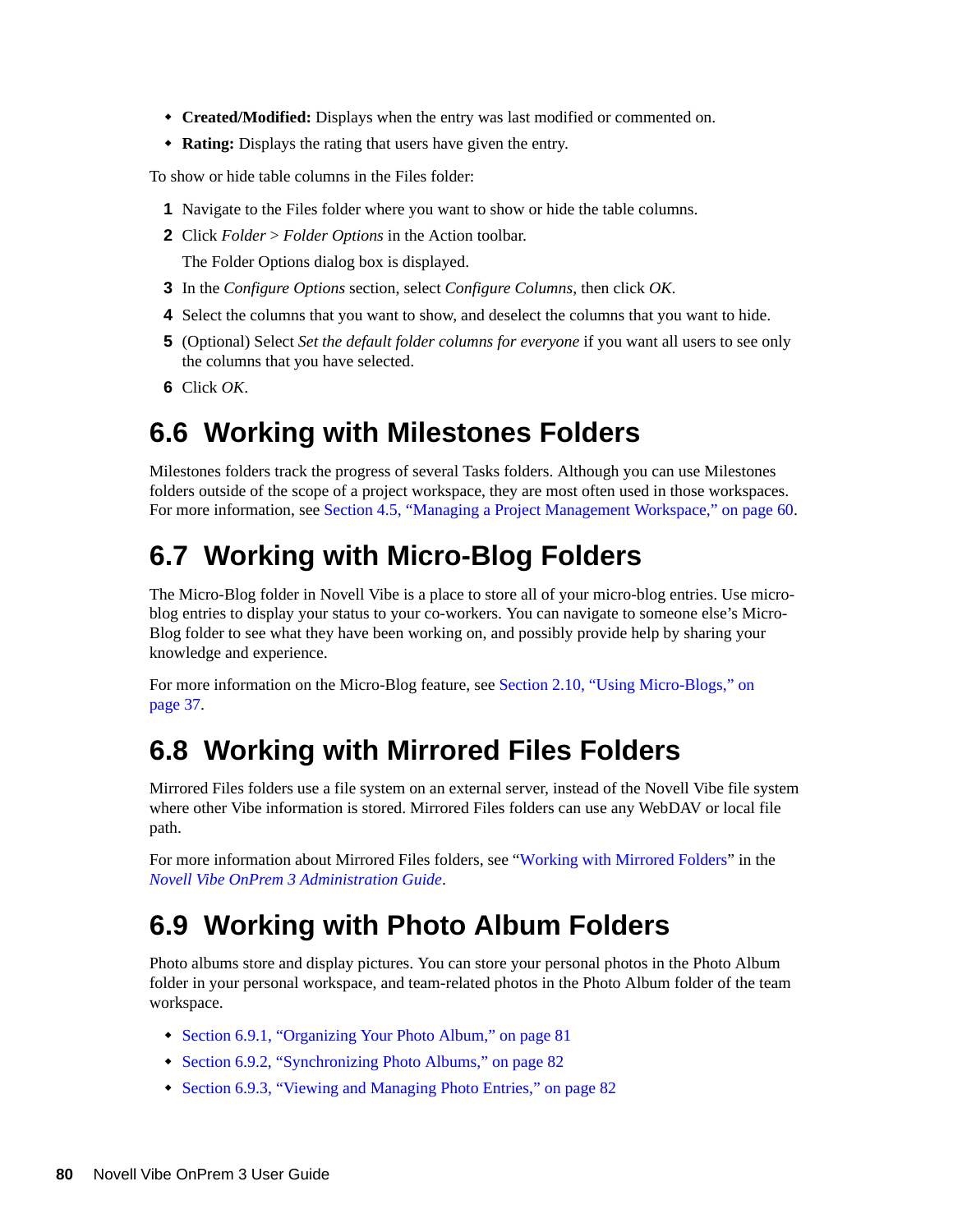## <span id="page-80-0"></span>**6.9.1 Organizing Your Photo Album**

- ["Creating New Photo Albums within the Folder" on page 81](#page-80-1)
- ["Sorting Photo Entries" on page 81](#page-80-2)
- ["Using the Archives Section" on page 81](#page-80-3)

#### <span id="page-80-1"></span>**Creating New Photo Albums within the Folder**

You can organize your Photo Album folder into separate photo albums. Photo albums are displayed in the Photo Album sidebar, located in the right section of the Photo Album folder. Also, in the Navigation panel, you can expand your Photo Album folder to view all of your photo albums in the folder.

To create a new photo album in your Photo Album folder:

- **1** Click *New Photo Album* in the Folder Entry toolbar. The New Photo Album page is displayed.
- **2** In the *Folder Title* field, specify the name of the new photo album that you want to create.
- **3** Click *OK*.

#### <span id="page-80-2"></span>**Sorting Photo Entries**

You can organize your photo album entries by *Creation Date*, *Title*, or *Created/Modified*.

- **1** Click the *Sort by* drop-down list in the Folder Entry toolbar.
- **2** Select how you want to sort the entries in your Photo Album folder.

#### <span id="page-80-3"></span>**Using the Archives Section**

The Photo Album sidebar in the Photo Album folder includes an *Archives* section that displays each month of the year that photos were created. When you first enter a Photo Album folder, all of the photo album entries are displayed in the main viewing area. Selecting an archived month simply filters the entries in the folder to display only entries that were created in that month.

You can use the *Archives* section to quickly navigate to a specific photo entry if you know the month when it was created. Or, you can view all of the photo entries that were created in any given month.

**1** In the *Archives* section, click the month when the photo was created.

The most recent month is displayed at the top of the *Archives* section.

In the Content Area of the Photo Album folder, Novell Vibe displays all of the photo entries that were created in that month.

**2** (Optional) You can further navigate to the photo entry you are looking for by clicking the name of the Photo Album where the photo entry is stored.

The photo entry is displayed in the main viewing area.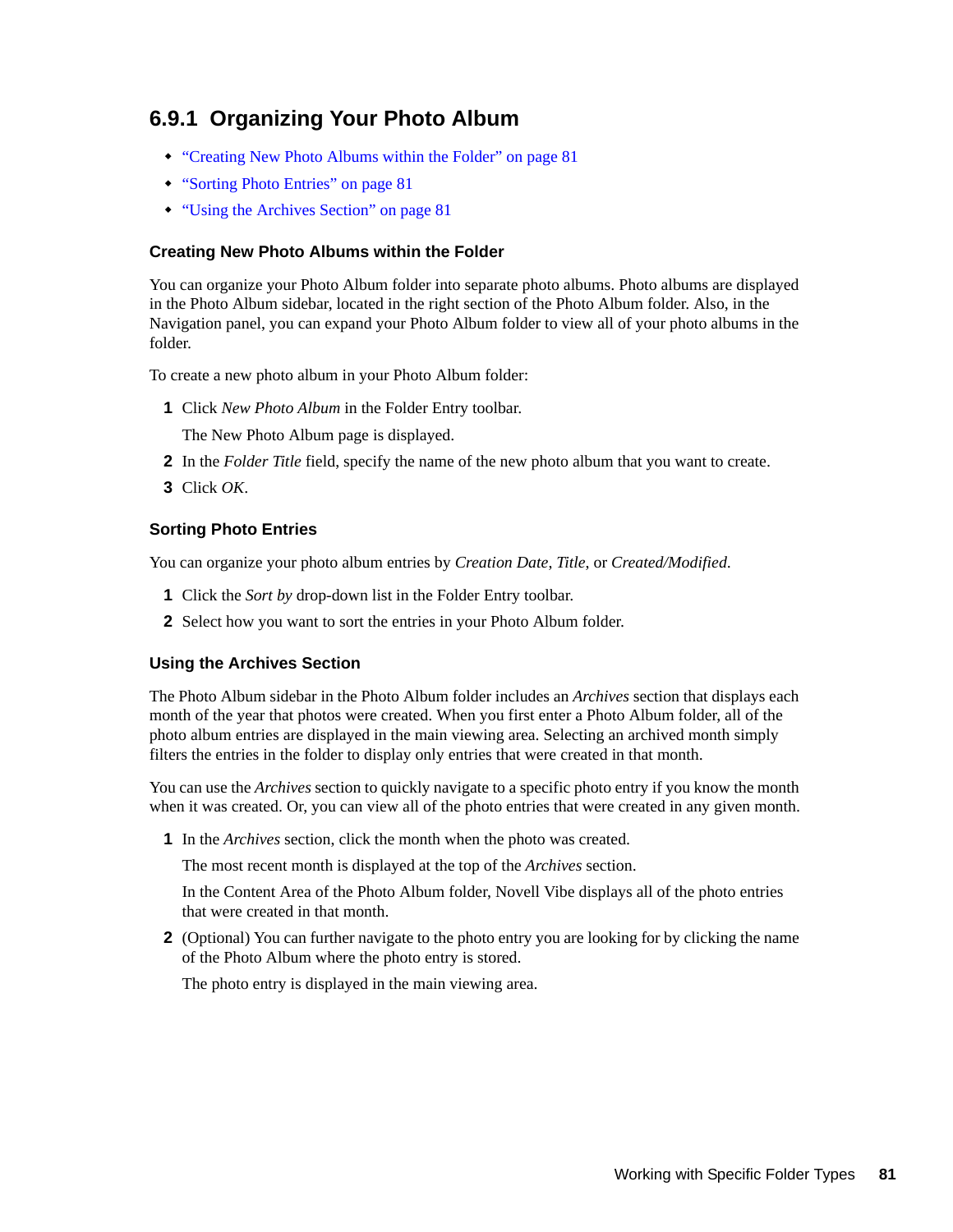## <span id="page-81-0"></span>**6.9.2 Synchronizing Photo Albums**

Vibe enables you to synchronize the Vibe photo albums of your choice, and display them in a single, summarized photo album (called a Photo Gallery) in the Accessory Panel.

- **1** Navigate to the workspace or folder where you want to display the Photo Gallery.
- **2** Click the *Accessory Panel* drop-down list.
- **3** Click *Add an Accessory*.
- <span id="page-81-2"></span>**4** In the *Accessory Scope* section, select where you want the accessory to be displayed.

**Personal accessory for this page only:** This accessory appears only to you and only on the currently displayed workspace or folder page.

**Personal accessory for all workspaces and folders:** This accessory appears only to you, but it appears on all workspace and folder pages that you view.

**Community accessory for this page:** This accessory appears only on this page, and it appears to everyone who views the current page. Only workspace and folder owners are allowed to establish community accessories.

- **5** In the *Accessory Type* section, select *Photo Gallery*.
- **6** Click *OK*.

The Accessory Setup page is displayed.

- **7** In the *Title* field, provide a title for the photo gallery.
- **8** In the *Display Style* section, select whether you want the photo gallery to have a border.
- **9** In the *Number of Photos to Show* field, specify how many results you want to display at any one time in the photo list.
- **10** Select whether you want photos to be shown big or small.
- **11** In the *Select the Photo Album(s) to be Shown* section, navigate the workspace tree and select all of the photo albums that you want to be included in the Photo Gallery accessory.

Vibe takes the photos from all of the Photo Album folders that you select here, and displays them in a single, convenient Photo Gallery in the Accessory Panel.

**12** Click *Apply* > *Close*.

The Photo Gallery accessory is displayed in the Accessory Panel on the pages where you configured it to be displayed, as explained in [Step 4](#page-81-2).

### <span id="page-81-1"></span>**6.9.3 Viewing and Managing Photo Entries**

- ["Viewing Photos" on page 82](#page-81-3)
- ["Managing Photo Entries" on page 83](#page-82-1)

#### <span id="page-81-3"></span>**Viewing Photos**

To view a photo in a full-sized view in a separate window, click the thumbnail picture.

To scroll through an album that contains multiple photos, simply click the navigation arrows.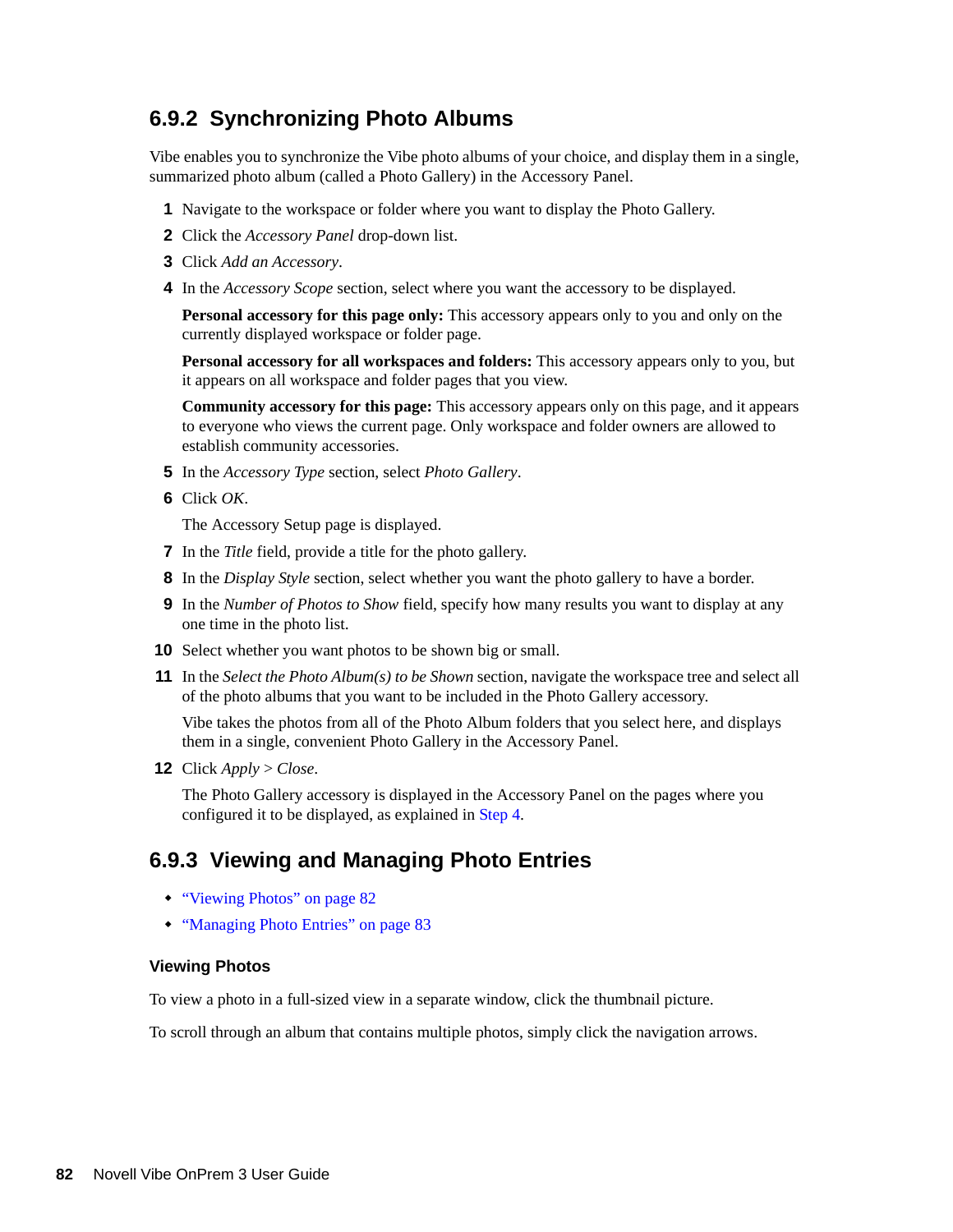#### <span id="page-82-1"></span>**Managing Photo Entries**

To manage a photo entry, including deleting, modifying, commenting, etc., click the linked title of the photo entry.

# <span id="page-82-0"></span>**6.10 Working with Surveys Folders**

Surveys folders store surveys that you or other Novell Vibe users have created. Surveys enable you to poll team members, or any other Vibe users, about issues that are important to you, your team, or your entire organization.

- [Section 6.10.1, "Participating in a Survey," on page 83](#page-82-2)
- [Section 6.10.2, "Creating a Survey," on page 83](#page-82-3)
- [Section 6.10.3, "Checking the Results of a Survey," on page 84](#page-83-1)

## <span id="page-82-2"></span>**6.10.1 Participating in a Survey**

- **1** Navigate to the Surveys folder that contains the survey that you want to participate in.
- **2** Click the entry title of the survey.
- <span id="page-82-4"></span>**3** Provide answers to the survey questions, then click *Vote*.

## <span id="page-82-3"></span>**6.10.2 Creating a Survey**

When you create a survey, you become its moderator. Depending on the access control settings that you set for the survey, the moderator can have more rights than regular users.

- **1** Navigate to the Surveys folder where you want to create the survey.
- **2** Click *New Survey* in the Folder Entry toolbar.

The Survey page is launched.

- **3** Fill in the *Title*, *Description*, and *Attachments* sections as described in [Section 7.1.1, "Filling In](#page-95-0)  [the Entry Form," on page 96](#page-95-0).
- **4** In the *Due Date* section, specify the date when you want to stop all voting on the survey. After the date that you specify, users cannot cast a vote.
- **5** Specify the following access control settings:

**Who Can See Vote Results Before Due Time:** When users have access to view the vote results before the survey is due, they can see how other participants have voted so far. You can enable all users to have this ability, the moderator and those users who have already voted, or only the moderator.

**Who Can See Vote Results After Due Time:** When users have access to view the vote results after the survey is due, they can see how other participants have voted, but only after they have cast a vote and the voting is closed. You can enable all users to have this ability, the moderator and those users who have voted, or only the moderator.

**Who Can See Who Has Voted and How:** When users have access to see who has voted and how, they can see how other individual users have voted. Using this option is not recommended if your users want their votes to remain confidential. You can enable all users to have this ability, the moderator and those users who have voted, or only the moderator.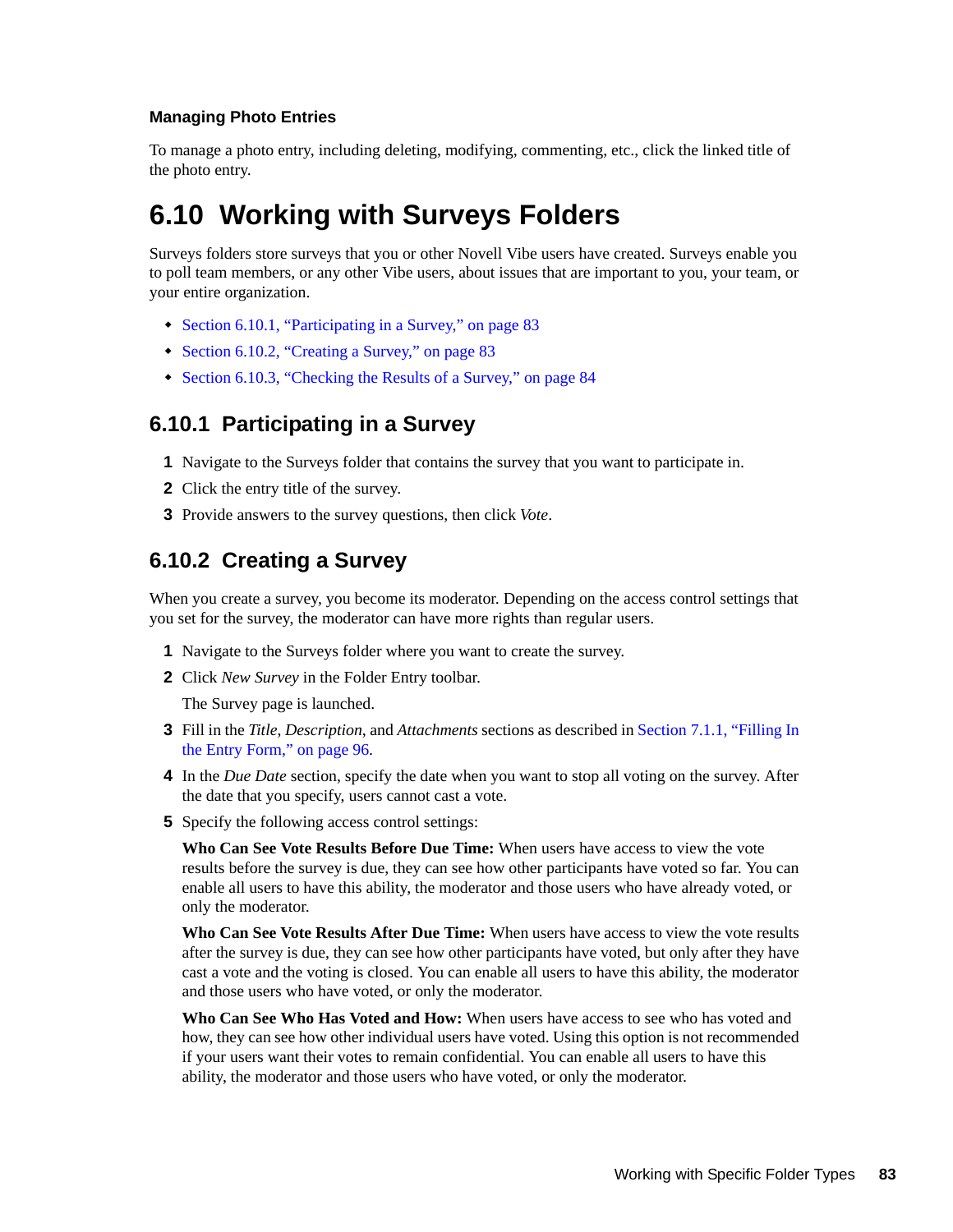**Allow Voters to Change/Remove Their Votes:** Select this option if you want to grant users the ability to change or remove their votes before the survey is due. Users who are logged in as Guest cannot have this ability.

- <span id="page-83-3"></span>**6** Select one of the following options for the first question of your survey:
	- **Multiple Choice: Multiple Answers:** Adds a multiple-choice question, and enables users to select more than one answer.
	- **Multiple Choice: Single Answer:** Adds a multiple-choice question, and restricts users to only one answer.
	- **Written Reply:** Adds a written reply question, and provides users with a field where they can specify their written response.
- **7** (Optional) Select *Answer to this question is required*, if you want to require users to answer the question.
- <span id="page-83-4"></span>**8** (Optional) Click *Add More Answers*, if you want to add more answer possibilities for a multiple-choice question. (This option does not exist for Written Reply questions.)
- **9** Repeat [Step 6](#page-83-3) through [Step 8](#page-83-4) to add additional questions to your survey.
- **10** Click *OK*.

### <span id="page-83-1"></span>**6.10.3 Checking the Results of a Survey**

After you have voted, you can check the results by viewing the entry again.

- **1** Navigate to and open the survey where you want to check the voting results.
- **2** Click *View Voting Details*, located near the bottom of the survey entry.

Vibe displays the percentage of votes cast for each survey question.

## <span id="page-83-0"></span>**6.11 Working with Tasks Folders**

Tasks folders keep track of the progress made in completing work assignments. Novell Vibe enables you to create a Tasks folder in any workspace that you desire. You can maintain a personal Tasks folder in your personal workspace, and then add separate Tasks folders in your team workspaces to keep track of tasks that are specific to that team.

- [Section 6.11.1, "Changing the View of Your Tasks Folder," on page 84](#page-83-2)
- [Section 6.11.2, "Sorting Tasks in Your Tasks Folder By Task Characteristics," on page 85](#page-84-0)
- [Section 6.11.3, "Synchronizing the Vibe Tasks Folders of Your Choice," on page 85](#page-84-1)
- [Section 6.11.4, "Viewing All Tasks That Are Assigned to You," on page 86](#page-85-0)
- [Section 6.11.5, "Viewing All Tasks That Are Assigned to a Specific Team, Group, or](#page-86-0)  [Individual User," on page 87](#page-86-0)
- [Section 6.11.6, "Importing Tasks," on page 87](#page-86-1)

### <span id="page-83-2"></span>**6.11.1 Changing the View of Your Tasks Folder**

The View toolbar enables you to choose the kinds of tasks that you want to display in the task list, according to the following categories:

**Closed:** Displays tasks that have the status of Closed.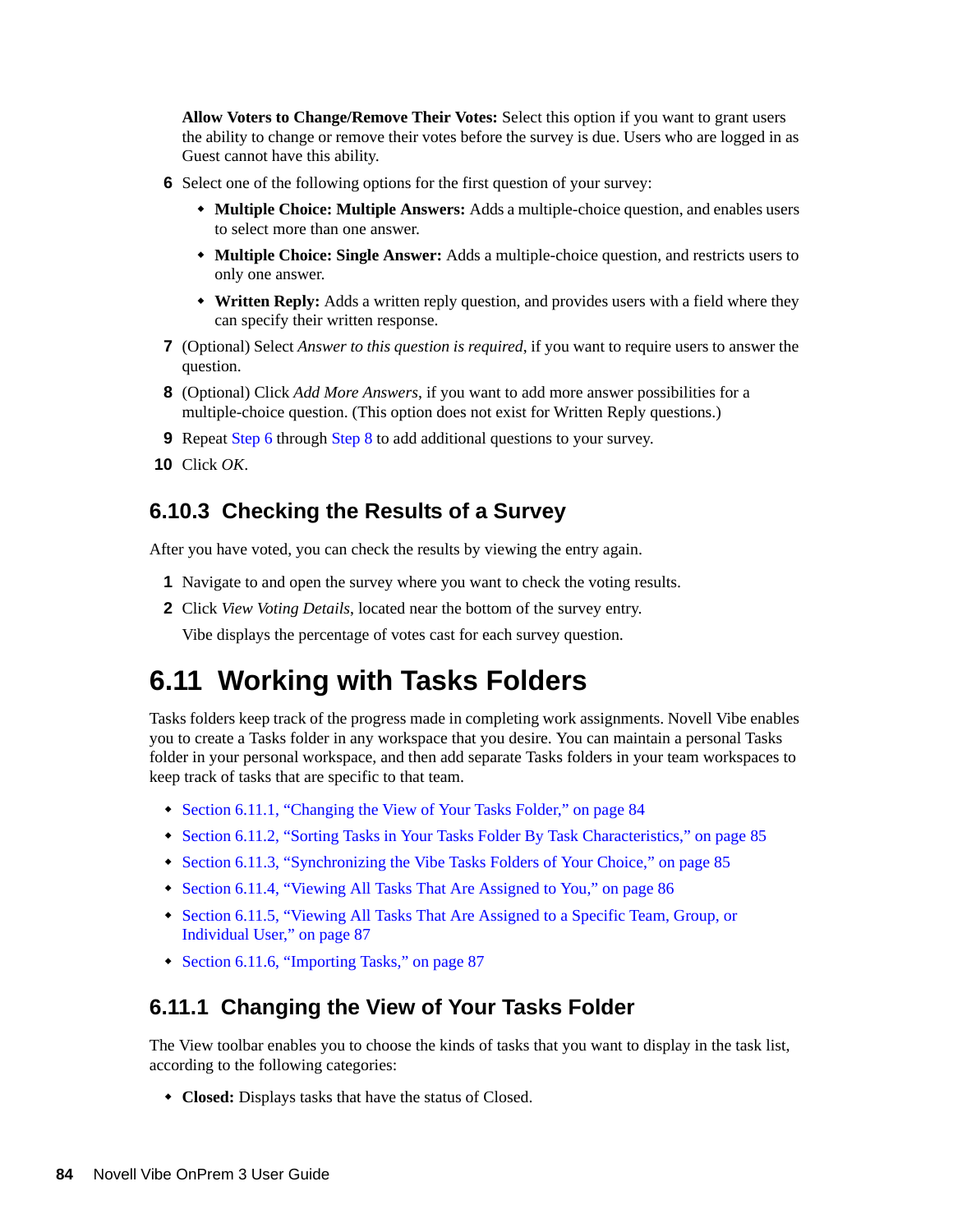- **Today:** Displays tasks that have a due date of today.
- **Week:** Displays tasks that have a due date sometime in the next seven days.
- **Month:** Displays tasks that have a due date sometime in the next 30 days.
- **All Active:** Displays tasks that are currently active.
- **All Entries:** Displays all tasks.
- **Assigned Tasks:** (Available only in user workspaces) Displays all tasks assigned to the owner of the workspace, regardless of where the tasks are located in Vibe.
- **From Folder:** (Available only in user workspaces) Displays all tasks that are in the current folder.

## <span id="page-84-0"></span>**6.11.2 Sorting Tasks in Your Tasks Folder By Task Characteristics**

Vibe enables you to sort the tasks in your task list based on task characteristics. You can sort tasks by task name, priority, due date, status, assignee, and percent done.

- **1** Navigate to the Tasks folder where you want to sort your tasks.
- **2** At the top of the task list, click the title of the column heading by which you want to sort the tasks.

Tasks in the Tasks folder are sorted according to the column title that you click.

## <span id="page-84-1"></span>**6.11.3 Synchronizing the Vibe Tasks Folders of Your Choice**

Vibe enables you to synchronize the Vibe Tasks folders of your choice and display them in a single, summarized task list in the Accessory Panel. You can display tasks that are assigned to specific users, groups, or teams.

- **1** Navigate to the page where you want to display the task list.
- **2** Click the *Accessory Panel* drop-down list.
- **3** Click *Add an Accessory*.
- <span id="page-84-2"></span>**4** In the *Accessory Scope* section, select where you want the accessory to be displayed.

**Personal accessory for this page only:** This accessory appears only to you and only on the currently displayed workspace or folder page.

**Personal accessory for all workspaces and folders:** This accessory appears only to you, but it appears on all workspace and folder pages that you view.

**Community accessory for this page:** This accessory appears only on this page, and it appears to everyone who views the current page. Only workspace and folder owners are allowed to establish community accessories.

- **5** In the *Accessory Type* section, select *Task Summary*.
- **6** Click *OK*.

The Accessory Setup page is displayed.

- **7** In the *Title* field, provide a title for the task list.
- **8** In the *Display Style* section, select whether you want the task list to have a border.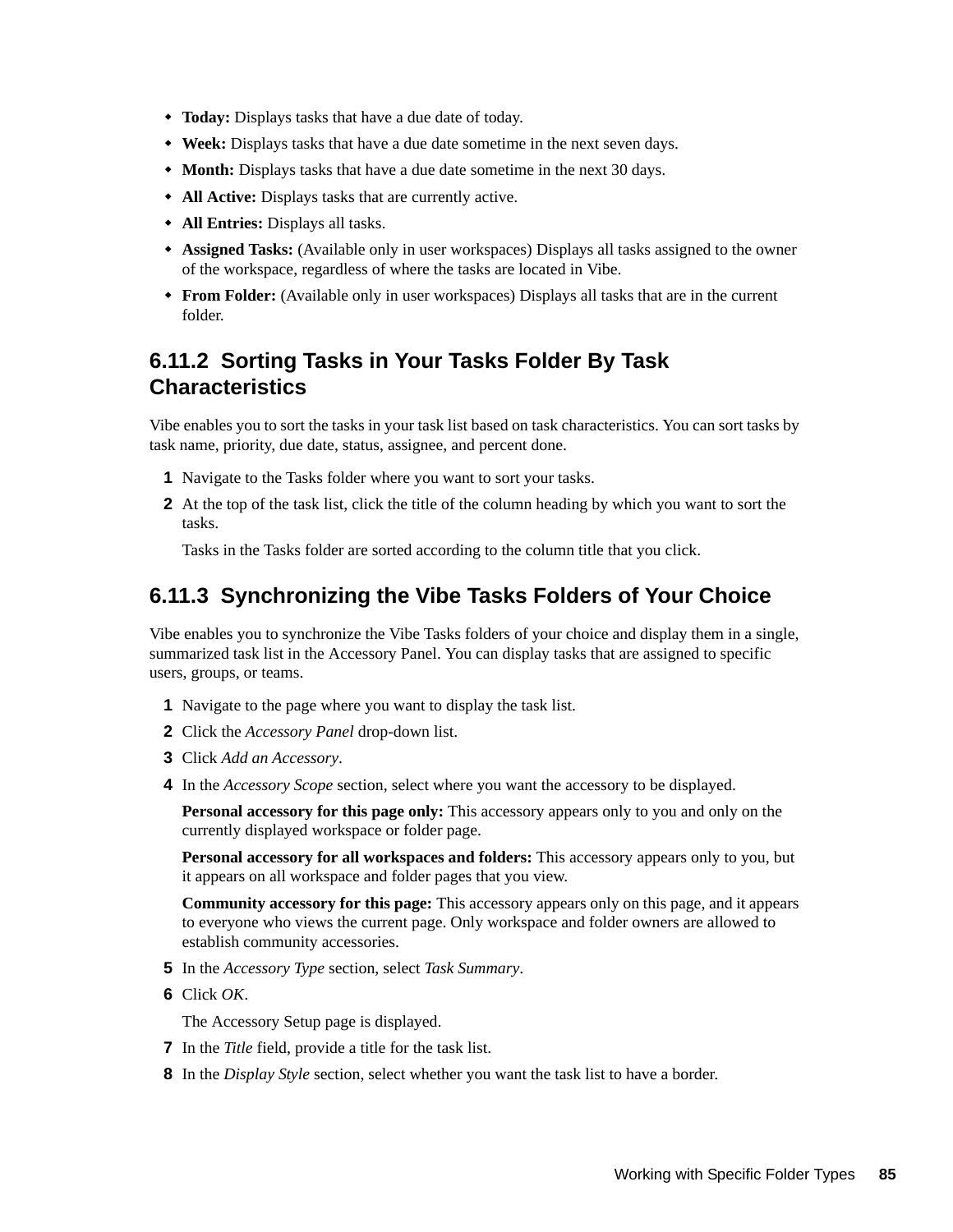- **9** In the *Number of Results to be Shown* field, specify how many results you want to display at any one time in the task list.
- **10** In the *Show Only the Tasks Assigned To* section, specify the specific users, groups, or teams whose tasks you want to display.
- **11** In the *Select the Task Folder(s) to be Shown* section, navigate the workspace tree and select all of the Tasks folders that you want to be included in the task list.

Vibe takes the tasks from all of the Tasks folders that you select here, and displays them in a single, convenient task list in the Accessory Panel.

**12** Click *Apply* > *Close*.

The Task Summary accessory is displayed in the Accessory Panel on the pages where you configured it to be shown in [Step 4](#page-84-2).

### <span id="page-85-0"></span>**6.11.4 Viewing All Tasks That Are Assigned to You**

Vibe enables you to display all of the tasks that are assigned to you, whether they are assigned personally to you, or assigned to a group or team of which you are a member.

- ["Viewing Your Tasks in a Full Interactive View" on page 86](#page-85-1)
- ["Viewing Summaries of All Your Assigned Tasks" on page 86](#page-85-2)
- ["Viewing Summaries of Your Assigned Tasks That Are Due within the Next Two Weeks" on](#page-85-3)  [page 86](#page-85-3)

#### <span id="page-85-1"></span>**Viewing Your Tasks in a Full Interactive View**

Vibe enables you to view a full interactive view of all of your assigned tasks. In a graphical and interactive view, you can easily modify task priority, status, and completion level.

- **1** Navigate to a Tasks folder in your personal workspace.
- **2** In the *Show* section, select *Assigned Tasks*.

Vibe displays all tasks that are currently assigned to you.

#### <span id="page-85-2"></span>**Viewing Summaries of All Your Assigned Tasks**

- **1** Navigate to the home page of your personal workspace.
- **2** Click the *Tasks and Calendars* tab.

The left section of the page displays all of the tasks that are assigned to you, whether they are assigned personally to you, or assigned to a group or team of which you are a member.

**3** Select *Due Anytime*.

Vibe displays in a summarized view all tasks that are assigned to you.

#### <span id="page-85-3"></span>**Viewing Summaries of Your Assigned Tasks That Are Due within the Next Two Weeks**

- **1** Navigate to the home page of your personal workspace.
- **2** Click the *Tasks and Calendars* tab.

The left section of the page displays all of the tasks that assigned to you, whether they are assigned personally to you, or assigned to a group or team of which you are a member.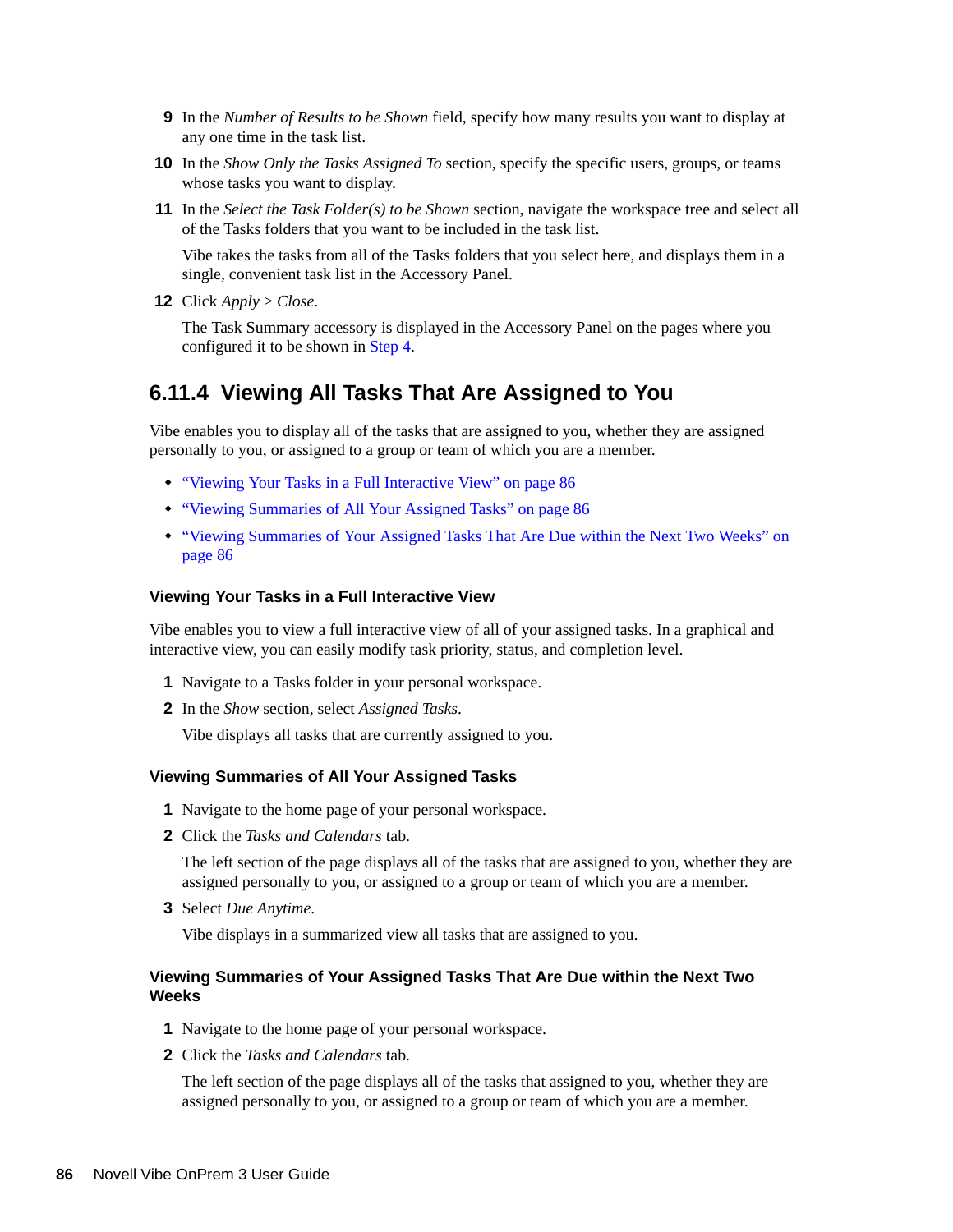**3** Select *Due Within 2 Weeks*.

Vibe displays in a summarized view of all tasks that are due within the next two weeks and are assigned to you.

## <span id="page-86-0"></span>**6.11.5 Viewing All Tasks That Are Assigned to a Specific Team, Group, or Individual User**

Vibe enables you to view all tasks located in the Vibe site that are assigned to a specific team, group, or individual user, and display them in a single, summarized task list in the Accessory Panel.

- **1** Navigate to the page where you want to display the task list.
- **2** Click the *Accessory Panel* drop-down list.
- **3** Click *Add an Accessory*.
- <span id="page-86-2"></span>**4** In the *Accessory Scope* section, select where you want the accessory to be displayed.

**Personal accessory for this page only:** This accessory appears only to you and only on the currently displayed workspace or folder page.

**Personal accessory for all workspaces and folders:** This accessory appears only to you, but it appears on all workspace and folder pages that you view.

**Community accessory for this page:** This accessory appears only on this page, and it appears to everyone who views the current page. Only workspace and folder owners are allowed to establish community accessories.

- **5** In the *Accessory Type* section, select *Task Summary*.
- **6** Click *OK*.

The Accessory Setup page is displayed.

- **7** In the *Title* field, provide a title for the task list.
- **8** In the *Display Style* section, select whether you want the task list to have a border.
- **9** In the *# of Results to be Shown* section, specify how many results you want to display at any one time in the task list.
- <span id="page-86-3"></span>**10** In the *Show Only the Tasks Assigned To* section, specify the specific users, groups, or teams whose tasks you want to display.
- **11** In the *Select the Task Folder(s) to be Shown* section, do not select anything.

Vibe takes the tasks from the entire Vibe site that are associated to the user, group or team that you specified in [Step 10](#page-86-3), and displays them in a single, convenient task list in the Accessory Panel.

**12** Click *Apply* > *Close*.

The Task Summary accessory is displayed in the Accessory Panel on the pages where you configured it to be shown, as explained in [Step 4](#page-86-2).

## <span id="page-86-1"></span>**6.11.6 Importing Tasks**

Vibe enables you to import tasks from other software applications. You can import tasks from Outlook or from other applications that export to files of .ical, .ics, .ifb, and .icalendar formats.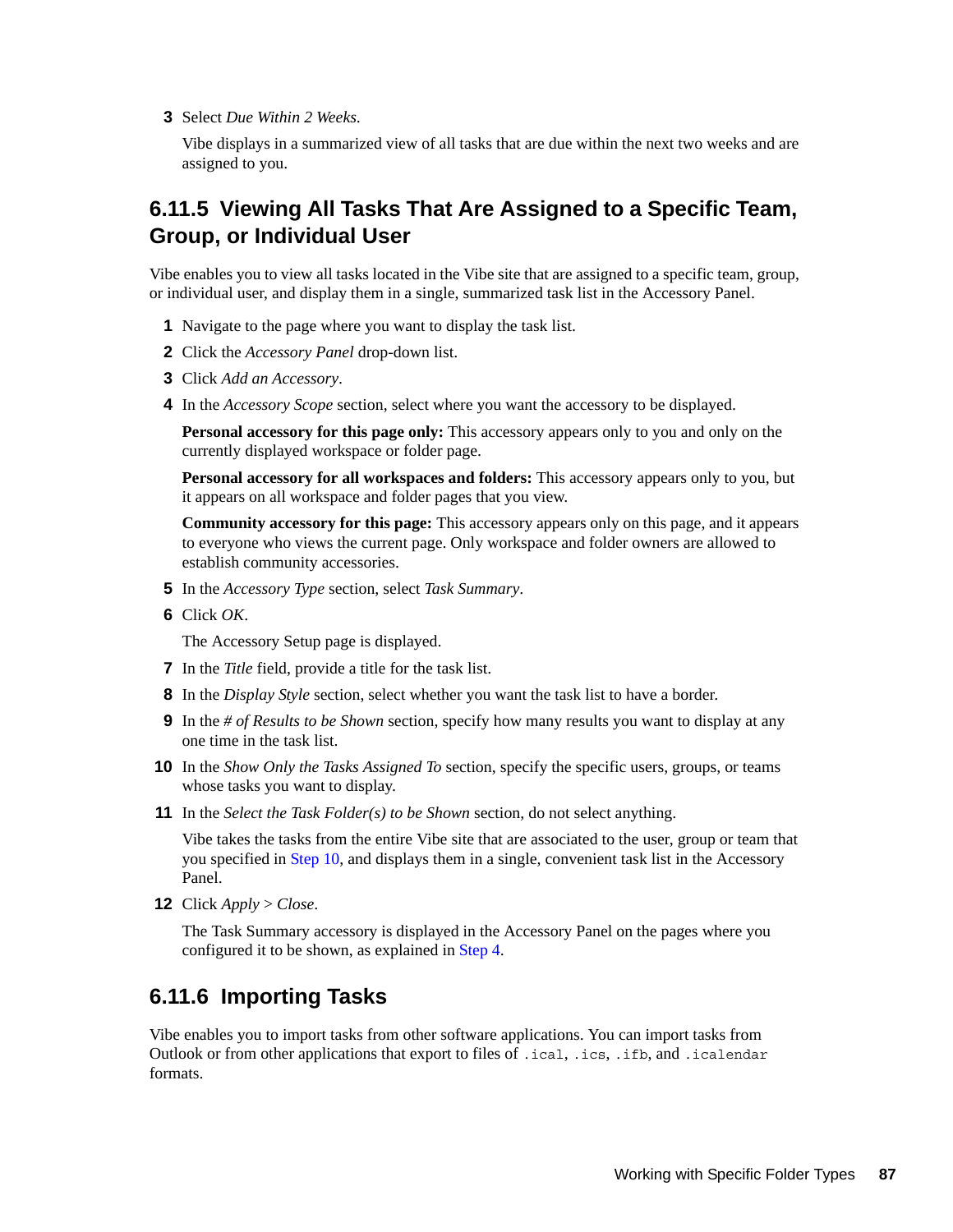You can import tasks as a single file, or you can import a list of tasks from a URL.

- ["Importing Tasks as a Single File" on page 88](#page-87-1)
- ["Importing Tasks from a URL" on page 88](#page-87-2)

#### <span id="page-87-1"></span>**Importing Tasks as a Single File**

- **1** Navigate to the Tasks folder where you want to import the task.
- **2** Click *Folder* > *Folder Options* in the Action toolbar. The Folder Options dialog box is displayed.
- **3** In the *Calendar Import Options* section, select *Import Tasks from a File*.
- **4** Click *OK*.

The Import from File dialog box is displayed.

- **5** Click *Browse*, then browse to and select the task that you want to import.
- **6** Click *Import from File*.

#### <span id="page-87-2"></span>**Importing Tasks from a URL**

- **1** Navigate to the Tasks folder where you want to import the task.
- **2** Click *Folder* > *Folder Options* in the Action toolbar. The Folder Options dialog box is displayed.
- **3** In the *Calendar Import Options* section, select *Import Tasks from a URL*.
- **4** Click *OK*.

The Import Tasks dialog box is displayed.

- **5** In the provided field, specify the URL where there is a list of tasks that you want to import.
- **6** Click *OK*.

## <span id="page-87-0"></span>**6.12 Working with Wiki Folders**

A wiki is a set of related entries coauthored by folder participants. For example, the best-known wiki on the Internet is Wikipedia. Other examples of possible wiki content are glossaries, and policies or procedures.

- [Section 6.12.1, "Organizing Your Wiki Folder," on page 89](#page-88-0)
- [Section 6.12.2, "Creating a New Wiki Topic," on page 90](#page-89-0)
- [Section 6.12.3, "Creating a New Wiki Page," on page 90](#page-89-1)
- [Section 6.12.4, "Using the Wiki Home Page," on page 91](#page-90-0)
- [Section 6.12.5, "Sorting Wiki Pages," on page 91](#page-90-1)
- [Section 6.12.6, "Finding a Wiki Page," on page 92](#page-91-0)
- [Section 6.12.7, "Formatting Your Wiki Page," on page 92](#page-91-1)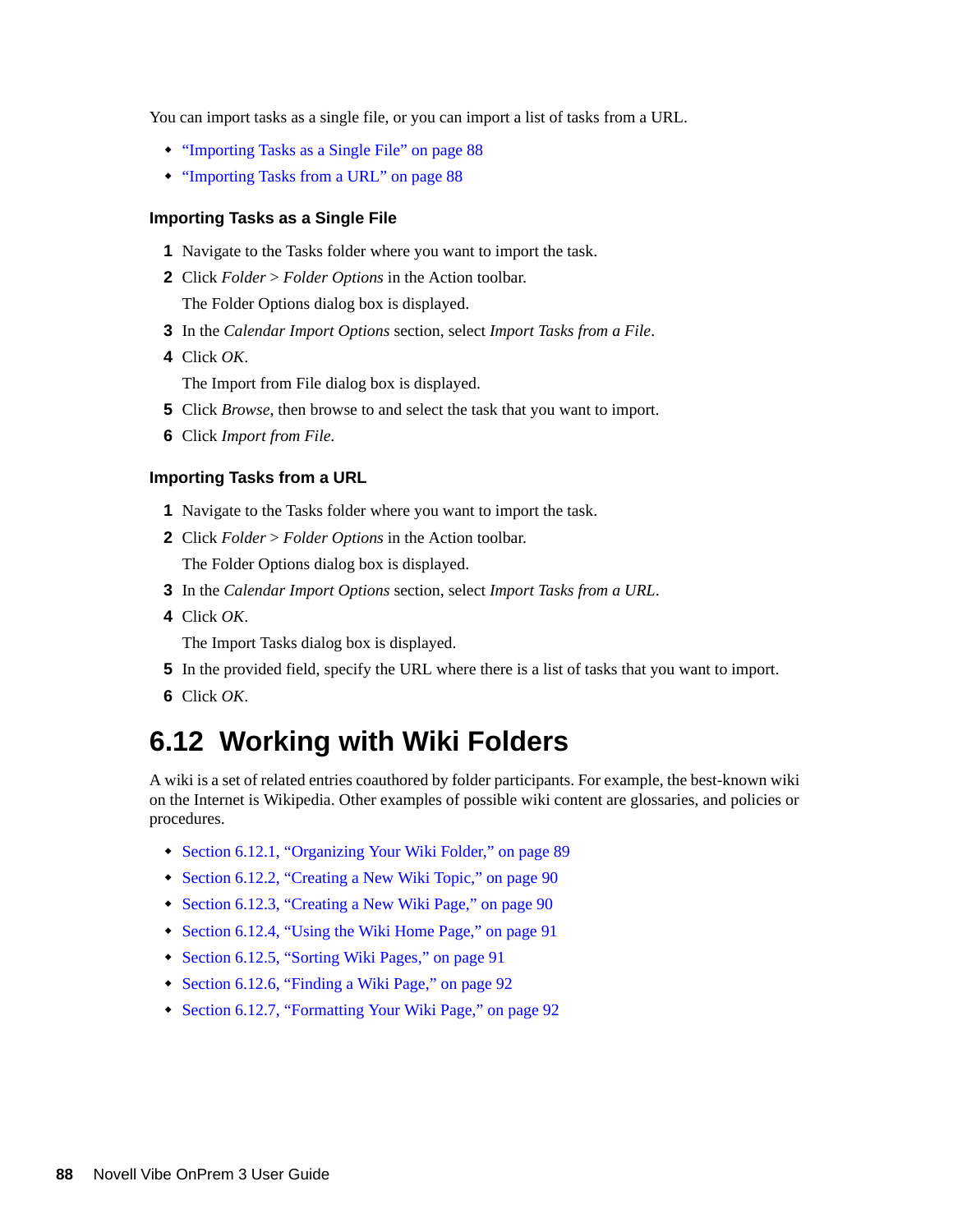## <span id="page-88-0"></span>**6.12.1 Organizing Your Wiki Folder**

Wikis in Novell Vibe are organized into Wiki Topics, with each Wiki Topic containing individual Wiki pages.

Depending on the content that you are planning to have in your Wiki, you can organize your Vibe Wiki in either of the following ways:

Adding Wiki folders to a Vibe workspace

You can organize your Wikis with multiple high-level folders in a single workspace. You might want to do this if the information in each Wiki folder is not related.

For information on how to add additional Wiki folders in a workspace, see [Section 4.1.7,](#page-51-0)  ["Adding Additional Folders to a Workspace," on page 52.](#page-51-0)

Adding Wiki folders (Topics) to an existing Wiki folder (Recommended)

You can organize your Wikis with multiple folders (Topics) within a single Wiki folder. Organizing your Wikis in this way makes it easy for those who access the Wiki to go from topic to topic in a single, convenient interface.

This section describes how to organize Wikis with multiple Wiki Topics within a Wiki folder.

- ["Understanding Wiki Folder Organization" on page 89](#page-88-1)
- ["Understanding Wiki Page Organization" on page 89](#page-88-2)

#### <span id="page-88-1"></span>**Understanding Wiki Folder Organization**

Like other types of Vibe folders, you can create subfolders within a main Wiki folder, as described in [Section 6.12.2, "Creating a New Wiki Topic," on page 90.](#page-89-0) However, unlike other types of Vibe folders, when you create Wiki Topics inside a Wiki folder, the main Wiki folder and the Wiki Topics inside that folder are considered equal, with none considered as higher in the folder hierarchy. The Wiki folder and the Wiki Topics within that folder are displayed side-by-side in the *Wiki Topics* section.

|                                                                          |                   |                   | New Wiki Page<br>New Wiki Topic | Add Files         |  |
|--------------------------------------------------------------------------|-------------------|-------------------|---------------------------------|-------------------|--|
| <b>Wiki Topics: Products</b><br><b>Best Practices</b><br>Market Strategy |                   |                   |                                 |                   |  |
|                                                                          | $\leftrightarrow$ | $\leftrightarrow$ | $\leftrightarrow$               | $\leftrightarrow$ |  |
| <b>Title</b>                                                             | <b>Author</b>     | <b>Comments</b>   | <b>Created/Modified</b>         | Rating            |  |
| Products Overview                                                        | Anita Olivos<br>息 | 0                 | 10/7/10 6:15 PM                 |                   |  |
| Product Q                                                                | Anita Olivos<br>息 | 0                 | 10/7/10 6:14 PM                 |                   |  |
| Product Z                                                                | Anita Olivos<br>凬 | 0                 | 10/7/10 6:14 PM                 |                   |  |
| Product X                                                                | 瓜<br>Anita Olivos | 0                 | 10/4/10 5:55 PM                 |                   |  |
| Product Y                                                                | Anita Olivos<br>息 | 0                 | 10/4/10 5:54 PM                 |                   |  |

#### <span id="page-88-2"></span>**Understanding Wiki Page Organization**

Pages are where information is contained within Wiki Topics. You can add a page to any Wiki Topic, as described in [Section 6.12.3, "Creating a New Wiki Page," on page 90](#page-89-1).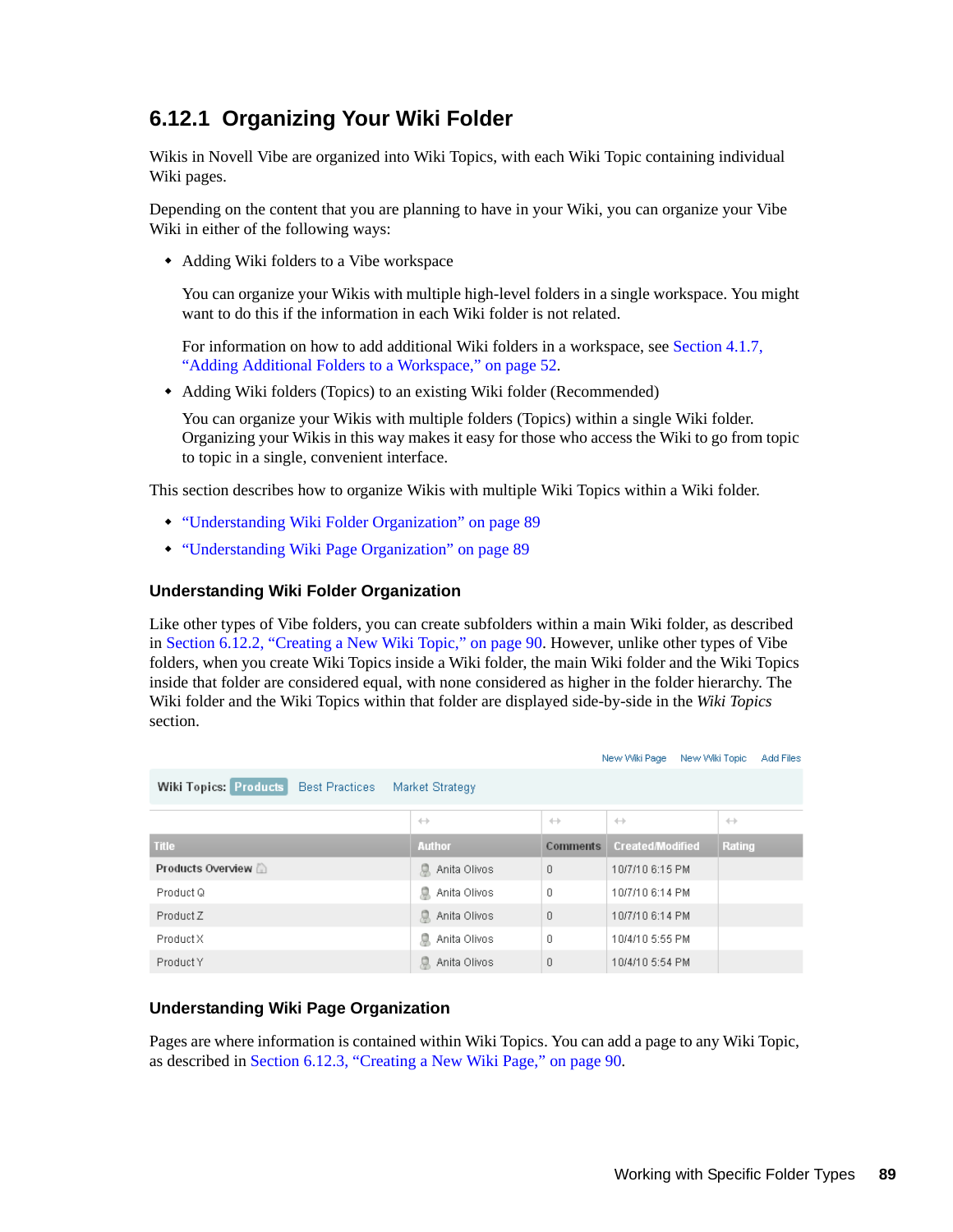Wiki pages are contained within Wiki Topics. You can view pages by selecting the Wiki Topic where the page is contained, in the *Wiki Topics* section, then clicking the page.

|                                                                          |                   |                   | New Wiki Page<br>New Wiki Topic | Add Files         |
|--------------------------------------------------------------------------|-------------------|-------------------|---------------------------------|-------------------|
| <b>Wiki Topics: Products</b><br><b>Best Practices</b><br>Market Strategy |                   |                   |                                 |                   |
|                                                                          | $\leftrightarrow$ | $\leftrightarrow$ | $\leftrightarrow$               | $\leftrightarrow$ |
| <b>Title</b>                                                             | <b>Author</b>     | <b>Comments</b>   | <b>Created/Modified</b>         | Rating            |
| Products Overview                                                        | Anita Olivos<br>息 | 0                 | 10/7/10 6:15 PM                 |                   |
| Product Q                                                                | Anita Olivos<br>息 | 0                 | 10/7/10 6:14 PM                 |                   |
| Product Z                                                                | Anita Olivos<br>息 | $\mathbf 0$       | 10/7/10 6:14 PM                 |                   |
| Product X                                                                | Anita Olivos<br>息 | 0                 | 10/4/10 5:55 PM                 |                   |
| Product Y                                                                | Anita Olivos<br>息 | $\overline{0}$    | 10/4/10 5:54 PM                 |                   |

## <span id="page-89-0"></span>**6.12.2 Creating a New Wiki Topic**

You can organize your Wiki pages (Wiki entries) into separate Wiki Topics (Wiki folder and Wiki sub-folders). Wiki Topics are displayed in the *Topics and Pages* tab, in the *Topics* section. Also, in the Navigation panel, you can expand your Wiki folder to view your Wiki Topics.

You can use the *Topics and Pages* tab to create a new Wiki Topic:

- **1** In the Wiki folder where you want to create the new Wiki Topic, click the *Topics and Pages* tab.
- **2** Click *New Wiki Topic*.

The New Wiki Topic page is displayed.

- **3** In the *Folder Title* field, specify the name of the new Wiki Topic that you want to create.
- **4** Click *OK*.

You can also use the Action toolbar to create a new Wiki Topic:

**1** In the Wiki folder where you want to create the new Wiki Topic, click *Folder* > *New Folder* in the Action toolbar.

The New Folder page is displayed.

- **2** In the *Folder Title* field, specify the name of the new Wiki Topic that you want to create.
- **3** In the *Folder* section, select *Wiki*.
- **4** Click *OK*.

### <span id="page-89-1"></span>**6.12.3 Creating a New Wiki Page**

Wiki pages (Wiki entries) make up the content that is available in a Wiki Topic. You can make any page within a Wiki Topic the home page for the Wiki Topic where the page resides, as described in [Section 6.12.4, "Using the Wiki Home Page," on page 91](#page-90-0).

To create a new Wiki page:

**1** In the Wiki folder where you want to create the new Wiki Topic, click the *Topics and Pages* tab.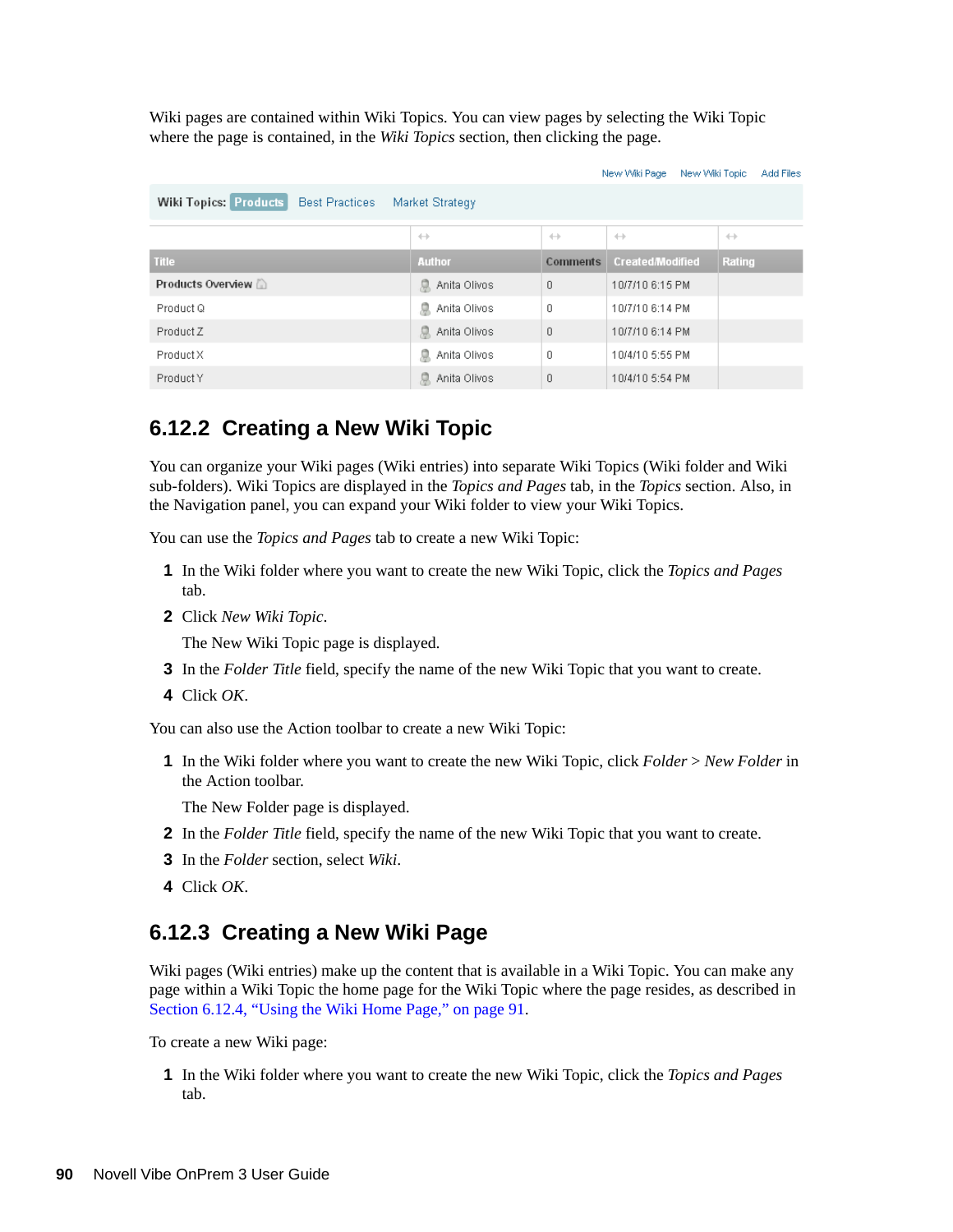- **2** In the *Wiki Topics* section, select the Wiki Topic where you want to create the new Wiki page.
- **3** Click *New Wiki Page*.

The Wiki page is displayed.

- **4** In the *Title* field, specify the name of the new Wiki page that you want to create.
- **5** In the *Description* section, specify the content for your Wiki page.
- **6** Click *OK*.

## <span id="page-90-0"></span>**6.12.4 Using the Wiki Home Page**

The home page is the first page users see when they access the Wiki Topic. You should define a home page for each Wiki Topic.

- ["Setting a Wiki Home Page" on page 91](#page-90-2)
- ["Navigating to Your Wiki Home Page" on page 91](#page-90-3)

#### <span id="page-90-2"></span>**Setting a Wiki Home Page**

Vibe enables you to set any Wiki page to be the home page for the Wiki Topic where the page resides.

- **1** Navigate to and open the Wiki page that you want to set as the home page for your Wiki Topic.
- **2** Click *Actions* > *Set Wiki Home Page* in the upper right corner of the Wiki page.

The Wiki page is now set as the home page for the Wiki Topic. When users access the Wiki Topic, this is the page they see first.

#### <span id="page-90-3"></span>**Navigating to Your Wiki Home Page**

- **1** In the Wiki folder, click the *Topics and Pages* tab.
- **2** In the *Wiki Topics* section, select the Wiki Topic where you want to view the home page. The home page for the Wiki Topic is displayed.

## <span id="page-90-1"></span>**6.12.5 Sorting Wiki Pages**

You can organize your Wiki Topics to display pages by *Title*, *Author*, *Created/Modified*, or *Rating*.

To sort Wiki pages:

- **1** Click the *Topics and Pages* tab.
- **2** Click the Wiki Topic that contains the pages that you want to sort.
- **3** Click the *Sort by* drop-down list.
- **4** In the table, click the column heading that represents how you want to sort the pages in your Wiki Topic. Click the column heading a second time to reverse the order.
	- **Title:** Lists pages in alphabetical order according to the title.
	- **Author:** Lists pages in alphabetical order according to the author.
	- **Created/Modified:** Lists pages in order according to when the page was created or last modified.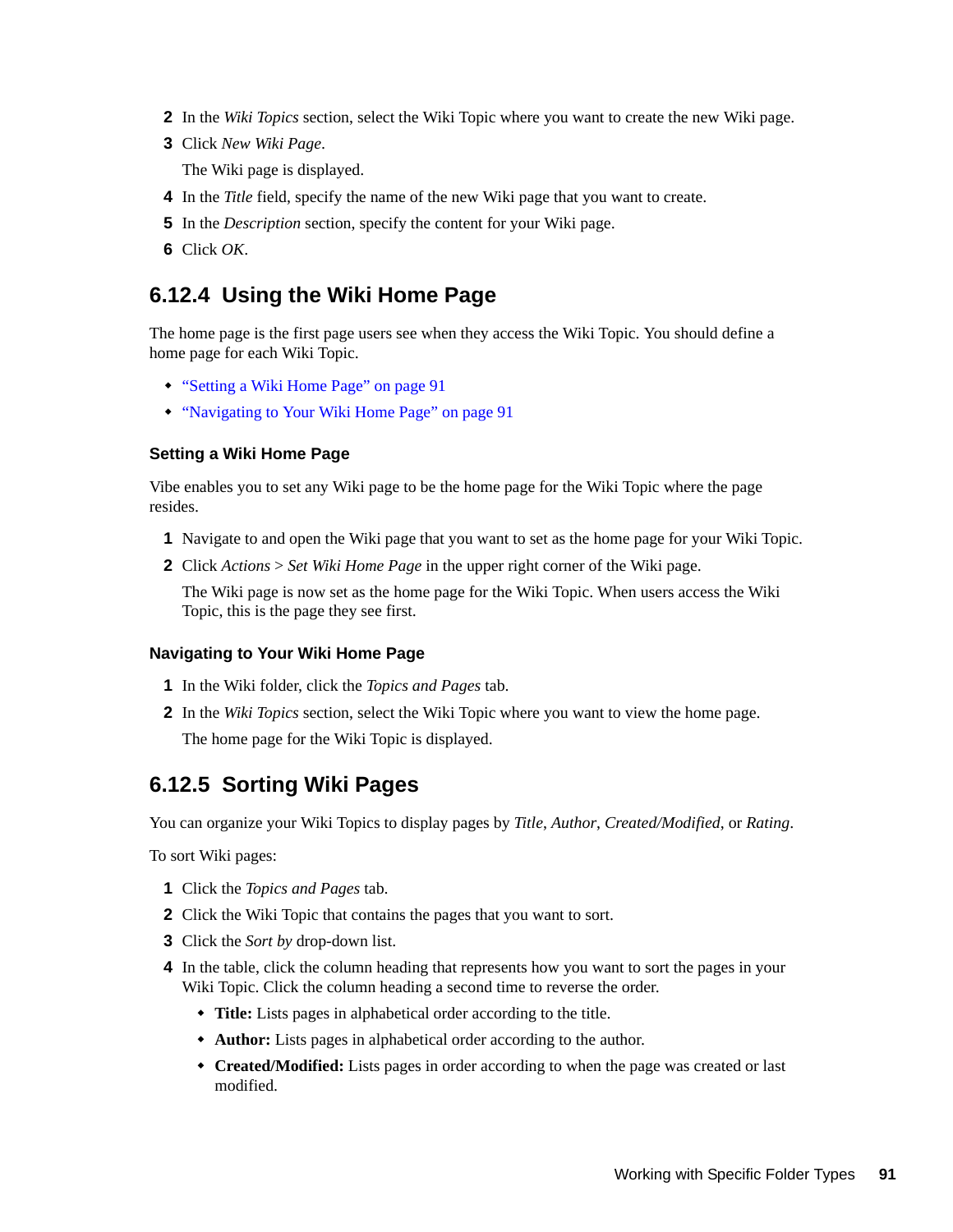**Rating:** Lists pages according to each page's rating.

For more information on rating, see [Section 7.17, "Rating a Folder Entry," on page 112](#page-111-0).

## <span id="page-91-0"></span>**6.12.6 Finding a Wiki Page**

Wiki pages are contained within Wiki Topics. You can view entries by selecting the Wiki Topic where the page is contained, in the *Wiki Topics* section.

|                                                                          |                   |                   | New Wiki Page<br>New Wiki Topic | Add Files         |  |
|--------------------------------------------------------------------------|-------------------|-------------------|---------------------------------|-------------------|--|
| <b>Wiki Topics: Products</b><br><b>Best Practices</b><br>Market Strategy |                   |                   |                                 |                   |  |
|                                                                          | $\leftrightarrow$ | $\leftrightarrow$ | $\leftrightarrow$               | $\leftrightarrow$ |  |
| <b>Title</b>                                                             | <b>Author</b>     | <b>Comments</b>   | <b>Created/Modified</b>         | Rating            |  |
| Products Overview                                                        | Anita Olivos<br>息 | $\theta$          | 10/7/10 6:15 PM                 |                   |  |
| Product Q                                                                | Anita Olivos<br>息 | 0                 | 10/7/10 6:14 PM                 |                   |  |
| Product Z                                                                | Anita Olivos<br>息 | $\theta$          | 10/7/10 6:14 PM                 |                   |  |
| Product X                                                                | Anita Olivos<br>息 | 0                 | 10/4/10 5:55 PM                 |                   |  |
| Product Y                                                                | Anita Olivos<br>臮 | $\theta$          | 10/4/10 5:54 PM                 |                   |  |

For Wiki Topics that contain many pages, you can use the *Find Page* field.

- **1** Select the Wiki Topic that contains the Wiki page that you are searching for.
- **2** In the *Find Page* field, begin typing the name of the Wiki page that you are looking for. Click the name of the Wiki page when it appears in the drop-down list.

## <span id="page-91-1"></span>**6.12.7 Formatting Your Wiki Page**

After you create a new Wiki page in your Wiki Topic, you can add section headings and links. (For information on creating a page, see [Section 6.12.3, "Creating a New Wiki Page," on page 90](#page-89-1).)

- ["Creating Sections and Subsections" on page 92](#page-91-2)
- ["Linking to Another Wiki Page" on page 93](#page-92-1)

#### <span id="page-91-2"></span>**Creating Sections and Subsections**

You can create section and subsection headings in a Wiki page by typing text enclosed in the equals sign.

| Example                | <b>Description</b>                             |
|------------------------|------------------------------------------------|
| $==Section$ name==     | Creates a section heading in the Wiki page.    |
| $==Subsection name ==$ | Creates a subsection heading in the Wiki page. |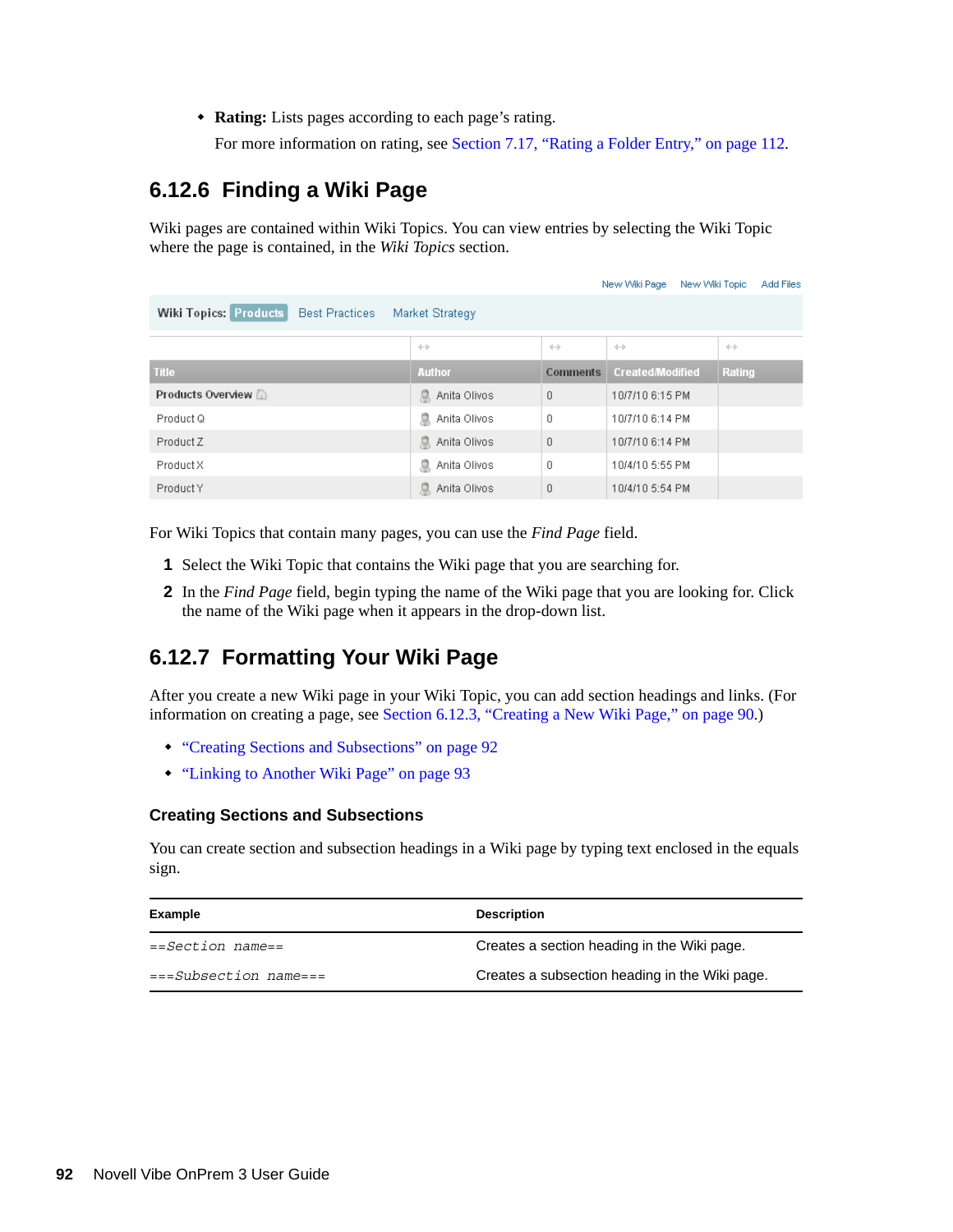#### <span id="page-92-1"></span>**Linking to Another Wiki Page**

If you know the exact title of the Wiki page that you want to link to, you can enter [[*title*]] in the *Description* section of the page that you are linking from to create a link to another page. For more information about linking within Vibe, see [Section 7.2, "Linking to a Folder or Folder Entry," on](#page-96-0)  [page 97.](#page-96-0)

# <span id="page-92-0"></span>**6.13 Creating Folder Content**

For information on creating and managing content within folders, see [Chapter 7, "Working With](#page-94-0)  [Folder Entries," on page 95.](#page-94-0)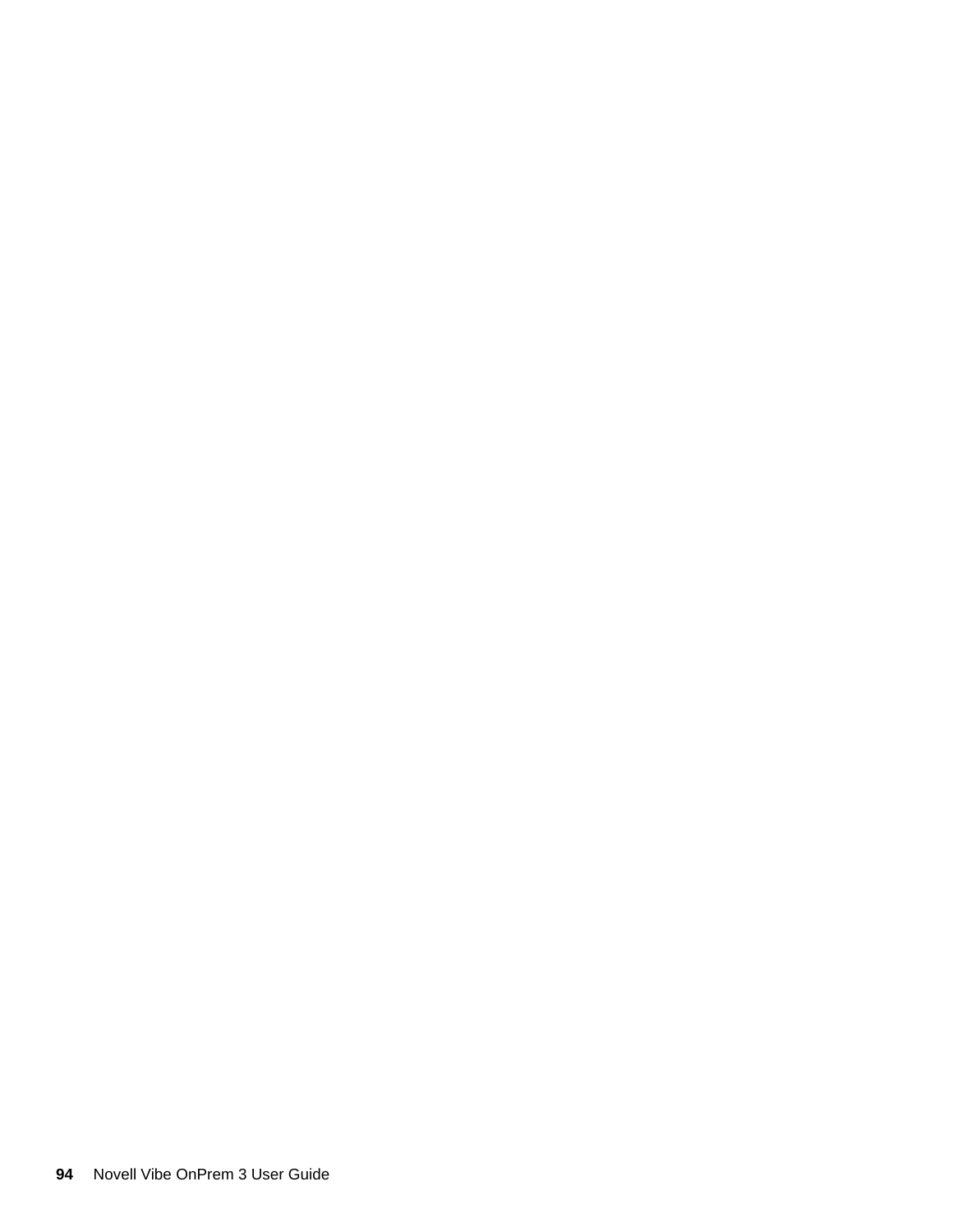# <span id="page-94-0"></span><sup>7</sup>**Working With Folder Entries**

Folder entries in Novell Vibe OnPrem are individual sections or parts that are used to populate folders with information.

- [Section 7.1, "Creating a Folder Entry," on page 95](#page-94-1)
- [Section 7.2, "Linking to a Folder or Folder Entry," on page 97](#page-96-1)
- [Section 7.3, "Commenting on a Folder Entry," on page 98](#page-97-0)
- [Section 7.4, "Modifying a Folder Entry," on page 99](#page-98-0)
- [Section 7.5, "Locking a Folder Entry," on page 99](#page-98-1)
- [Section 7.6, "Moving a Folder Entry," on page 99](#page-98-2)
- [Section 7.7, "Copying a Folder Entry," on page 100](#page-99-0)
- [Section 7.8, "Deleting a Folder Entry," on page 100](#page-99-1)
- [Section 7.9, "Undeleting a Folder Entry," on page 100](#page-99-2)
- [Section 7.10, "Notifying Others about a Folder Entry," on page 101](#page-100-0)
- [Section 7.11, "Subscribing to a Folder Entry," on page 102](#page-101-0)
- [Section 7.12, "Tagging a Folder Entry," on page 102](#page-101-1)
- [Section 7.13, "Working with Files in a Folder Entry," on page 103](#page-102-0)
- [Section 7.14, "Viewing the History of an Entry," on page 109](#page-108-0)
- [Section 7.15, "Generating Reports about a Folder Entry," on page 110](#page-109-0)
- [Section 7.16, "Displaying YouTube Videos in a Folder Entry," on page 112](#page-111-1)
- [Section 7.17, "Rating a Folder Entry," on page 112](#page-111-2)
- [Section 7.18, "Configuring the Display Style of Entries," on page 113](#page-112-4)
- [Section 7.19, "Printing a Folder Entry," on page 113](#page-112-5)
- [Section 7.20, "Enabling Alternate Folder Entry Types," on page 113](#page-112-1)
- [Section 7.21, "Creating Custom Folder Entry Forms," on page 113](#page-112-2)
- [Section 7.22, "Displaying Folder Entries on a Landing Page," on page 113](#page-112-3)

## <span id="page-94-1"></span>**7.1 Creating a Folder Entry**

Novell Vibe enables you to create folder entries in any folder where you have appropriate rights. If you do not have appropriate rights in a folder, you are not able to create an entry as described in this section.

- **1** Navigate to the folder where you want to create the entry.
- **2** In the Folder Entry toolbar, click the appropriate item to add the entry. For example, to add a blog entry in the Blog folder, click *New Blog Entry*.

The Blog Entry page is launched.

**3** Specify the appropriate information in the Entry page. For more detailed information on the fields, see [Section 7.1.1, "Filling In the Entry Form," on page 96.](#page-95-1)

7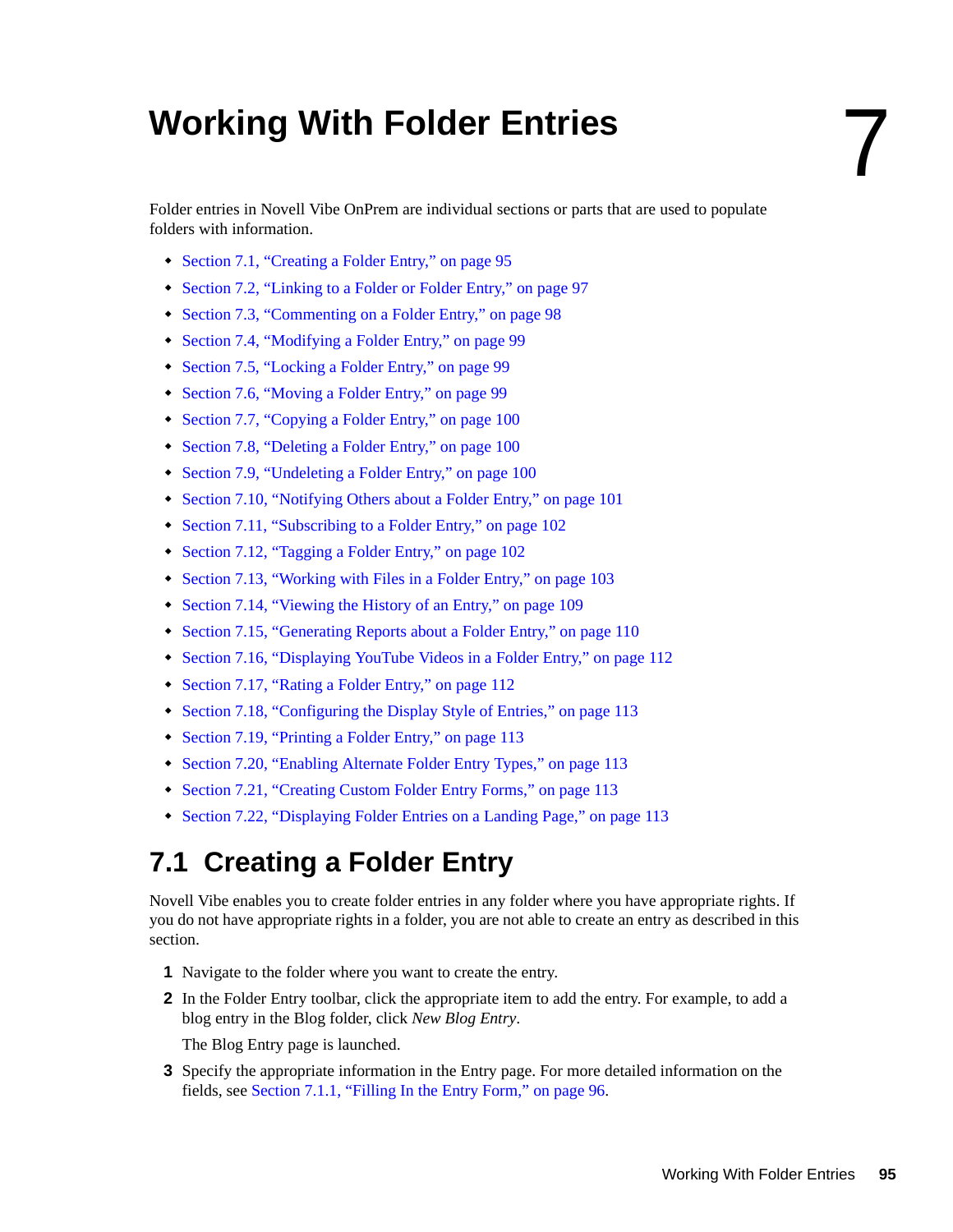**4** Click *OK*.

<span id="page-95-0"></span>The entry is added to the folder.

### <span id="page-95-1"></span>**7.1.1 Filling In the Entry Form**

Although the process for creating a folder entry is similar for each type of entry (file entry, calendar entry, discussion entry, etc.), the Entry form can vary considerably.

Because Vibe is highly customizable, field names in the Entry form can be defined and changed by Vibe administrators and other Vibe users who create forms. This section contains a list of named fields for the various default entry types. For more information on creating custom forms, see "Designing Custom Folder Entry Forms" in the *Novell Vibe OnPrem 3 Advanced User Guide*.

**Title:** Provide a title for the entry.

**Location:** Specify the location for the event.

**Description:** Provide a description of the entry. This is the body of the entry where you add the main content.

**Event/Time Period:** Specify the start and end time, whether you want the entry to adjust for the time zone of attendees, how you want your status to be displayed during this event (*Free*, *Busy*, *Tentative*, or *Out of Office*), and if you want the entry to repeat (*Does not repeat*, *Daily*, *Weekly*, *Monthly*, or *Yearly*).

**Priority:** Specify the priority of the entry.

**Attendee:** Specify individual attendees whom you want to invite to the calendar event.

**Clipboard User Names:** Use names that are on your clipboard to invite users to the event. For more information about the Vibe clipboard, see [Section 9.6, "Using the Vibe Clipboard," on page 131.](#page-130-0)

**Groups:** Specify groups that you want to be associated with the entry. When you specify a group, each member of the group is associated with the entry. For example, if you are scheduling a meeting and you specify a group to attend the meeting, each member of the group is considered to be an attendee.

**Teams:** Specify teams that you want to be associated with the entry. When you specify a team, each member of the team is associated with the entry. For example, if you are assigning a task to a team, each member of the team is responsible for completing the task.

**Send an E-Mail Notification:** Select this option if you want Vibe to send an e-mail notification to all of the users, groups, or teams that you associated with the entry.

**Status:** Select the current state for the task, such as *In Process*, *Completed*, and so forth.

**Completed:** Select the percentage of the task that is complete.

**Attachments:** Enables you to browse your file system and attach a file to the entry. Click *Add more files* to add additional attachments.

**Photo:** Enables you to browse to and upload a photo.

**Due Date:** The last day the entry is active.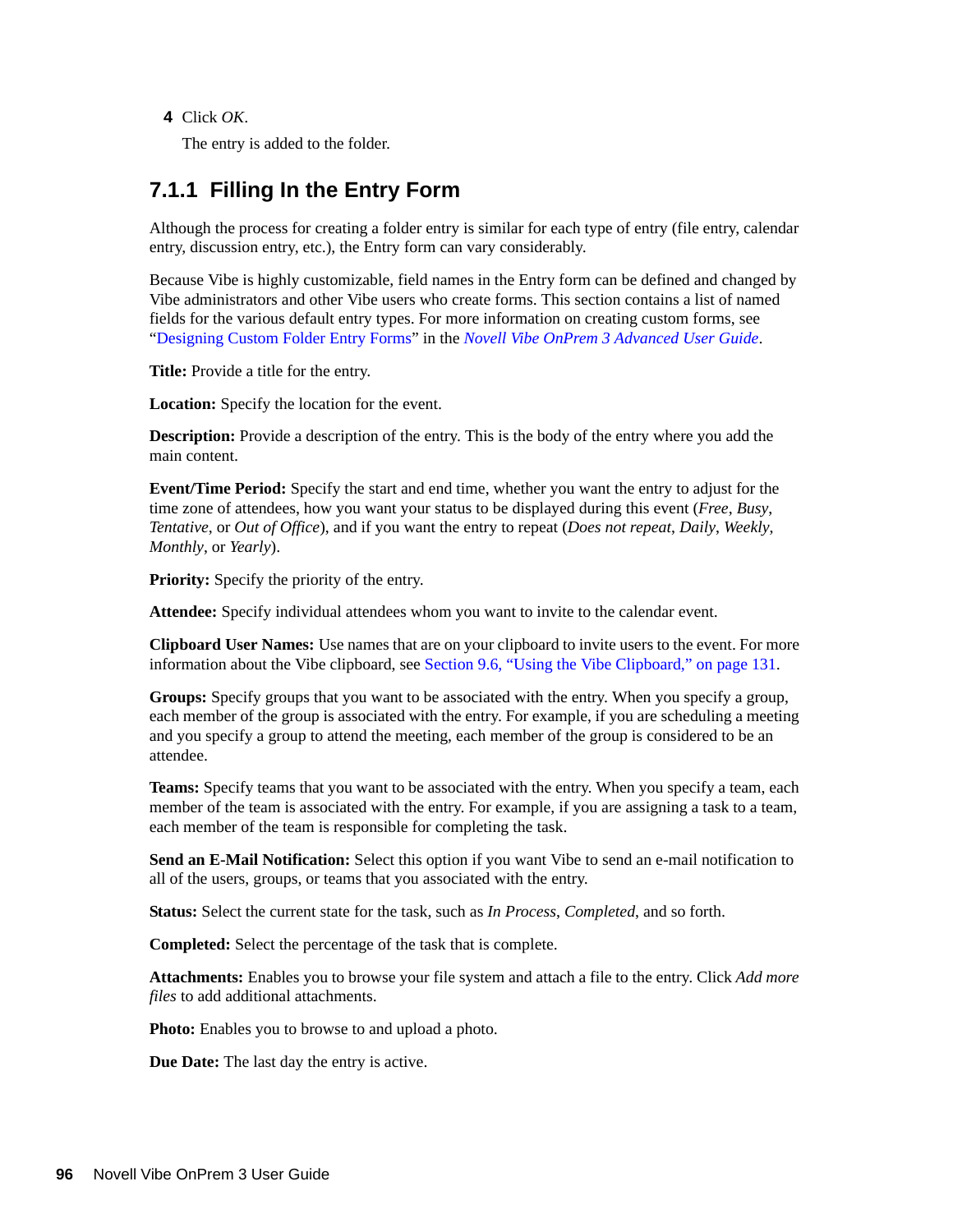**Survey:** Enables you to set parameters for your survey, such as whether to allow multiple answers, single answers, or written replies, who can see the vote results before the survey is due, who can see vote results after the survey is due, and who can see participant names. It also provides an option to allow voters to change or remove their votes.

For more detailed instructions on creating a survey, see ["Creating a Survey" on page 83](#page-82-4).

**Subscribe to This Entry:** You can configure Vibe to send you notifications when activity takes place in this entry. For more information, see [Section 2.12, "Subscribing to a Folder or Entry," on](#page-38-0)  [page 39.](#page-38-0)

**Send E-Mail When Entry is Submitted:** To ensure that certain co-workers are aware of your entry, you can send them an e-mail directly from Vibe, notifying them that an entry has been created. For more information, see [Section 9.5, "Filling Out the Send E-Mail Page," on page 131.](#page-130-1)

# <span id="page-96-1"></span><span id="page-96-0"></span>**7.2 Linking to a Folder or Folder Entry**

When creating an entry, when creating an advanced brand, or at other places in the Novell Vibe interface, you can include a link to another folder or entry in your Vibe site, or to anywhere else on the Internet.

- [Section 7.2.1, "Linking to an Entry in the Current Folder," on page 97](#page-96-2)
- [Section 7.2.2, "Linking to Another Folder or an Entry in Another Folder," on page 97](#page-96-3)
- [Section 7.2.3, "Linking to an External Page on the Web," on page 98](#page-97-1)

### <span id="page-96-2"></span>**7.2.1 Linking to an Entry in the Current Folder**

**1** In the *Description* section of the Entry form, click the *Expand* icon  $\blacksquare$  in the HTML editor, then click the *Apply link* icon , located near the end of the row of buttons.

Vibe displays a window that allows you to specify the entry to which you want to link.

- **2** In the *Entry name to link to* field, do either of the following:
	- Type the exact entry title.
	- Click *Find* next to the field, start typing the name of the entry, then select the appropriate title from the drop-down list.
- **3** Click *Insert*.

If you know the exact name of the entry that you want to link to, you can specify [[*entry name*]] in the *Description* section of the entry to create a link to that entry.

## <span id="page-96-3"></span>**7.2.2 Linking to Another Folder or an Entry in Another Folder**

**1** In the *Description* section of the Entry form, click the *Expand* icon  $\vee$  in the HTML editor, then click the *Apply link* icon  $\blacksquare$ , located near the end of the row of buttons in the HTML editor.

Vibe displays a window that allows you to specify the folder or entry to which you want to link.

- **2** Click the *Change* link.
- **3** In the provided field, start typing the name of the folder that you want to link to, or the name of the folder that contains the entry that you want to link to.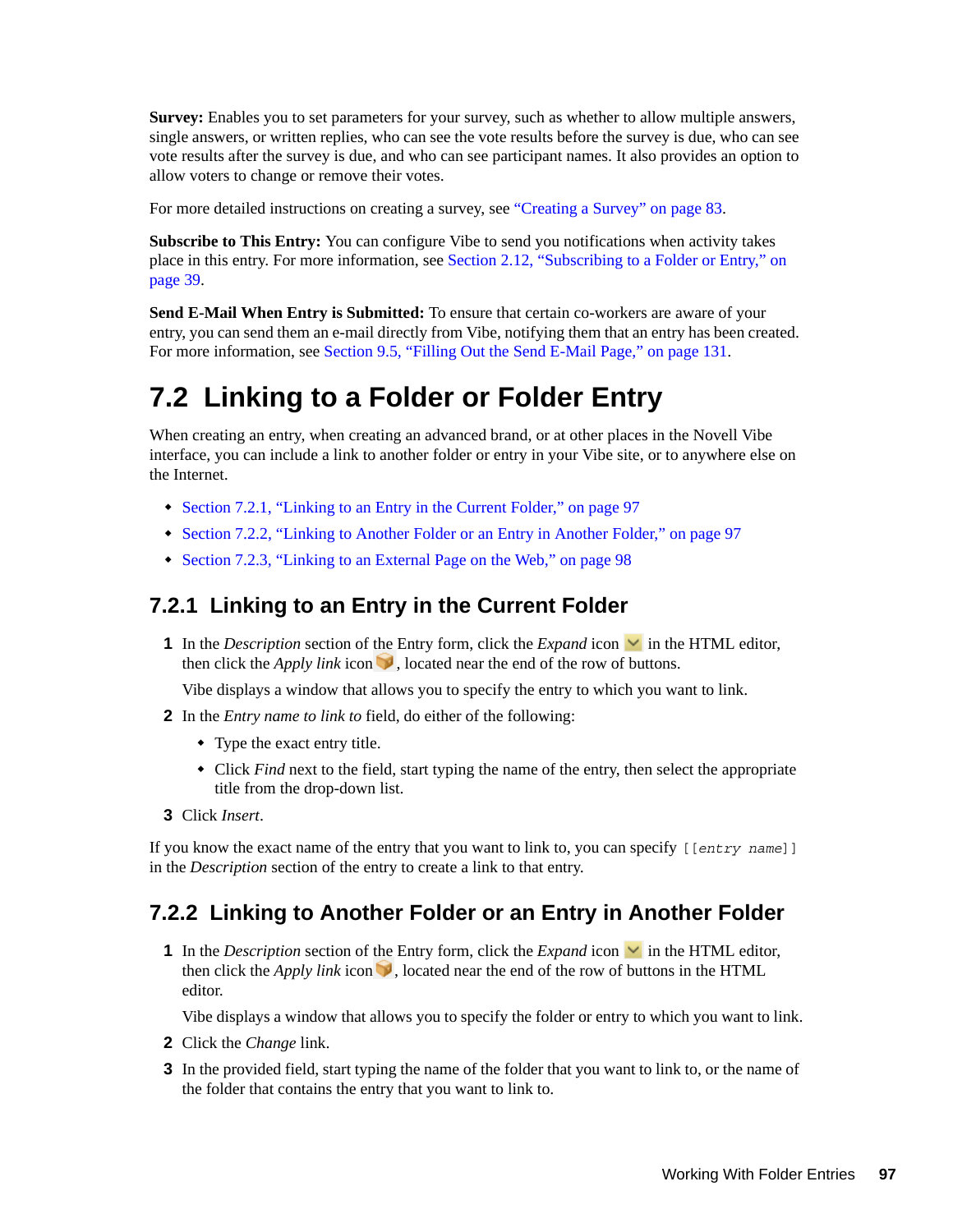- **4** When the desired folder appears in the type-to-find list, click it.
- **5** (Optional) If you want to link to an entry, in the *Entry name to link to* field, specify the complete name of the entry that you want to link to, or click *Find* to use the type-to-find functionality.
- **6** After you have finished typing the name, or after you have clicked the name in the type-to-find drop-down list, click *Insert*.

The linked title of your chosen entry is inserted into the *Description* box.

### <span id="page-97-1"></span>**7.2.3 Linking to an External Page on the Web**

- **1** In the *Description* section of the Add Entry form, select the text that you want to convert into a link.
- **2** Click the *Expand* icon  $\vee$  in the HTML editor, then click the *Insert/edit link* icon  $\circ$ .

Vibe displays a window that allows you to specify the entry to which you want to link.

**3** Fill in the following fields:

**Link URL:** Specify the URL of the page that you want to link to.

**Target:** Specify whether you want to open the link in the same window, or open the link in a new window.

**Title:** Specify a title for the link.

**Class:** Specify how big you want the link to appear.

If you leave this field blank, 12px is automatically selected. This is the standard setting.

**4** Click *Insert*.

## <span id="page-97-0"></span>**7.3 Commenting on a Folder Entry**

People often post a folder entry to generate ideas and obtain feedback. Novell Vibe enables you to comment on any type of entry, so you can share your ideas and provide input.

- **1** Navigate to the entry where you want to make a comment.
- **2** Select the entry, then click *Comment* in the Entry toolbar.

For entries in Discussion folders, click *Reply*.

- **3** In the *Description* field, specify your comment.
- **4** (Optional) Click *Browse* to attach a file to your comment.
- **5** Click *OK*.

Your comment is displayed in the *Comments* tab as the last comment in the list of comments.

For Blog entries, you can use the Blog toolbar to make comments. For information on using the Blog toolbar, see ["Using the Blog Toolbar" on page 74](#page-73-5).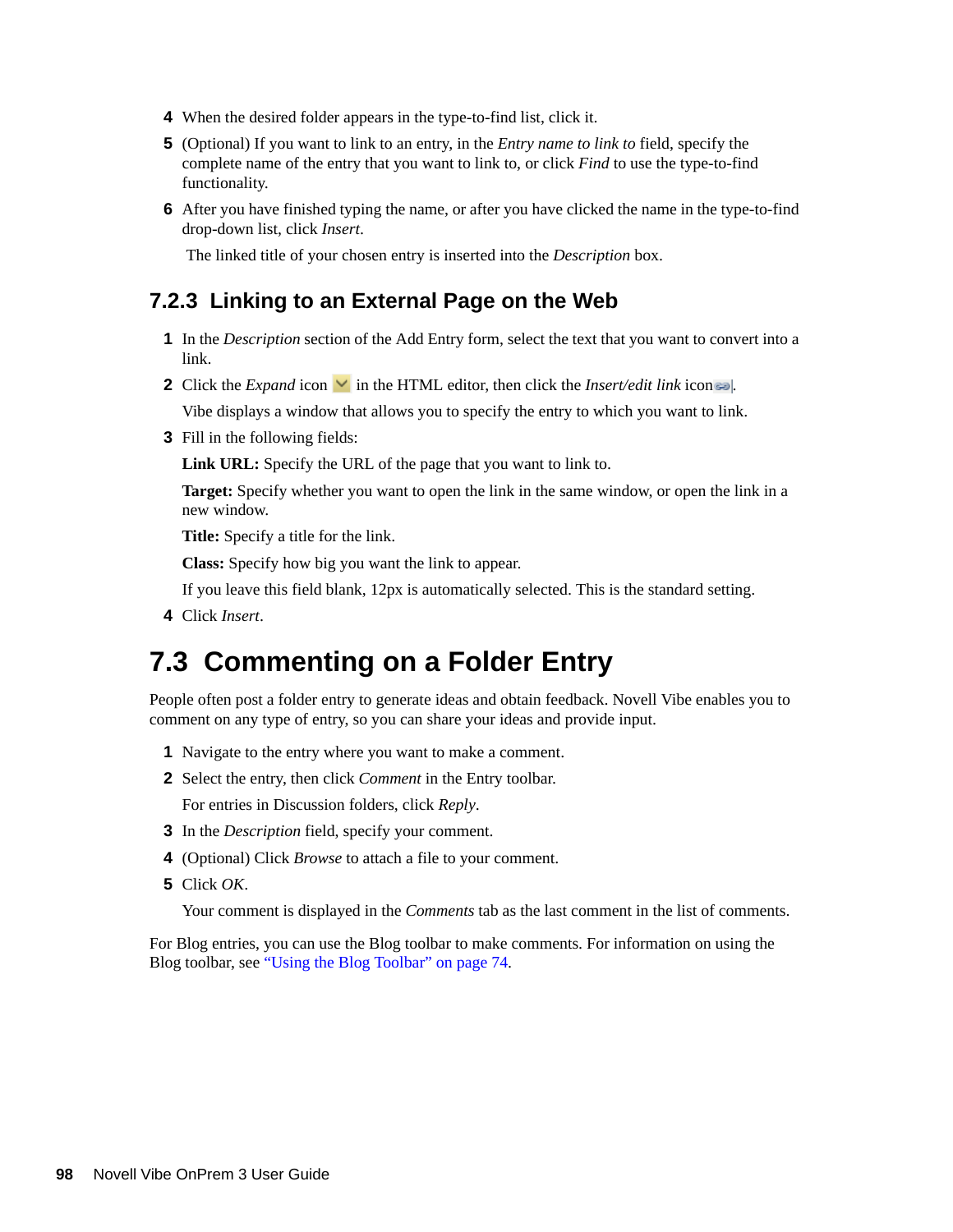# <span id="page-98-0"></span>**7.4 Modifying a Folder Entry**

If you have appropriate rights, Novell Vibe enables you to modify a folder entry after it has been created. You can modify all sections of an entry, or the *Description* section only.

- [Section 7.4.1, "Modifying All Sections of an Entry," on page 99](#page-98-3)
- [Section 7.4.2, "Modifying the Description Section of an Entry," on page 99](#page-98-4)

## <span id="page-98-3"></span>**7.4.1 Modifying All Sections of an Entry**

- **1** Navigate to the entry that you want to modify.
- **2** Select the entry, then click *Modify* in the Entry toolbar.
- **3** Modify the entry as necessary.

You can modify the title or description of the entry. You can also [subscribe to the entry](#page-39-0), or [send](#page-100-1)  [an e-mail when the entry is submitted](#page-100-1).

**4** When you have finished modifying the entry, click *OK*.

## <span id="page-98-4"></span>**7.4.2 Modifying the Description Section of an Entry**

- **1** Navigate to the entry that you want to modify.
- **2** In the lower right corner of the *Description* section, click *Edit*.
- **3** Use the provided HTML editor to modify the *Description* section.
- **4** Click *OK*.

## <span id="page-98-1"></span>**7.5 Locking a Folder Entry**

When you lock a folder entry in Novell Vibe, other users who might want to modify, move, copy, or delete the entry are unable to do so for as long as you have the entry locked.

This does not apply to users accessing the entry through WebDAV.

- **1** Navigate to the entry that you want to lock.
- **2** Select the entry, then click *Actions* > *Lock* in the Entry toolbar.

The entry is now locked from other activity. Nobody else can modify, move, copy, or delete the entry.

When you are finished modifying the entry, click *Actions* > *Unlock* in the Entry toolbar to make it available to be modified by other users.

## <span id="page-98-2"></span>**7.6 Moving a Folder Entry**

Novell Vibe enables you to move a folder entry into any folder where you have appropriate rights. If you do not have sufficient rights, this option is not available to you.

- **1** Navigate to the entry that you want to move.
- **2** Select the entry, then click *Actions* > *Move* in the Entry toolbar.
- **3** In the *Select the Destination Folder or Workspace* section, use the Workspace tree to navigate to the folder where you want to move the entry.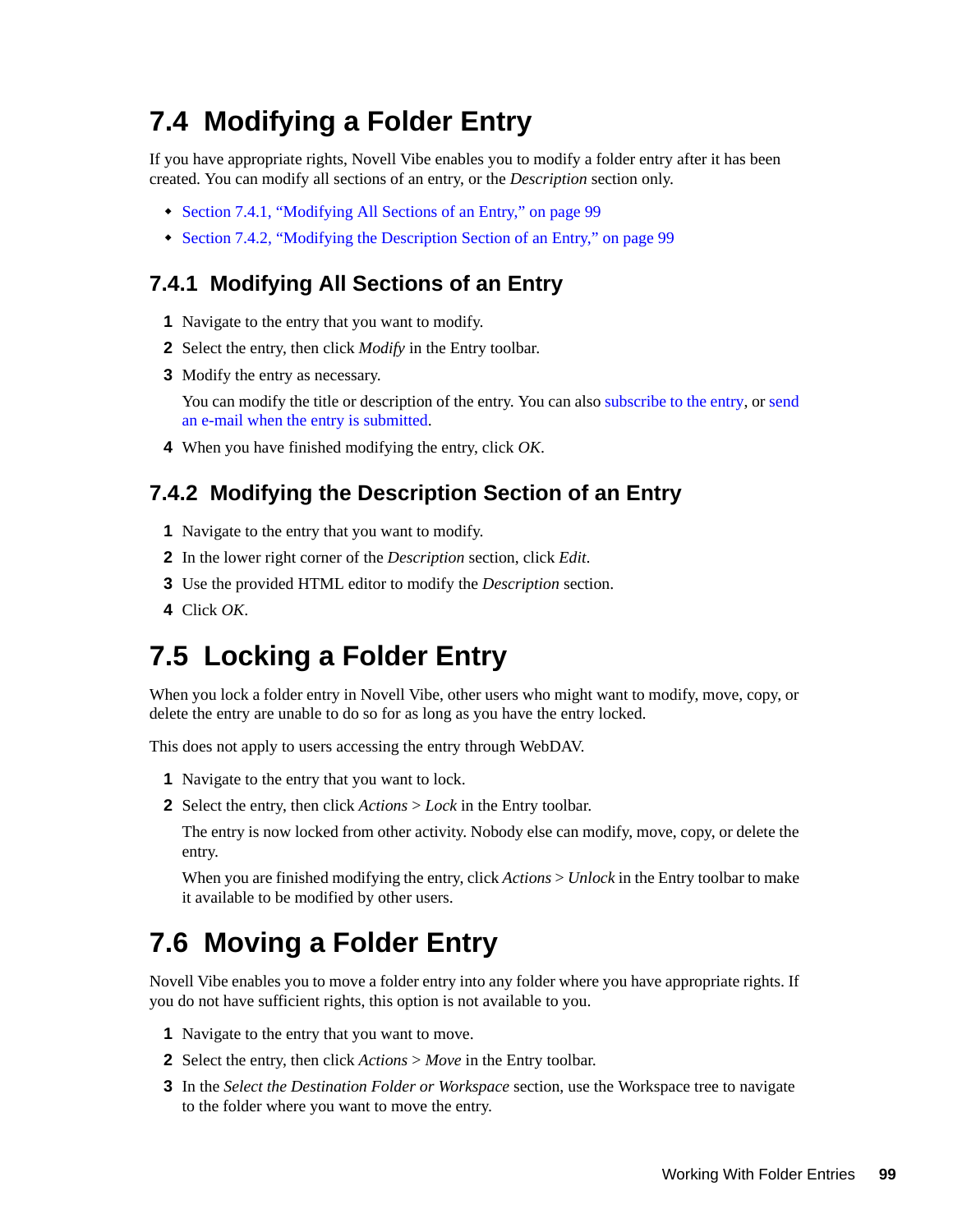**4** Click the linked title of the folder where you want to move the entry.

The *Current Save Location* section shows you the path where the entry is currently located.

**5** To move the entry to the location specified, click *OK*.

## <span id="page-99-0"></span>**7.7 Copying a Folder Entry**

Novell Vibe enables you to copy a folder entry from one folder and paste it into any folder where you have appropriate rights. If you do not have sufficient rights, this option is not available to you.

- **1** Navigate to the entry that you want to copy.
- **2** Select the entry, then click *Actions* > *Copy* in the Entry toolbar.
- **3** In the *Select the Destination Folder or Workspace* section, use the Workspace tree to navigate to the folder that you want to copy the entry into.
- **4** Click the linked title of the folder that you want to copy the entry into.

The *Current Save Location* section shows you the path where the entry is currently located.

**5** To copy the entry into the location specified, click *OK*.

## <span id="page-99-1"></span>**7.8 Deleting a Folder Entry**

You can delete a folder entry if you have appropriate rights to do so. If you do not have sufficient rights, this option is not available to you.

- **1** Navigate to the entry that you want to delete.
- **2** Select the entry, then click *Delete* in the Entry toolbar.

Novell Vibe asks you if you really want to delete the entry.

**3** (Optional) Select *Purge this entry immediately* if you want to purge the entry so that it cannot be recovered.

**IMPORTANT:** Selecting this option renders the entry unrecoverable and it is permanently deleted from the Vibe site.

If you do not select this option, you can undelete the entry as described in [Section 7.9,](#page-99-2)  ["Undeleting a Folder Entry," on page 100](#page-99-2).

**4** Click *OK*.

## <span id="page-99-2"></span>**7.9 Undeleting a Folder Entry**

Novell Vibe enables you to undelete a folder entry that has been deleted, restoring it to its previous location.

**1** Navigate to the folder where the deleted entry previously resided.

For example, if you want to restore an entry that was in your Blog folder in your personal workspace, navigate to the Blog folder in your personal workspace.

**TIP:** If you want to see everything that has been deleted in the Vibe site, navigate to the highest level workspace. (By default this is the *Home Workspace* directory.)

**2** Click the Trash icon **in** in the Navigation panel.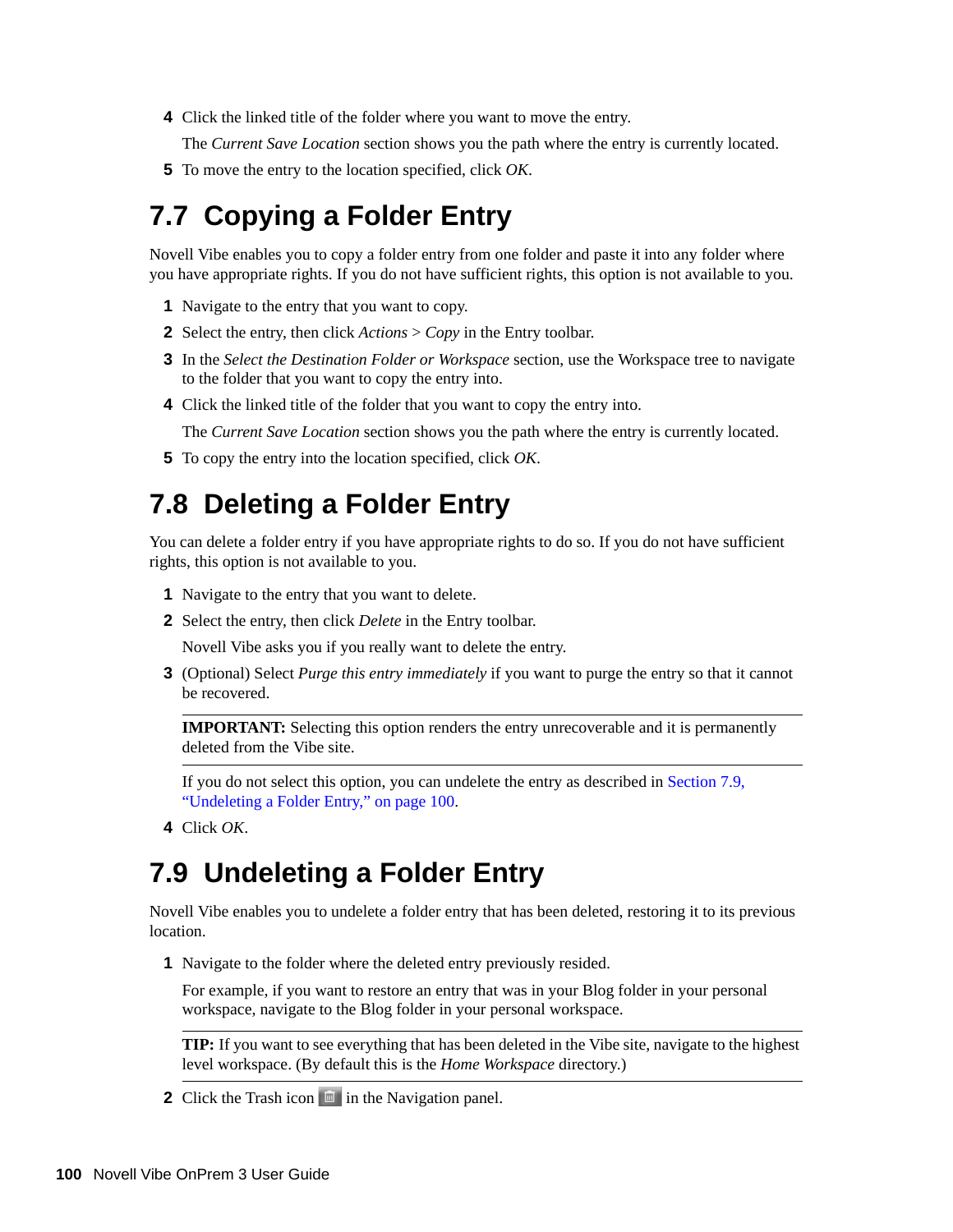The Trash page displays all workspaces, folders, and entries that have been deleted in or below the current folder.

- **3** Select the entry that you want to undelete.
- **4** Click *Restore*.

The entry is restored to its previous location. If the folder or workspace containing this entry has also been deleted, it is restored when you restore the entry.

For more information about undeleting, see "Restoring Deleted Items" in the *Novell Vibe OnPrem 3 Advanced User Guide*.

## <span id="page-100-0"></span>**7.10 Notifying Others about a Folder Entry**

When viewing a folder entry, you might think of a co-worker who also needs the information. Novell Vibe provides various ways to inform your friends and co-workers about entries that you think they might be interested in.

- [Section 7.10.1, "Sharing an Entry," on page 101](#page-100-2)
- [Section 7.10.2, "Sending an E-Mail about an Entry," on page 101](#page-100-3)

**NOTE:** Notifying another Vibe user about an entry does not automatically grant the user access rights to view the entry. If the user does not already have access rights to view the entry, you can modify the access control settings of the entry, as described in "Controlling Access to Entries" in the *Novell Vibe OnPrem 3 Advanced User Guide*.

## <span id="page-100-2"></span>**7.10.1 Sharing an Entry**

When you share a folder entry with someone, that person can view that entry in the *Micro-Blogs and Shared Items* tab in his or her personal workspace. For information on how to view shared entries, see [Section 2.11.3, "Viewing Shared Items," on page 39](#page-38-1).

- **1** In the entry that you want to share, click *Actions* > *Share This Entry* in the Entry toolbar.
- **2** In the provided page, select the users, groups, or teams with whom you want to share the entry.
- **3** In the *Comments* section, provide any comments that you want to include.
- **4** Click *OK*.

The entry is now shared with the users that you specified.

### <span id="page-100-3"></span>**7.10.2 Sending an E-Mail about an Entry**

You can send a notification e-mail about a folder entry when you create the entry, or after the entry has already been created.

- ["Sending an E-Mail When Creating the Entry" on page 101](#page-100-1)
- ["Sending an E-Mail After the Entry Is Created" on page 102](#page-101-2)

#### <span id="page-100-1"></span>**Sending an E-Mail When Creating the Entry**

**1** In the entry creation form when you are creating an entry, click *Send E-Mail When Entry is Submitted*.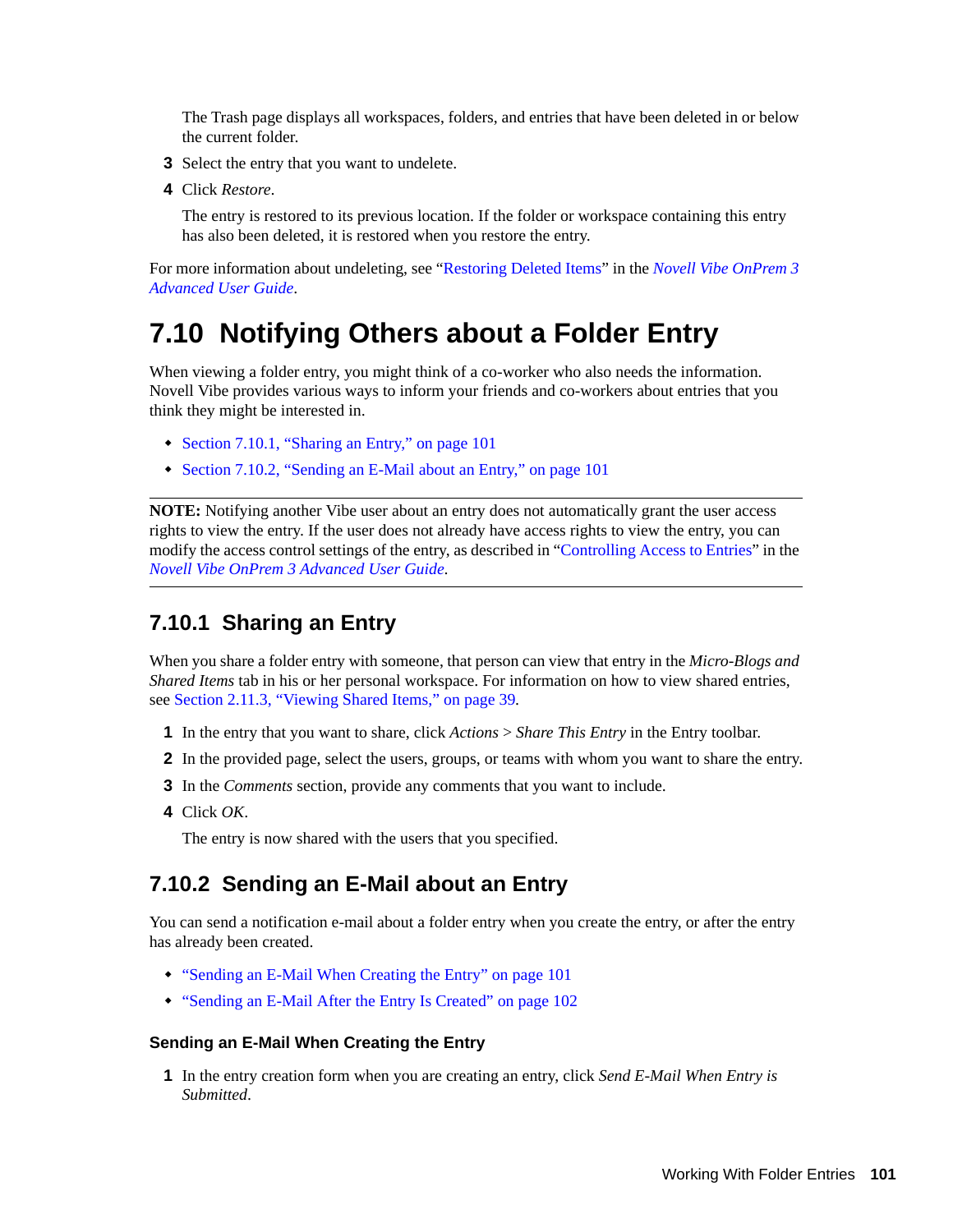**2** Fill in the appropriate fields.

For information on filling in the rest of the Send E-Mail form, see [Section 9.5, "Filling Out the](#page-130-1)  [Send E-Mail Page," on page 131.](#page-130-1)

**3** Click *OK* to create the entry and send the e-mail.

#### <span id="page-101-2"></span>**Sending an E-Mail After the Entry Is Created**

You do not need to be the author of the entry to send this type of e-mail.

- **1** Navigate to and open the entry that you want to inform others about via e-mail.
- **2** Click *E-mail Contributors* in the entry's Footer toolbar.

The Send E-Mail page is displayed.

A link to this entry is automatically created and is visible in the body of the received message.

**3** Fill in the appropriate fields.

For information on filling in the rest of the Send E-Mail form, see [Section 9.5, "Filling Out the](#page-130-1)  [Send E-Mail Page," on page 131.](#page-130-1)

**4** Click *OK* to send the notification.

For Blog entries, you can use the Blog toolbar to send an e-mail about the entry. For information on using the Blog toolbar, see ["Using the Blog Toolbar" on page 74](#page-73-5).

## <span id="page-101-0"></span>**7.11 Subscribing to a Folder Entry**

If you are particularly interested in a specific folder entry, you can subscribe to that entry. When you subscribe to an entry, Novell Vibe notifies you of any activity that takes place in the entry.

- **1** Navigate to and open the entry that you want to subscribe to.
- **2** In the Footer toolbar of the entry, click *Subscribe to This Entry*.
- **3** Select the type of e-mail notification that you want to receive, then click *OK*.

For more information on subscribing to entries, see [Section 2.12, "Subscribing to a Folder or Entry,"](#page-38-0)  [on page 39](#page-38-0).

For Blog entries, you can use the Blog toolbar to subscribe to the entry. For information on using the Blog toolbar, see ["Using the Blog Toolbar" on page 74](#page-73-5).

# <span id="page-101-1"></span>**7.12 Tagging a Folder Entry**

Tags are keywords that categorize a workspace, folder, or folder entry. Tagging functionality in Novell Vibe enables you to create virtual containers for places and entries. Like folders in your email, you can categorize information, then come back to it at a later time.

- **1** In the entry that you want to tag, click *Tags* in the lower left corner of the entry.
- **2** Type the name of the tag into the field in either the *Personal Tags* or *Community Tags* section.

To decide whether you want to create a personal or community tag, see [Section 3.6.4,](#page-47-0)  ["Choosing Between Personal Tags and Community Tags," on page 48](#page-47-0).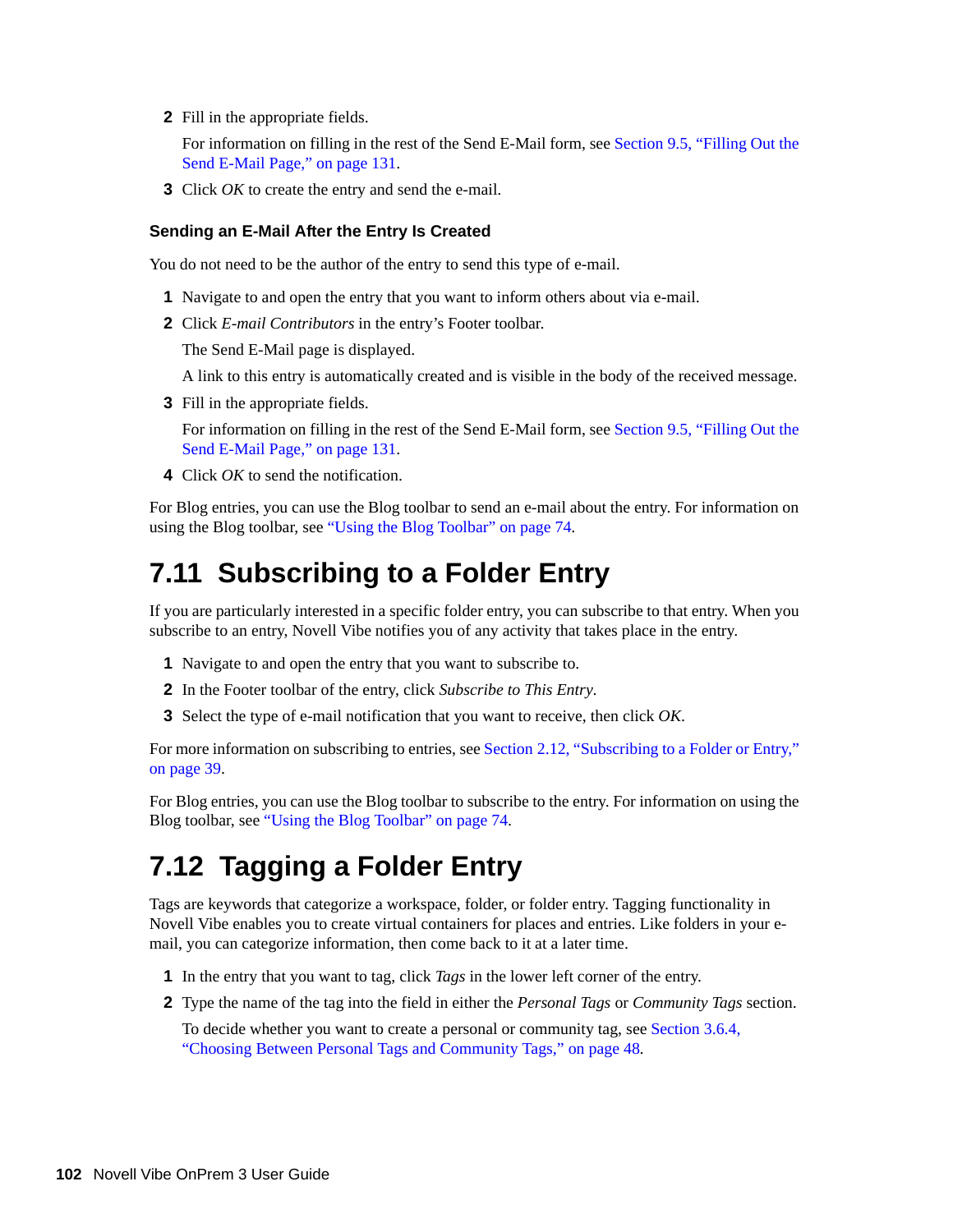This field uses Type-to-Find functionality, so if a tag already exists with the desired name, it appears in the drop-down list. If the name does not appear in the drop-down list, you are creating a new tag.

**3** Finish typing the name of the tag, or select it from the drop-down list, then click *Add*.

The entry is now tagged with the tag that you specified.

For more information on tagging, see [Section 3.6, "Using Tags," on page 47.](#page-46-0)

# <span id="page-102-0"></span>**7.13 Working with Files in a Folder Entry**

- [Section 7.13.1, "Creating a File Entry," on page 103](#page-102-1)
- [Section 7.13.2, "Attaching Files to a Folder Entry," on page 103](#page-102-2)
- [Section 7.13.3, "Viewing and Editing Files," on page 104](#page-103-0)
- [Section 7.13.4, "Downloading Files," on page 106](#page-105-0)
- [Section 7.13.5, "Obtaining the WebDAV URL for a File," on page 106](#page-105-1)
- [Section 7.13.6, "Adding a Note about a File or File Version," on page 106](#page-105-2)
- [Section 7.13.7, "Setting the File Status," on page 107](#page-106-1)
- [Section 7.13.8, "Using Version Control with Files," on page 107](#page-106-2)

## <span id="page-102-1"></span>**7.13.1 Creating a File Entry**

Novell Vibe enables you to create file entries in designated Files folders. Creating a file entry is different than attaching a file to another type of folder entry. File entries in Vibe Files folders contain a primary file. Other files can be associated to the file entry as attachments, but there is only one primary file.

You can create file entries in Files folders the same way that you create any other type of folder entry in Vibe, as described in [Section 7.1, "Creating a Folder Entry," on page 95.](#page-94-1) Or, you can create file entries as described in [Section 5.6, "Importing Files into a Folder," on page 65.](#page-64-1)

For more information about the difference between Files folders and other types of Vibe folders when you add files, see [Section 6.5.1, "Adding Files to a Files Folder and Other WebDAV-Enabled](#page-77-3)  [Folders," on page 78](#page-77-3).

## <span id="page-102-2"></span>**7.13.2 Attaching Files to a Folder Entry**

Vibe provides various alternatives to add attachments to an entry.

- ["Dragging and Dropping Files" on page 103](#page-102-3)
- ["Uploading a Single File" on page 104](#page-103-1)

#### <span id="page-102-3"></span>**Dragging and Dropping Files**

You can attach a file to an entry by dragging it from another location and dropping it into the entry.

- **1** Navigate to and open the entry where you want to attach the file.
- **2** Click the *Attachments* tab.
- **3** Click *Drag and Drop Files*.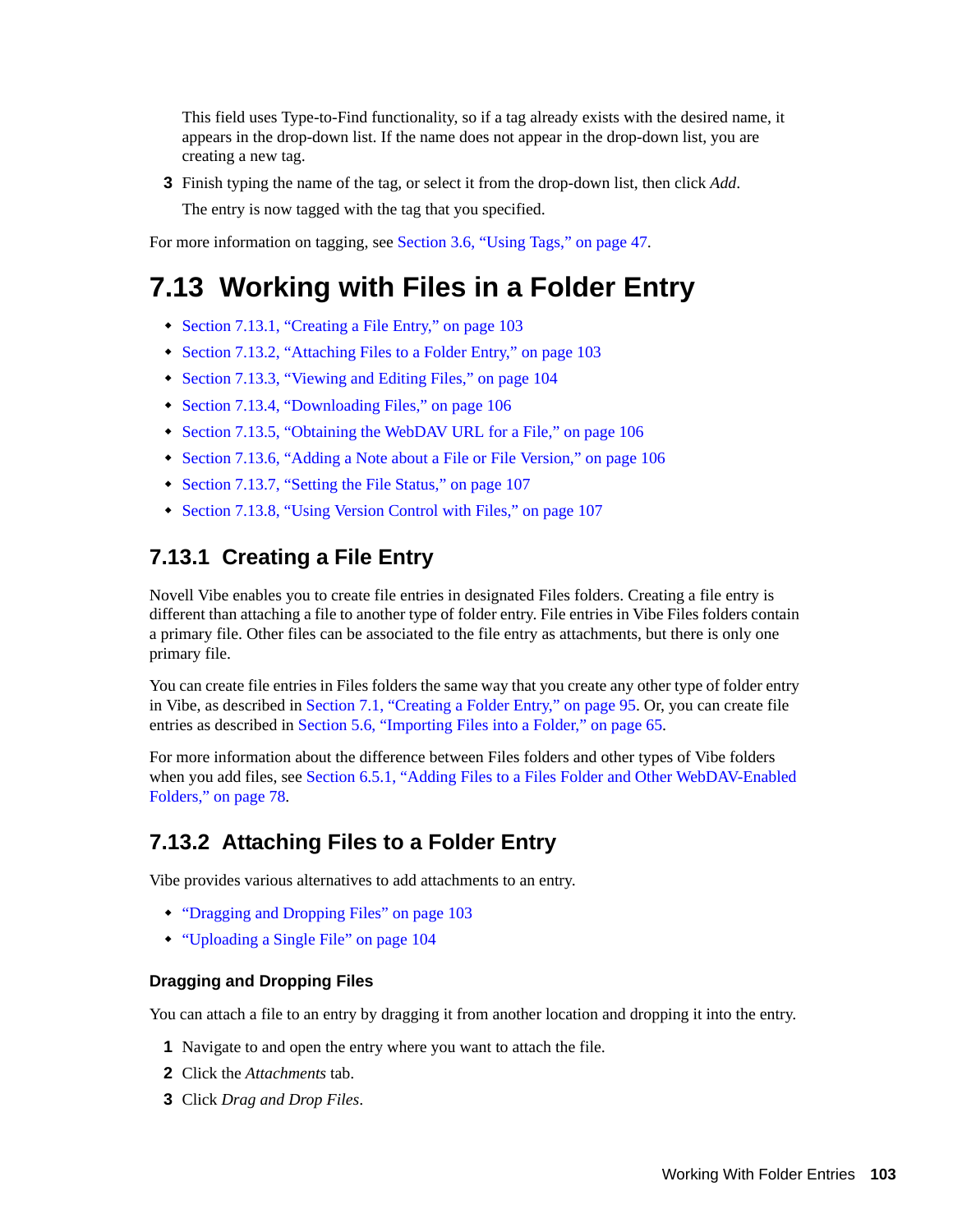The Drag and Drop Files dialog box is displayed.

**4** Drag the file that you want to upload and drop it onto the folder icon in the Drag and Drop Files dialog box.

Vibe displays an opening and closing folder to signify that your dropped files are being uploaded as attachments.

You can also copy and paste files into the folder icon.

#### <span id="page-103-1"></span>**Uploading a Single File**

- **1** Navigate to and open the entry where you want to attach the file.
- **2** Click the *Attachments* tab.
- **3** Click *Upload a Single File*.

The Upload a Single File dialog box is displayed.

- **4** Click *Browse*, then browse to and select the file that you want to attach.
- **5** Click *OK*.

## <span id="page-103-0"></span>**7.13.3 Viewing and Editing Files**

Vibe enables you to easily view and edit files that are associated with entries. Files can be associated with entries in one of two ways:

- Files can be attached to an entry
- Files can be a primary file for the entry

Primary files can exist only in entries in Files folders

The following sections describe how to view and edit attached files:

- ["Viewing Files" on page 104](#page-103-2)
- ["Editing Files" on page 105](#page-104-0)

#### <span id="page-103-2"></span>**Viewing Files**

You can view files in a text editor or in HTML format.

- ["Viewing a File in a Text Editor" on page 104](#page-103-3)
- ["Viewing the File in HTML Format" on page 105](#page-104-1)

#### <span id="page-103-3"></span>Viewing a File in a Text Editor

When you view a file in a text editor, the file is opened in Read-Only mode.

- **1** Navigate to and open the entry that contains the file that you want to view.
- **2** (Conditional) If the file that you want to view is an attachment, click the *Attachments* tab. Only Files folders can contain files that are not attachments.
- **3** Next to the file that you want to view, click *File Actions* > *View This File*. or

Click the name of the file.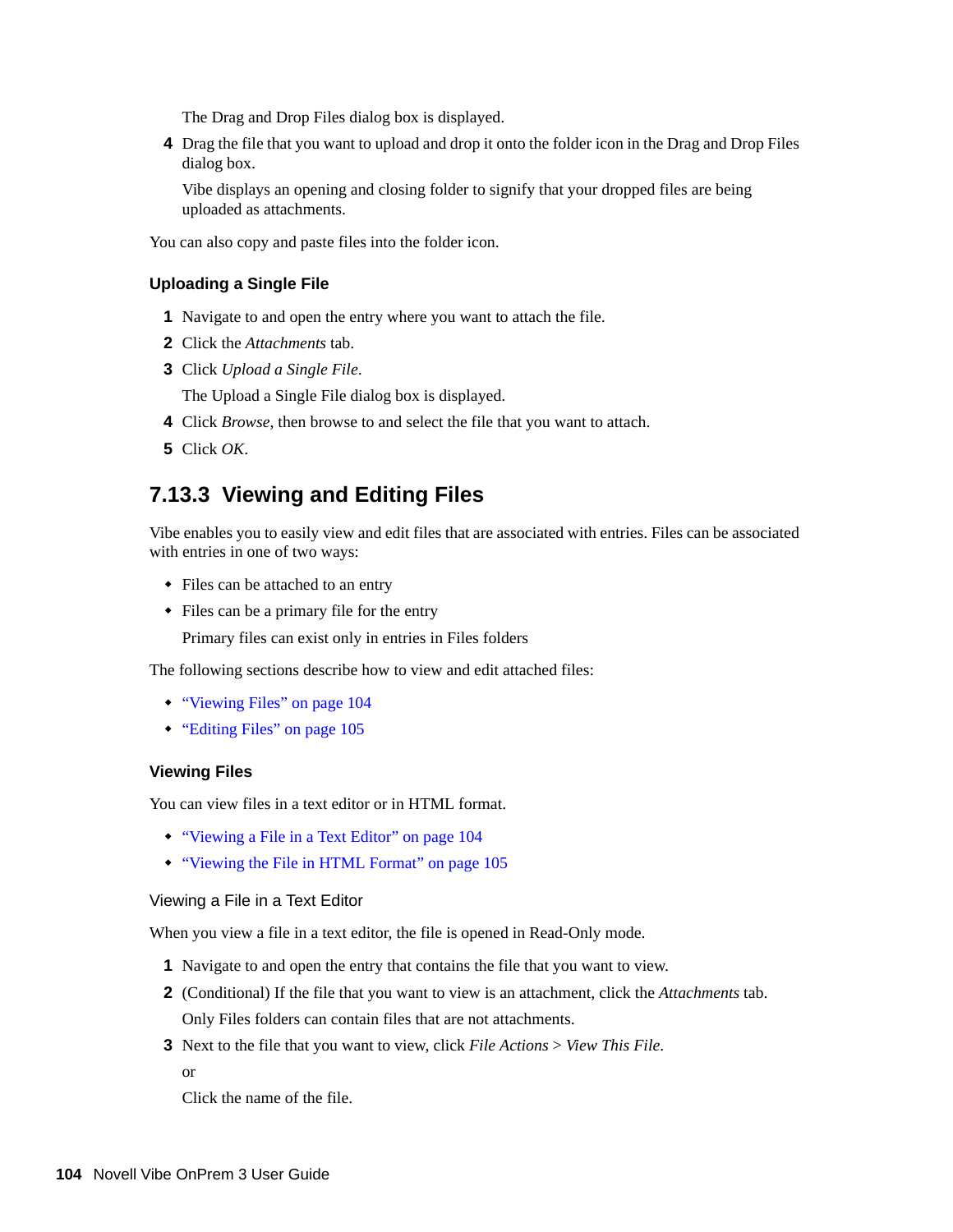#### <span id="page-104-1"></span>Viewing the File in HTML Format

If you want to quickly view a file, you can view it in HTML format.

Some file types cannot be viewed in HTML format, such as PNG, JPG, GIF, and PDF.

- **1** Navigate to and open the entry that contains the file that you want to view.
- **2** (Conditional) If the file that you want to view is an attachment, click the *Attachments* tab. Only Files folders can contain files that are not attachments.
- **3** Next to the file that you want to view, click *File Actions* > *View This File as HTML*.

#### <span id="page-104-0"></span>**Editing Files**

Vibe enables you to edit documents in-place, using the Edit-in-Place feature. This feature allows you to seamlessly edit documents that are stored on the Vibe server.

You can edit files only if you have the editing application for that specific type of file installed on your personal workstation. For example, to edit a DOC file, you must have Microsoft Word installed on your personal workstation.

- **1** Navigate to and open the entry that contains the file that you want to edit.
- **2** (Conditional) If the file that you want to edit is an attachment, click the *Attachments* tab.

Only Files folders can contain files that are not attachments.

**3** Next to the file that you want to edit, click *File Actions* > *Edit This File*.

The file is launched in the file editor that you specified. For information on how to change the editor that Vibe uses to edit files, see [Section B.10, "Unable to Edit Files That Are Attached to](#page-143-0)  [Entries," on page 144.](#page-143-0)

**4** (Conditional) If Vibe prompts you to provide your Vibe credentials, specify the username and password that you use to log in to Vibe, then click *OK*.

You can now edit the file.

**5** After you have edited the file, save your changes, then exit the editing application.

Vibe creates a version of the file as it was before you modified it. When you exit and reopen the entry, you can view the older version of the file, as described in ["Accessing a Previously Saved](#page-108-2)  [Version of a File" on page 109](#page-108-2).

**IMPORTANT:** When you edit an attached document using OpenOffice, Vibe creates a new version of the document each time you click *Save*. Because each version of a document counts against your data quota (for more information on data quota, see "Managing Your Data Quota" in the *Novell Vibe OnPrem 3 Advanced User Guide*), you should save the document only when you close it if you are using OpenOffice. For information on how to delete versions of a file, see ["Deleting Existing](#page-108-1)  [Versions of a File" on page 109](#page-108-1).

When you use Microsoft Office, Vibe creates only one new version each time you edit the document. Clicking *Save* multiple times does not create multiple versions.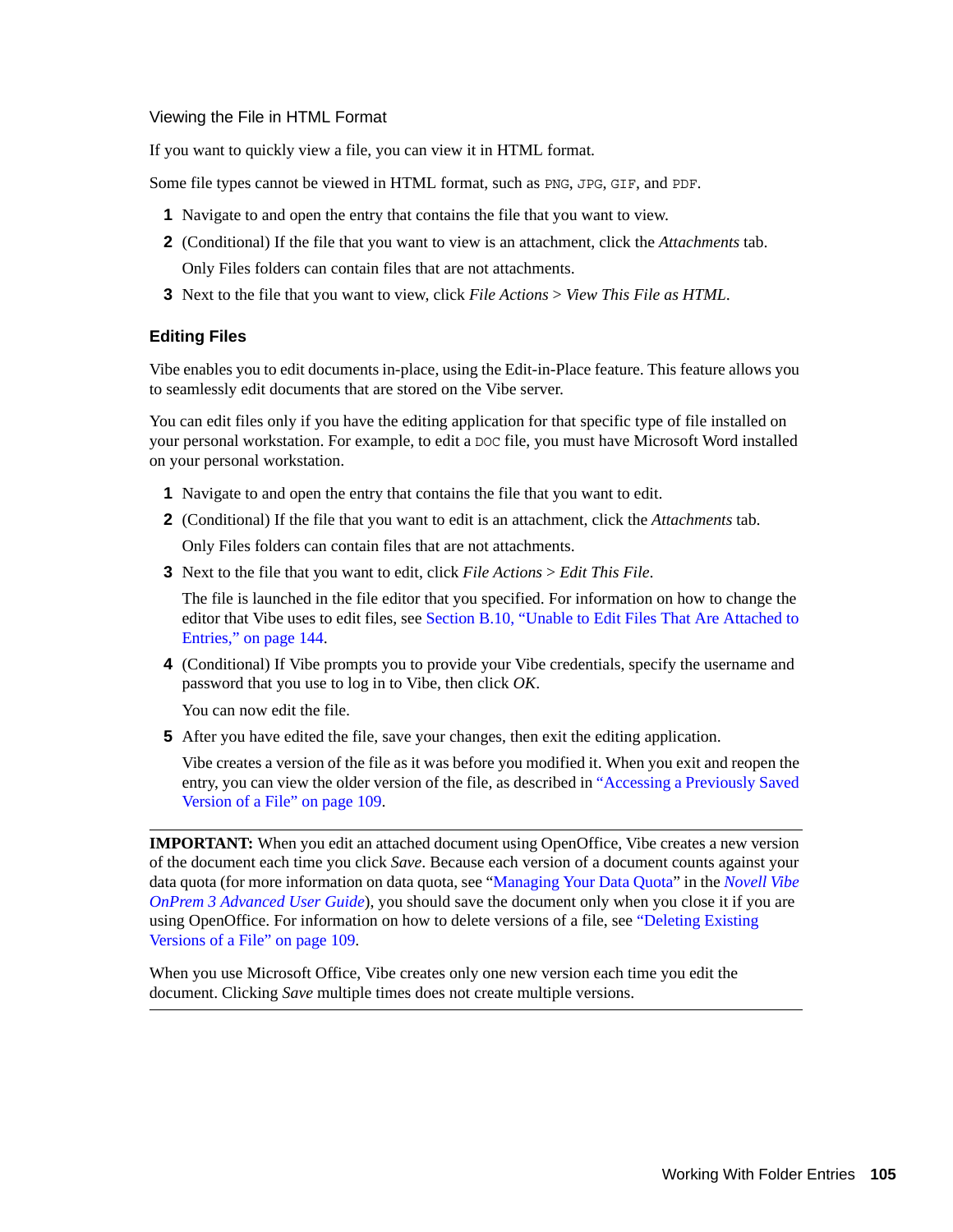## <span id="page-105-0"></span>**7.13.4 Downloading Files**

You can download files that are associated with an entry. You can download a single file, or all files that are associated with the entry. Files are downloaded in a ZIP file.

- ["Downloading Single Files" on page 106](#page-105-3)
- ["Downloading All Files" on page 106](#page-105-4)

#### <span id="page-105-3"></span>**Downloading Single Files**

- **1** Navigate to and open the entry that contains the file that you want to download.
- **2** Next to the file, click *File Actions* > *Download This File in a Zip File*.

#### <span id="page-105-4"></span>**Downloading All Files**

- **1** Navigate to and open the entry that contains the files that you want to download.
- **2** Next to any file within the entry, click *File Actions* > *Download All Files*.

or

Click the *Attachments* tab, then click *Download All Files*.

### <span id="page-105-1"></span>**7.13.5 Obtaining the WebDAV URL for a File**

When you know a file's WebDAV URL, you can open the file directly from an editing application such as Microsoft Office, or directly from the command line.

To obtain the WebDAV URL for a file:

- **1** Navigate to and open the entry that contains the file for which you want to obtain the WebDAV URL.
- **2** (Conditional) If the file for which you want to obtain the WebDAV URL is an attachment, click the *Attachments* tab.

Only Files folders can contain files that are not attachments.

**3** Next to the file, click *File Actions* > *WebDAV URL*.

The WebDAV URL is displayed for you to copy.

After you have obtained the WebDAV URL for the file, you can specify the URL into a document editor such as Microsoft Office to open the file. Refer to the documentation for your specific document editor for instructions on how to accomplish this.

### <span id="page-105-2"></span>**7.13.6 Adding a Note about a File or File Version**

You might want to add a note about a particular file or version of a file. File notes are displayed directly below the filename in the *Attachments* and *File Versions* tabs. File notes can make it easier for users to know exactly what the file contains without opening it. They can also be an easy way to differentiate one version of a file from another.

**1** Navigate to and open the entry that contains the attached file or file version for which you want to add a note.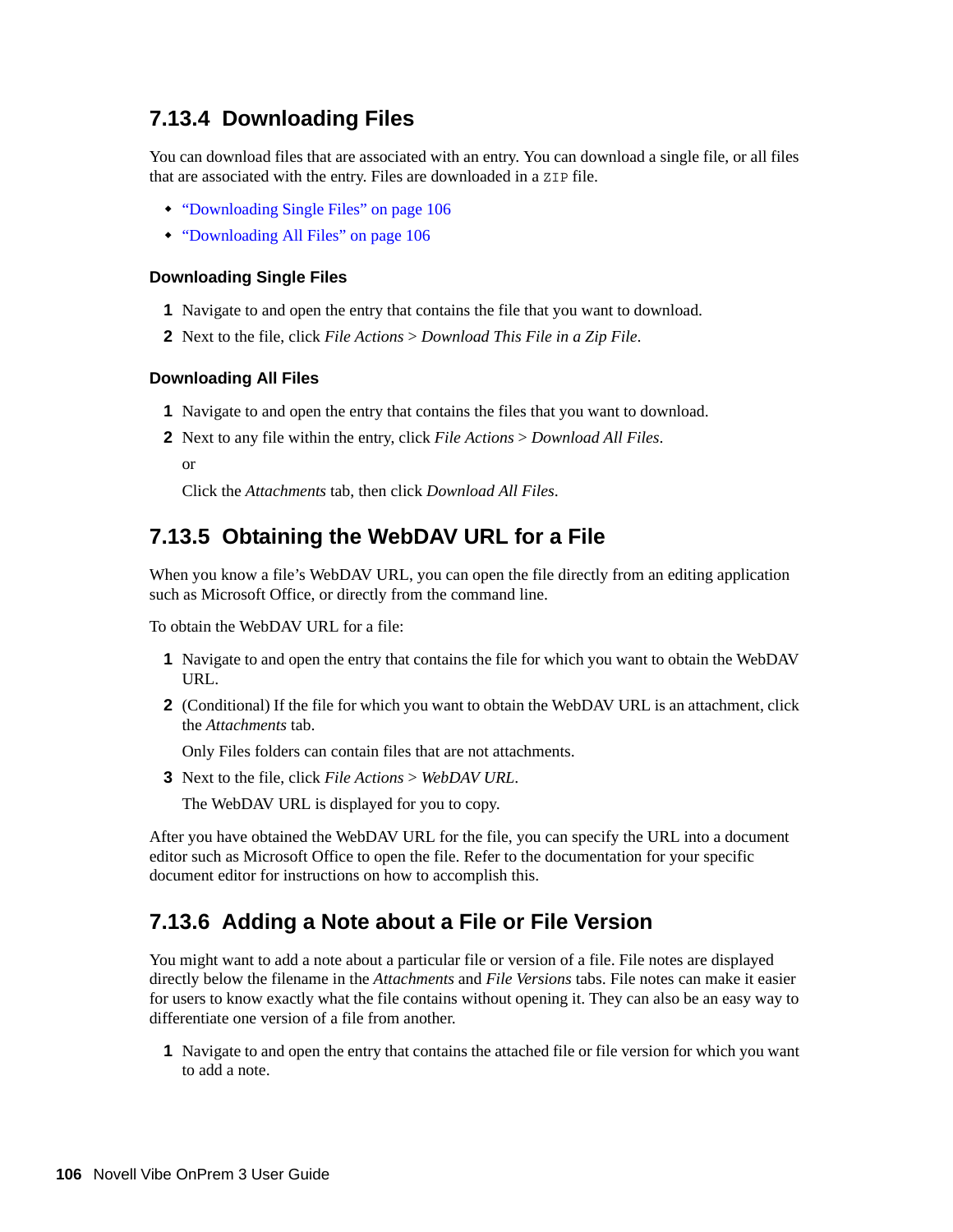**2** (Conditional) If the file for which you want to add a note is an attachment, click the *Attachments* tab.

Only Files folders can contain files that are not attachments.

**3** Next to the file for which you want to add a note, click *File Actions* > *Edit File Note*.

The Add a File Note page is displayed.

**4** Specify the note that you want to add, then click *OK*.

## <span id="page-106-1"></span>**7.13.7 Setting the File Status**

If you have multiple versions of a file, you might want to set a status for each version to help keep track of which is the official version, which versions are just drafts, and so forth. Files can have the status of *Official*, *Draft*, or *Obsolete*.

- **1** Navigate to and open the entry that contains the attached file or file version for which you want to set the file status.
- **2** (Conditional) If the file for which you want to set the file status is an attachment, click the *Attachments* tab.

Only Files folders can contain files that are not attachments.

<span id="page-106-0"></span>**3** Next to the file for which you want to set the status, in the *Status* column, click the current status, then click the status that you want to set for the file.

## <span id="page-106-2"></span>**7.13.8 Using Version Control with Files**

When you modify a file in Vibe, Vibe saves the previous version of the file, and makes it available for easy reference. This includes files that are stored in Vibe Files folders, or any files that are saved as attachments to a folder entry.

- ["Creating a New Version of a File" on page 107](#page-106-3)
- ["Incrementing the Major Version Number of a File" on page 108](#page-107-0)
- ["Accessing a Previously Saved Version of a File" on page 109](#page-108-2)
- ["Promoting a Previous File Version to Be the Current Version" on page 109](#page-108-3)
- ["Deleting Existing Versions of a File" on page 109](#page-108-1)

#### <span id="page-106-3"></span>**Creating a New Version of a File**

When you edit and save a file, Vibe creates a new version of the file and saves the old version. For information about how to edit a file, see ["Editing Files" on page 105.](#page-104-0)

You can also use the drag-and-drop functionality to create a new version of an attached file or a new version of a file entry in a Files folder, as described in the following sections:

- ["Dragging and Dropping a File to Update a File Entry Attachment" on page 108](#page-107-1)
- ["Dragging and Dropping a File to Update the Primary File of a File Entry" on page 108](#page-107-2)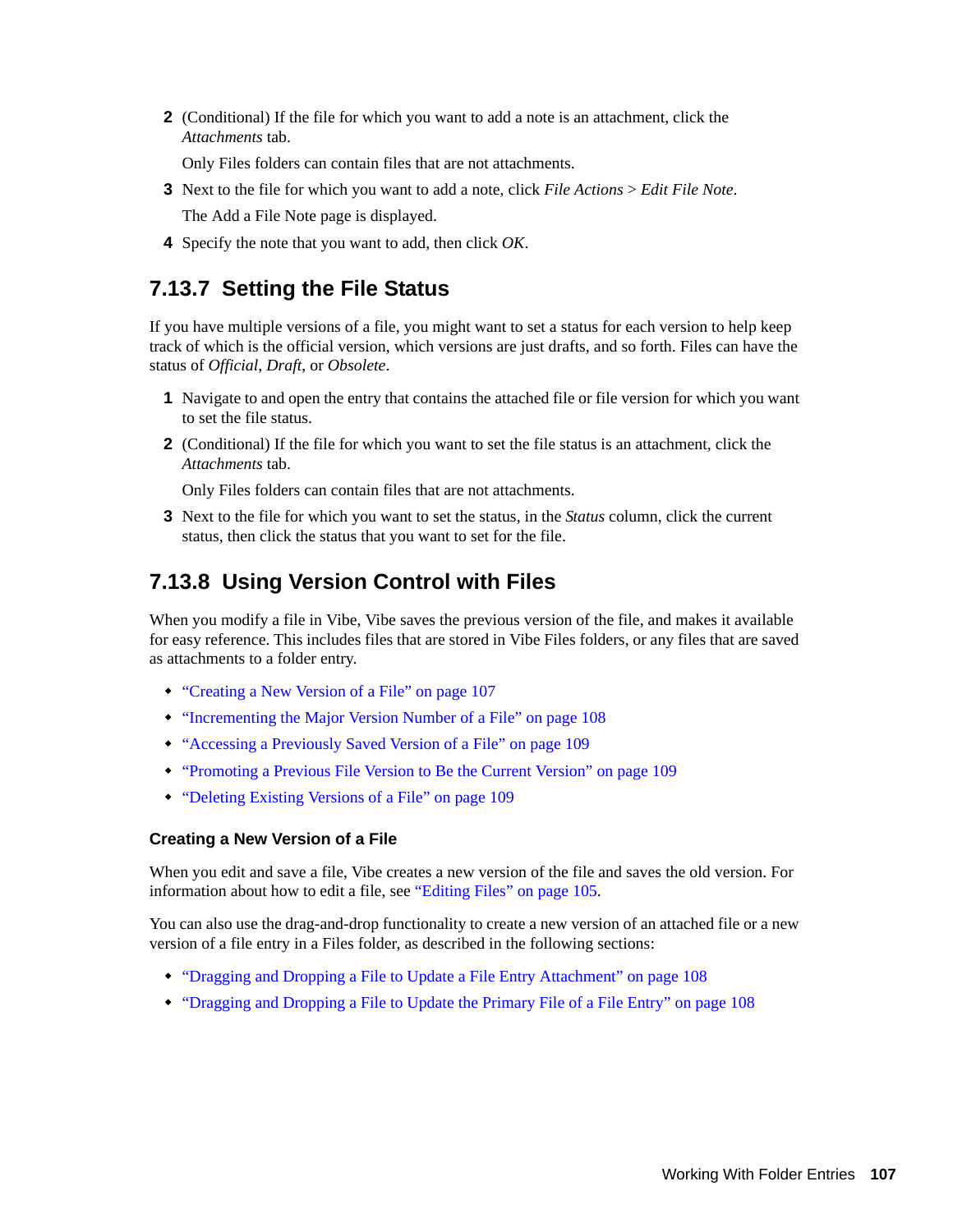#### <span id="page-107-1"></span>Dragging and Dropping a File to Update a File Entry Attachment

In order to create a new version of an existing entry attachment, the file that you drag and drop must have the same name as the existing entry attachment for which you want to create a new version.

- **1** Navigate to and open the entry that contains the file attachment for which you want to create a new version.
- **2** Click the *Attachments* tab, then click *Drag and Drop Files*.
- **3** Drag a file from one location, such as your desktop, and drop it onto the folder icon in the dragand-drop window.

The document is added as a new version of the existing entry attachment. Older versions are displayed in the *File Versions* tab in the entry.

#### <span id="page-107-2"></span>Dragging and Dropping a File to Update the Primary File of a File Entry

Only Files folders allow you to create updated versions of folder entries as described in this section. For more information about the difference between Files folders and other types of Vibe folders in regards to adding files, see [Section 6.5.1, "Adding Files to a Files Folder and Other WebDAV-](#page-77-3)[Enabled Folders," on page 78](#page-77-3).

In order to create a new version of an existing file in the Files folder, the file that you drag and drop must have the same name as the existing file for which you want to create a new version.

**1** Navigate to the folder where you want to import the new version of the file.

A file with the same name must already exist in the folder as a file entry.

**2** Click *Add Files to Folder* in the Folder Entry toolbar.

The drag-and-drop window opens.

**3** Drag a file from one location, such as your desktop, and drop it onto the folder icon in the dragand-drop window.

The document is added as a new version of the existing file entry. Older versions are displayed in the *File Versions* tab in the entry.

#### <span id="page-107-0"></span>**Incrementing the Major Version Number of a File**

By default, when you create new versions of a file, Vibe tracks the versions with minor version numbers. For example, 1.0, 1.1, 1.2, and so forth. You can increment the major version number of the most recent version of a file. For example, version 1.2 becomes version 2.0.

- **1** Navigate to and open the entry that contains the file for which you want to increment the major version number.
- **2** (Conditional) If the file for which you want to increment the major version number is an attachment, click the *Attachments* tab.

Only Files folders can contain files that are not attachments.

**3** Next to the file for which you want to increment the major version, click *File Actions* > *Increment Major Version Number*.

The Increment Major Version Number page is displayed.

**4** Click *OK*.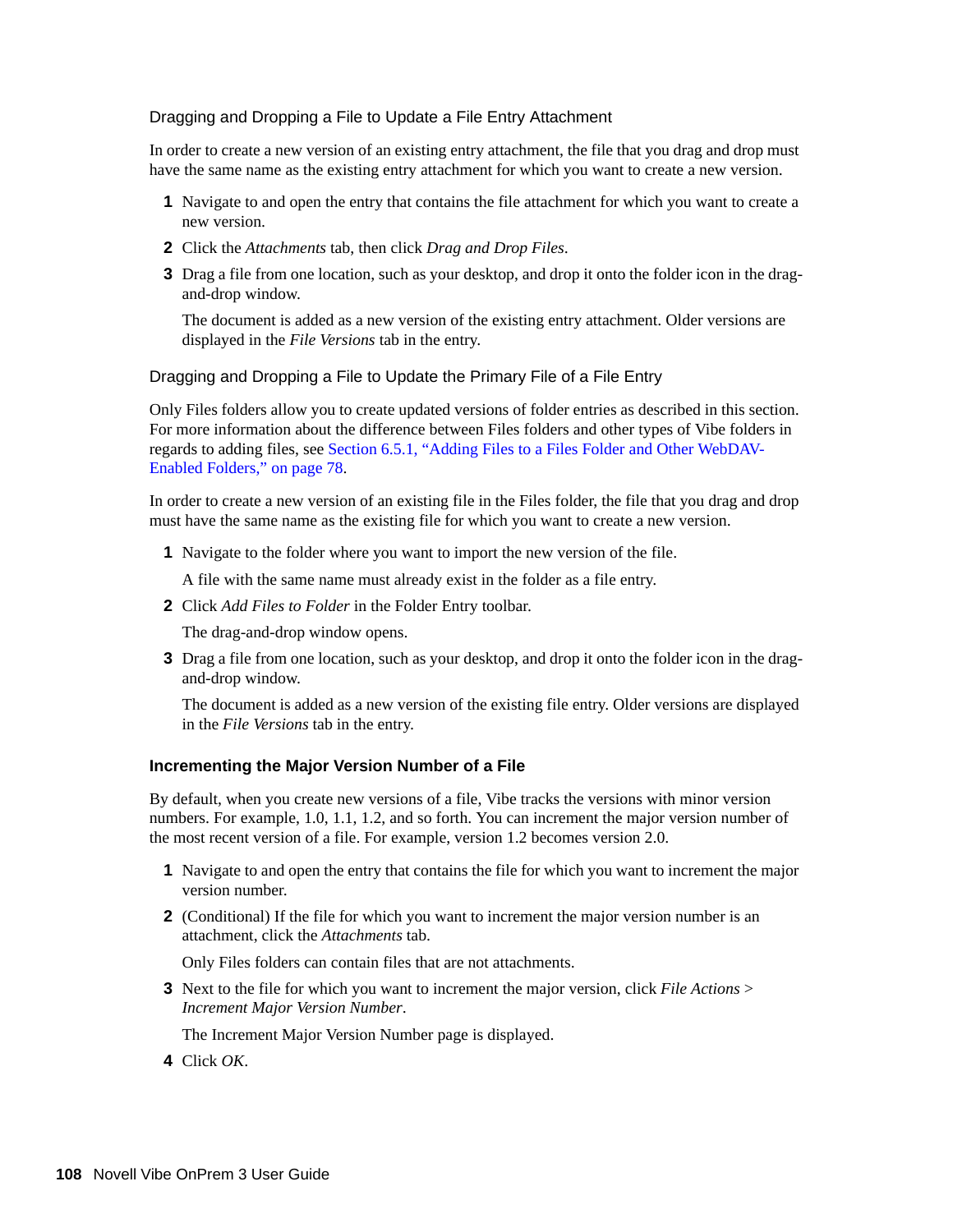#### **Accessing a Previously Saved Version of a File**

- **1** Navigate to and open the entry that contains the file for which you want to access a previous version.
- **2** Click the *File Versions* tab.

All of the previously saved versions of each file that are associated with the entry are listed in reverse chronological order. Vibe displays information such as the date, file size, and the person who modified the file.

#### **Promoting a Previous File Version to Be the Current Version**

You can promote a previous version of a file to be the current version.

- **1** Navigate to and open the entry where the file version resides that you want to promote to be the current version.
- **2** Click the *File Versions* tab.
- **3** Next to the file version that you want to promote to be the current version, click *File Actions* > *Promote This Version To Be Current*, then click *OK*.

You can revert the entire entry to a previous version (such as the title and description of the entry), as described in [Section 7.14.3, "Reverting an Entry to a Previous Version," on page 110.](#page-109-0)

#### **Deleting Existing Versions of a File**

**IMPORTANT:** Files and file versions that are deleted from the Vibe site cannot be recovered.

- **1** Navigate to and open the entry that contains the file for which you want to access a previous version.
- **2** Click the *File Versions* tab.

All of the previously saved versions of each file that are associated with the entry are listed in reverse chronological order. Vibe displays information such as the date, file size, and the person who modified the file.

- **3** Select the file versions that you want to delete, then click *Delete Selected Versions*.
- <span id="page-108-0"></span>**4** Click *OK* to confirm the deletion.

### **7.14 Viewing the History of an Entry**

Novell Vibe enables you to view the history of an entry. You can view the various versions of an entry, compare two versions to see what changes were made, and revert the entry to a previous version.

- [Section 7.14.1, "Viewing Previous Versions of an Entry," on page 110](#page-109-1)
- [Section 7.14.2, "Comparing Versions of an Entry," on page 110](#page-109-2)
- [Section 7.14.3, "Reverting an Entry to a Previous Version," on page 110](#page-109-0)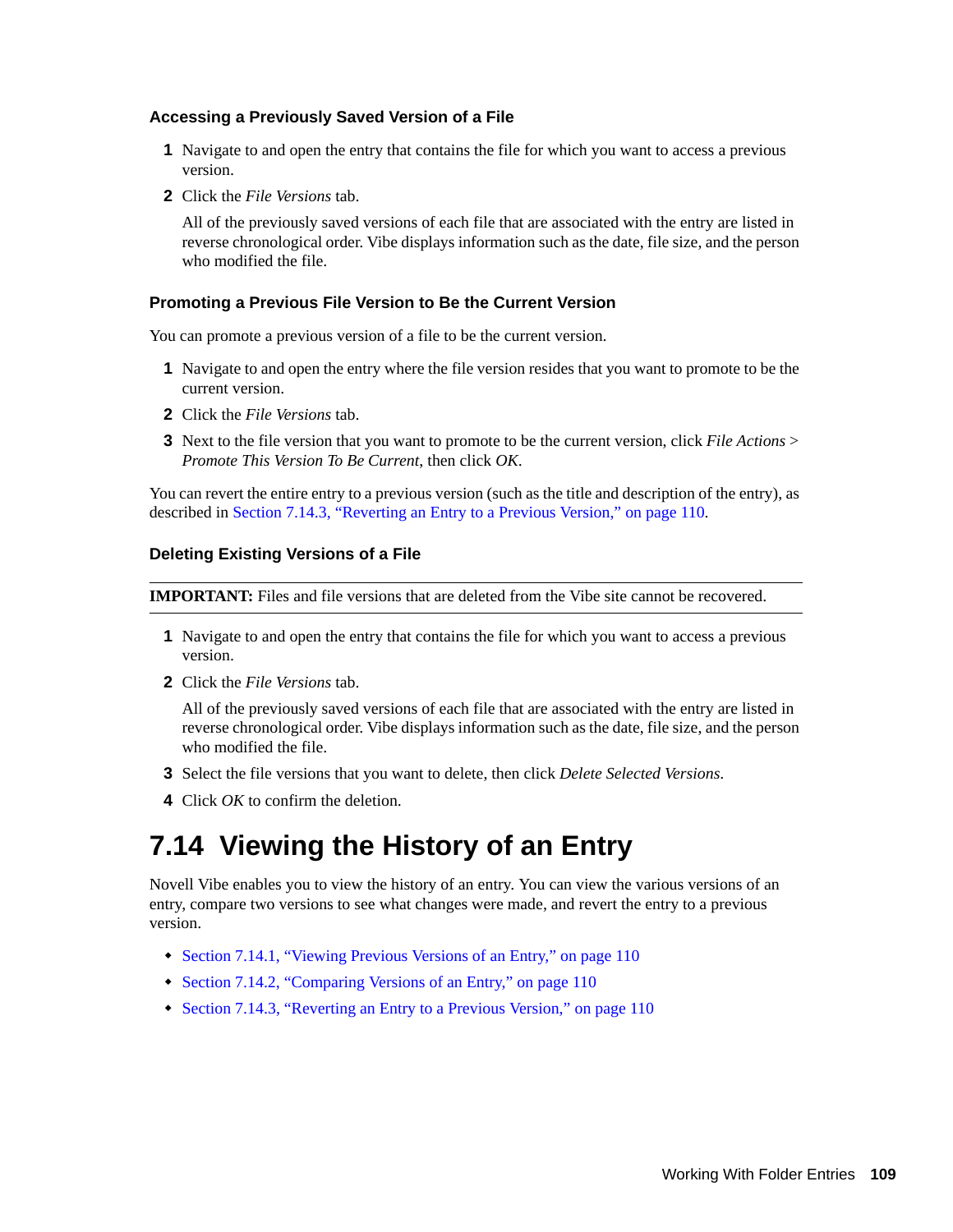### <span id="page-109-1"></span>**7.14.1 Viewing Previous Versions of an Entry**

You can view version information about the entry, such as when it was created, when it was edited, and who edited it.

- **1** Navigate to and open the entry where you want to view the previous versions.
- **2** Click the *Entry History* tab.

For each version of the entry, you see the version number, the date the entry was modified, the user who modified the entry, and the way in which the entry changed.

You can click the date of the entry to view what the entry looked like on that date.

### <span id="page-109-2"></span>**7.14.2 Comparing Versions of an Entry**

You can compare two versions of an entry. You can see additions and deletions that have been made to the *Title* and *Description* sections of an entry. You cannot compare the contents of files that are attached to the entry.

- **1** Navigate to and open the entry where you want to compare two versions.
- **2** Click the *Entry History* tab.
- **3** Select the two versions that you want to compare, then click *Compare*.

Vibe displays the additions highlighted in green, and the deletions marked with strikeout.

#### <span id="page-109-0"></span>**7.14.3 Reverting an Entry to a Previous Version**

When you or another user modifies an entry, as described in Section 7.4, "Modifying a Folder [Entry," on page 99,](#page-98-0) the latest version of the entry is displayed in Vibe.

If you are no longer satisfied with the latest version of an entry, you can revert to a previous version.

- **1** Navigate to and open the entry that you want to revert to a previous version.
- **2** Click the *Entry History* tab.
- **3** Locate the version that you want to revert to, then click *Promote To Current*.

The Promote To Current page is displayed. You can view how the entry looks in this version.

**4** Click *OK* to make this version of the entry the current version.

To keep an accurate history, the version that you revert to also retains its position in the Entry History list.

### **7.15 Generating Reports about a Folder Entry**

Novell Vibe enables you to generate reports about a folder entry. If you do not have sufficient rights, the option is not available to you.

- [Section 7.15.1, "Generating Activity Reports," on page 111](#page-110-0)
- [Section 7.15.2, "Generating Workflow History Reports," on page 111](#page-110-1)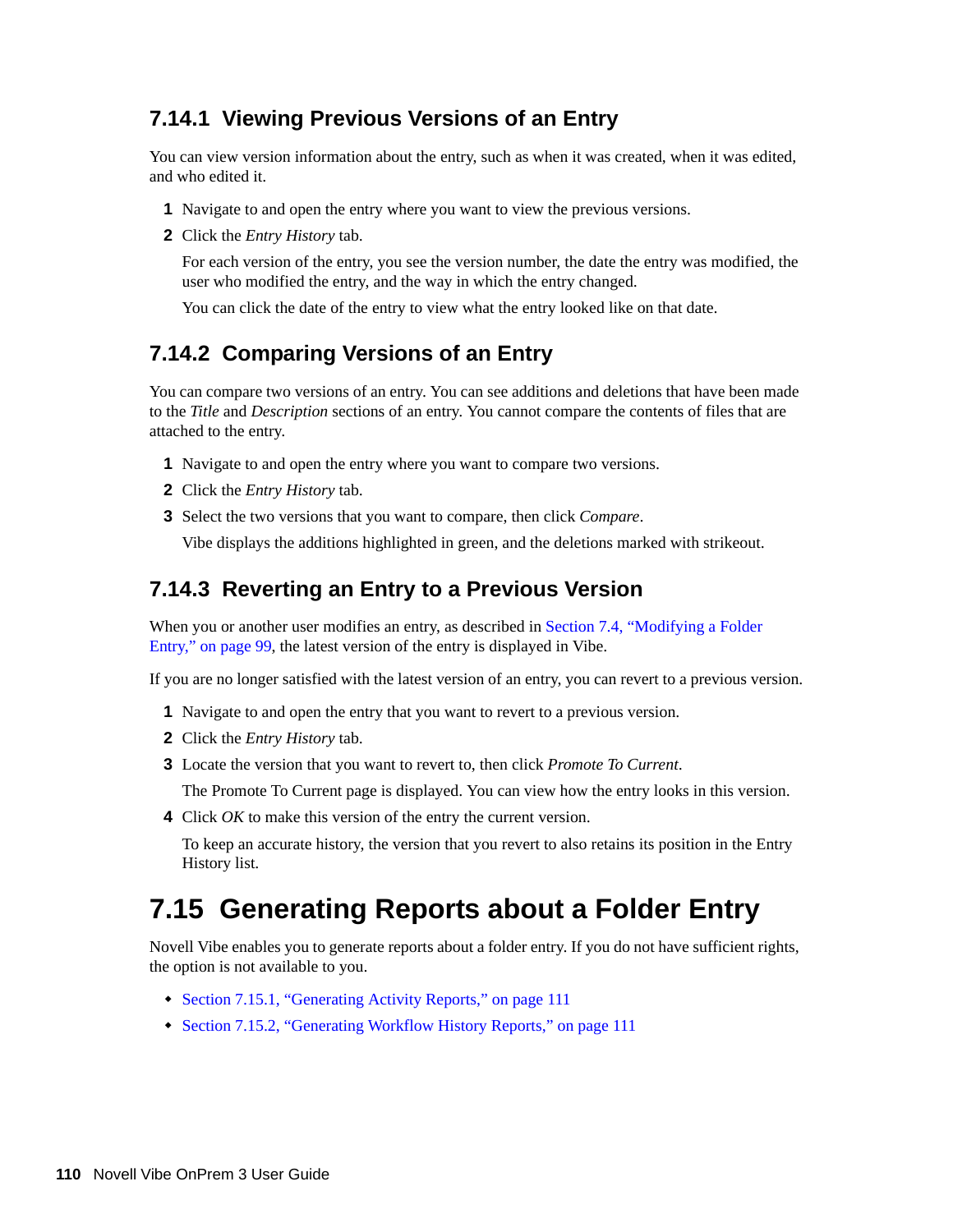### <span id="page-110-0"></span>**7.15.1 Generating Activity Reports**

- **1** Navigate to and open the entry that you want to generate an activity report about.
- **2** Click *Reports* > *Activity Report* in the Entry toolbar.

Vibe launches a spreadsheet that displays the entry activity.

For information on how to change the default application that Vibe uses to view activity reports, see [Section B.10.1, "Changing the Default Editor Settings for a Single File Type," on](#page-143-0)  [page 144](#page-143-0).

Activity reports contain the following kinds of information:

- **User:** Shows the users who have had some kind of activity in the entry.
- **Views:** Displays how many times the user has viewed the entry.
- **Adds:** Displays who created the entry.
- **Edits:** Displays who has edited the entry.
- **Deletes:** Displays who deleted the entry. This column lists only entries that have been both deleted and purged.

To acquire this information, you must run the report at the folder level, as described in [Section 5.7, "Generating an Activity Report on a Folder," on page 66.](#page-65-0)

 **Pre-deletes:** Displays who deleted the entry. This column lists entries that have been deleted but not yet purged.

To acquire this information, you must either run the report at the folder level, as described in [Section 5.7, "Generating an Activity Report on a Folder," on page 66,](#page-65-0) or navigate to the Trash folder to view the entry, as described in [Section 7.9, "Undeleting a Folder Entry," on page 100.](#page-99-0)

**Restores:** Displays who restored the entry.

### <span id="page-110-1"></span>**7.15.2 Generating Workflow History Reports**

- **1** Navigate to and open the entry that you want to generate a report about.
- **2** Click *Reports* > *Workflow History* in the Entry toolbar.

Vibe opens a new page that displays the workflow history of the entry.

Workflow history reports contain the following kinds of information:

- **Event:** Displays the order of the actions that have been performed concerning the workflow.
- **Date:** Displays the date the entry was modified for the workflow.
- **Modified by:** Displays the user who modified the entry for the workflow.
- **Operation:** Displays the operation that was performed.
- **Process:** The name of the original workflow.
- **Parallel Workflow Thread:** Name of the workflow thread that is parallel to this workflow.
- **State:** State of the workflow process.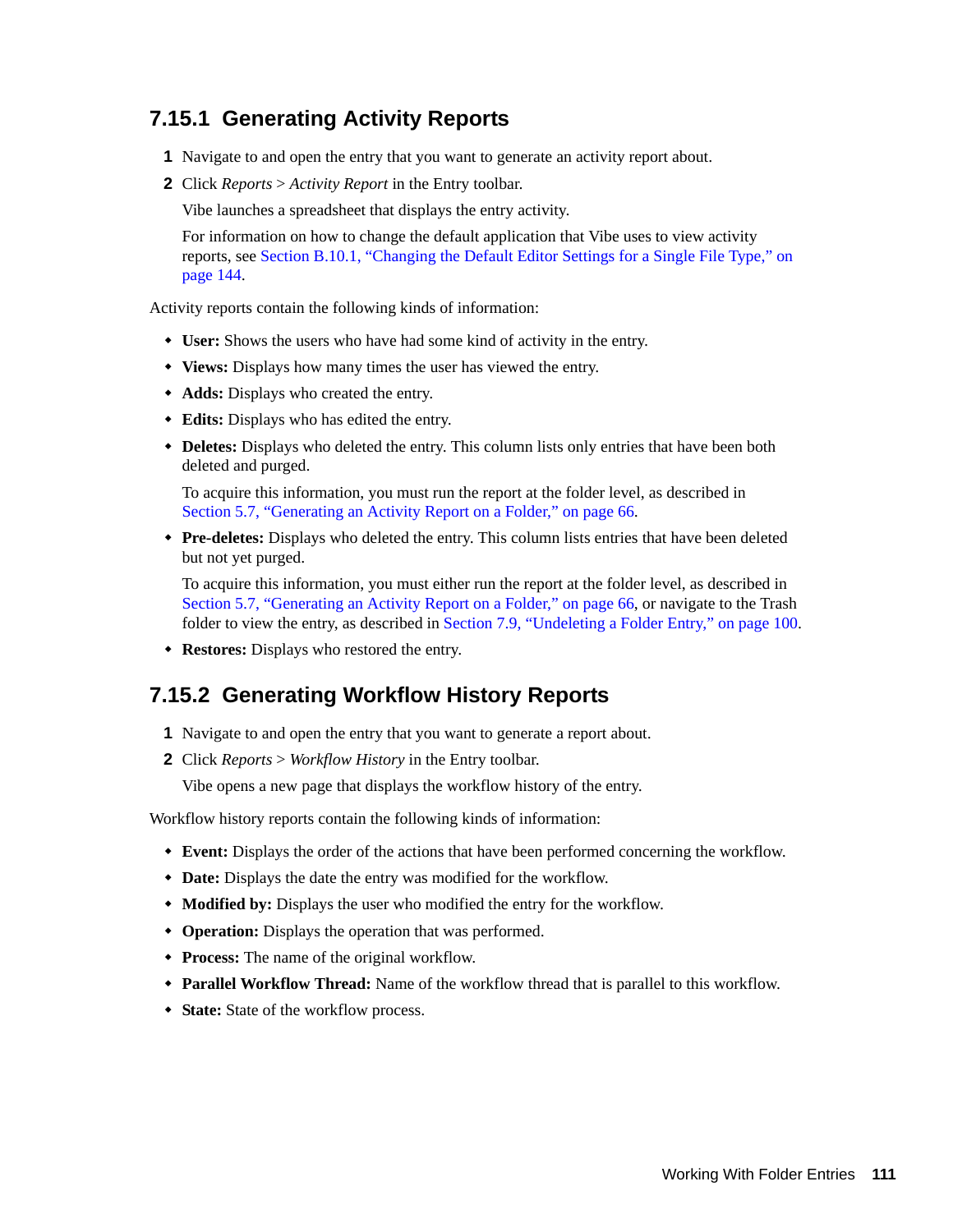## **7.16 Displaying YouTube Videos in a Folder Entry**

Novell Vibe enables you to post YouTube videos in a folder entry, as well as in the following locations throughout the Vibe site:

- In a workspace or folder brand, as described in "Branding a Folder or Workspace" in the *Novell Vibe OnPrem 3 Advanced User Guide*.
- In a workspace description, as described in [Section 4.1.12, "Displaying YouTube Videos in a](#page-53-0)  [Workspace," on page 54](#page-53-0).
- In a folder description, as described in [Section 5.14, "Displaying YouTube Videos in a Folder,"](#page-69-0)  [on page 70](#page-69-0).
- On a landing page, as described in "Displaying YouTube Videos on a Landing Page" in the *Novell Vibe OnPrem 3 Advanced User Guide*.

To post a YouTube video in a folder entry:

- **1** Navigate to the folder where you want to post the YouTube video.
- **2** Create a new folder entry by clicking the appropriate item in the Folder Entry toolbar. For example, to add a blog entry in the Blog folder, click *New Blog Entry*.

or

Open an existing folder entry that you want to modify, then click *Modify* in the Entry toolbar.

The Entry page is launched.

- **3** In the *Description* section, click the *Expand* icon **v** in the HTML editor, then click the *Video*  $i$ con  $\blacksquare$
- **4** In the provided window, in the *URL of a Video on YouTube* field, paste the URL of the YouTube video that you want to post.
- **5** In the *Dimensions* fields, do not make any changes if you want to keep the default YouTube dimensions.
- **6** Click *Insert*, then click *OK* to post the entry.

## **7.17 Rating a Folder Entry**

Novell Vibe enables you to rate folder entries by using a five-star rating system (one star indicating the least impressive, and five stars the most impressive), which gives you an additional tool for determining the quality of information.

- **1** Navigate to and open the entry that you want to rate.
- **2** Click the star that represents your evaluation.

For example, to give an entry a rating of three stars, click the third star from the left.

To the right of the stars, Vibe displays the average rating for the entry, and how many users have rated the entry.

You can rate an entry as many times as you want, but Vibe records only your most recent rating.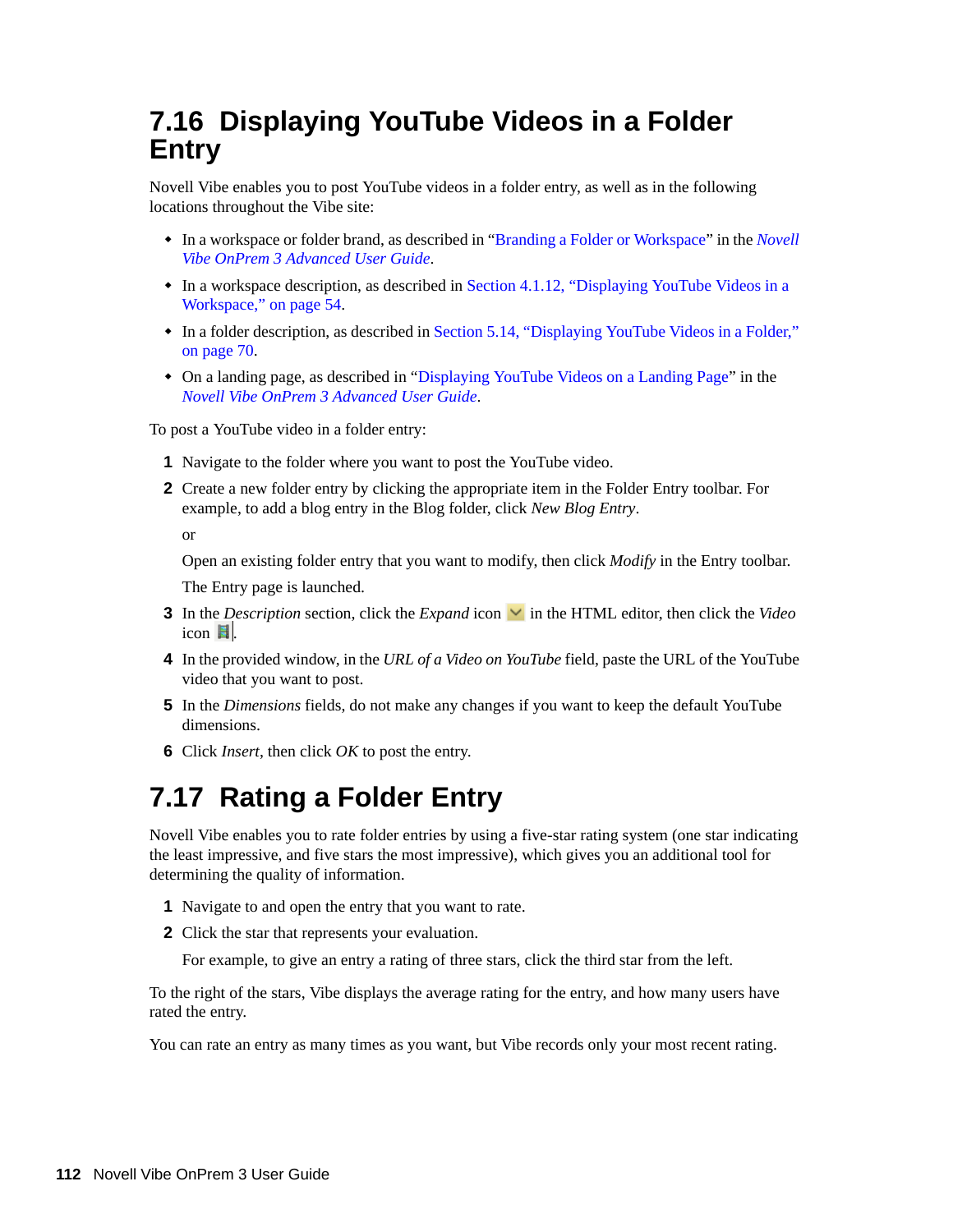## **7.18 Configuring the Display Style of Entries**

You can select how you want your Novell Vibe entries to be displayed.

**1** Click the *Personal Preferences* icon in the upper right corner of the Vibe interface.

The Personal Preferences dialog box is displayed.

- **2** In the *Entry Display* drop-down list, select one of the following options:
	- **Display Entries in Content Area:** (Default) When you click an entry, Vibe displays the entry in the Content Area.

This is the default style.

- **Display Entries in a Dialog:** When you click an entry, the entry is displayed in a dialog box on the current Vibe page.
- **3** Click *OK*.

### **7.19 Printing a Folder Entry**

Novell Vibe enables you to print only the content of a folder entry.

- **1** Navigate to the entry that you want to print.
- **2** In the Entry toolbar, click the *Print* icon ...
- **3** Configure your printer settings, then click *OK*.

### **7.20 Enabling Alternate Folder Entry Types**

Novell Vibe enables you to configure a folder to allow you to create folder entry types that you cannot create by default in a specific type of folder. For example, if you want your tasks to show up in your Calendar folder, you can configure your Calendar folder to allow you to create task entries.

For information about how to enable alternate folder entry types, see "Enabling Alternate Folder Entry Types" in the *Novell Vibe OnPrem 3 Advanced User Guide*.

### **7.21 Creating Custom Folder Entry Forms**

Novell Vibe enables you to create custom folder entry forms, so you can display fields that are specific to your organization and business requirements.

For instructions on how to create custom entry forms, see "Designing Custom Folder Entry Forms" in the *Novell Vibe OnPrem 3 Advanced User Guide*.

### **7.22 Displaying Folder Entries on a Landing Page**

When you configure a workspace to have a landing page, you populate that landing page with entries that exist within that workspace.

For information on how to display entries on a landing page, see "Adding Content to Your Landing Page" in the *Novell Vibe OnPrem 3 Advanced User Guide*.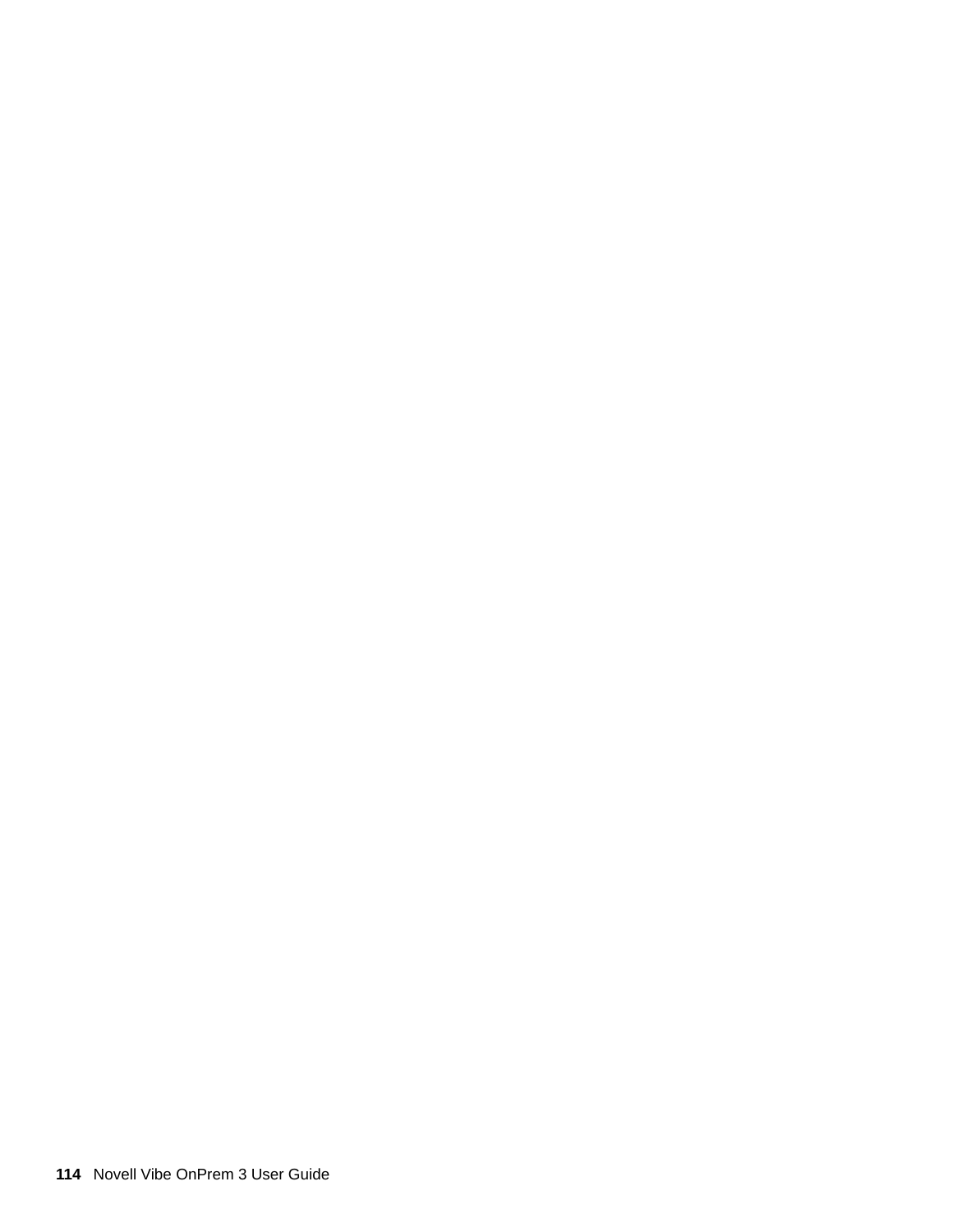# <sup>8</sup>**Managing Accessories**

Accessories are subsections of a workspace or folder page in Novell Vibe OnPrem that enhance the use of pages in various ways. Accessories do not contain new information; instead, they point to existing information, organizing and presenting it in a summarized way that makes your work easier by making the most useful information more accessible and easy to consume.

For a list of different accessories that you can create, see [Step 5](#page-115-0) in [Section 8.1.2, "Adding the](#page-115-2)  [Accessory," on page 116.](#page-115-2)

- [Section 8.1, "Creating an Accessory," on page 115](#page-114-0)
- [Section 8.2, "Modifying an Accessory," on page 122](#page-121-0)
- [Section 8.3, "Deleting an Accessory," on page 122](#page-121-1)
- [Section 8.4, "Minimizing an Accessory," on page 123](#page-122-0)
- [Section 8.5, "Minimizing the Accessory Panel," on page 123](#page-122-1)
- [Section 8.6, "Repositioning Accessories," on page 123](#page-122-2)
- [Section 8.7, "Establishing a Default Layout," on page 123](#page-122-3)
- [Section 8.8, "Providing a Title for the Accessory Panel," on page 124](#page-123-0)

## <span id="page-114-0"></span>**8.1 Creating an Accessory**

To create an accessory, you locate the panel where you want it to display, add the accessory, then set it up.

- [Section 8.1.1, "Locating The Accessory Panel," on page 115](#page-114-2)
- [Section 8.1.2, "Adding the Accessory," on page 116](#page-115-2)
- [Section 8.1.3, "Setting Up the Accessory," on page 118](#page-117-0)

### <span id="page-114-2"></span>**8.1.1 Locating The Accessory Panel**

Accessories display in an area called the Accessory Panel, which is located in different sections of the page, depending on whether you are in a workspace or a folder.

- ["Locating the Accessory Panel in Workspaces" on page 115](#page-114-1)
- ["Locating the Accessory Panel in Folders" on page 116](#page-115-1)

#### <span id="page-114-1"></span>**Locating the Accessory Panel in Workspaces**

The location of the Accessory Panel differs, depending on the type of workspace that you are viewing.

**Project Management Workspace:** Upper right corner of the workspace.

**Personal Workspace:** In the *Accessories* tab, in the upper right corner of the page.

**Team Workspace:** Upper right corner of the workspace.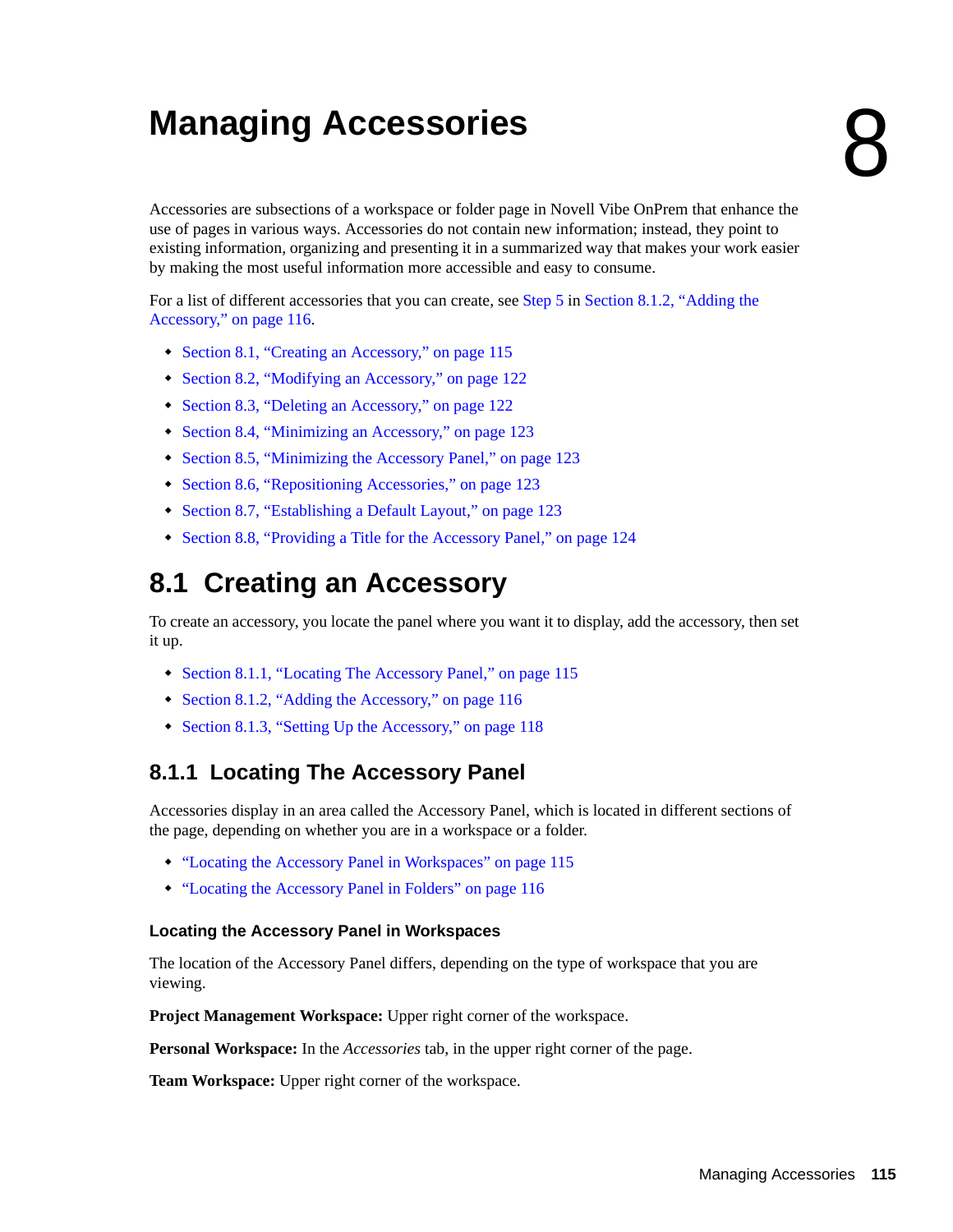**Discussions Workspace:** Upper right corner of the workspace.

**Basic Workspace:** Upper right corner of the workspace.

**Landing Page:** You can add an Accessory Panel element to any location in your landing page.

For more information on how to add an Accessory Panel to a landing page, see "Adding Accessories to Your Landing Page" in the *Novell Vibe OnPrem 3 Advanced User Guide*.

#### <span id="page-115-1"></span>**Locating the Accessory Panel in Folders**

For folders, The Accessory Panel is located in the upper right corner of the folder page, above the content of the folder.

By default, accessory panels are not displayed in Blog folders and Micro-Blog folders.

#### <span id="page-115-2"></span>**8.1.2 Adding the Accessory**

- **1** Navigate to the workspace or folder where you want to add the accessory.
- **2** Click the *Accessory Panel* drop-down list.

If you are unable to find the Accessory Panel, see [Section 8.1.1, "Locating The Accessory](#page-114-2)  [Panel," on page 115](#page-114-2).

If you currently have no accessories, only the *Add an Accessory* item appears in the list.

- **3** Click *Add an Accessory*.
- **4** In the *Accessory Scope* section, select where you want the accessory to be displayed.

Personal Accessory for This Page Only: This accessory appears only to you and only on the currently displayed workspace or folder page.

**Personal Accessory for all Workspaces and Folders:** This accessory appears only to you, but it appears on all workspace and folder pages that you view.

**Community Accessory for This Page:** This accessory appears only on this page, and it appears to everyone who views the current page. Only workspace and folder owners are allowed to establish community accessories.

<span id="page-115-0"></span>**5** In the *Accessory Type* section, select the type of accessory that you want to display.

| <b>Accessory Name</b>           | <b>Description</b>                                                                                                                                                                                                       | <b>Setup Information</b>                           |
|---------------------------------|--------------------------------------------------------------------------------------------------------------------------------------------------------------------------------------------------------------------------|----------------------------------------------------|
| <b>Search Results</b>           | The Search Results accessory enables you to<br>configure a search, then apply that search to any<br>Novell Vibe page that you desire, across the<br>entire site or only on the page where the<br>accessory is displayed. | See "Search Results" on<br>page 119.               |
| Workspace Tree                  | The Workspace Tree accessory enables you to<br>display a customized Workspace tree. Unlike the<br>main Workspace tree, you can configure the<br>Workspace Tree accessory to start on any<br>workspace that you desire.   | See "Workspace Tree" on<br>page 119.               |
| Formatted Text (HTML<br>Editor) | The Formatted Text accessory enables you to use<br>the HTML editor to compose a message and<br>display it in the Accessory Panel.                                                                                        | See "Formatted Text (HTML<br>Editor)" on page 119. |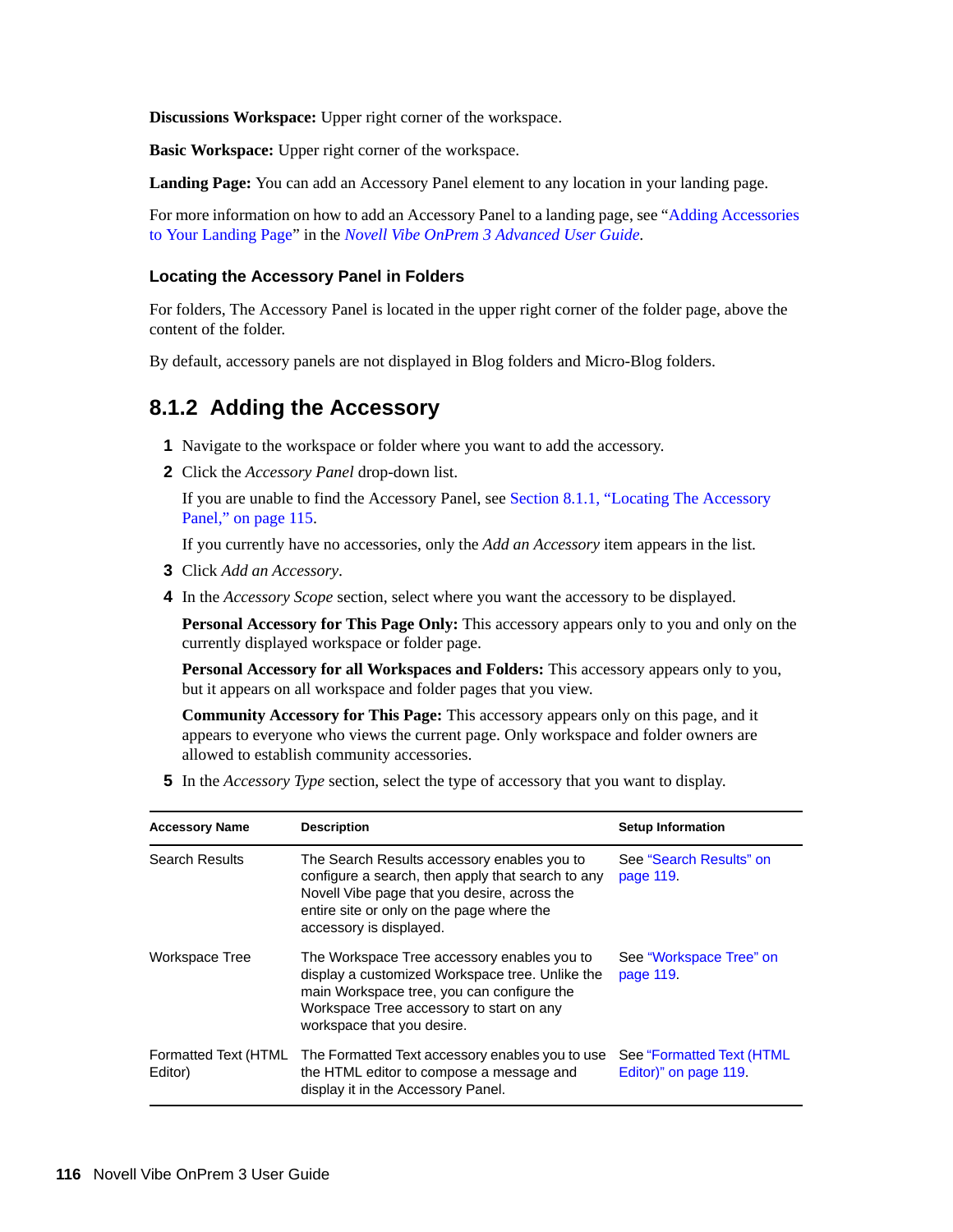| <b>Accessory Name</b>         | <b>Description</b>                                                                                                                                                                                                                                                                                                                                          | <b>Setup Information</b>                         |
|-------------------------------|-------------------------------------------------------------------------------------------------------------------------------------------------------------------------------------------------------------------------------------------------------------------------------------------------------------------------------------------------------------|--------------------------------------------------|
| Embedded Web Page<br>(iframe) | The Embedded Web Page accessory enables you<br>to display any Web page as an accessory in a<br>workspace or folder. For example, if a team you<br>are working on often refers to a specific Web site,<br>you could create an Embedded Web Page<br>accessory in the team workspace, so team<br>members don't need to navigate separately to the<br>Web site. | See "Embedded Web Page<br>(iframe)" on page 119. |
| <b>Buddy List</b>             | The Buddy List accessory enables you to specify<br>certain Vibe users with whom you communicate<br>often, so you can quickly contact them by using<br>their Presence icon, or access their workspaces<br>by clicking a linked name.                                                                                                                         | See "Buddy List" on<br>page 119.                 |
| <b>Team Members</b>           | The Team Members accessory enables you to<br>display all members of the team in the folder or<br>workspace where you currently are.                                                                                                                                                                                                                         | See "Team Members" on<br>page 120                |
| <b>Photo Gallery</b>          | The Photo Gallery accessory enables you to<br>display photos from any Photo Album that you<br>desire.                                                                                                                                                                                                                                                       | See "Photo Gallery" on<br>page 120.              |
| <b>Blog Summary</b>           | The Blog Summary accessory enables you to<br>synchronize the Vibe Blog folders of your choice,<br>and display them in a single, summarized Blog<br>folder in the Accessory Panel.                                                                                                                                                                           | See "Blog Summary" on<br>page 120.               |
| Guestbook                     | The Guestbook accessory enables you to use the<br>Accessory Panel to display the contents of a<br>Guestbook folder. Unlike other accessories, such<br>as the Calendar Summary and Task Summary,<br>you can display the contents of only one<br>Guestbook folder in each Guestbook accessory.                                                                | See "Guestbook" on<br>page 120.                  |
| <b>Task Summary</b>           | The Task Summary accessory enables you to<br>synchronize the Vibe Tasks folders of your choice,<br>and display them in a single, summarized task list<br>in the Accessory Panel. This eliminates the need<br>to check multiple Tasks folders. You can display<br>tasks that are assigned to specific users, groups,<br>or teams.                            | See "Task Summary" on<br>page 121.               |
|                               | For more information, see "Synchronizing the<br>Vibe Tasks Folders of Your Choice" on page 85<br>and Section 6.11.5, "Viewing All Tasks That Are<br>Assigned to a Specific Team, Group, or Individual<br>User," on page 87.                                                                                                                                 |                                                  |
| Wiki Home Page                | The Wiki Home Page accessory enables you to<br>display the wiki home page of any Wiki folder<br>(Wiki Topic) as an accessory.                                                                                                                                                                                                                               | See "Wiki Home Page" on<br>page 121.             |
|                               | For information on how to set a wiki home page<br>for a Wiki Topic, see "Setting a Wiki Home Page"<br>on page 91.                                                                                                                                                                                                                                           |                                                  |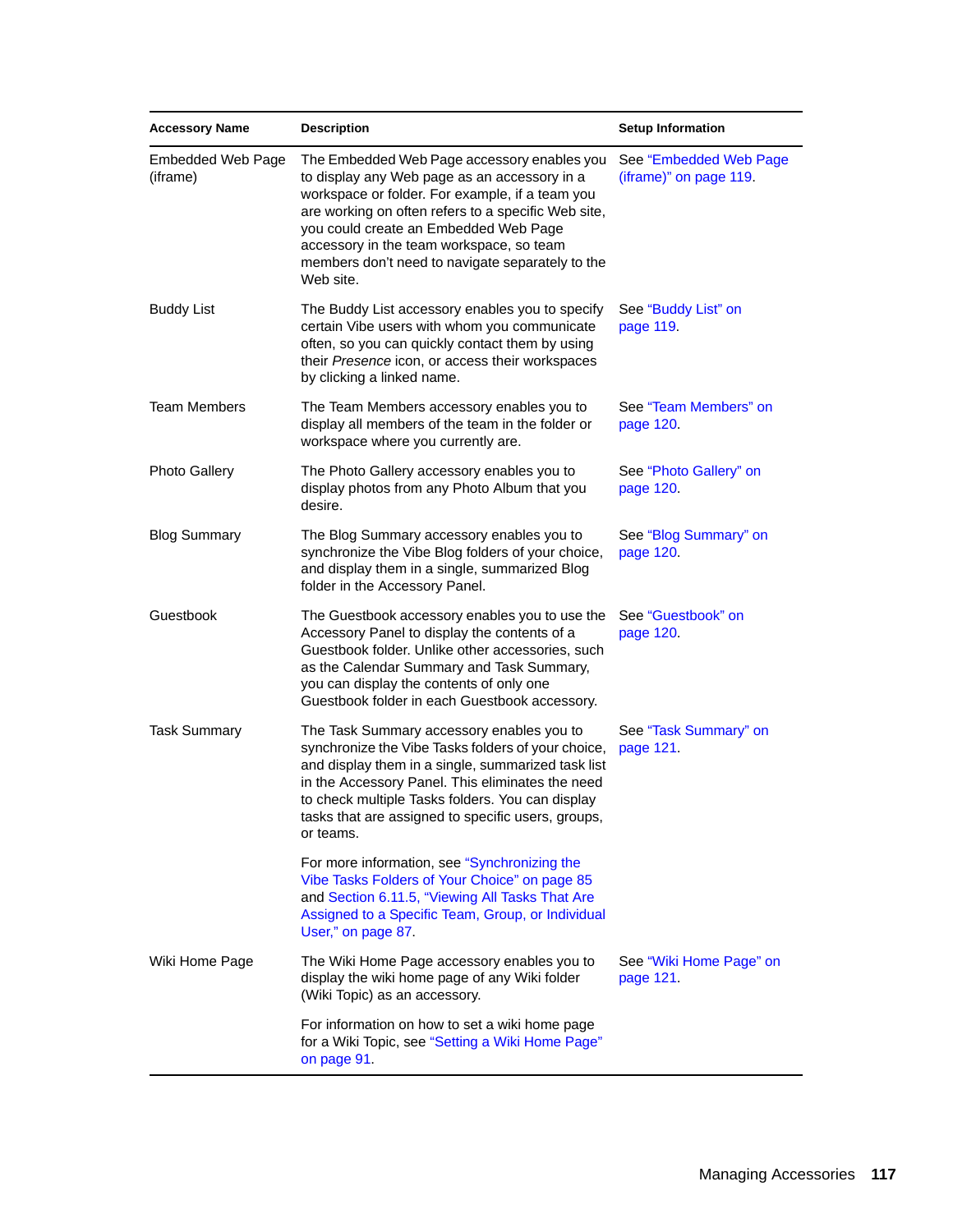| <b>Accessory Name</b> | <b>Description</b>                                                                                                                                                                                                                       | <b>Setup Information</b>                 |
|-----------------------|------------------------------------------------------------------------------------------------------------------------------------------------------------------------------------------------------------------------------------------|------------------------------------------|
| Calendar Summary      | The Calendar Summary accessory enables you to<br>synchronize the Vibe calendars of your choice,<br>and display them in a single, summarized<br>calendar in the Accessory Panel. This eliminates<br>the need to check multiple calendars. | See "Calendar Summary"<br>on page 121.   |
|                       | For more information, see Section 6.3.2,<br>"Synchronizing Vibe Calendars of Your Choice,"<br>on page 76.                                                                                                                                |                                          |
| Remote Application    | The Remote Application accessory enables you<br>to add a remote application as an accessory, if the<br>application has been enabled by your<br>administrator.                                                                            | See "Remote Application"<br>on page 122. |
|                       | For more information on remote applications, see<br>Section 2.13, "Using Remote Applications," on<br>page 42.                                                                                                                            |                                          |

**6** Click *OK*.

The Accessory Setup page is displayed.

**7** To finish creating the accessory, continue with [Section 8.1.3, "Setting Up the Accessory," on](#page-117-0)  [page 118](#page-117-0) for specific information on filling in the Accessory Setup page for each type of accessory.

#### <span id="page-117-0"></span>**8.1.3 Setting Up the Accessory**

Use the steps in this section to set up an accessory after you have completed the steps in [Section 8.1.2, "Adding the Accessory," on page 116](#page-115-2).

This section contains specific information on filling in the Accessory Setup page for each type of accessory.

- ["Search Results" on page 119](#page-118-0)
- ["Workspace Tree" on page 119](#page-118-1)
- ["Formatted Text \(HTML Editor\)" on page 119](#page-118-2)
- ["Embedded Web Page \(iframe\)" on page 119](#page-118-3)
- ["Buddy List" on page 119](#page-118-4)
- ["Team Members" on page 120](#page-119-0)
- ["Photo Gallery" on page 120](#page-119-1)
- ["Blog Summary" on page 120](#page-119-2)
- ["Guestbook" on page 120](#page-119-3)
- ["Task Summary" on page 121](#page-120-0)
- ["Wiki Home Page" on page 121](#page-120-1)
- ["Calendar Summary" on page 121](#page-120-2)
- ["Remote Application" on page 122](#page-121-2)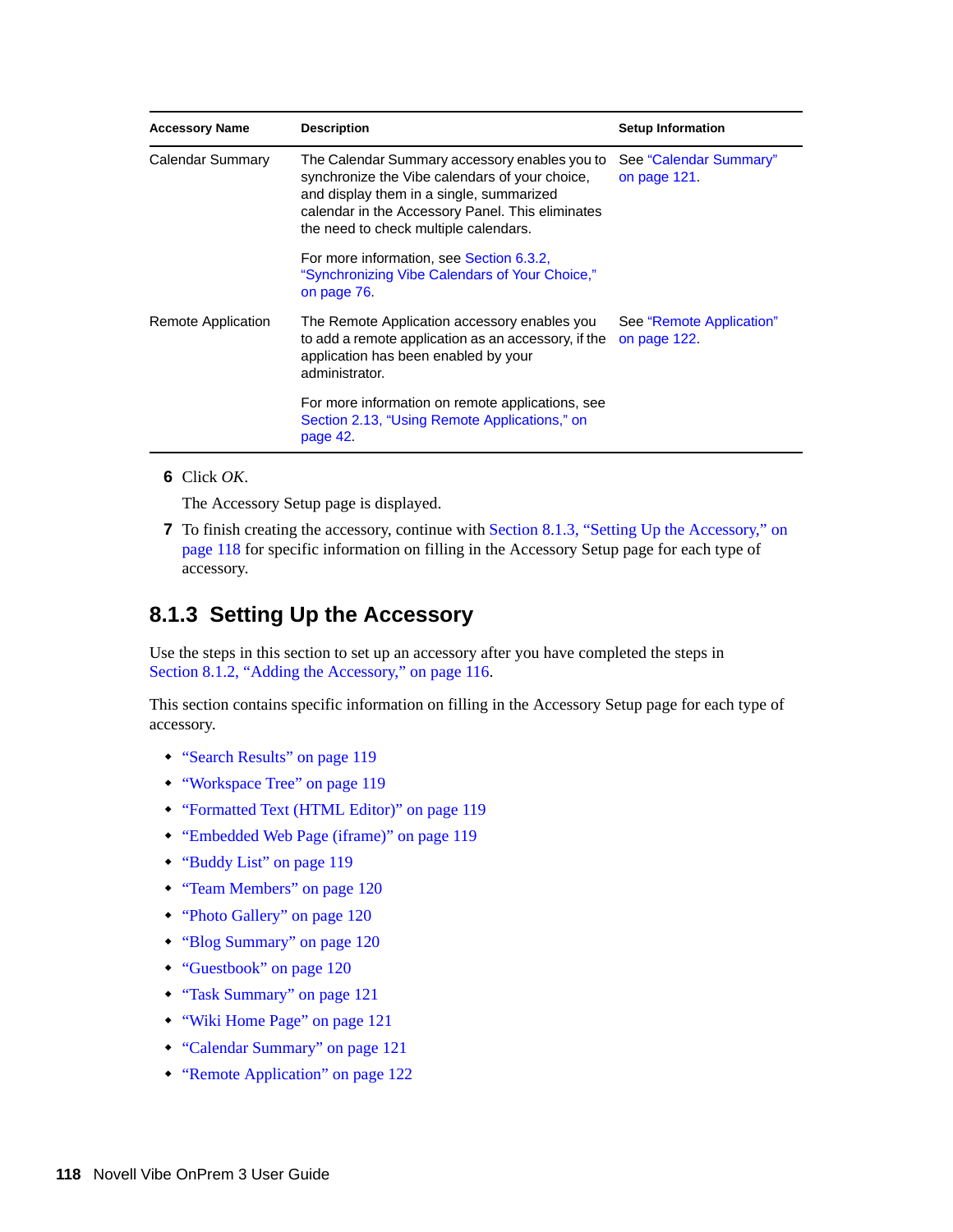#### <span id="page-118-0"></span>**Search Results**

**1** In the Accessory Setup page, specify the following information:

**Title:** Specify a title for the Search Results accessory.

**Display Style:** Specify whether you want a border around the accessory.

**Advanced Search:** For information on all of the Advanced Search options, see [Section 2.5.3,](#page-30-0)  ["Using Advanced Search," on page 31](#page-30-0).

**2** Click *Apply* > *Close*.

#### <span id="page-118-1"></span>**Workspace Tree**

**1** In the Accessory Setup page, specify the following information:

**Title:** Specify a title for the Workspace Tree accessory.

**Display Style:** Specify whether you want a border around the accessory.

**Starting Point for the Tree:** Select whether you want to start at the current workspace, or select a starting workspace in the workspace tree. If you want to select a starting workspace, select *Select a Starting Workspace* and then navigate to and select the workspace in the workspace tree.

**Expand the First Level of the Tree:** Select *Yes* if you want the first level of the tree to always be expanded. Select *No* if you want to manually expand the tree.

**2** Click *Apply* > *Close*.

#### <span id="page-118-2"></span>**Formatted Text (HTML Editor)**

**1** In the Accessory Setup page, specify the following information:

**Title:** Specify a title for the Formatted Text (HTML Editor) accessory.

**Enter the HTML to be Shown:** Create your HTML message in the HTML editor provided.

This message is displayed in your Formatted Text accessory.

**Display Style:** Specify whether you want a border around the accessory.

**2** Click *Apply* > *Close*.

#### <span id="page-118-3"></span>**Embedded Web Page (iframe)**

**1** In the Accessory Setup page, specify the following information:

**Title:** Specify a title for the Embedded Web Page (iframe) accessory.

**Display Style:** Specify whether you want a border around the accessory.

**Iframe URL:** Specify the URL of the Web page that you want to display in this accessory.

**Iframe height in pixels:** Specify the height for your embedded Web page.

If you don't specify anything in this field, Vibe uses the default height (about 200 pixels).

**2** Click *Apply* > *Close*.

#### <span id="page-118-4"></span>**Buddy List**

**1** In the Accessory Setup page, specify the following information: **Title:** Specify a title for the Buddy List accessory.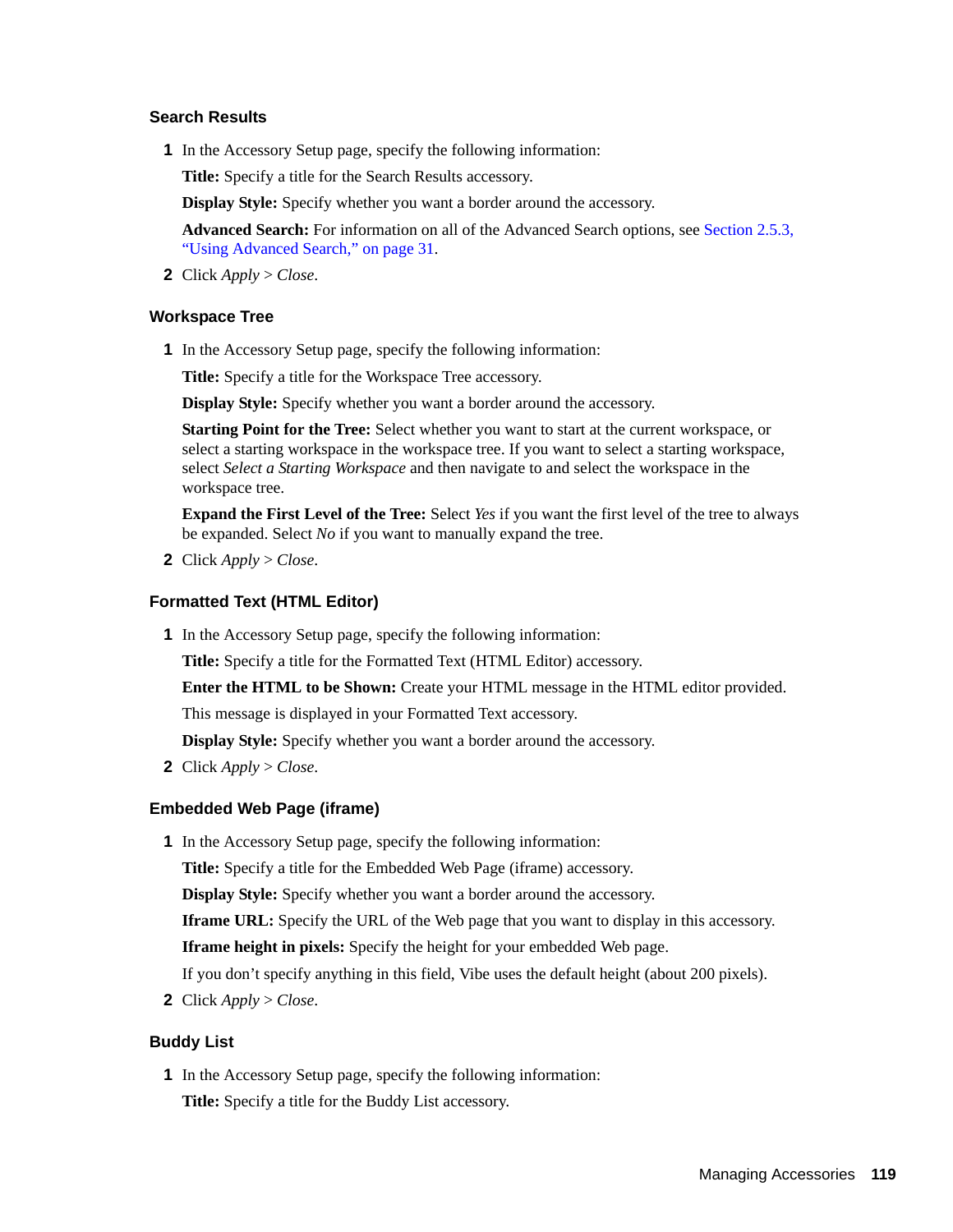**Display Style:** Specify whether you want a border around the accessory.

**Configure Buddy List:** Specify the users, groups, and team members that you want to add to your buddy list.

**2** Click *Apply* > *Close*.

#### <span id="page-119-0"></span>**Team Members**

**1** In the Accessory Setup page, specify the following information:

**Title:** Specify a title for the Team Members accessory.

**Display Style:** Specify whether you want a border around the accessory.

**Number of Results to be Shown:** Specify the number of team members that you want to be shown at one time.

**2** Click *Apply* > *Close*.

#### <span id="page-119-1"></span>**Photo Gallery**

**1** In the Accessory Setup page, specify the following information:

**Title:** Specify a title for the Photo Gallery accessory.

**Display Style:** Specify whether you want a border around the accessory.

**Number of Photos to be Shown:** Specify the number of photos that you want to display at any one time in your photo gallery.

**Image Size:** Select whether you want to display big images or small images.

**Select the Photo Album(s) to be Shown:** Use the workspace tree to browse to and select the photo albums that you want to be displayed in the accessory.

**2** Click *Apply* > *Close*.

#### <span id="page-119-2"></span>**Blog Summary**

**1** In the Accessory Setup page, specify the following information:

**Title:** Specify a title for the Blog Summary accessory.

**Display Style:** Specify whether you want a border around the accessory.

**Number of Results to be Shown:** Specify the number of Blog results that you want to show in the Blog Summary.

**Number of Words of Summary to be Shown:** Specify the number of words that you want to display for each Blog Summary.

**Select the blog(s) to be shown:** Use the Workspace tree to navigate to and select the Blog folders that you want to display in the Blog Summary.

**2** Click *Apply* > *Close*.

#### <span id="page-119-3"></span>**Guestbook**

**1** In the Accessory Setup page, specify the following information:

**Title:** Specify a title for the Guestbook accessory.

**Display Style:** Specify whether you want a border around the accessory.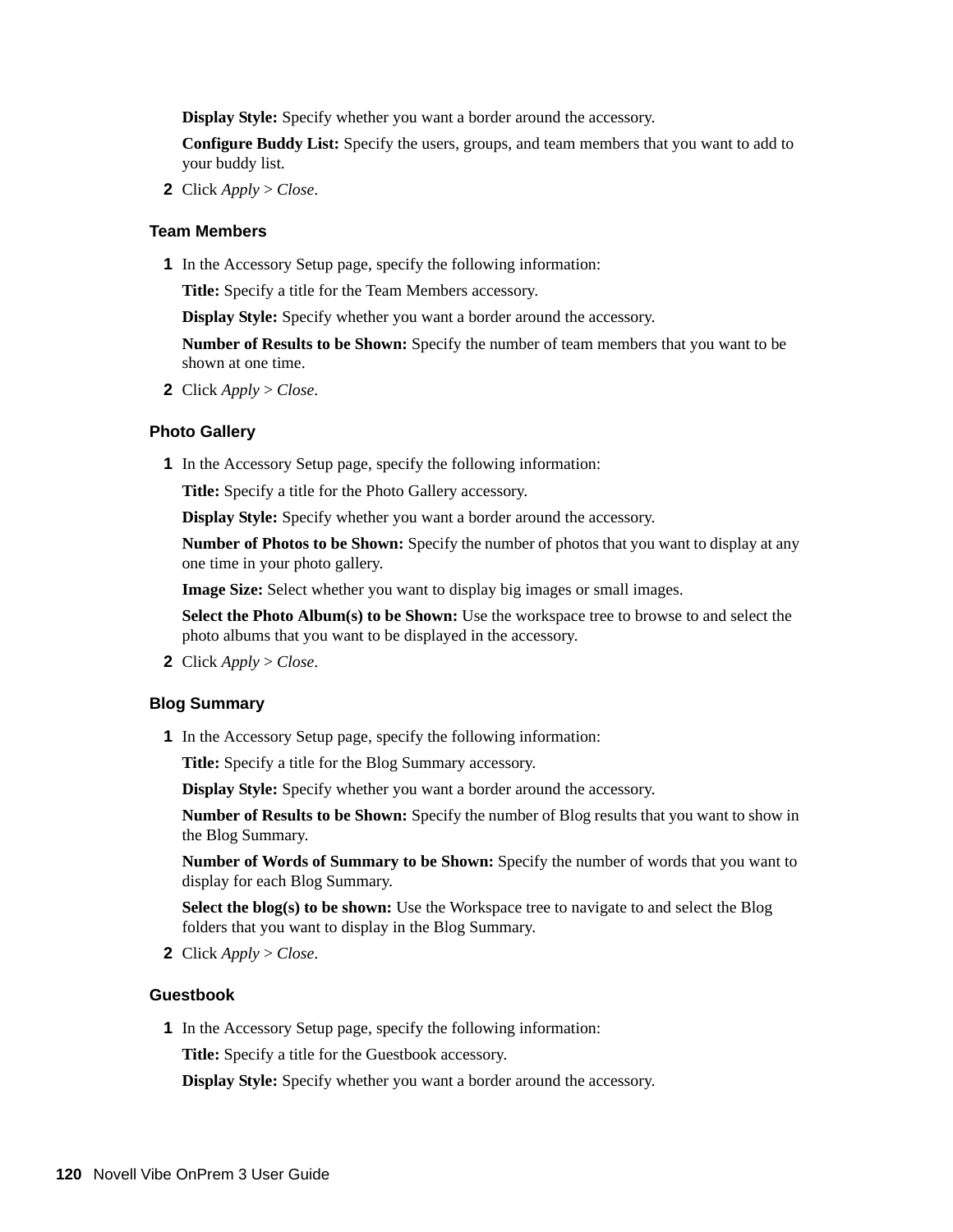**Number of Results to be Shown:** Specify the number of Guestbook results that you want to show in the Guestbook accessory.

**Number of Words of Summary to be Shown:** Specify the number of words that you want to display for each Guestbook entry.

**Select the guestbook to be shown:** Use the Workspace tree to navigate to and select the Guestbook folder that you want to display in the Guestbook accessory.

**2** Click *Apply* > *Close*.

#### <span id="page-120-0"></span>**Task Summary**

**1** In the Accessory Setup page, specify the following information:

**Title:** Specify a title for the Task Summary accessory.

**Display Style:** Specify whether you want a border around the accessory.

**Number of Results to be Shown:** Specify the number of task results that you want to show in the Task Summary accessory.

**Show Only the Tasks Assigned To:** Specify the users, groups, or teams who are the assignees of the tasks that you want to display.

**Select the Task Folder(s) to be Shown:** Use the Workspace tree to navigate to and select the Task Summary folder that you want to display in the Task Summary accessory.

**2** Click *Apply* > *Close*.

#### <span id="page-120-1"></span>**Wiki Home Page**

**1** In the Accessory Setup page, specify the following information:

**Title:** Specify a title for the Wiki Home Page accessory.

**Display Style:** Specify whether you want a border around the accessory.

**Select the Wiki to be Shown:** Use the Workspace tree to navigate to and select the Wiki folder that you want to display in the Wiki Home Page accessory.

In the Wiki Home Page accessory, Vibe displays the wiki entry that you have configured to be the wiki home page for the Wiki folder (Wiki Topic) that you select here.

**2** Click *Apply* > *Close*.

#### <span id="page-120-2"></span>**Calendar Summary**

**1** In the Accessory Setup page, specify the following information:

**Title:** Specify a title for the Calendar Summary accessory.

**Display Style:** Specify whether you want a border around the accessory.

**Select the Calendar Folder(s) to be Shown:** Use the Workspace tree to navigate to and select the Calendar folders that you want to display in the Calendar Summary accessory.

**2** Click *Apply* > *Close*.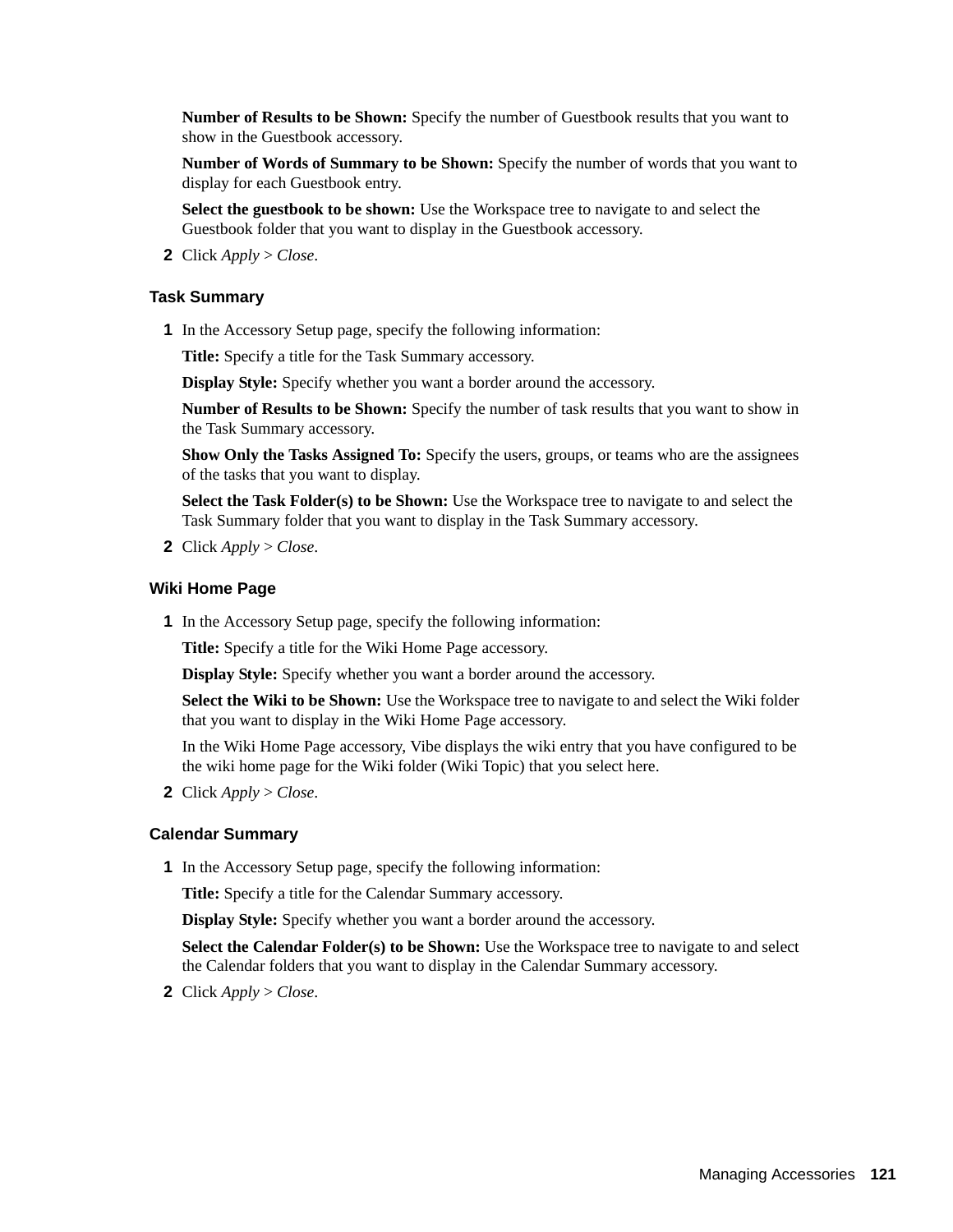#### <span id="page-121-2"></span>**Remote Application**

You can set up a remote application as an accessory if your administrator has enabled the application.

**1** In the Accessory Setup page, specify the following information:

**Title:** Specify a title for the Remote Application accessory.

**Display Style:** Specify whether you want a border around the accessory.

**Remote Application:** From the provided drop-down list, select the remote application that you want to display in the accessory.

**2** Click *Apply* > *Close*.

### <span id="page-121-0"></span>**8.2 Modifying an Accessory**

You can modify an accessory after you have created it.

- [Section 8.2.1, "Modifying an Accessory That Has a Border," on page 122](#page-121-3)
- [Section 8.2.2, "Modifying an Accessory That Doesn't Have a Border," on page 122](#page-121-4)

#### <span id="page-121-3"></span>**8.2.1 Modifying an Accessory That Has a Border**

- **1** Click the *Modify* icon **in** in the accessory's title bar.
- **2** Make the modifications that you desire, then click *Apply* > *Close*.

#### <span id="page-121-4"></span>**8.2.2 Modifying an Accessory That Doesn't Have a Border**

- **1** Click the *Accessory Panel* drop-down list > *Show Hidden Borders and Controls*. The accessory's title bar is displayed.
- **2** Click the *Modify* icon **in** the accessory's title bar.
- **3** Make the modifications that you desire, then click *Apply* > *Close*.

### <span id="page-121-1"></span>**8.3 Deleting an Accessory**

When you delete an accessory, remember that accessories do not contain information; they merely point to and summarize information that exists elsewhere. When you delete an accessory, you delete the pointer, not the source information. It is very easy to add the accessory again, if you mistakenly delete it.

- [Section 8.3.1, "Deleting an Accessory That Has a Border," on page 122](#page-121-5)
- [Section 8.3.2, "Deleting an Accessory That Doesn't Have a Border," on page 123](#page-122-4)

#### <span id="page-121-5"></span>**8.3.1 Deleting an Accessory That Has a Border**

- **1** Click the *Delete* icon (*X*) in the accessory's title bar.
- **2** Click *OK*.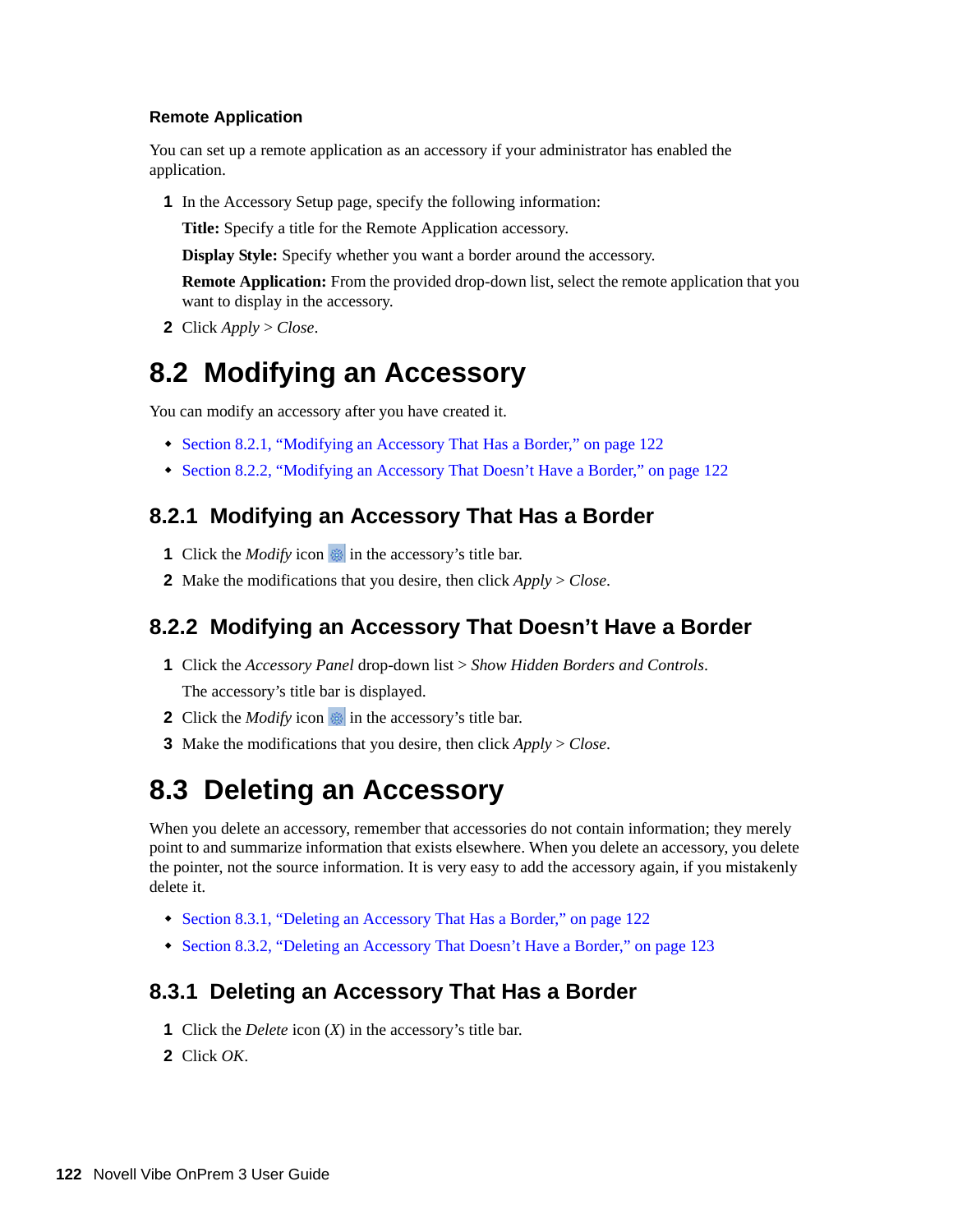### <span id="page-122-4"></span>**8.3.2 Deleting an Accessory That Doesn't Have a Border**

- **1** Click the *Accessory Panel* drop-down list > *Show Hidden Borders and Controls*. The accessory's title bar is displayed.
- **2** Click the *Delete* icon (*X*) in the accessory's title bar.
- **3** Click *OK*.

### <span id="page-122-0"></span>**8.4 Minimizing an Accessory**

After you minimize an accessory, only the accessory's title bar is displayed.

- [Section 8.4.1, "Minimizing an Accessory That Has a Border," on page 123](#page-122-5)
- [Section 8.4.2, "Minimizing an Accessory That Doesn't Have a Border," on page 123](#page-122-6)

#### <span id="page-122-5"></span>**8.4.1 Minimizing an Accessory That Has a Border**

**1** Click the *Minimize* icon  $\Box$  in the accessory's title bar.

#### <span id="page-122-6"></span>**8.4.2 Minimizing an Accessory That Doesn't Have a Border**

- **1** Click the *Accessory Panel* drop-down list > *Show Hidden Borders and Controls*. The accessory's title bar is displayed.
- **2** Click the *Minimize* icon  $\sqrt{}$  in the accessory's title bar.

### <span id="page-122-1"></span>**8.5 Minimizing the Accessory Panel**

You can minimize the entire Accessory Panel. This hides all of the accessories that are in the Accessory Panel on the current page.

**1** Click the *Minimize* icon  $\sim$ , located to the right of the *Accessory Panel* drop-down list.

### <span id="page-122-2"></span>**8.6 Repositioning Accessories**

On pages where you have more than one accessory, you can reposition accessories within the Accessory Panel.

**1** In the title bar of the accessory that you want to move, click the arrow icons  $\rightarrow \frac{1}{2}$ , depending on whether you want to move the accessory up or down in the Accessory Panel.

### <span id="page-122-3"></span>**8.7 Establishing a Default Layout**

When you create accessories for every page that you view or for a community accessories panel, the accessories are displayed in the reverse order in which they were created. Novell Vibe enables you to rearrange the order of the accessories within the panel, allowing you to determine an optimal default order in which the defined accessories appear. (If you are not the owner of the community accessory, you can override higher-level settings by personalizing the order of the accessories within the community panel, as described in [Section 8.6, "Repositioning Accessories," on page 123.](#page-122-2))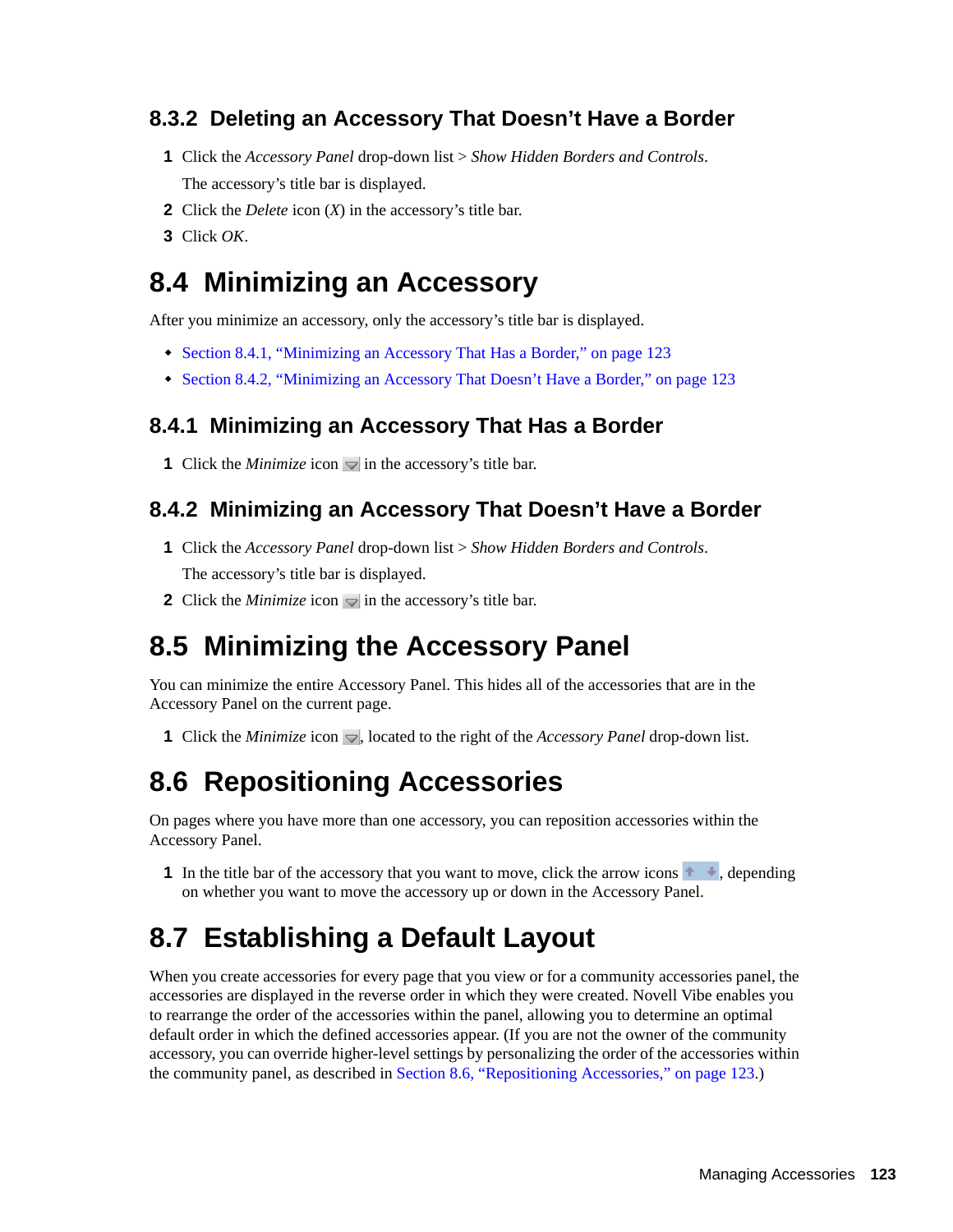To change the layout of a global personal accessory panel, or a community accessory panel:

- **1** Click the *Accessory Panel* drop-down list.
- **2** Click *Set Default Layout for Community Accessories*, or *Set Default Layout for Personal Global Accessories*, depending on which type of layout that you want to set.

The Configure the Accessory Panel page is displayed.

- **3** In the title bar of the accessory that you want to move, click the arrow icons  $\rightarrow \frac{1}{2}$ , depending on whether you want to move the accessory up or down in the Accessory Panel.
- **4** Click *Close*.

### <span id="page-123-0"></span>**8.8 Providing a Title for the Accessory Panel**

- **1** Click the *Accessory Panel* drop-down list.
- **2** Click *Set the accessory panel's title*.
- **3** Specify the following information:

**New Title:** Provide a title for your Accessory Panel.

**Accessory Panel Title Scope:** Select whether you want the new name to apply to your personal Accessory Panel for this page only, your personal Accessory Panel for all pages, or the community Accessory Panel for this place only.

**4** Click *OK*.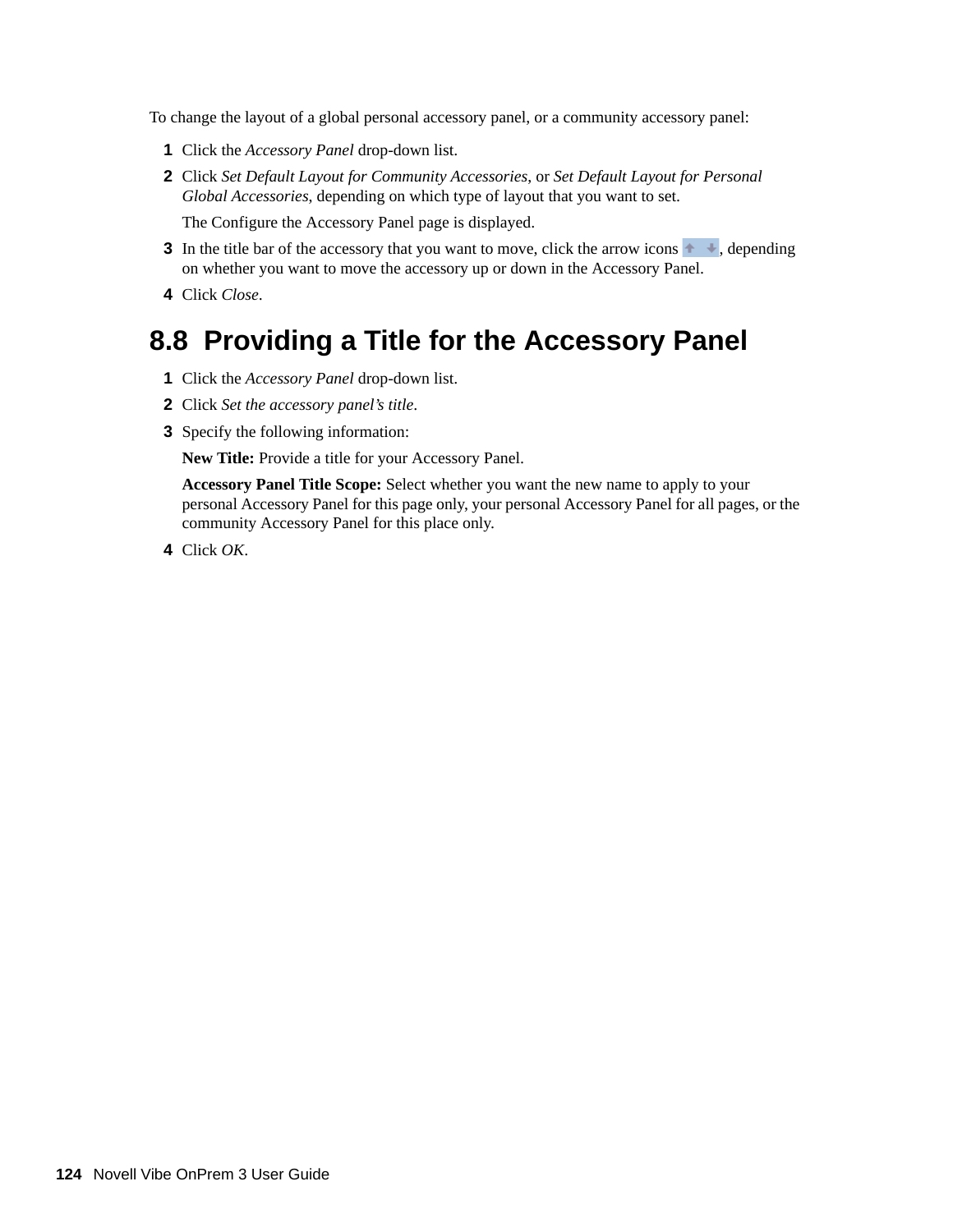# <sup>9</sup>**Connecting With Your Co-Workers**

Novell Vibe OnPrem enables you to directly connect with your co-workers.

- [Section 9.1, "Sending E-Mail from within Vibe," on page 125](#page-124-0)
- [Section 9.2, "Sending an Instant Message from within Vibe," on page 126](#page-125-1)
- [Section 9.3, "Using Novell Conferencing with Novell Vibe," on page 126](#page-125-2)
- [Section 9.4, "Using Skype From within Vibe," on page 130](#page-129-0)
- [Section 9.5, "Filling Out the Send E-Mail Page," on page 131](#page-130-0)
- [Section 9.6, "Using the Vibe Clipboard," on page 131](#page-130-1)

## <span id="page-124-0"></span>**9.1 Sending E-Mail from within Vibe**

Novell Vibe enables you to send e-mail messages to your co-workers from a variety of places within Vibe, and for a variety of reasons.

- [Section 9.1.1, "Informing Others about a Folder or Workspace," on page 125](#page-124-1)
- [Section 9.1.2, "Informing Others about an Entry," on page 125](#page-124-2)
- [Section 9.1.3, "Configuring Folders to Send E-Mail Notifications to Other Users," on page 126](#page-125-0)

These options are functional only if you have an e-mail account assigned to you in Vibe. To assign an e-mail account to your Vibe profile, see [Section 1.5.1, "Modifying Your Profile," on page 18.](#page-17-0)

### <span id="page-124-1"></span>**9.1.1 Informing Others about a Folder or Workspace**

Vibe enables you to send an e-mail message to inform others about a specific folder or workspace.

- **1** Navigate to the folder or workspace that you want to inform others about via e-mail.
- **2** Click *Workspace* or *Folder* in the Action toolbar, then click one of the following options:
	- **E-Mail Team:** E-mails team members who are associated with this folder or workspace.
	- **E-Mail Contributors:** E-mails all users who have added entries or comments to the current page.

The Send E-Mail page is displayed.

A link to this folder or workspace is automatically created in the *Message* field.

**3** Fill in the appropriate fields.

For information on filling in the rest of the Send E-Mail form, see [Section 9.5, "Filling Out the](#page-130-0)  [Send E-Mail Page," on page 131.](#page-130-0)

**4** Click *OK*.

### <span id="page-124-2"></span>**9.1.2 Informing Others about an Entry**

You can send an e-mail notification to inform other Vibe users about a new or existing folder entry. For information on how to do this, see [Section 7.10, "Notifying Others about a Folder Entry," on](#page-100-0)  [page 101](#page-100-0).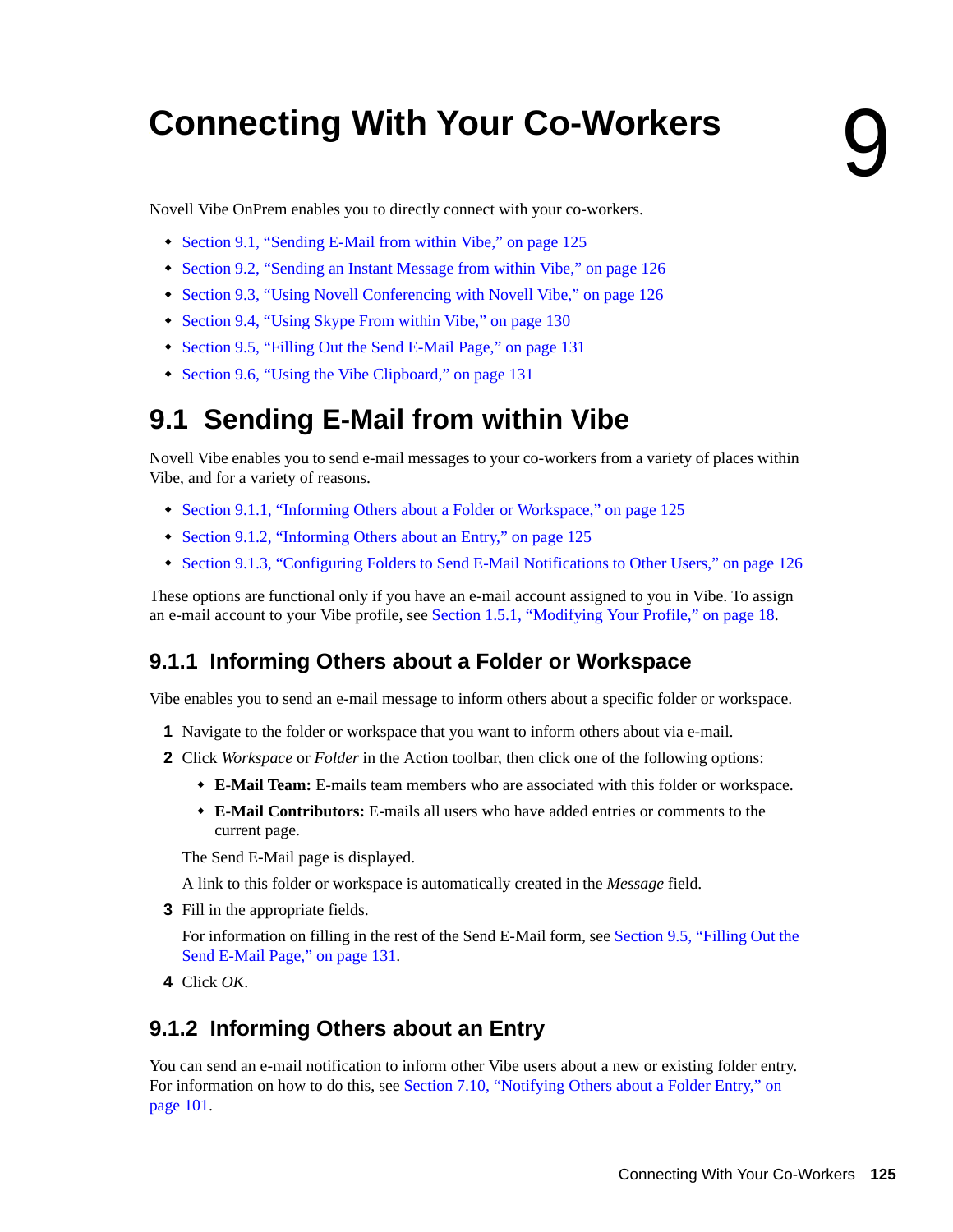### <span id="page-125-0"></span>**9.1.3 Configuring Folders to Send E-Mail Notifications to Other Users**

If you are the owner of a folder, you can configure that folder to send e-mail notifications to specific Vibe users.

For information on how to do this, see "Configuring Folders to Send E-Mail Notifications to Other Users" in the *Novell Vibe OnPrem 3 Advanced User Guide*.

## <span id="page-125-1"></span>**9.2 Sending an Instant Message from within Vibe**

Novell Vibe 3 and later supports the use of Novell Messenger to display presence information in Vibe. Before you can see Messenger presence in Vibe as described in this section, your Vibe administrator must enable these integrations, as described in "Configuring Presence" in the *Novell Vibe OnPrem 3 Installation Guide*.

To send an instant message to another Vibe user:

**1** Click a user's presence icon **.** 

Presence is displayed in the following locations in Vibe:

- In a folder entry next to a user's name
- In a user's profile
- In the home page of a user's personal workspace

The Profile Quick View is displayed.

|            | <b>D</b> Anita Olivos                                 | ø |
|------------|-------------------------------------------------------|---|
|            | Micro-Blog                                            |   |
|            | Work Phone: 876-555-5432<br>Mobile Phone:876-555-0354 |   |
|            | aolivos@greenergy.com<br>E-mail:<br>Mobile:           |   |
| Profile    | 876-555-0354<br>Text:                                 |   |
| Workspace  | IM:                                                   |   |
| Conference |                                                       |   |
| IM.        |                                                       |   |
| Following  |                                                       |   |

#### **2** Click *IM*.

## <span id="page-125-2"></span>**9.3 Using Novell Conferencing with Novell Vibe**

Novell Vibe 3 and later supports the use of Novell Conferencing. Before you can use Conferencing with Vibe as described in this section, your Vibe administrator must enable these integrations, as described in "Integrating Conferencing with Vibe" in the *Novell Vibe OnPrem 3 Administration Guide*.

- [Section 9.3.1, "Specifying Your Conferencing ID and Password," on page 127](#page-126-0)
- [Section 9.3.2, "Starting or Scheduling a Team Meeting," on page 127](#page-126-1)
- [Section 9.3.3, "Starting or Scheduling a Meeting from a User's Presence Icon," on page 128](#page-127-0)
- [Section 9.3.4, "Starting or Scheduling a Meeting from a Workspace or Folder," on page 129](#page-128-0)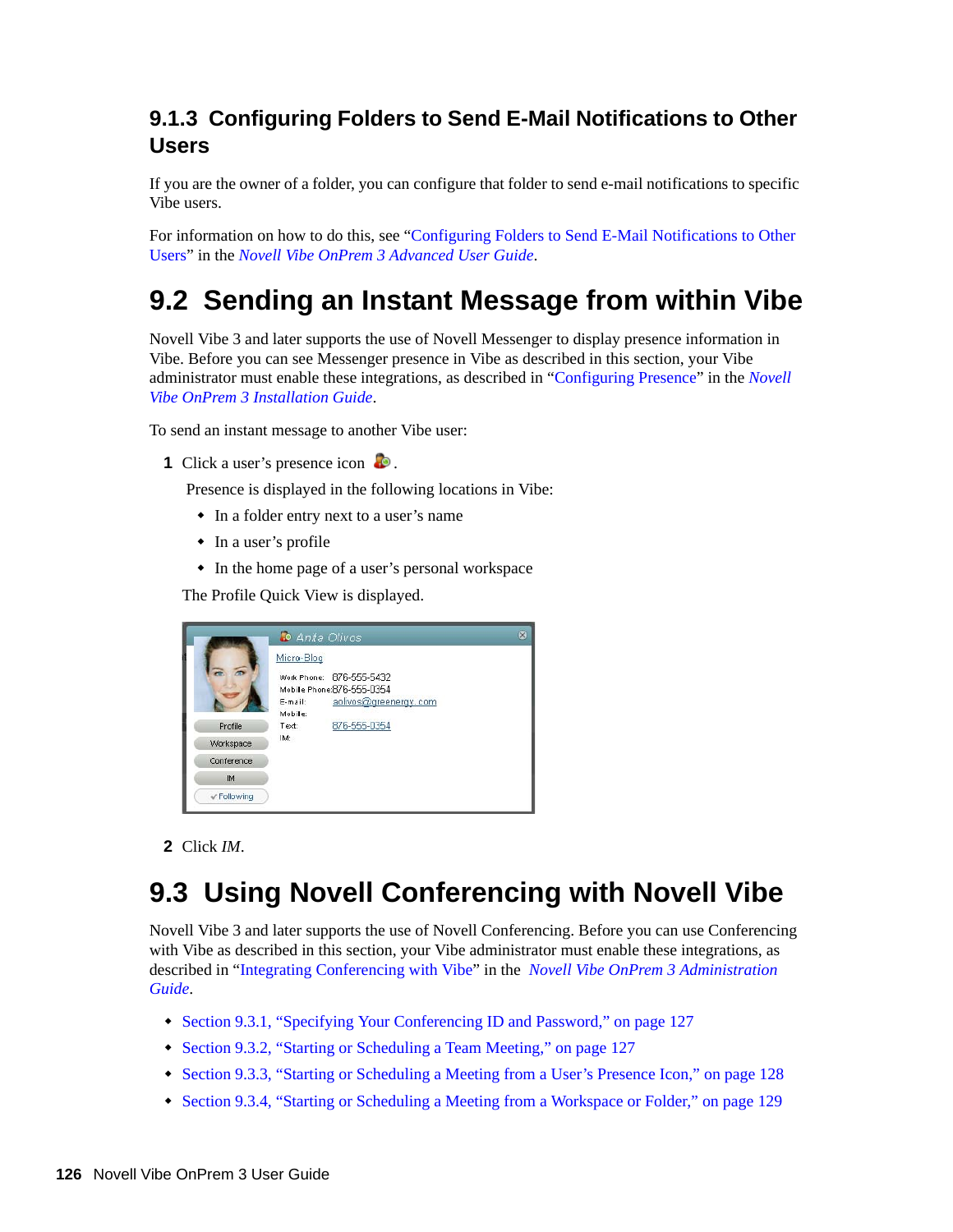For more information about Novell Conferencing, see the [Conferencing documentation Web site](http://www.novell.com/documentation/novell_conferencing/)  (http://www.novell.com/documentation/novell\_conferencing/).

### <span id="page-126-0"></span>**9.3.1 Specifying Your Conferencing ID and Password**

Depending on how your Vibe administrator has configured Conferencing for your Vibe system, you might need to manually specify your Conferencing ID and Conferencing Password before you are able to use Conferencing within Vibe.

To specify your Conferencing ID and Conferencing Password:

**1** Navigate to your personal workspace, then click *Profile*.

| <b>Anita Olivos Workspace</b>  |                             | Edit                                               |
|--------------------------------|-----------------------------|----------------------------------------------------|
| Personal Information           |                             |                                                    |
| Job Title:                     | Marketing Manager           |                                                    |
| State:                         | Utah                        | <b>TEAMS</b>                                       |
| Postal Code:                   | 84606                       | Marketing                                          |
| Contact Information            |                             |                                                    |
| Work phone:                    | 801-555-5678                | <b>GROUPS</b><br><no group="" memberships=""></no> |
| Mobile phone:                  | 801-555-6897                |                                                    |
| E-Mail Address:                | aolivos@yourcompanyname.com | <b>FOLLOWING</b>                                   |
| Mobile E-Mail Address:         | $\sim$                      | <not anyone="" following=""></not>                 |
| Text Messaging E-Mail Address: | ŵ,                          | SAVED SEARCHES                                     |
| Presence ID:                   | à,                          | <no saved="" searches=""></no>                     |
| Skype Name:                    | Call me!                    |                                                    |
| Organization Information       |                             |                                                    |
| Department:                    | Marketing                   |                                                    |
| Manager:                       | George Kenopolis            |                                                    |
| Location:                      | Provo, UT                   |                                                    |
| Office:                        | ä,                          |                                                    |
| Other Information              |                             |                                                    |
| Responsibilities:              |                             |                                                    |
| Photos And Images              |                             |                                                    |
|                                |                             |                                                    |
|                                | Browse                      |                                                    |

- **2** Click *Edit*.
- **3** Scroll to the *Conferencing ID* and *Conferencing Password* fields, then specify the username and password that you use to log in to Conferencing.
- **4** Click *OK*.

### <span id="page-126-1"></span>**9.3.2 Starting or Scheduling a Team Meeting**

- **1** Navigate to the team workspace where you want to start a team meeting.
- **2** Click *Workspace* > *Start Meeting* in the Action toolbar.

The Add Meeting page is displayed.

**3** Specify the following information for your meeting:

**Users:** Specify individual users you want to invite to the meeting.

**Clipboard User Names:** Select users whose names are on the Vibe clipboard to invite to the meeting.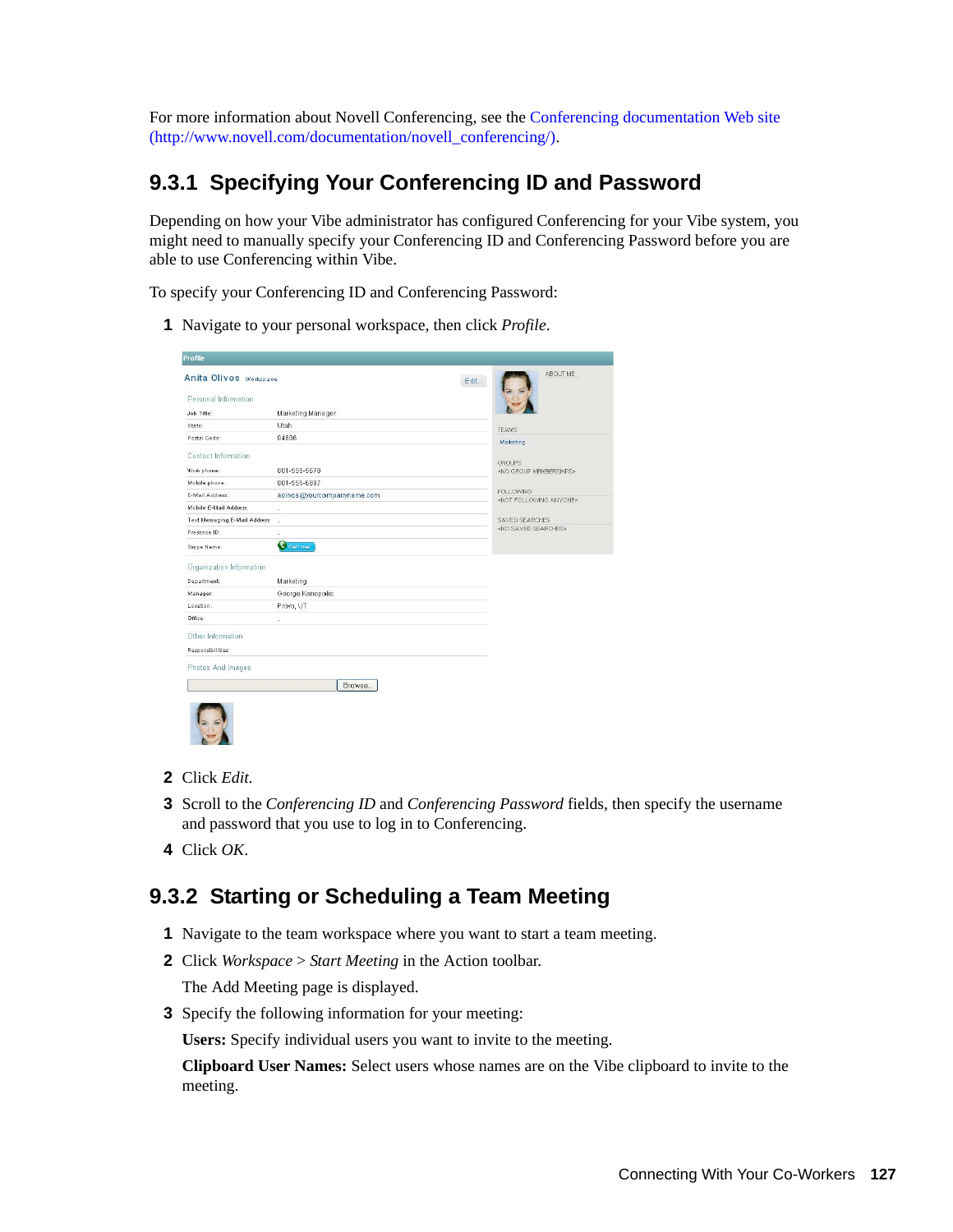For more information about the Vibe clipboard, see Section 9.6, "Using the Vibe Clipboard," [on page 131](#page-130-1).

**Team Members:** By default, all team members are selected to be invited to the meeting. Deselect team members to exclude them from the meeting.

**Meeting Password:** Specify a password for the meeting. If you specify a password, it is included in the e-mail invitation and is required to access the meeting.

**Title:** Specify a title for the meeting.

**Agenda:** Specify an agenda for the meeting.

**Start Time:** Specify a start time for the meeting. This option applies only to scheduled meetings.

Length: Specify a length of time for the meeting.

**4** Click *Start Meeting Now* or *Schedule for Later*, depending on when you want to hold your meeting.

If you start the meeting now, your meeting is launched in Novell Conferencing. If you schedule the meeting for later, your meeting is scheduled in Novell Conferencing and starts at the time that you specified.

#### <span id="page-127-0"></span>**9.3.3 Starting or Scheduling a Meeting from a User's Presence Icon**

Sometimes an instant messaging conversation can't convey enough information. For example, you might want to quickly share your desktop with another Vibe user. Clicking a user's presence icon can be a quick way to start a Conferencing meeting with that user.

**1** Click a user's presence icon .

Presence is displayed in the following locations in Vibe:

- In a folder entry next to a user's name
- In a user's profile
- In the home page of a user's personal workspace

The Profile Quick View is displayed.

|            | <b>D</b> Anita Olivos                                  |  |
|------------|--------------------------------------------------------|--|
|            | Micro-Blog                                             |  |
|            | Work Phone: 876-555-5432<br>Mobile Phone: 876-555-0354 |  |
|            | aolivos@greenergy.com<br>E-mail:<br>Mobile:            |  |
| Profile    | 876-555-0354<br>Text:                                  |  |
| Workspace  | IM:                                                    |  |
| Conference |                                                        |  |
| IM.        |                                                        |  |
| Following  |                                                        |  |

**2** Click *Conference*.

The Add Meeting page is displayed.

**3** Specify the following information for your meeting: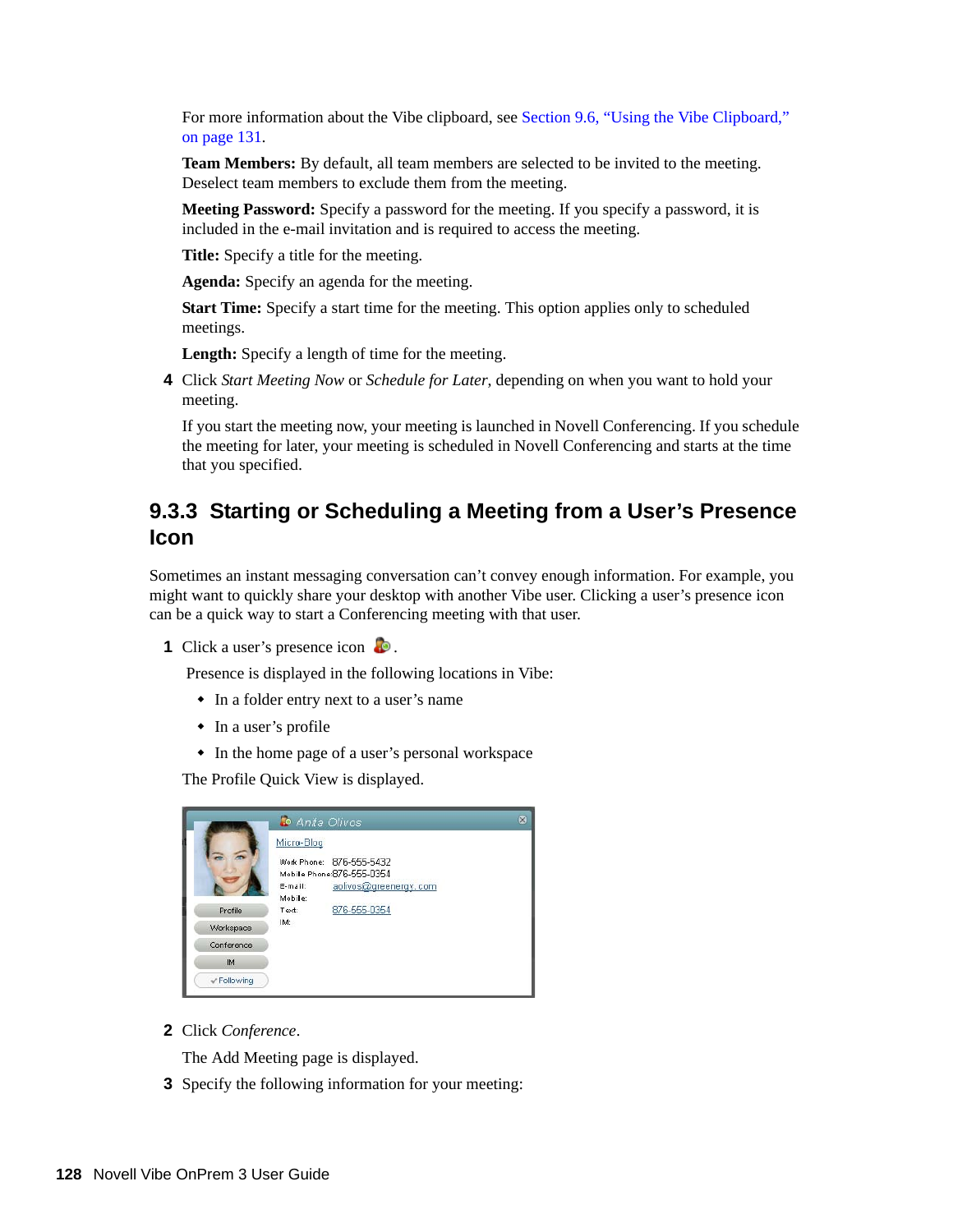**Users:** By default, the user whose presence icon you clicked is an invitee. You can specify additional users you want to invite to the meeting.

**Clipboard User Names:** Select users whose names are on the Vibe clipboard to invite to the meeting.

For more information about the Vibe clipboard, see [Section 9.6, "Using the Vibe Clipboard,"](#page-130-1)  [on page 131](#page-130-1).

**Team Members:** Team members are available to invite only when you are creating a team meeting, as described in [Section 9.3.2, "Starting or Scheduling a Team Meeting," on page 127](#page-126-1).

**Meeting Password:** Specify a password for the meeting. If you specify a password, it is included in the e-mail invitation and is required to access the meeting.

**Title:** Specify a title for the meeting.

**Agenda:** Specify an agenda for the meeting.

**Start Time:** Specify a start time for the meeting. This option applies only to scheduled meetings.

Length: Specify a length of time for the meeting.

**4** Click *Start Meeting Now* or *Schedule for Later*, depending on when you want to hold your meeting.

If you start the meeting now, your meeting is launched in Novell Conferencing. If you schedule the meeting for later, your meeting is scheduled in Novell Conferencing and starts at the time that you specified.

### <span id="page-128-0"></span>**9.3.4 Starting or Scheduling a Meeting from a Workspace or Folder**

- **1** Navigate to the workspace or folder where you want to start a team meeting.
- **2** Click *Workspace* > *Start Meeting* in the Action toolbar.

or

Click *Folder* > *Start Meeting* in the Action toolbar.

The Add Meeting page is displayed.

**3** Specify the following information for your meeting:

**Users:** Specify individual users you want to invite to the meeting.

**Clipboard User Names:** Select users whose names are on the Vibe clipboard to invite to the meeting.

For more information about the Vibe clipboard, see [Section 9.6, "Using the Vibe Clipboard,"](#page-130-1)  [on page 131](#page-130-1).

**Team Members:** Team members are available to invite only when you are creating a team meeting, as described in [Section 9.3.2, "Starting or Scheduling a Team Meeting," on page 127](#page-126-1).

**Meeting Password:** Specify a password for the meeting. If you specify a password, it is included in the e-mail invitation and is required to access the meeting.

**Title:** Specify a title for the meeting.

**Agenda:** Specify an agenda for the meeting.

**Start Time:** Specify a start time for the meeting. This option applies only to scheduled meetings.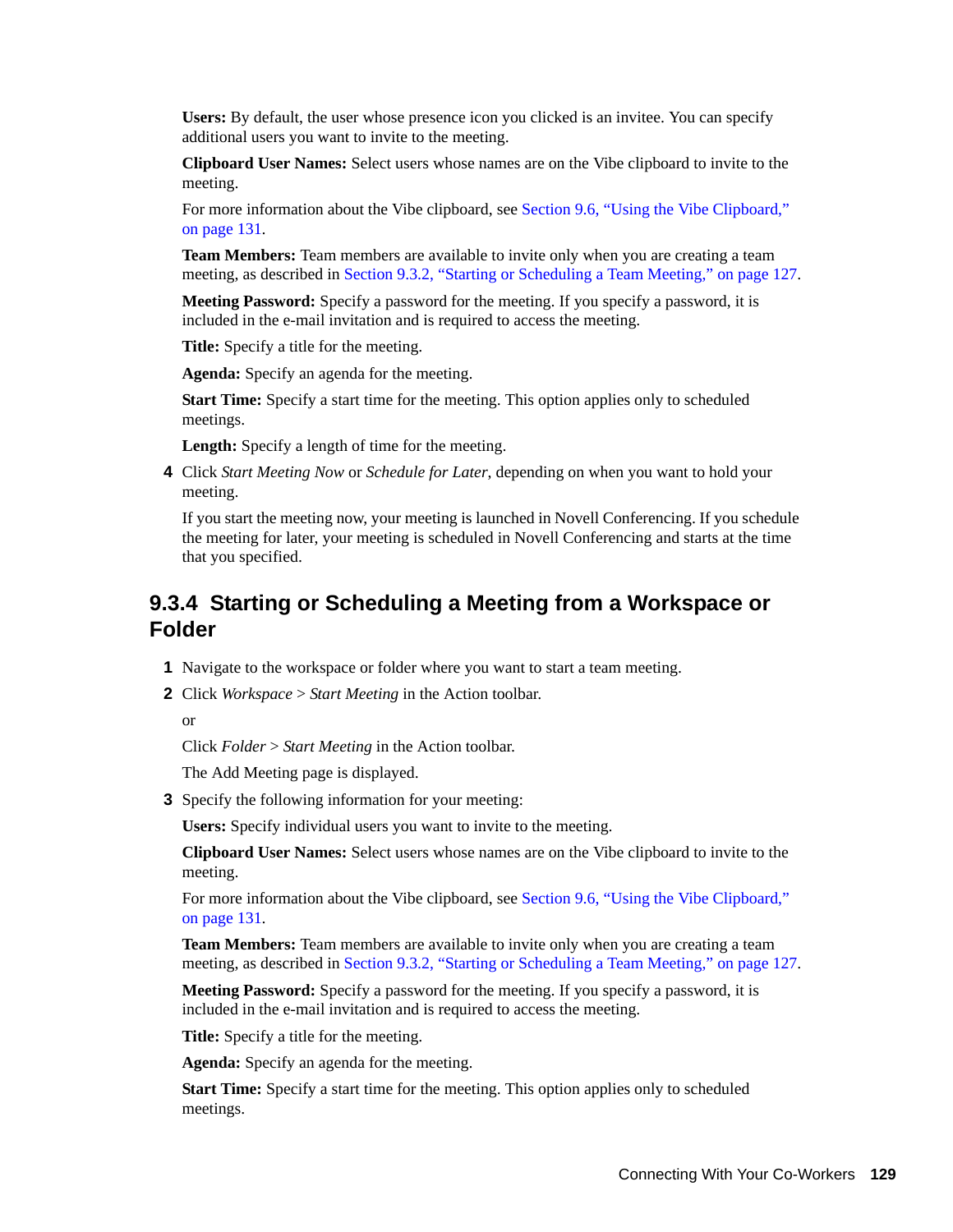Length: Specify a length of time for the meeting.

**4** Click *Start Meeting Now* or *Schedule for Later*, depending on when you want to hold your meeting.

If you start the meeting now, your meeting is launched in Novell Conferencing. If you schedule the meeting for later, your meeting is scheduled in Novell Conferencing and starts at the time that you specified.

### <span id="page-129-0"></span>**9.4 Using Skype From within Vibe**

Novell Vibe enables you to communicate with other Vibe users through Skype, without leaving the Vibe interface.

This feature must be configured by your Vibe administrator before you can use Skype from within Vibe. If you cannot perform the tasks in this section as described, consult your Vibe administrator. For information on how to enable Skype in your Vibe environment, see "Integrating Skype with Vibe" in the *Novell Vibe OnPrem 3 Administration Guide*.

- [Section 9.4.1, "Setting Up Your Skype Address in Vibe," on page 130](#page-129-1)
- [Section 9.4.2, "Contacting Other Vibe Users with Skype," on page 130](#page-129-2)

#### <span id="page-129-1"></span>**9.4.1 Setting Up Your Skype Address in Vibe**

After Skype has been configured by your Vibe administrator, you must specify your Skype name in your personal profile.

**1** In the home page of your personal workspace, click the *Profile* link next to your name and avatar.

or

Click your *Presence* icon **to**, located next to any entry that you have created or modified, then click *Profile*.

**2** In the Profile page, click *Edit*.

The User page is displayed.

- **3** In the *Skype Name* field, specify your Skype username.
- **4** Click *OK*.

#### <span id="page-129-2"></span>**9.4.2 Contacting Other Vibe Users with Skype**

You can use Skype to contact only those users who have specified a Skype name in their personal profiles. For information on how to modify your personal profile, see [Section 9.4.1, "Setting Up](#page-129-1)  [Your Skype Address in Vibe," on page 130.](#page-129-1)

To contact a Vibe user by using Skype:

- **1** Click the *Presence* icon **o** of the user you want to call by using Skype.
- **2** In the *Skype* section, click *Call me*.

The Skype application is launched.

For information on how to use Skype, see the Skype documentation.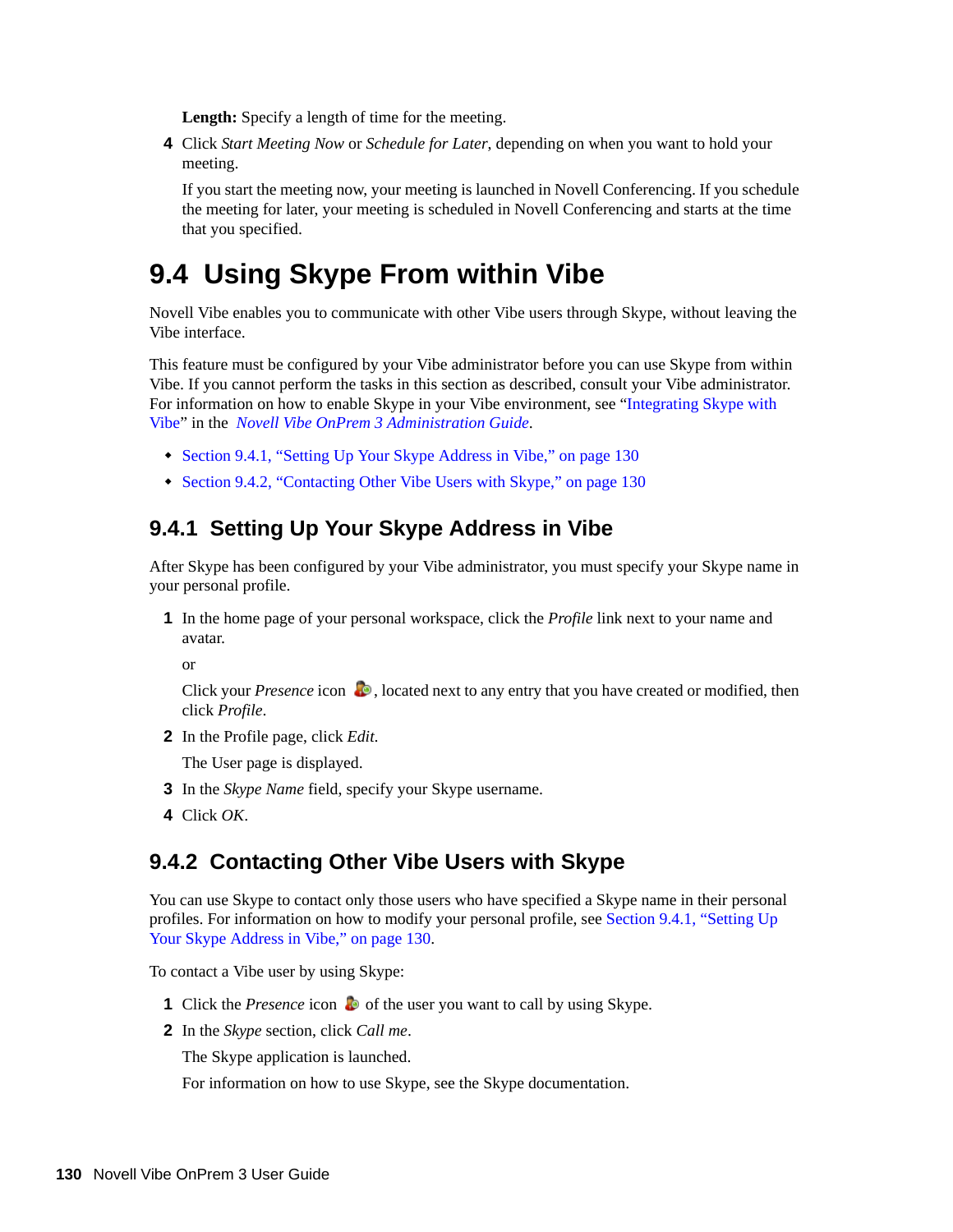## <span id="page-130-0"></span>**9.5 Filling Out the Send E-Mail Page**

When you send e-mail from within Vibe, Vibe displays the Send E-Mail page. This page contains the following fields and options:

**Add E-Mail Addresses:** Specify users' individual e-mail addresses. You must separate multiple email addresses with commas; do not include spaces between addresses.

**Your e-mail address:** Select your name if you want to include yourself in the e-mail.

**Users:** Use Type-to-Find functionality to specify individual users to whom you want to send the email.

**Groups:** Use Type-to-Find functionality to specify individual groups to whom you want to send the e-mail.

**Clipboard User Names:** Click this option to include all users whose names are currently on your clipboard.

For more information on using the Vibe clipboard, see [Section 9.6, "Using the Vibe Clipboard," on](#page-130-1)  [page 131](#page-130-1).

**Team Members:** Click this option to include all team members.

**CC:** Click this option to specify users to whom you want to send a carbon copy of the message.

**BCC:** Click this option to specify users to whom you want to send a blind copy of the message.

**Subject:** Specify the subject of your e-mail message.

**Message/Additional Text Sent with the Entry:** Specify the main content of your e-mail message.

**Include Attachments:** (This option is not available when you send an e-mail from a folder or workspace.) Select this option if you want to include any attachments that are attached to the entry from where you are sending the e-mail.

## <span id="page-130-1"></span>**9.6 Using the Vibe Clipboard**

The clipboard in Novell Vibe is a tool that you can use to gather people's names as you visit places within Vibe. Later, when using a tool that requires you to specify usernames, you can easily reference the names on your clipboard. For example, you can put a name on the clipboard, then when you want to send an e-mail message from Vibe, you refer to the clipboard to specify the name of the user to whom you want to send the e-mail.

Names remain on the clipboard until you remove them or until you log out.

- [Section 9.6.1, "Adding Names to the Clipboard," on page 131](#page-130-2)
- [Section 9.6.2, "Removing Names from the Clipboard," on page 132](#page-131-2)
- [Section 9.6.3, "Using the Names on Your Clipboard," on page 132](#page-131-3)

#### <span id="page-130-2"></span>**9.6.1 Adding Names to the Clipboard**

- ["Adding Users from the Current Page" on page 132](#page-131-0)
- ["Adding Team Members" on page 132](#page-131-1)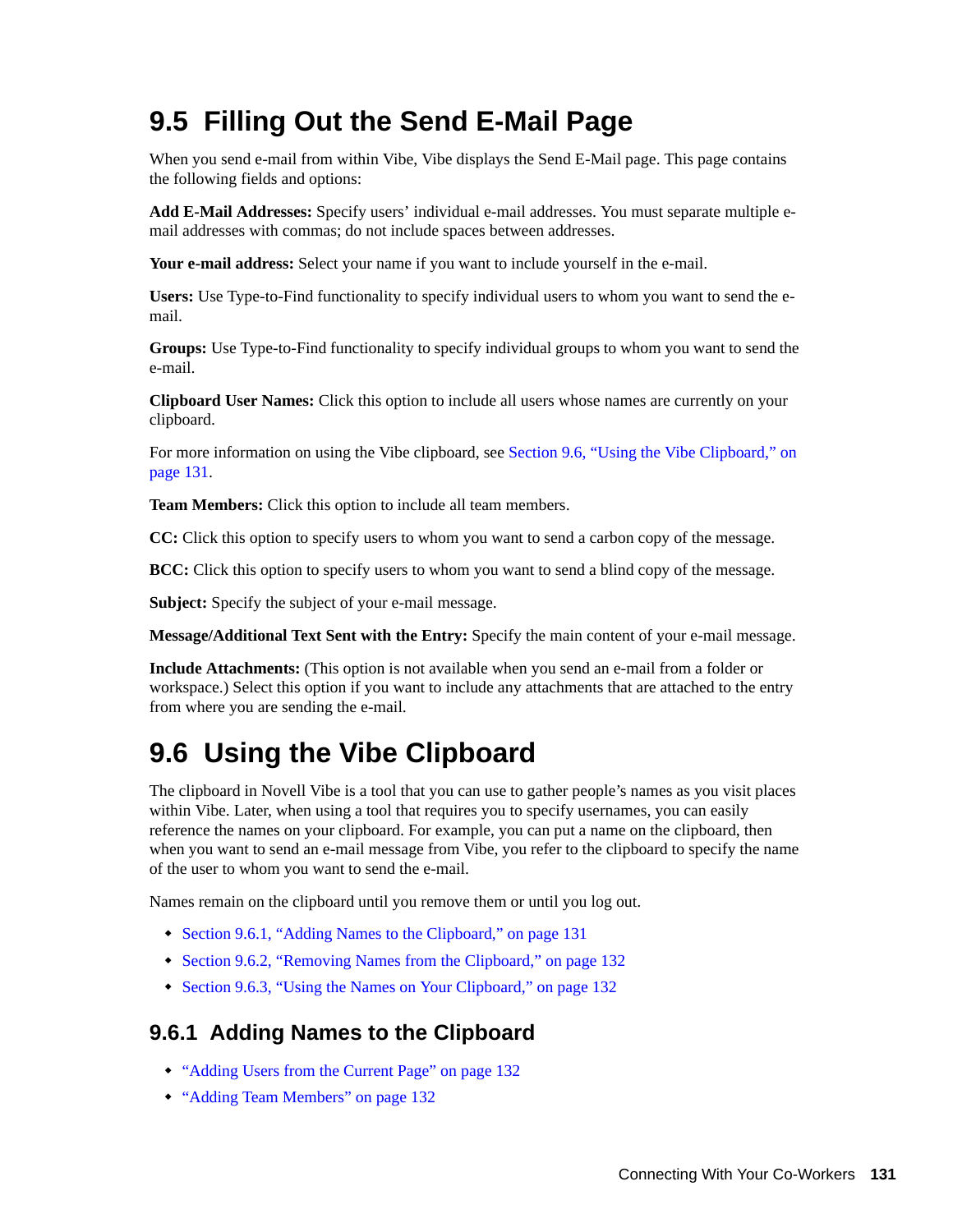#### <span id="page-131-0"></span>**Adding Users from the Current Page**

Vibe enables you to add all users to the clipboard who have created content on the current page, or who have modified an entry on the current page.

- **1** Navigate to the page where you want to add users to the clipboard.
- **2** Click *View* > *Clipboard*.

The Clipboard dialog box is displayed.

**3** Click *Add people from this page*.

Those users who have added or modified entries on this page are added to the clipboard.

If you are in the home page of a user's personal workspace, clicking this option adds the owner of the personal workspace.

**4** Click *Close*.

#### <span id="page-131-1"></span>**Adding Team Members**

Vibe enables you to add all team members to the clipboard from the team workspace where you currently are.

You must be in a team workspace to add team members to the clipboard.

- **1** Navigate to the team workspace where you want to add team members to the clipboard.
- **2** Click *View* > *Clipboard*.

The Clipboard dialog box is displayed.

**3** Click *Add team members*.

All members of the team are added to the clipboard.

**4** Click *Close*.

#### <span id="page-131-2"></span>**9.6.2 Removing Names from the Clipboard**

You can easily remove names from the Vibe clipboard after you have added them.

**1** In the *Clipboard* dialog box, select the names that you want to delete.

You can simultaneously select all names by clicking *Select All*. Click *Clear All* to deselect all names.

- **2** Click *Remove Selected Names*.
- **3** Click *Close*.

#### <span id="page-131-3"></span>**9.6.3 Using the Names on Your Clipboard**

There are various places in Vibe where you can use the names that are stored on your clipboard:

- When sending e-mail
- When creating a new team workspace
- When adding additional team members to a workspace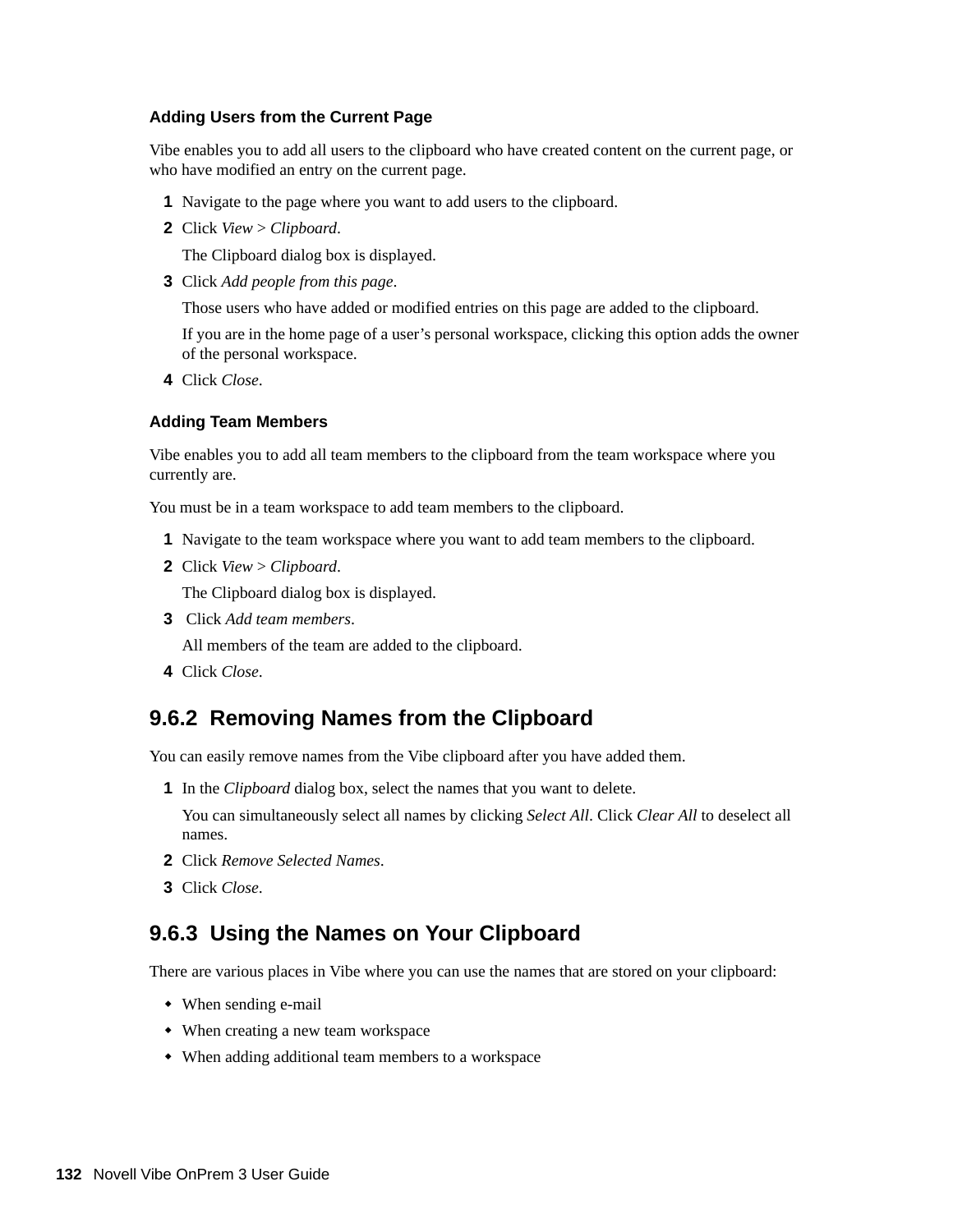# <sup>10</sup>**Using Workflows**

Workflows in Novell Vibe OnPrem can improve efficiency in your organization by automating common business processes.

Before you can use a workflow, it must first be created and enabled. Workflows can be created and enabled by folder owners for use in a folder, or they can be created and enabled by Vibe administrators for use across the entire Vibe site. For information on how to create and enable a workflow, see "Creating and Managing Workflows" in the *Novell Vibe OnPrem 3 Advanced User Guide*.

Because workflow creators can control who has rights to perform certain functions concerning the workflow, you might not have appropriate rights to work with workflows as described in this section. For more information on setting access controls on workflows, see "Adding Access Controls to a Workflow" in the *Novell Vibe OnPrem 3 Advanced User Guide*.

- [Section 10.1, "Manually Starting and Stopping a Workflow," on page 133](#page-132-0)
- [Section 10.2, "Manually Transitioning a Workflow after It Starts," on page 134](#page-133-0)

## <span id="page-132-0"></span>**10.1 Manually Starting and Stopping a Workflow**

If a workflow has been enabled for use in a folder where you are creating an entry, the workflow either automatically starts when you create the entry, or you can manually start it after the entry is created, depending on how the folder owner or site administrator enabled the workflow.

- [Section 10.1.1, "Manually Starting a Workflow," on page 133](#page-132-1)
- [Section 10.1.2, "Manually Stopping a Workflow," on page 133](#page-132-2)

### <span id="page-132-1"></span>**10.1.1 Manually Starting a Workflow**

- **1** Navigate to and open the entry where you want to start the workflow.
- **2** In the Entry toolbar, click *Actions* > *Start Workflow* for the workflow that you want to start. Multiple workflows can be enabled in the same folder, so multiple workflows might appear in the drop-down list.
- **3** Click *OK* when you are prompted about whether you really want to start the workflow.

### <span id="page-132-2"></span>**10.1.2 Manually Stopping a Workflow**

- **1** Navigate to and open the entry where you want to stop the workflow.
- **2** In the Entry toolbar, click *Actions* > *Stop Workflow* for the workflow that you want to stop. Multiple workflows can be active on the same entry, so multiple workflows might appear in the drop-down list.
- **3** Click *OK* when you are prompted about whether you really want to stop the workflow.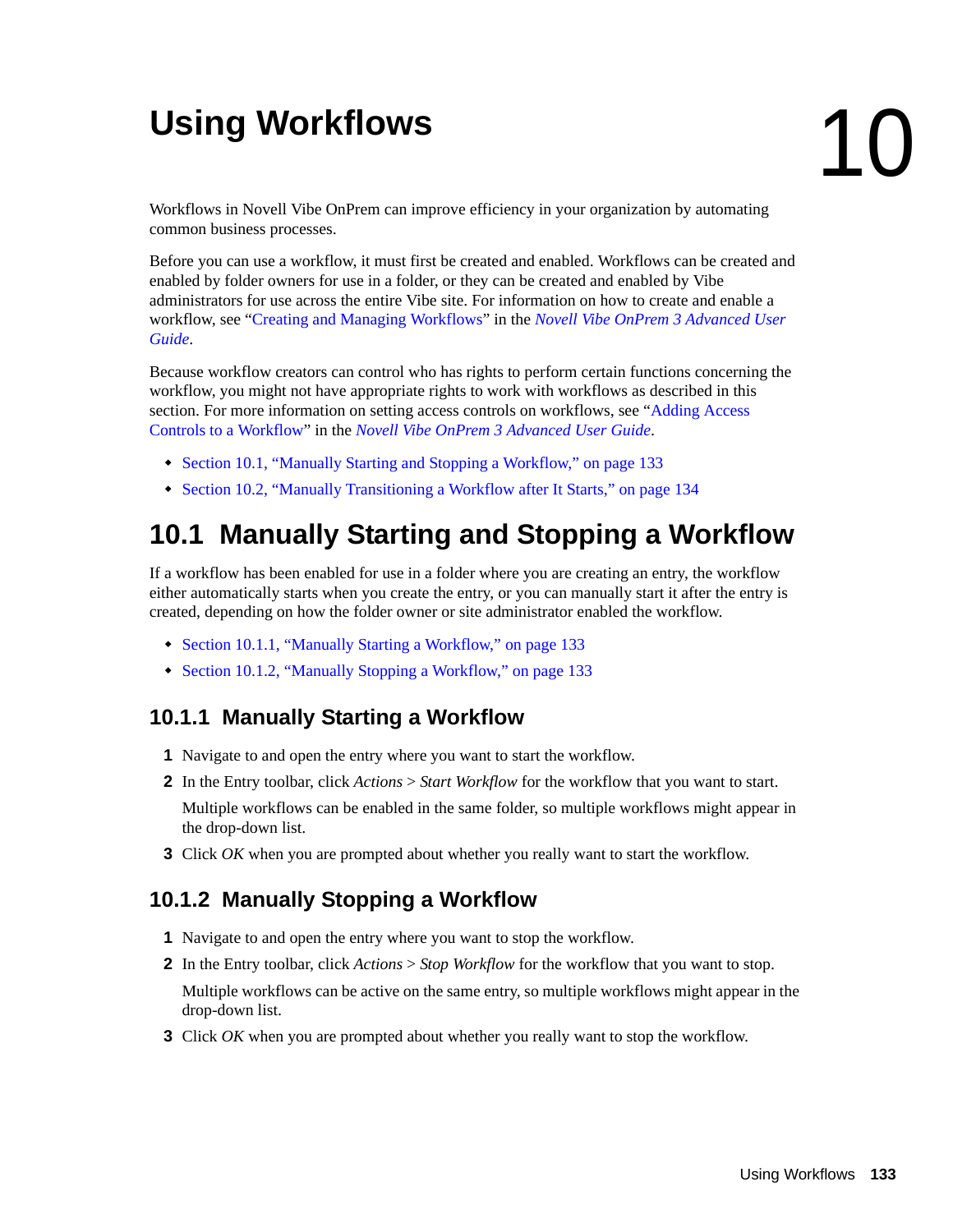## <span id="page-133-0"></span>**10.2 Manually Transitioning a Workflow after It Starts**

Workflows can be configured to automatically transition to another workflow state after the entry is modified, after someone has commented or replied to the entry, after a specified amount of time, or various other options.

Workflows can also be configured to be manually transitioned. If a workflow has been configured to be manually transitioned, and if you have appropriate rights, then you can manually transition the workflow from one workflow state to another.

- **1** Navigate to and open the entry that you want to transition to another workflow state.
	- The workflow must already be started on the entry.
- **2** In the *Workflow* section, click the drop-down arrow and select the workflow state that you want to transition the entry to, then click *OK*.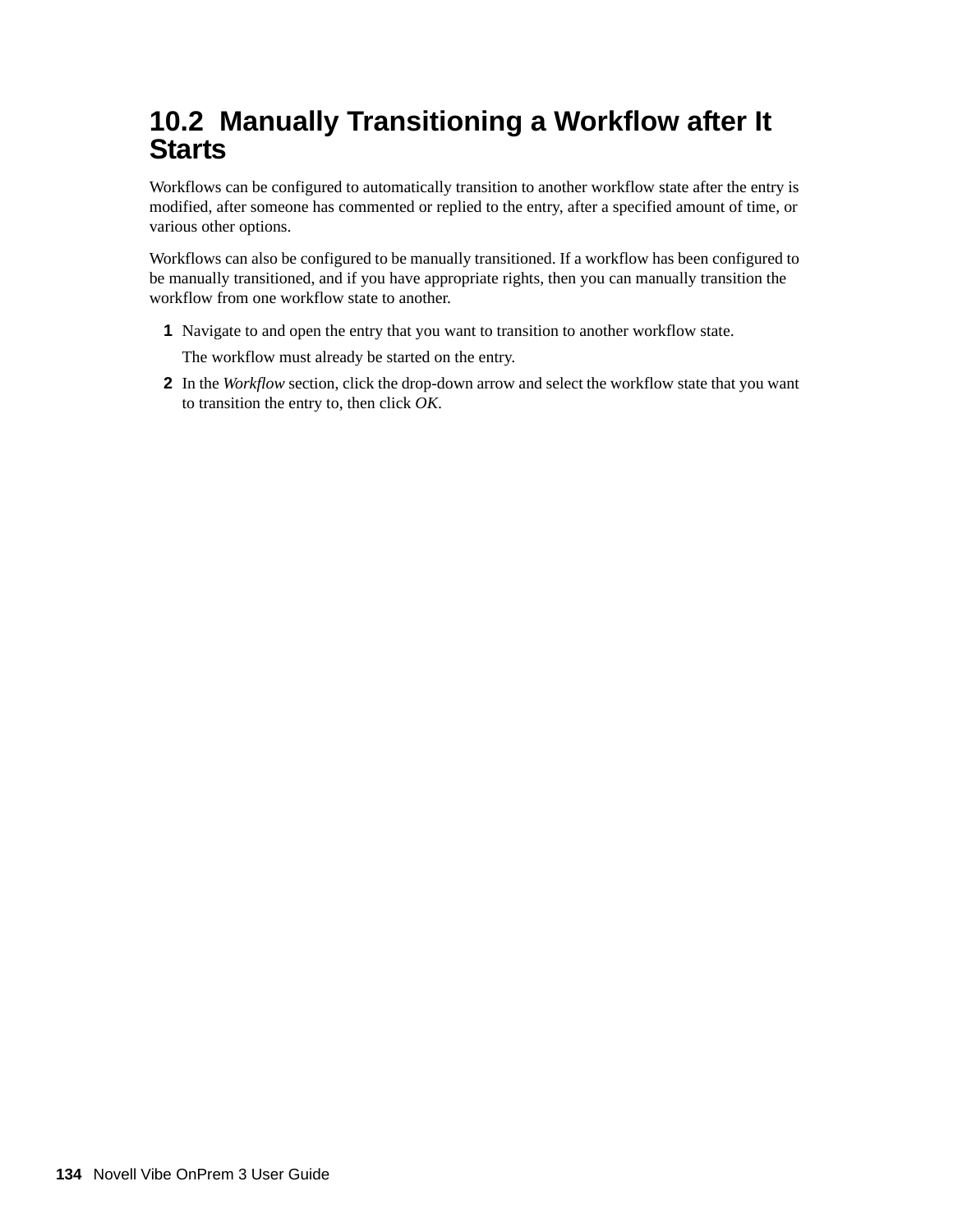# <span id="page-134-0"></span>**Using Vibe on Your Mobile Phone**

Novell Vibe OnPrem supports using Vibe from your mobile phone. For more information, see "[Using Vibe on Your Mobile Phone](#page-134-0)" in the *Novell Vibe OnPrem 3 Advanced User Guide*.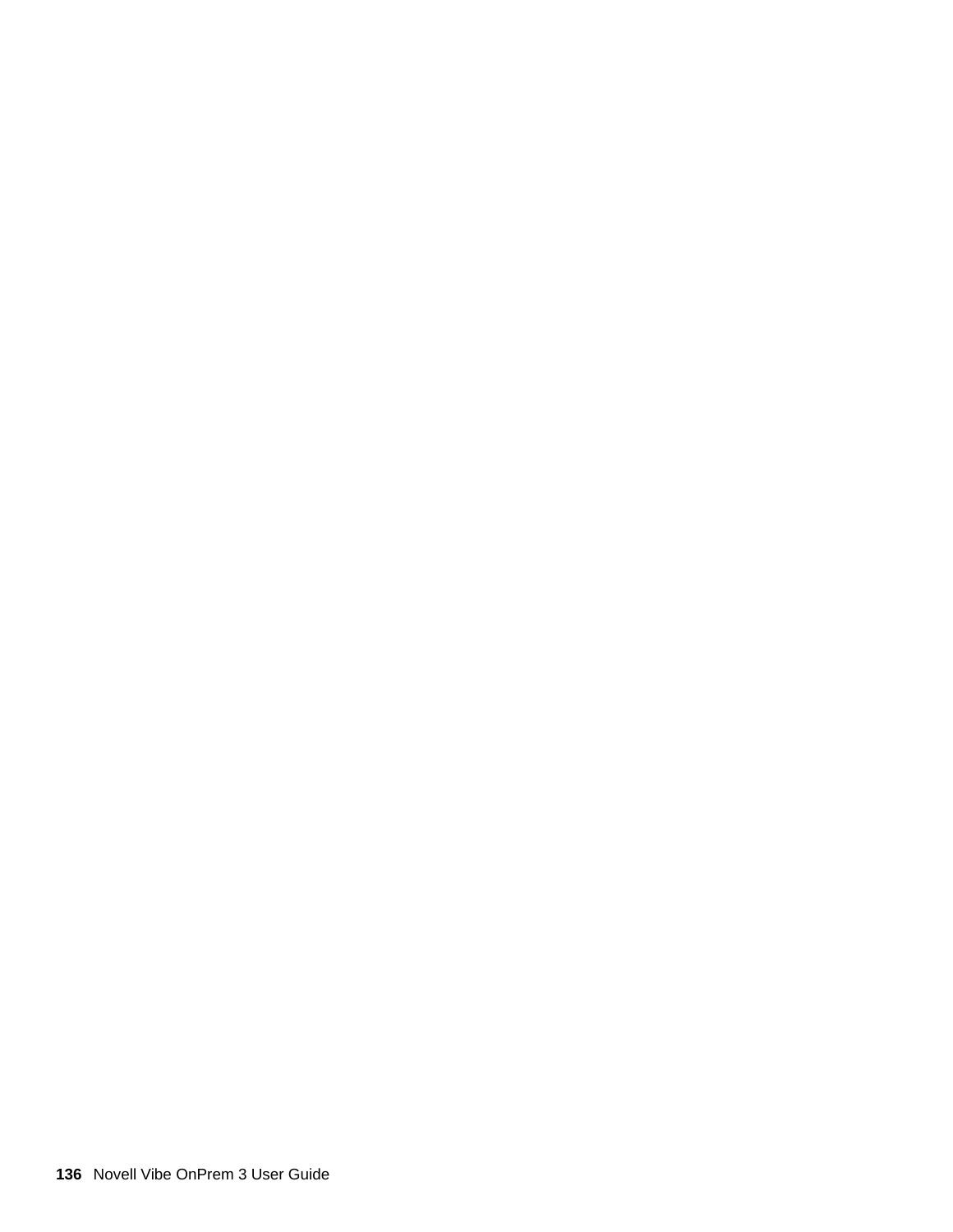# <sup>A</sup>**What's New in Novell Vibe 3**

Welcome to Novell Vibe OnPrem 3. You'll find new features, a fresh user interface, and significant updates. The following list is an overview of the new features:

- [Section A.1, "User Interface Improvements," on page 137](#page-136-0)
- [Section A.2, "What's New Page," on page 138](#page-137-0)
- [Section A.3, "Document Management," on page 138](#page-137-1)
- [Section A.4, "Entry History," on page 138](#page-137-2)
- [Section A.5, "Search Improvements," on page 138](#page-137-3)
- [Section A.6, "Expanded User Profile," on page 139](#page-138-0)
- [Section A.7, "Wiki Improvements," on page 139](#page-138-1)
- [Section A.8, "Advanced User Enhancements," on page 139](#page-138-2)

## <span id="page-136-0"></span>**A.1 User Interface Improvements**

The user interface for Novell Vibe 3 has been significantly redesigned to facilitate maximum productivity.

- [Section A.1.1, "Header," on page 137](#page-136-1)
- [Section A.1.2, "Navigation Panel," on page 137](#page-136-2)
- [Section A.1.3, "Action Toolbar," on page 137](#page-136-3)

### <span id="page-136-1"></span>**A.1.1 Header**

The Header in Vibe 3 has been simplified to include access to your personal workspace, your personal preferences  $\boxed{\cdot}$ , Vibe Feeds  $\boxed{\cdot}$ , and Help documentation  $\boxed{\cdot}$ . It also provides an easy way to log out of the Vibe site  $\mathbf{F}$ .

### <span id="page-136-2"></span>**A.1.2 Navigation Panel**

The Navigation panel in Vibe 3 has been consolidated and refined to include only the tree navigation, which enables you to view the current workspace and all sub-workspaces and subfolders.

For more information, see [Chapter 3, "Navigating the Novell Vibe Interface," on page 45.](#page-44-0)

### <span id="page-136-3"></span>**A.1.3 Action Toolbar**

The Action toolbar in Vibe 3 has been consolidated and simplified to include most of the actions that users can perform. From the Action toolbar, users can navigate to their personal workspaces, team workspaces, favorites, and recent places. Also, users can perform various actions on the folder or workspace that they are currently viewing, such as viewing activity reports and creating a brand. Users can also use the Action toolbar to search the Vibe site or to browse the Workspace tree.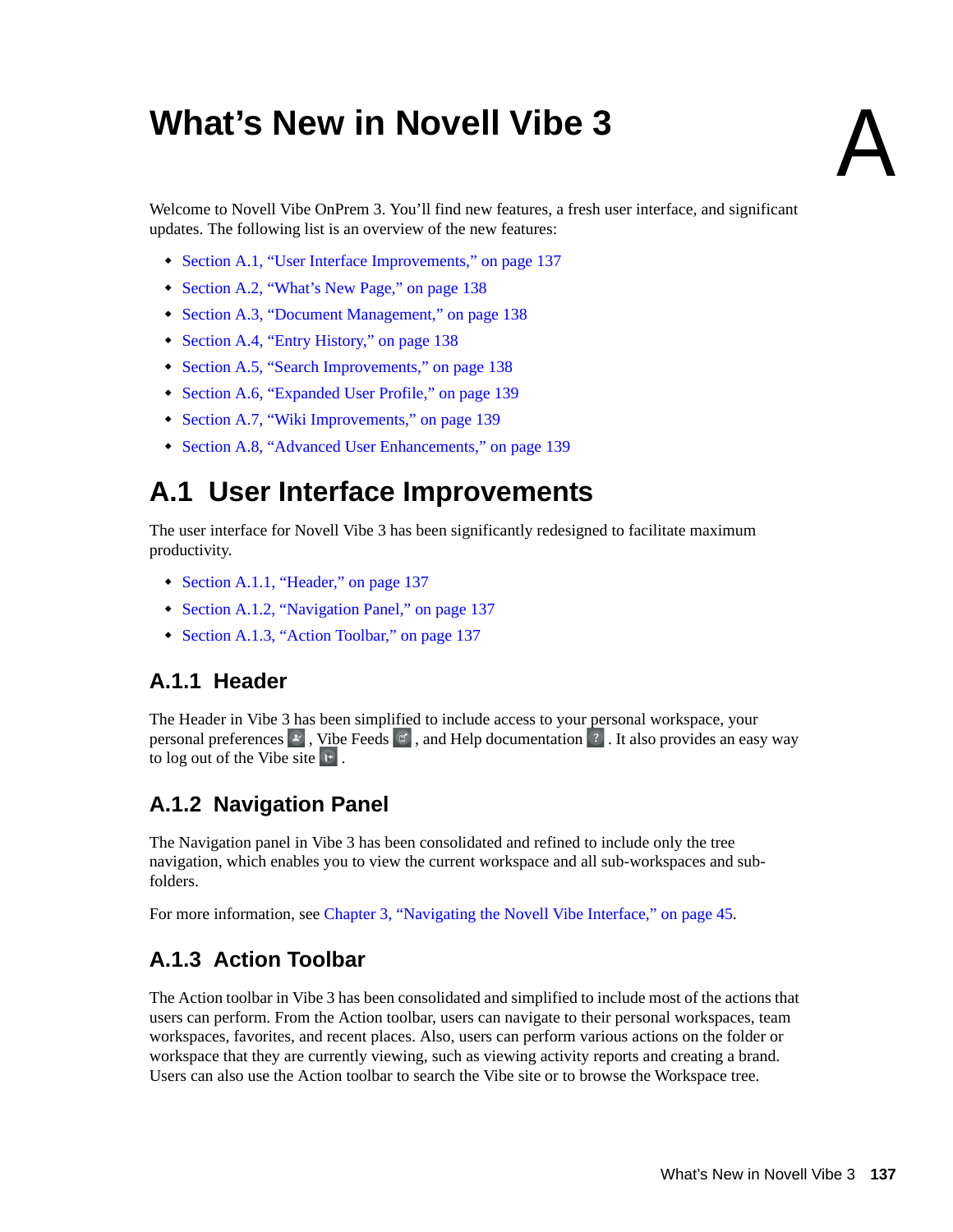## <span id="page-137-0"></span>**A.2 What's New Page**

Novell Vibe 3 provides an easier, more prominent What's New page. You can quickly see what's new in your teams, tracked places, and more. You can even see what's new in specific team workspaces, or what's new from specific people that you're following.

For more information, see [Section 2.2, "Finding What's New," on page 25](#page-24-0).

## <span id="page-137-1"></span>**A.3 Document Management**

Novell Vibe 3 provides enhanced document management capabilities.

- [Section A.3.1, "Minor Versioning," on page 138](#page-137-4)
- [Section A.3.2, "Version Notes," on page 138](#page-137-5)
- [Section A.3.3, "File Status," on page 138](#page-137-6)
- [Section A.3.4, "Deleting Past Versions," on page 138](#page-137-7)

### <span id="page-137-4"></span>**A.3.1 Minor Versioning**

You can now track documents on a more granular level. For example, instead of versions of a document being 1, 2, 3, Vibe documents can now be versioned as 1, 1.2, 2, 2.2, 2.3, and so forth. You can also increment the major version of a document. For more information, see "Incrementing the Major Version Number of a File" on page 108.

### <span id="page-137-5"></span>**A.3.2 Version Notes**

You can now add personal notes to specific versions of a document. For more information, see [Section 7.13.6, "Adding a Note about a File or File Version," on page 106.](#page-105-0)

### <span id="page-137-6"></span>**A.3.3 File Status**

You can now indicate if a file has a status of Official, Draft, or Obsolete. For more information, see [Section 7.13.7, "Setting the File Status," on page 107.](#page-106-0)

### <span id="page-137-7"></span>**A.3.4 Deleting Past Versions**

You can now delete past versions of a document. For more information, see "Deleting Existing Versions of a File" on page 109.

## <span id="page-137-2"></span>**A.4 Entry History**

You can now view the history of an entry in a new, concise view. For more information, see [Section 7.14, "Viewing the History of an Entry," on page 109.](#page-108-0)

## <span id="page-137-3"></span>**A.5 Search Improvements**

When you perform an advanced search, you can now specify whether you want to search by relevance or date. For more information, see [Section 2.5.3, "Using Advanced Search," on page 31.](#page-30-0)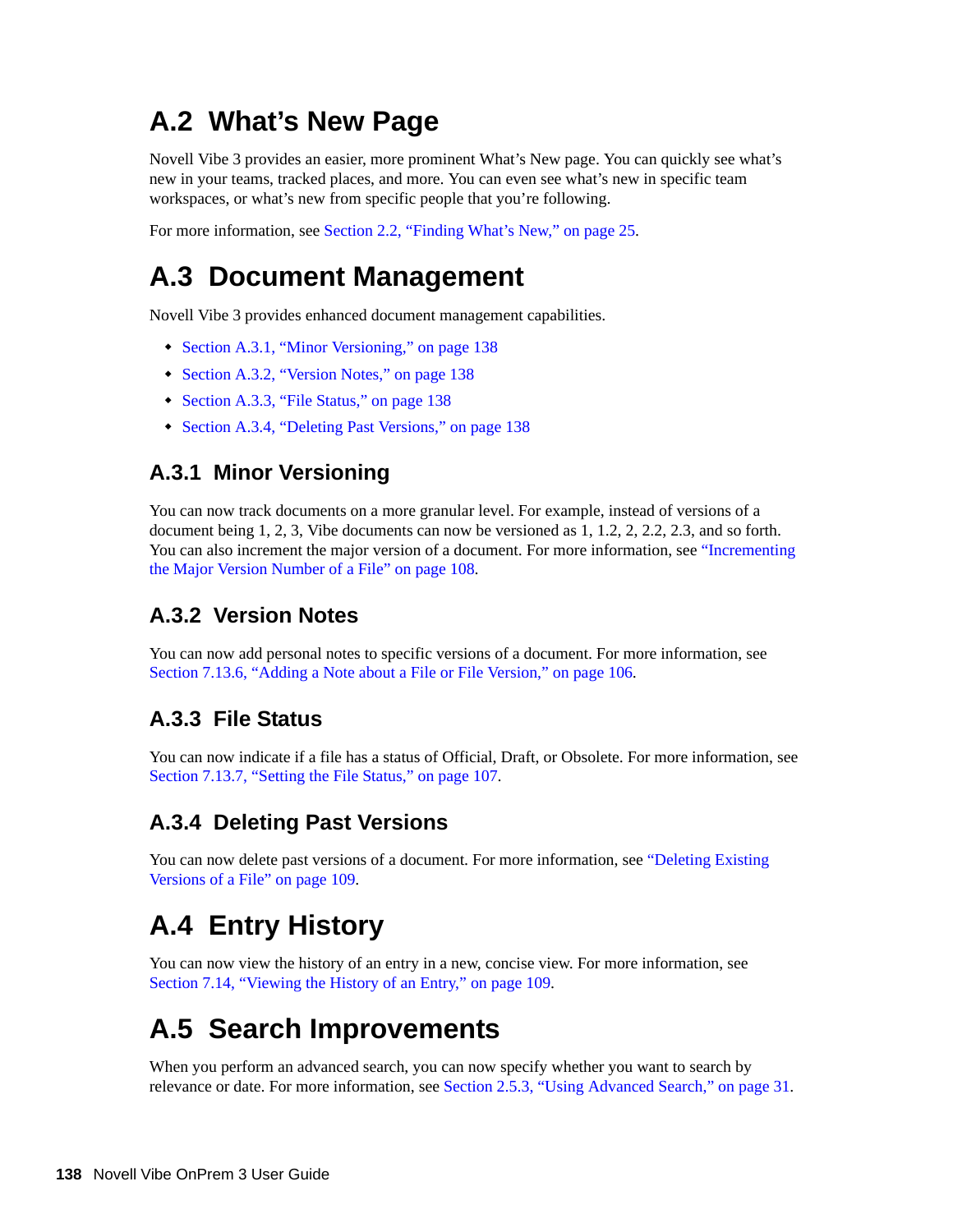## <span id="page-138-0"></span>**A.6 Expanded User Profile**

- [Section A.6.1, "User Profile Section in a User's Personal Workspace," on page 139](#page-138-3)
- [Section A.6.2, "Profile Quick View Dialog Box," on page 139](#page-138-4)

### <span id="page-138-3"></span>**A.6.1 User Profile Section in a User's Personal Workspace**

The User Profile section in Novell Vibe 3 has been expanded to rival other professional knowledgebases such as LinkedIn. Now you can include more information to share with your colleagues, such as your education, qualifications, and competencies. For more information, see [Section 1.5.1, "Modifying Your Profile," on page 18](#page-17-0).

### <span id="page-138-4"></span>**A.6.2 Profile Quick View Dialog Box**

The Profile Quick View dialog box is displayed when you click a user's Presence icon  $\ddot{\bullet}$ . It enables you to see information about that user, view the user's micro-blog or workspace, follow the user, and more.

## <span id="page-138-1"></span>**A.7 Wiki Improvements**

Novell Vibe 3 offers an improved and more intuitive wiki experience. It's easier than ever to create new Wiki Topics and pages, organize and retrieve information, and set home pages.

For more information, see [Section 6.12, "Working with Wiki Folders," on page 88.](#page-87-0)

## <span id="page-138-2"></span>**A.8 Advanced User Enhancements**

For a list of advanced features that are new in Novell Vibe, see "What's New in Vibe 3" in the *Novell Vibe OnPrem 3 Advanced User Guide*.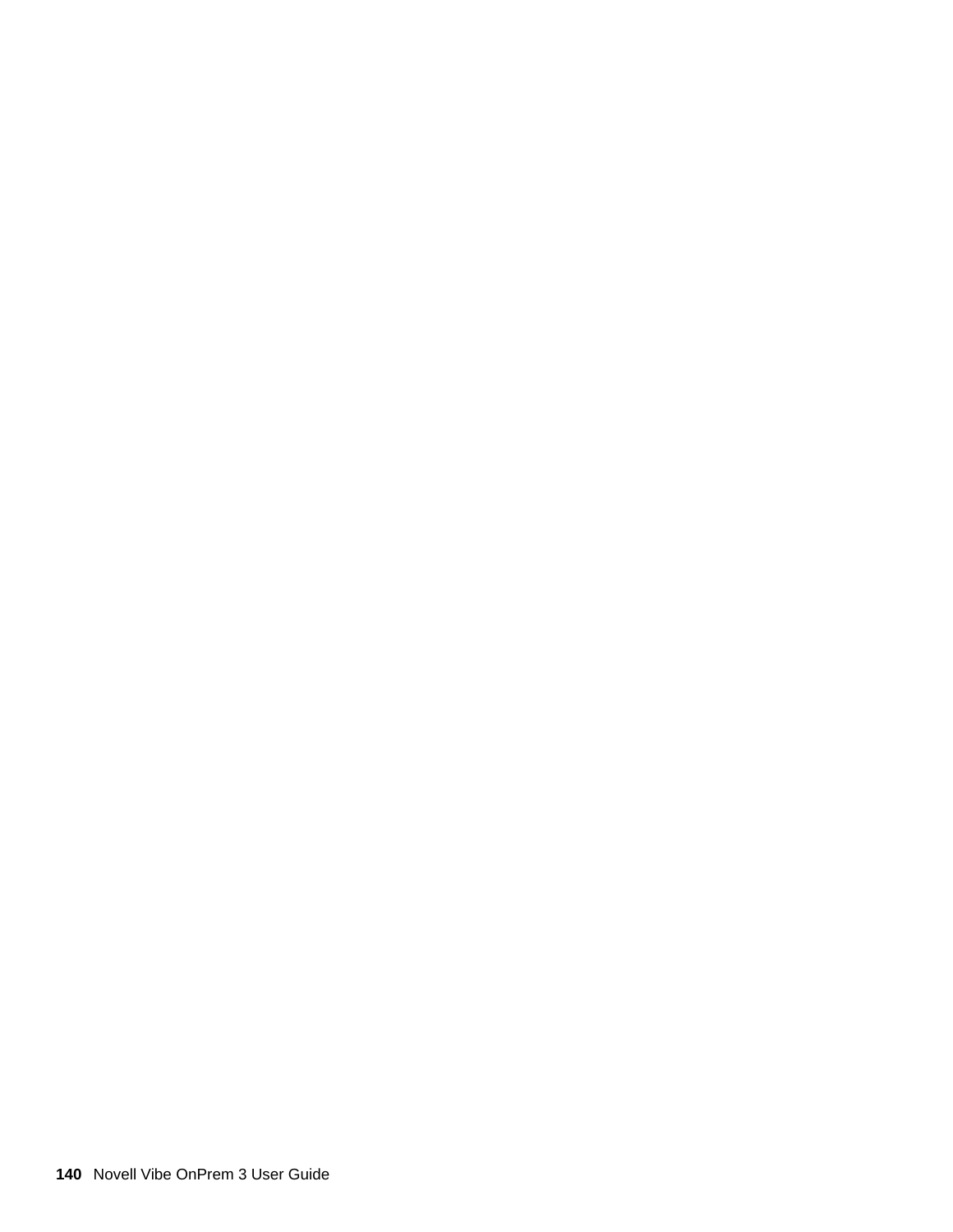# <sup>B</sup> **Troubleshooting**

The following sections provide guidance for difficulties you might encounter when using Novell Vibe OnPrem:

- [Section B.1, "Unable to Edit Files on Windows 7 with Microsoft Office 2007 or Later," on](#page-140-0)  [page 141](#page-140-0)
- [Section B.2, "You Have Exceeded Your Data Quota and Cannot Add Any Files or Attachments](#page-140-1)  [to the Vibe Site," on page 141](#page-140-1)
- [Section B.3, "You Are Unable to Change Your Vibe Password," on page 142](#page-141-0)
- [Section B.4, "Vibe Interface Is Not Displayed Correctly," on page 142](#page-141-1)
- [Section B.5, "Understanding Mirrored Folders," on page 142](#page-141-2)
- [Section B.6, "Too Many Sign-Ins for WebDAV," on page 143](#page-142-0)
- [Section B.7, "WebDAV Phantom Folders," on page 143](#page-142-1)
- [Section B.8, "Unable to Open Pictures from WebDAV in Microsoft Office Picture Manager,"](#page-143-1)  [on page 144](#page-143-1)
- [Section B.9, "Unable to Move Files and Folders within the WebDAV Interface," on page 144](#page-143-2)
- [Section B.10, "Unable to Edit Files That Are Attached to Entries," on page 144](#page-143-3)
- [Section B.11, "Cannot Upload a File Because it Is Too Large," on page 145](#page-144-0)
- [Section B.12, "Upload Applet Problems on SLED 10 SP1," on page 146](#page-145-0)
- [Section B.13, "Vibe Applets Are Not Working," on page 147](#page-146-0)
- [Section B.14, "Edit-In-Place Applet Is Not Working on Mac," on page 148](#page-147-0)
- [Section B.15, "Troubleshooting Your Mobile Device," on page 148](#page-147-1)

### <span id="page-140-0"></span>**B.1 Unable to Edit Files on Windows 7 with Microsoft Office 2007 or Later**

When you are using Microsoft Office 2007 or later as your document editor on a Windows 7 workstation, you are unable to edit files using the Edit-in-Place feature as described in "Editing Files" on page 105. You might need to perform some additional configuration procedures before editing will work. For more information, see "Configuring Vibe to Support WebDAV on Windows 7" in the *Novell Vibe OnPrem 3 Administration Guide*.

### <span id="page-140-1"></span>**B.2 You Have Exceeded Your Data Quota and Cannot Add Any Files or Attachments to the Vibe Site**

**Problem:** When you try to add files and attachments to the Novell Vibe site you are unable to do so because you have exceeded your data quota.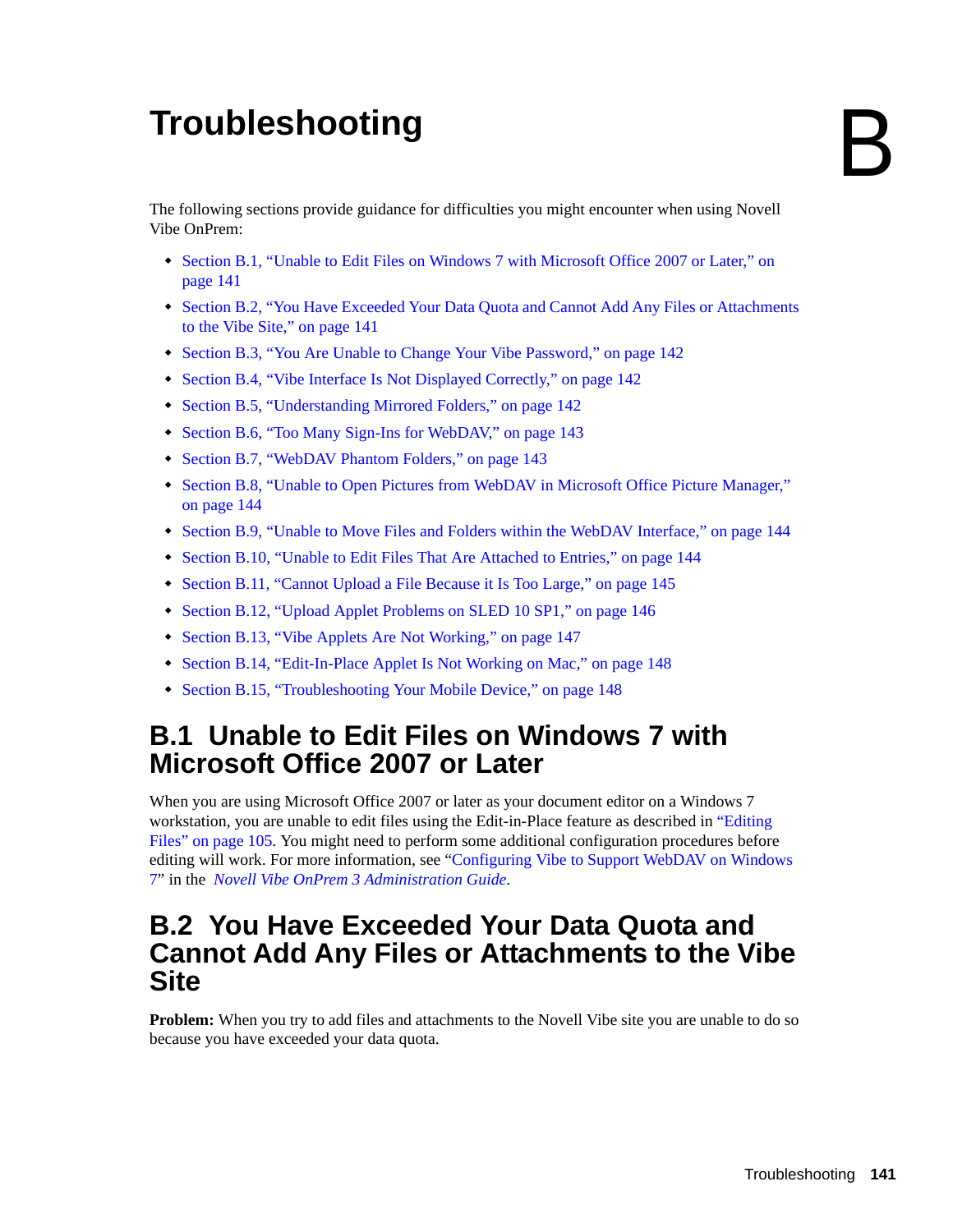You can remove superfluous files and attachments that are counting toward your data quota by purging items that you have previously deleted from the Vibe site. Workspaces, folders, and entries that do not contain attached documents do not count toward your data quota.

**NOTE:** Purged items cannot be recovered. Before you purge an item, verify that you no longer want this item to exist on the Vibe site.

- **1** Navigate to the folder or workspace where you deleted the items that you now want to purge from the Vibe site.
- **2** Click the *Trash* icon  $\Box$ , located in the Navigation panel.
- **3** Select the item that you want to purge from the Vibe site.
- **4** Click *Purge* > *OK*.

For more information about purging deleted items, see "Making Disk Space Available by Purging Deleted Items" in the *Novell Vibe OnPrem 3 Advanced User Guide*.

For information on how to view your current disk space usage as it relates to your data quota, see "Viewing Your Data Quota" in the *Novell Vibe OnPrem 3 Advanced User Guide*.

### <span id="page-141-0"></span>**B.3 You Are Unable to Change Your Vibe Password**

**Problem:** You are unable to change your Novell Vibe password as described in section [Section 1.5.1, "Modifying Your Profile," on page 18](#page-17-0).

If you are unable to modify your Vibe password it is probably because your personal information is being synchronized from an external directory server. You must consult your Vibe administrator to make any changes.

## <span id="page-141-1"></span>**B.4 Vibe Interface Is Not Displayed Correctly**

**Problem:** When you access Novell Vibe 3 after upgrading from a previous version, the Vibe interface is not displayed correctly.

You must clear your browser cache after upgrading to Vibe 3 from a previous version.

For example, if you are using Mozilla Firefox, click *Tools* > *Clear Cache* in the browser toolbar.

For information about how to clear the browser cache for other browsers, consult the documentation for your specific browser.

## <span id="page-141-2"></span>**B.5 Understanding Mirrored Folders**

**Problem:** You are not sure if you want to use mirrored folders, because you do not understand how they work.

A mirrored folder is a library folder within Novell Vibe that is synchronized with a folder located on a system drive outside of Vibe. When you perform basic actions (adding subfolders and files, modifying files, deleting folders and files) by using the Vibe interface or by accessing the file on the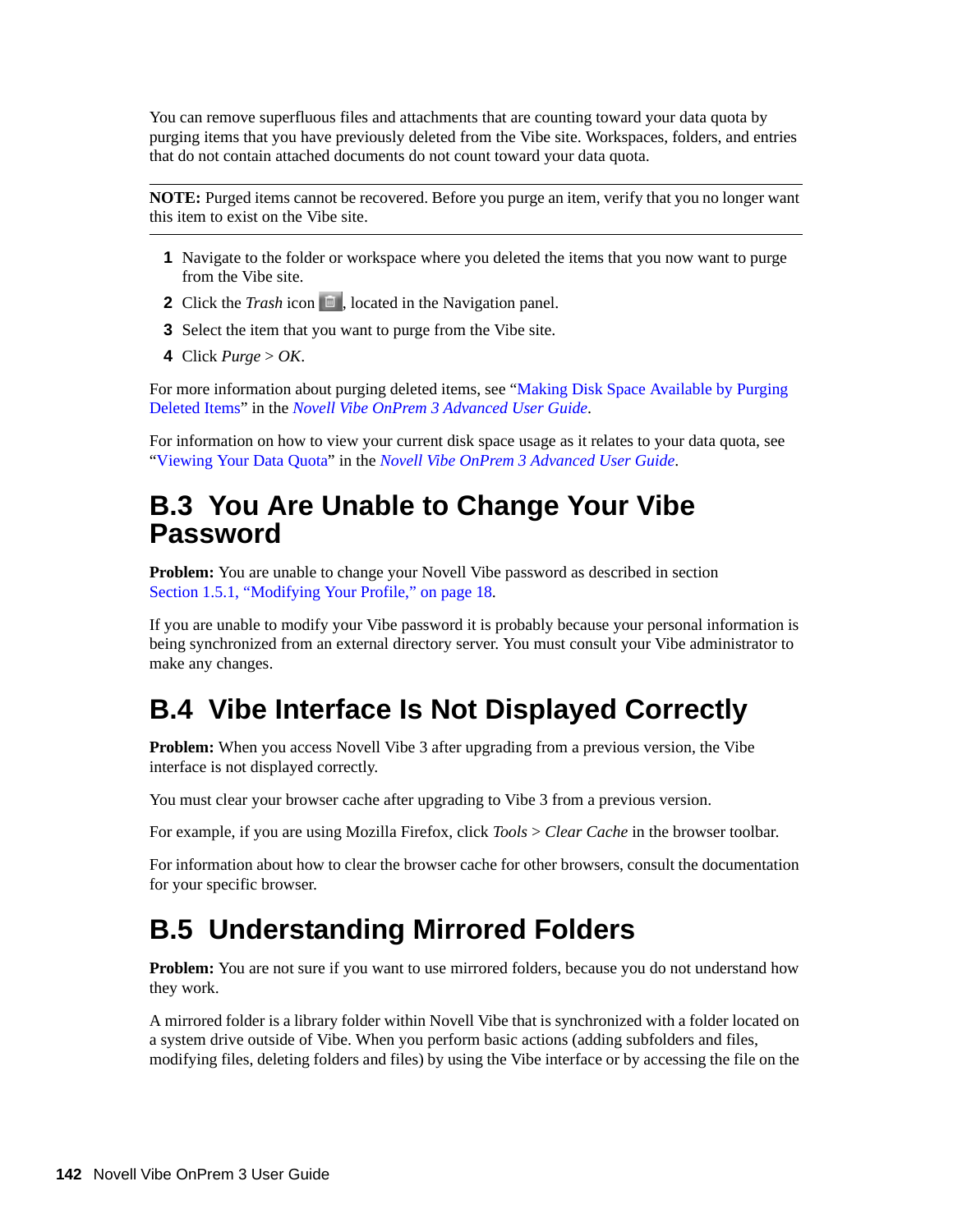drive, the change is reflected in the other interface. The advantage to using mirrored files is that you can apply Vibe tools to files on a drive, including tools such as text search, workflow, and discussion (in the form of comments applied to the entry in the library folder).

Vibe supports two types of external folders:

- A directory on a file system
- A folder accessible through WebDAV

Consider the following tips for using mirrored files:

- When you specify the path to the system folder, specify the full (absolute) path to the folder.
- After creating the mirrored folder, you cannot alter the pathname, and you cannot reconfigure the Vibe library folder to be a non-mirrored folder.
- To initialize the new mirrored folder, click *Manage* > *Modify this folder*, and use the Synchronize tool.

For more information on how to synchronize a mirrored folder, see "Synchronizing a Mirrored Folder" in the *Novell Vibe OnPrem 3 Advanced User Guide*.

 Do not attach additional files to entries in a mirrored folder. Behavior regarding additional attachments is unpredictable.

Synchronization occurs only through manually using the Vibe menu items; you cannot schedule synchronization.

- When you delete a file on the server, Vibe deletes the entire entry in the library folder (not just the attached file).
- Adding and deleting subfolders adds and deletes subfolders in the other system. When you delete a subfolder, you delete all of its contents in both places.

For more information about Mirrored Files folders, see "Working with Mirrored Folders" in the *Novell Vibe OnPrem 3 Advanced User Guide*.

## <span id="page-142-0"></span>**B.6 Too Many Sign-Ins for WebDAV**

**Problem:** When using WebDAV, you must specify your Novell Vibe username and password more than once.

This is expected behavior for WebDAV. WebDAV requires that you sign in each time you access a separate program (for example, your Web browser and Vibe). It might ask you to sign in again to access a file.

If you are using Windows Authentication, you might not experience this problem.

## <span id="page-142-1"></span>**B.7 WebDAV Phantom Folders**

**Problem:** When using Novell Vibe to access a WebDAV folder, you might see a link to a subfolder that does not exist (a phantom folder). Clicking the link to the phantom folder returns you to your current folder (therefore, it has no effect).

This error is caused by an interaction between WebDAV and Windows Explorer, it does not occur consistently, and there is no Vibe solution for this problem. Simply ignore phantom folders if you encounter them.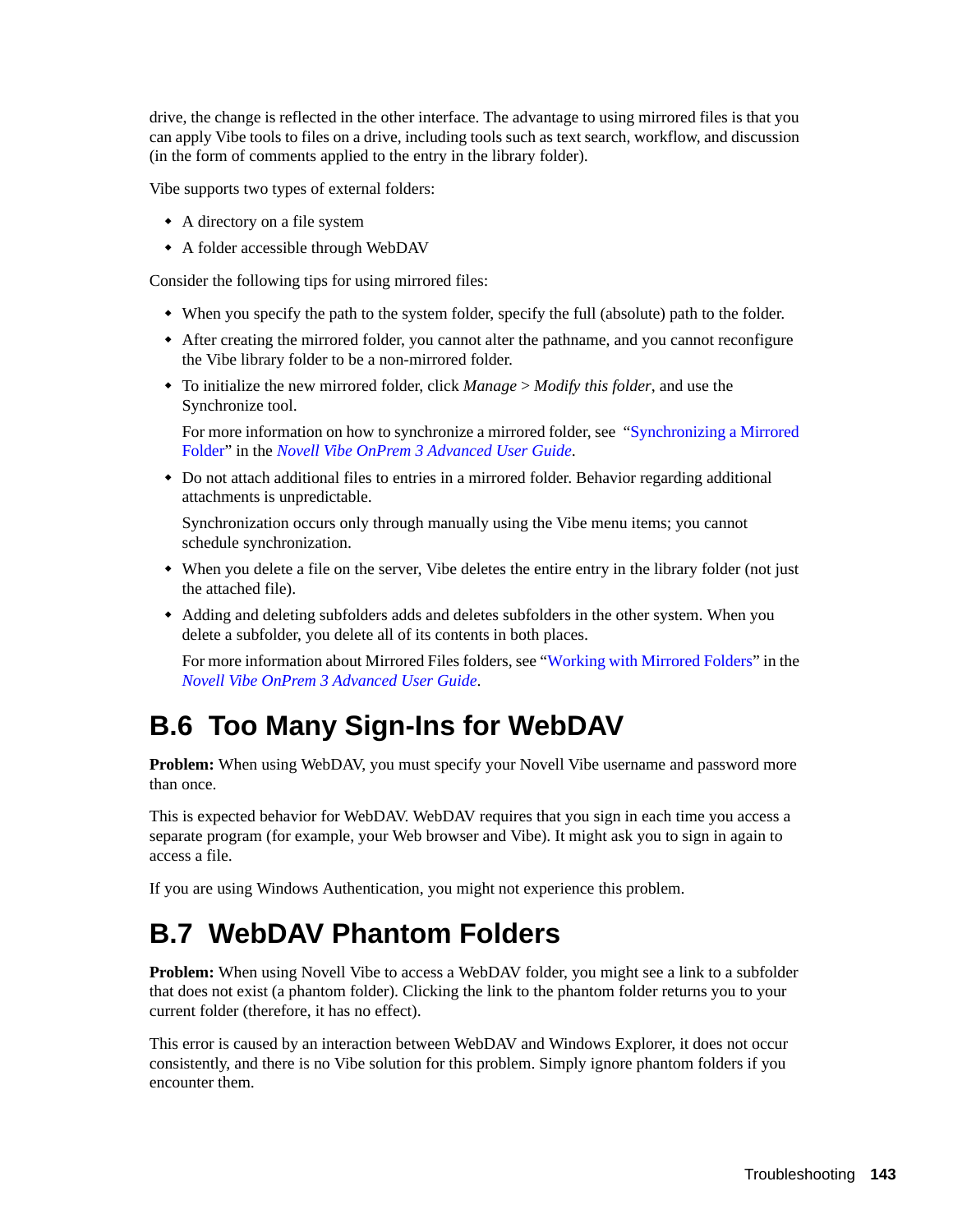## <span id="page-143-1"></span>**B.8 Unable to Open Pictures from WebDAV in Microsoft Office Picture Manager**

**Problem:** When you are attempting to open pictures from WebDAV in Microsoft Office Picture Manager, you see the following error message:

Picture Manager is unable to open pictures over the Internet that are not from a Windows SharePoint Services picture library. Please specify a valid picture library and try again.

This message occurs because Microsoft Office Picture Manager does not support the standard WebDAV protocol.

To work around this problem:

**1** Copy the picture file to your local machine, then open the file using whatever photo viewer you want.

### <span id="page-143-2"></span>**B.9 Unable to Move Files and Folders within the WebDAV Interface**

**Problem:** You cannot drag and drop or otherwise move files from one folder to another within the WebDAV interface.

Moving files and folders within the WebDAV interface is not supported in Novell Vibe. If you want to move files and folders within Vibe, you must use the regular Vibe interface, as described in [Section 5.5, "Moving a Folder," on page 65](#page-64-0) and [Section 7.6, "Moving a Folder Entry," on page 99.](#page-98-1)

### <span id="page-143-3"></span>**B.10 Unable to Edit Files That Are Attached to Entries**

**Problem:** You are unable to edit files that are attached to entries.

If you are unable to edit a file, Novell Vibe might not be configured to support the editing application that is installed on your computer. For example, if Vibe is configured to use Microsoft Word as the default editor for all text files, but you have OpenOffice instead of Microsoft Word installed on your computer, Vibe displays an error, and won't edit the document.

To fix this problem, Vibe enables you to override the default editor setting.

- [Section B.10.1, "Changing the Default Editor Settings for a Single File Type," on page 144](#page-143-4)
- [Section B.10.2, "Changing the Default Editor Settings for All File Types," on page 145](#page-144-1)
- [Section B.10.3, "Changing the Default Editor Settings When the Editor is Not Installed in the](#page-144-2)  [Default Location," on page 145](#page-144-2)

### <span id="page-143-4"></span><span id="page-143-0"></span>**B.10.1 Changing the Default Editor Settings for a Single File Type**

- **1** Click the *Personal Preferences* icon  $\mathcal{L}$  to display the Personal Preferences dialog box.
- **2** Click *Define Editor Overrides*.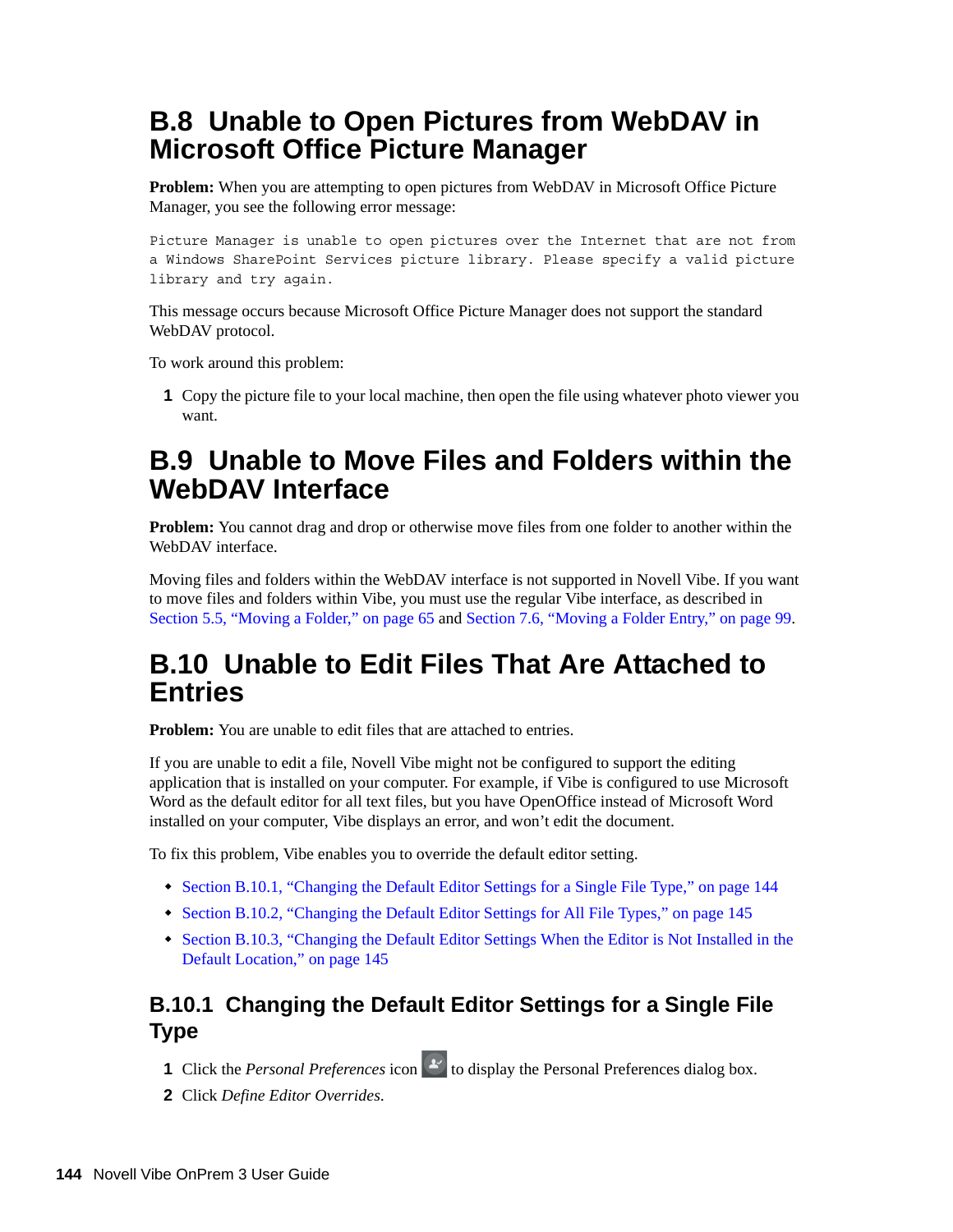- **3** Click *Add*.
- <span id="page-144-0"></span>**4** From the drop-down list, select the file extension for which you want to change the default editing application.
- **5** In the *Application* field, specify the name of the application that you want to use to edit the type of files that you selected in [Step 4](#page-144-0).
- **6** Select the check box, then click *OK*.

#### **B.10.2 Changing the Default Editor Settings for All File Types**

You can configure Vibe to use the same editing application for all file types.

- **1** Click the *Personal Preferences* icon **\*** to display the Personal Preferences dialog box.
- **2** Click *Define Editor Overrides*.
- **3** Click the *Use* drop-down list, then select the application that you want Vibe to use to edit all file types.
- **4** Select the check box to the left of *Extension*, then click *OK*.

#### <span id="page-144-3"></span>**B.10.3 Changing the Default Editor Settings When the Editor is Not Installed in the Default Location**

- **1** Click the *Personal Preferences* icon  $\mathcal{L}$  to display the Personal Preferences dialog box.
- **2** Click *Define Editor Overrides*.
- <span id="page-144-1"></span>**3** In the *Extension* column, ensure that the correct file extension is selected in the drop-down list.
- **4** In the field in the *Application* column, specify the path to the application that you selected in [Step 3](#page-144-1).

For example, if your OpenOffice application is installed in a location other than the default location, and you want Vibe to recognize the unique location, specify the pathname to the OpenOffice application.

**5** Click *OK*.

## **B.11 Cannot Upload a File Because it Is Too Large**

**Problem:** You are having trouble uploading a file because the file is too large.

You might be able to fix this problem by increasing the default amount of memory used by Java applets.

- [Section B.11.1, "Increasing the Default Memory Amount on Windows," on page 145](#page-144-2)
- [Section B.11.2, "Increasing the Default Memory Amount on Linux," on page 146](#page-145-0)

#### <span id="page-144-2"></span>**B.11.1 Increasing the Default Memory Amount on Windows**

- **1** Navigate to the Control Panel (Click *Start* > *Settings* > *Control Panel*).
- **2** Double-click *Java*.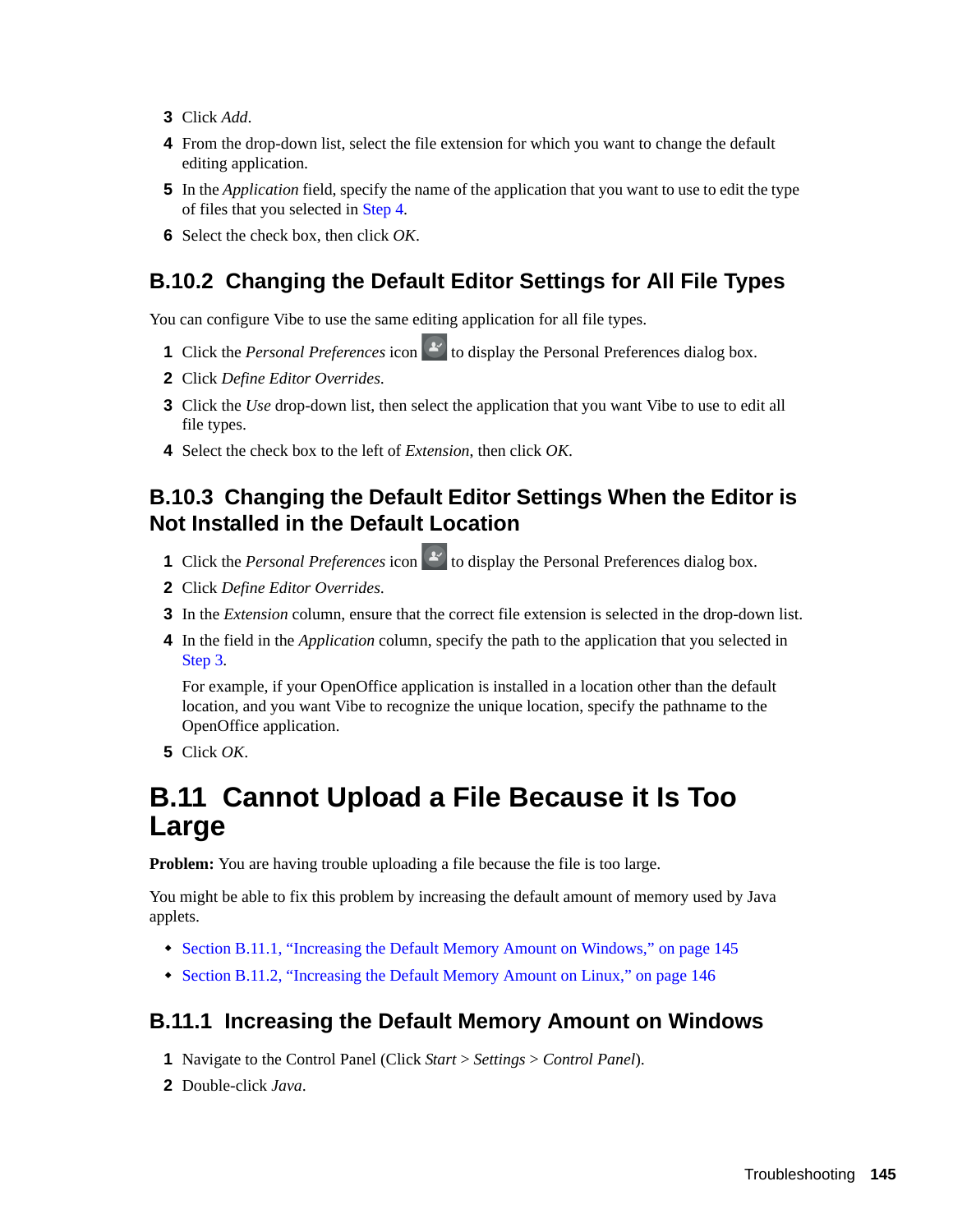The Java Control Panel is launched.

- **3** Select the *Java* tab.
- **4** In the *Java Applet Runtime Settings* section, click *View*.
- **5** For each of your Java Runtime Versions, add -Xmx256m as a Java Runtime Parameter.
- **6** Click *OK*.

After increasing the default memory size for Java applets, you must exit all browsers and restart them before the change can take effect.

This setting causes the applet used for uploading files into a Novell Vibe folder to start up with 256 MB of memory. If the applet still indicates that there is not enough memory to run the applet, you might need to reduce this number.

#### <span id="page-145-0"></span>**B.11.2 Increasing the Default Memory Amount on Linux**

**1** Locate the JRE or JDK being used for the browser plug-in.

The location of the JRE or JDK varies depending on your system.

**2** In the bin directory of the JRE or JDK, run the ControlPanel file.

The Control Panel is launched.

- **3** Select the *Java* tab.
- **4** In the *Java Applet Runtime Settings* section, click *View*.
- **5** For each of your Java Runtime Versions, add -Xmx256m as a Java Runtime Parameter.
- **6** Click *OK*.

After increasing the default memory size for Java applets, you must exit all browsers and restart them before the change can take effect.

This setting causes the applet used for uploading files into a Vibe folder to start up with 256 MB of memory. If the applet still indicates that there is not enough memory to run the applet, you might need to reduce this number.

## **B.12 Upload Applet Problems on SLED 10 SP1**

**Problem:** When you use Novell Vibe in a browser running on SUSE Linux Enterprise Desktop (SLED) 10 SP1, dragging and dropping picture files onto the upload applet results in the pictures being displayed in the browser instead of being added to the Vibe entry as attachments. This problem was reported by a user running a Firefox Version 2.0.0.12 browser, but the problem can also appear with other browsers.

In future releases of SLED, this problem might not occur if the Java JRE software is updated. Until then, you can either use the HTML form method of uploading files (the icon is next to the icon for the upload applet). You can also use the following procedure as a workaround for the problem:

- **1** Use your windowing software to select and copy the photo files to your windowing system clipboard.
- **2** Click *Add Files to Folder*.
- **3** Right-click the *Upload applet* icon (a blue folder) within the upload applet box.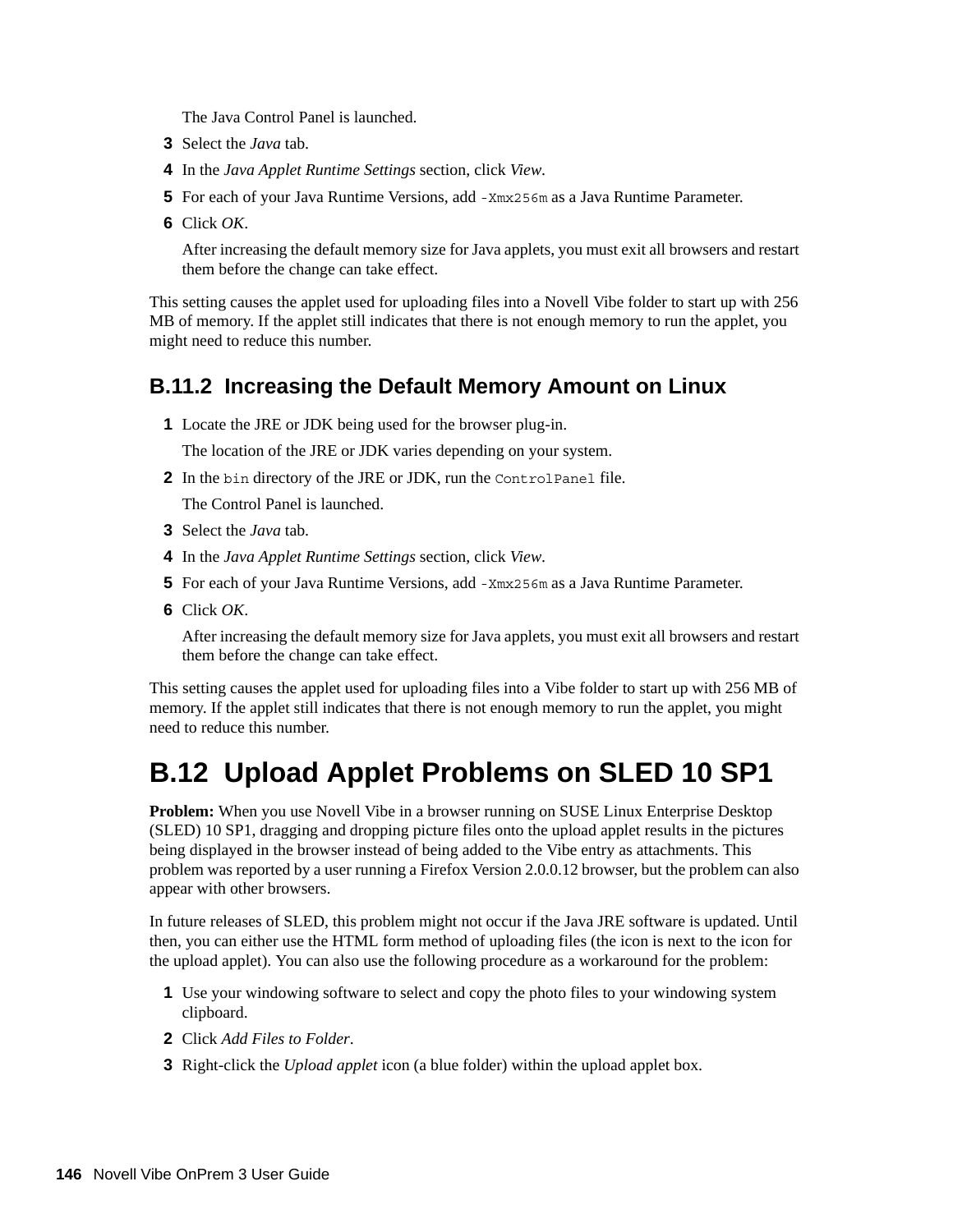**4** Select *Paste*.

Vibe attaches the pictures to the entry.

## **B.13 Vibe Applets Are Not Working**

The following Novell Vibe applets do not currently work:

- The Add Files to Folder applet. This applet enables you to drag files from one location and drop them into a Vibe folder. It also enables to you copy and paste files into a Vibe folder.
- The Edit in Place applet. This applet enables you to easily edit files that are attached to entries.
- The Workflow Graphical Display applet. This applet enables you to graphically view the setup of your workflows.

You might be having difficulty using applets in Vibe in the following environments:

- [Section B.13.1, "Applets Are Not Working on a 64-Bit Operating System," on page 147](#page-146-0)
- [Section B.13.2, "Applets Are Not Working on Windows with Firefox 3.6 and Later," on](#page-147-0)  [page 148](#page-147-0)

#### <span id="page-146-0"></span>**B.13.1 Applets Are Not Working on a 64-Bit Operating System**

**Problem:** If you are using a 64-bit operating system with a 64-bit version of Firefox (this is the default browser for some Linux 64-bit operating systems), Vibe applets do not work.

You can solve this problem in either of the following ways:

- ["Changing Your Browser to a 32-Bit Version of Firefox" on page 147](#page-146-1)
- ["Installing a 64-Bit Java Browser Plug-In and Firefox 3.0 or Higher" on page 147](#page-146-2)

#### <span id="page-146-1"></span>**Changing Your Browser to a 32-Bit Version of Firefox**

A simple solution to this problem is to run a 32-bit version of Firefox on your 64-bit operating system.

- <span id="page-146-3"></span>**1** Install a 32-bit version of Firefox.
- **2** Install the 32-bit Java browser plug-in into the 32-bit version of Firefox that you installed in [Step 1](#page-146-3).

The Vibe applets now work as expected.

#### <span id="page-146-2"></span>**Installing a 64-Bit Java Browser Plug-In and Firefox 3.0 or Higher**

If you want to keep your 64-bit browser, you can solve the applet problem by installing a 64-bit Java browser plug-in, and a version of Firefox greater than 3.0.

**1** Download and install a 64-bit Java browser plug-in.

This Java browser plug-in supports only Firefox 3 or higher.

**2** Download and install Firefox 3 or higher.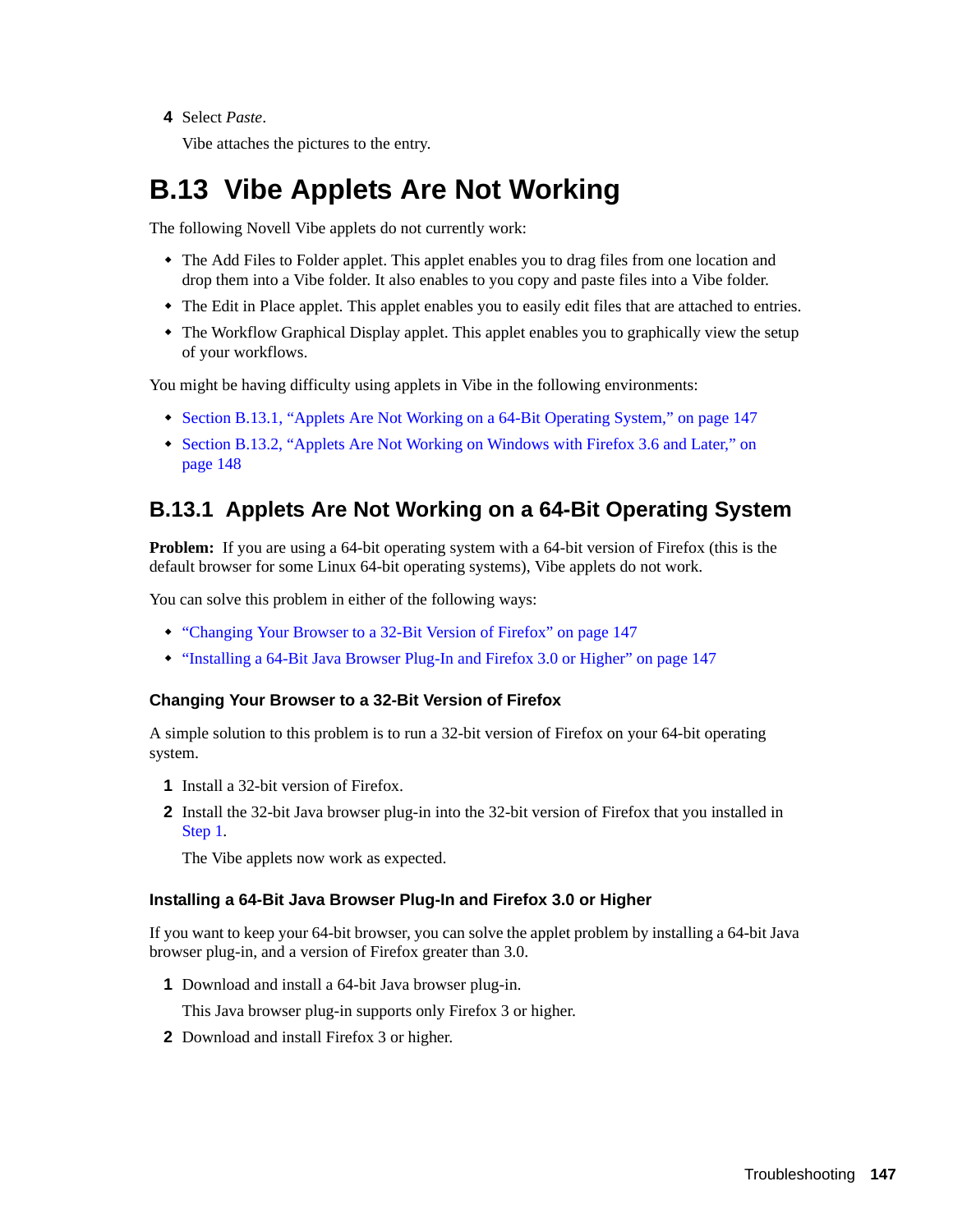### <span id="page-147-0"></span>**B.13.2 Applets Are Not Working on Windows with Firefox 3.6 and Later**

**Problem:** After upgrading to Firefox 3.6 or later on a Windows client, Vibe applets no longer work.

To fix this problem:

**1** Update your Java client software to Java version 1.6.0\_18 or later.

## **B.14 Edit-In-Place Applet Is Not Working on Mac**

All Novell Vibe applets work when using Firefox on Mac. However, the Edit-in-Place applet might not work if you have installed OpenOffice anywhere other than the default location.

To fix this problem:

**1** Ensure that OpenOffice is installed at /Applications/OpenOffice.org.app.

If OpenOffice is not installed, you must install it.

If you have installed OpenOffice somewhere other than the default location, you must specify this location in the *Define Editor Overrides* section in Vibe, as described in [Section B.10.3,](#page-144-3)  ["Changing the Default Editor Settings When the Editor is Not Installed in the Default](#page-144-3)  [Location," on page 145.](#page-144-3)

If the problem persists, consult your Vibe administrator.

## **B.15 Troubleshooting Your Mobile Device**

The following sections provide guidance for difficulties you might encounter when accessing Novell Vibe from a mobile device:

- Section B.15.1, "Your Browser Does Not Automatically Direct You to the Mobile Interface," [on page 148](#page-147-1)
- [Section B.15.2, "You Are Unable to View YouTube Videos from Your Mobile Device," on](#page-148-0)  [page 149](#page-148-0)
- [Section B.15.3, "Your BlackBerry Curve Does Not Work with the Mobile Interface," on](#page-148-1)  [page 149](#page-148-1)

#### <span id="page-147-1"></span>**B.15.1 Your Browser Does Not Automatically Direct You to the Mobile Interface**

**Problem:** When accessing Vibe from your mobile device, the regular Vibe interface is displayed rather than the Vibe mobile interface. Because the regular Vibe interface is not optimized for mobile devices, this can make accomplishing tasks in Vibe difficult.

Some mobile device browsers do not automatically direct you to the Vibe mobile interface.

You can resolve this problem by manually accessing the Vibe mobile interface from your mobile device:

- **1** Launch a browser on your mobile device.
- **2** Specify the URL for your Vibe site, followed by /mobile.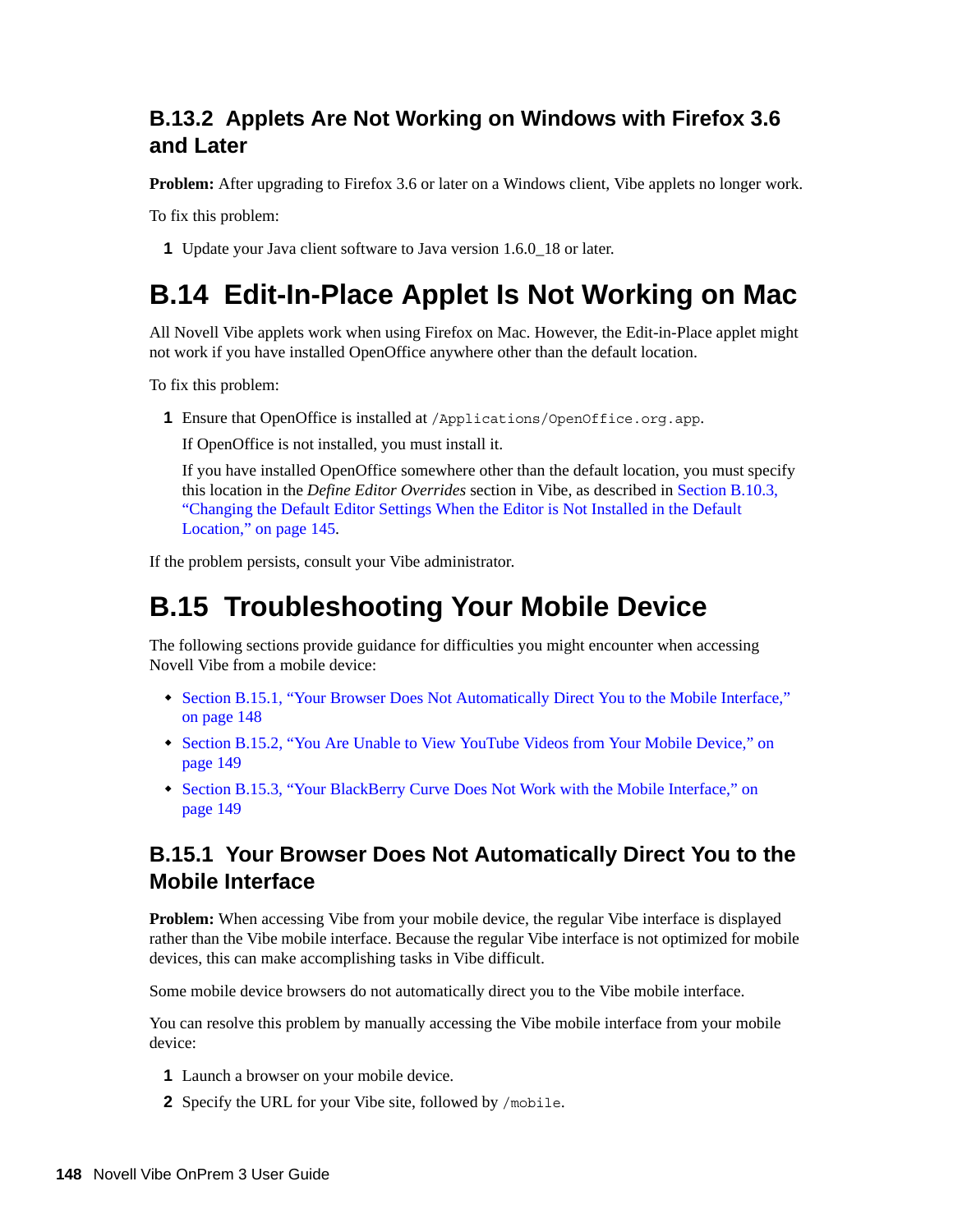For example: http://*host*/mobile.

The Vibe mobile interface is displayed.

### <span id="page-148-0"></span>**B.15.2 You Are Unable to View YouTube Videos from Your Mobile Device**

**Problem:** You are unable to view YouTube videos when accessing Vibe from a mobile device, such as a BlackBerry.

If you are unable to view YouTube videos when accessing Vibe from your mobile device, your device is probably not properly configured. To fix this problem:

- **1** Launch a Web browser, then navigate to the [YouTube mobile interface](http://m.youtube.com) (http://m.youtube.com).
- **2** Click the *Help* link, located near the bottom of the page.
- **3** Follow the instructions for optimizing YouTube Mobile for your device.

### <span id="page-148-1"></span>**B.15.3 Your BlackBerry Curve Does Not Work with the Mobile Interface**

**Problem:** You cannot get the Vibe mobile interface to function on your BlackBerry Curve.

The BlackBerry Curve has issues with JavaScript, and does not work with the Vibe mobile interface.

To fix this problem, update the browser on your BlackBerry Curve by updating the device software. For information on how to do this, see the BlackBerry Web site (http://docs.blackberry.com/en/) for documentation about updating your BlackBerry device software.